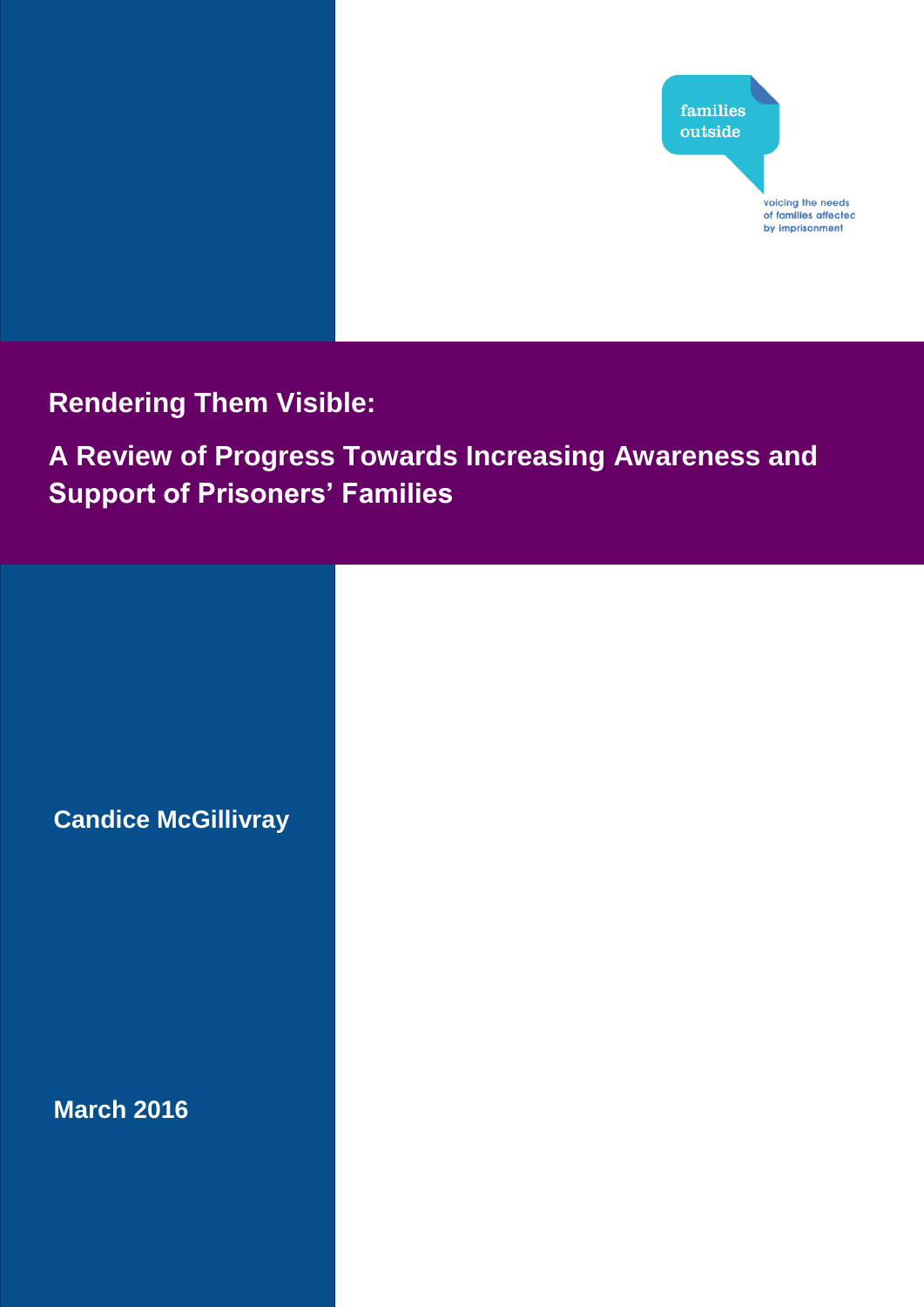# **Rendering them Visible: A Review of Progress Towards Increasing Awareness and Support of Prisoners' Families**

Candice McGillivray on behalf of Families Outside

March 2016

# **INTRODUCTION**

Prison populations have drastically increased in many countries over recent years, and as a consequence, so too the number of families and children affected by a relative's imprisonment (Dawson *et al*. 2013; Murray *et al*. 2009; Snyder 2009; Woodall *et al*. 2009; Light & Campbell 2006; Bernstein 2005). A literature review carried out by Nancy Loucks 12 years ago (Loucks 2004) identified a vast knowledge vacuum in relation to prisoners' families in Scotland and, in particular, children.

Since the review by Loucks, research into the distinct needs of families and children of prisoners has been increasing (Bouchet 2008), and the pressing need for action in this area has been officially recognised (for example, Scotland's Commissioner for Children and Young People (SCCYP) 2011; Ministry of Justice & Department for Children, Schools and Families 2009; Marshall 2008). Yet despite the progress made in terms of raising the profile of offenders' families in debates around criminal justice, their interests have remained largely peripheral to penal policy and practice (SCCYP 2011; Light & Campbell, 2006).

This paper reviews the more recent literature in this field, including academic research and information from government agencies and interest groups, with a view to identifying developments in knowledge, policy and practice. Literature on the families of drug users is included, given the similarity of the support needs of this group and the barriers to support these families encounter as a result of association with someone suffering from substance misuse (Scottish Families Affected by Drugs 2009).<sup>1</sup>

It is hoped that the resulting comprehensive data shall assist ongoing endeavours to increase recognition and participation of prisoners' families at each stage of the criminal justice process, for the benefit of prisoners, their families, and society as a whole.

# **WHY DO FAMILIES MATTER?**

1

The issues of children and families of prisoners have traditionally been overlooked in favour of offender and direct victim concerns (Bouchet 2008). However, interest in the families of prisoners has been growing in recent years, and there is an expanding body of research indicating the crucial

<sup>&</sup>lt;sup>1</sup> For a shorter but excellent overview, see also Nolan and Weaver (2015).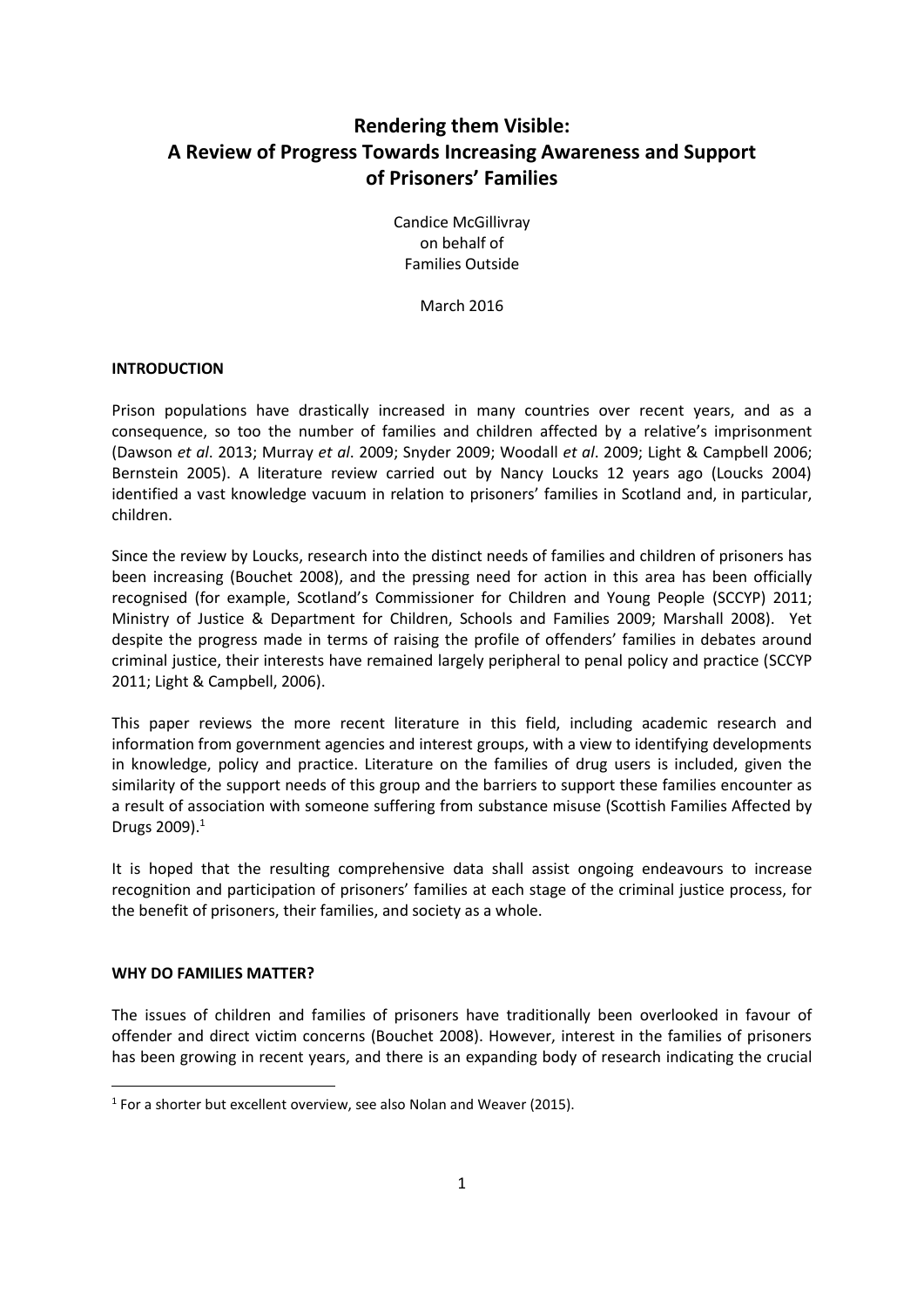role they play in reducing the risk of reoffending, as well as the significant and diverse support needs of their own (HMI Prisons, HMI Probation, and Ofsted 2014; Jardine 2014; Bouchet 2008; Codd 2008; Light & Campbell 2006).

# The Role of Families in Reducing Reoffending

*An offender's family are the most effective resettlement agency* **(HMI Prisons, HMI Probation, and Ofsted 2014: 5).** There is now substantial research evidence demonstrating the vital role families can play in reducing the likelihood of reoffending by a family member (for example, HMI Prisons, HMI Probation, and Ofsted 2014; Jardine 2014; Lösel *et al*. 2012; Williams *et al*. 2012; diZerega *et al*. 2011; Mills & Codd 2008). The most recent official estimates in the UK indicate

that a prisoner's family ties can reduce the likelihood of reoffending by 39% (Ministry of Justice & Department for Children, Schools and Families 2009).

Families can reduce the risk of reoffending by assisting in the resettlement of prisoners into the community, and by providing a source of motivation to ex-prisoners to refrain from reoffending (HMI Prisons, HMI Probation, and Ofsted 2014; Jardine 2014; Loucks 2012a; Savolainen 2009; Snyder 2009; Codd 2008; Mills & Codd 2008).

In terms of resettlement, families are a source of practical and financial assistance when a prisoner is released, often providing the family member with a residence, and helping them to find employment (HMI Prisons, HMI Probation, and Ofsted 2014; Jardine 2014; Loucks 2012a; diZerega *et al*. 2011). In a study carried out by the Vera Institute of Justice in New York, 92% of prisoners expected to rely on their families for housing, childcare, financial support and securing work following release from prison (diZerega *et al*. 2011). Families are also a source of crucial moral and emotional support when a prisoner re-enters the community (Jardine 2014; Loucks 2012a; Mills & Codd 2008). The practical and emotional support offered by families may enable people with convictions to overcome difficulties and achieve goals that would otherwise be overwhelming or unattainable (Jardine 2014).

Finally, families can provide motivation for prisoners to desist from reoffending (Jardine 2014; Savolainen 2009; Snyder 2009; Moloney *et al*. 2009; Mills & Codd 2008). Strong family ties are a source of "social capital", which encourages conformity to mainstream norms (Savolainen 2009; Mills & Codd 2008). Family relationships can therefore reduce the risk of recidivism by increasing an individual's store of social capital, i.e. losing those relationships may be too high a price to pay to risk reoffending (Glasgow Centre for Population Health 2013). Family ties can also persuade people with convictions to reappraise their self-identities and, in turn, encourage them to desist from crime in the quest to create a new family-focused role (Jardine 2014; Moloney *et al*. 2009; Savolainen 2009; Mills & Codd 2008). For example, a study into the effect of fatherhood on male gang members in San Francisco found that becoming a father represented a turning point toward desistance from offending and a motivator to change for many of them (Moloney *et al.* 2009). The concept of social capital and its role in assisting in the resettlement of prisoners shall be discussed further later in the paper.

Juxtaposed with the benefits of maintaining family ties are the damaging implications of a prisoner's severance of family contact, both during custody and post-release (Loucks 2012a). Prisoners who suffer family breakdown as a result of imprisonment often experience feelings of isolation,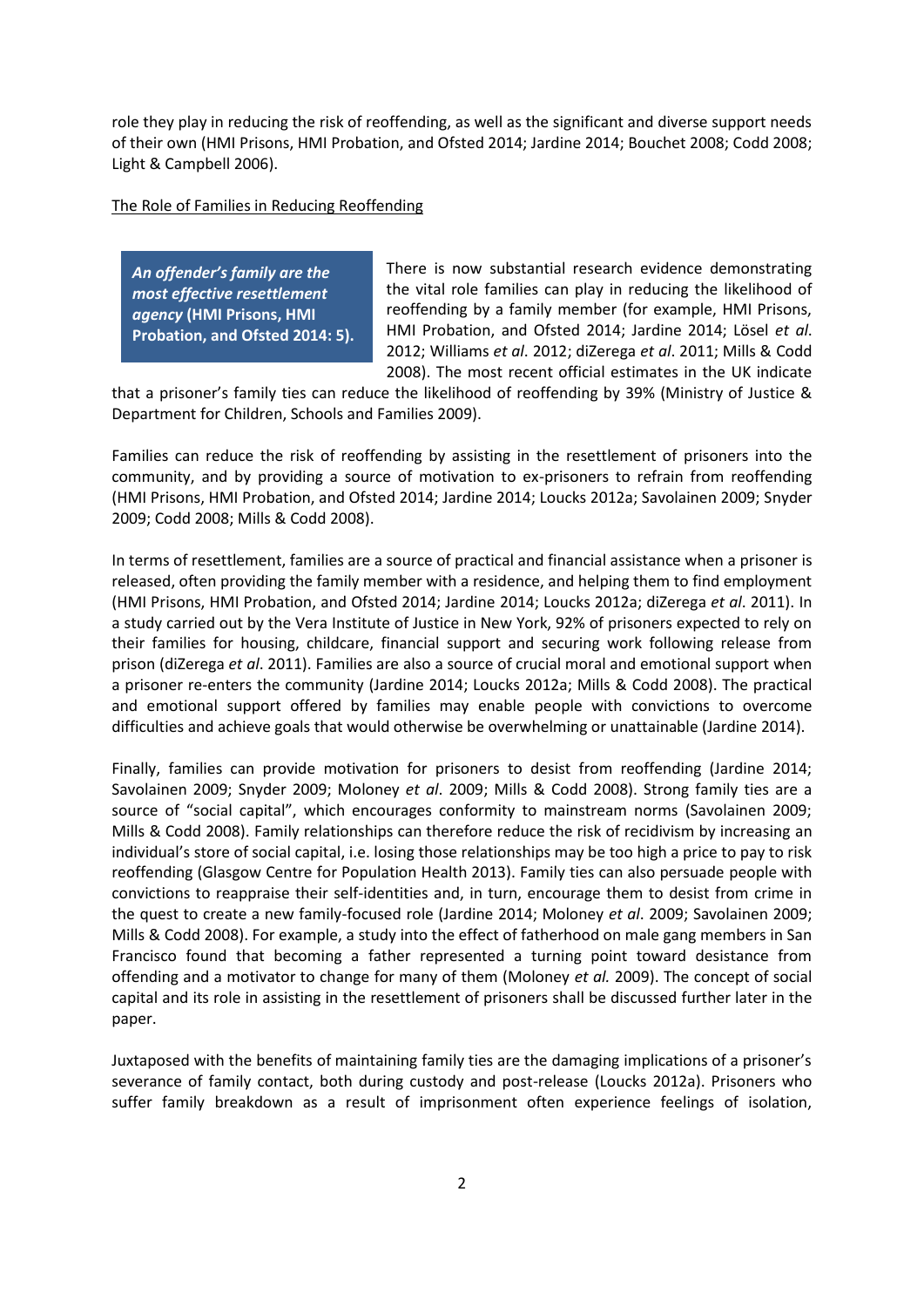loneliness, guilt, anger and despair, and are therefore at increased risk of suicide and self-harm (Loucks 2012a; Codd 2008). An absence of family support post-release can increase the likelihood of "homelessness, breach and relapse into substance misuse and mental health problems", and thereby increase the risk of reoffending (Loucks 2012a). Lack of family support during the period of imprisonment can also encourage adaptation to the prison sub-culture, which may, due to its incompatibility with mainstream norms, obstruct a prisoner's resettlement into the community following release (Codd 2008; Houchin 2005). For example, Moloney and colleagues' paper on the effect of fatherhood on gang-affiliated young men found that "knifing off" from the gang, a crucial step toward desistance from reoffending, was only possible where the gang member had a strong alternative relationship (Moloney *et al*. 2009). Family support during someone's time in prison may therefore be crucial to that person maintaining ties to mainstream norms, which, in turn, facilitate the transition to a non-offending lifestyle post-release.

It is clear that maintenance of family ties is fundamental to both a prisoner's wellbeing during custody and his or her resettlement following release. However, while the importance of the role performed by families in reducing recidivism should be acknowledged, it must equally be recognised that families have distinct support needs of their own (Jardine 2014; Mills & Codd 2008; Light & Campbell 2006).

# Vulnerable Families

Families often suffer multiple hardships as a result of a family member being sent to prison (Dickie 2013; Loucks 2012a; Ministry of Justice & Department for Children, Schools and Families 2009; Light & Campbell 2006). Imprisonment fragments families. Around half of prisoners lose contact with their families upon being incarcerated (Loucks 2012a). Research by Grounds found that the majority of marriages between couples in his study failed as a result of imprisonment, despite the convictions that originally led to imprisonment later being overturned (Grounds 2009, cited in Loucks 2012a). There is therefore a direct and measurable negative impact on families resulting from the very "fact of imprisonment itself" (Loucks 2012a).

In addition to the direct fragmentary impact of imprisonment, there are numerous other dire implications for families where one of their members is sent to prison, including emotional problems; financial hardship; housing issues; harm to children; loneliness; social stigma; and practical difficulties of separation (Loucks 2012a; Codd 2008; Light & Campbell 2006). The following section discusses some of these effects in more detail.

# *Emotional Difficulties*

Each stage of the imprisonment process may cause emotional upheaval (Light & Campbell 2006). There is the emotional turmoil arising from the arrest and trial, the pain of coming to terms with a family member's sentence of imprisonment, ongoing grief due to the separation, and potential relationship breakdown resulting from the sentence (*ibid*). Release of a prisoner involves a process of "starting-over", which often presents a further set of emotional problems (Light & Campbell 2006; Bernstein 2005).

The emotional impact of a parent's imprisonment on children can be particularly severe (Galloway *et al*. 2014; Kalkan & Smith 2014; Dawson *et al*. 2013; Robertson 2012; SCCYP 2011; Tomkin 2009;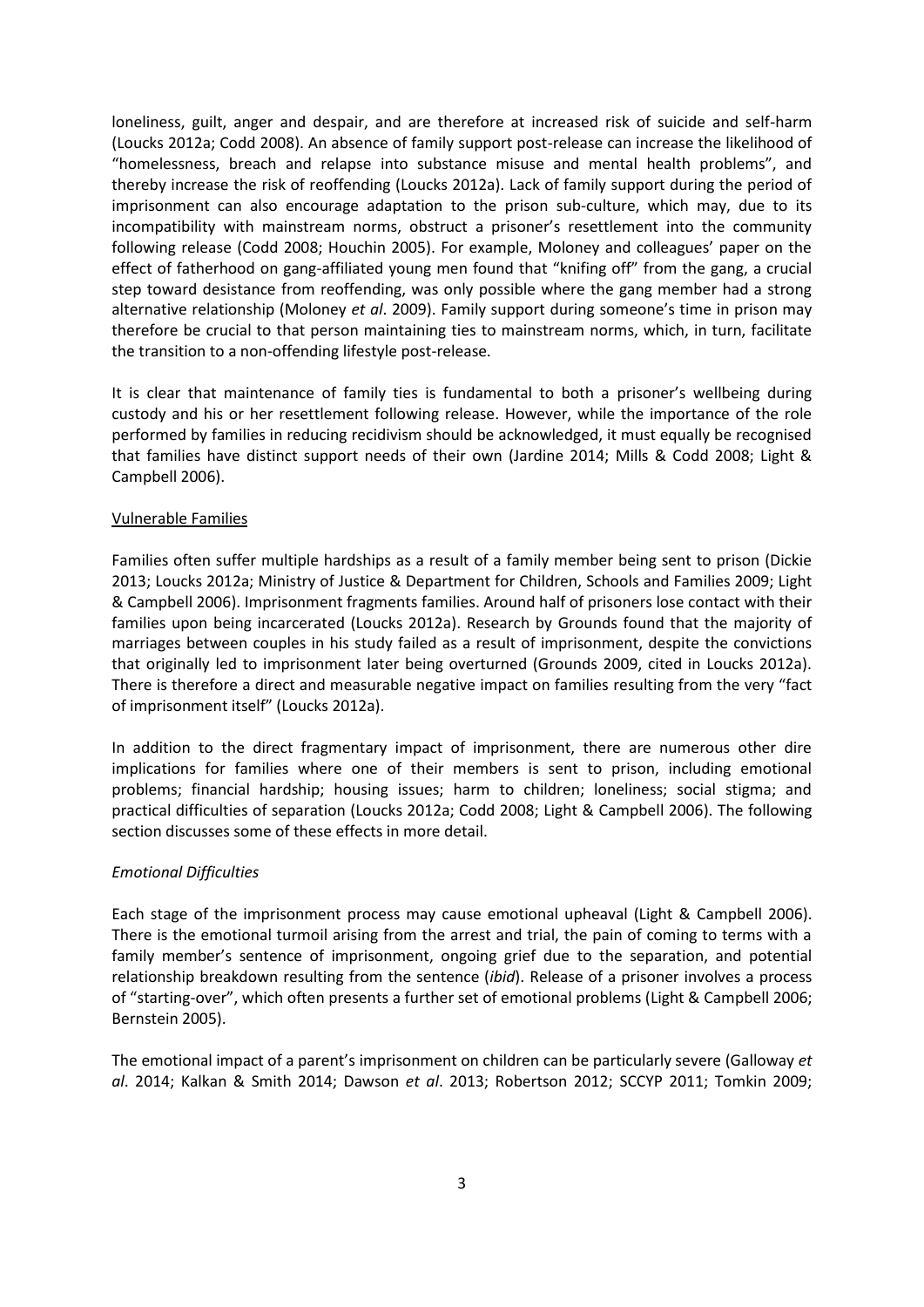Murray 2007). The effects of parental incarceration on children shall be explored in full later in the paper.

# *Financial Difficulties*

Families of prisoners may face serious financial hardship as a result of family member's imprisonment (Dickie 2013; Loucks 2012a; Codd; 2008; Smith *et al*. 2007; Light & Campbell 2006). Loss of income from the main wage earner, reductions in benefits, legal costs, and financial demands from the prisoner "can all escalate a dire financial situation to the point where homelessness and deprivation result" (Light & Campbell 2006: 302).

A study by Houchin (2005) on the links between social exclusion and imprisonment in Scotland found that prisoners are drawn disproportionately from the most deprived areas of the country. Imprisonment therefore operates to compound the poverty with which families of prisoners are already struggling before and after a period of incarceration (Dickie 2013). Indeed, a comprehensive study of poverty and disadvantage among prisoners' families in the UK points out that imprisonment is officially recognised as a factor in child poverty (Smith *et al*. 2007).

A recent Scottish study on the financial impact of imprisonment on families (Dickie 2013) found that the majority of adult family members of prisoners were unemployed and receiving benefits. 70% of the families lived in rented accommodation, with low weekly household income. Following a family member's imprisonment, 70% of households experienced a decrease in weekly income. The study found various reasons for this, including the loss of the prisoner's wage; reductions and delays in benefit payments; or loss of employment of the remaining partner or carer due to an increase in family commitments.

More than half of families in the study had turned to family or friends for financial support as a result of their member's imprisonment, leading to strained family relationships (Dickie 2013). Onethird of families reported that they had to take out a loan, which resulted in increased debt. Families also reported the effect of additional costs associated with the imprisonment, including travel expenses to visit their relative in prison; material support for the prisoner during custody; and expenses of communication (such as phone-calls) with the prisoner (*ibid.*).

The financial impact of imprisonment is not limited to immediate family; it may spread to relatives, particularly grandmothers, due to the frequent need for kinship care arrangements for children when a parent goes to prison (Dickie 2013). These arrangements place enormous financial strain on the individuals affected (*ibid.*).

Finally, the financial effect of imprisonment does not end with the prison sentence. Following the prisoner's release, reassessment of benefits may lead to a period of further financial disruption for the family. There may also be additional expenses involved in the ex-prisoner's travel to various appointments, and purchasing new clothes and other necessary items (Dickie 2013).

In sum, the financial impact of imprisonment is severe: it exacerbates the detrimental impact of a prison sentence on family health and relationships, and compounds the poverty that already blights the lives of so many prisoners' families (Dickie 2013).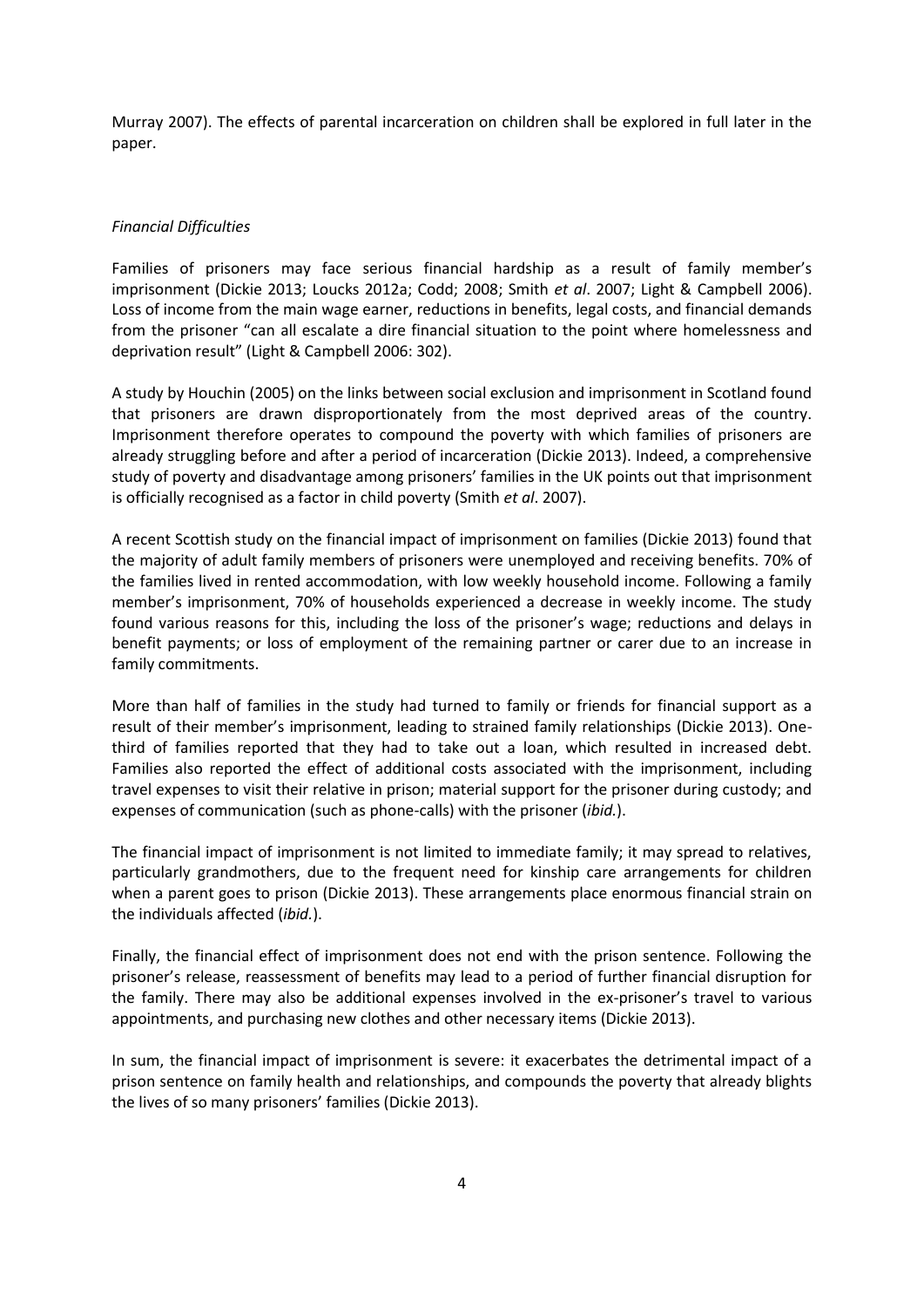# *Loss of Housing*

Families may lose their housing if a tenancy is in the name of the imprisoned family member, a situation that often applies to women who offend (Dickie 2013; Loucks 2012a; Quaker United Nations Office & Penal Reform International 2011). Loss of income may result in the family being unable to afford to remain in their home (Dickie 2013), or they may be forced into moving due to victimisation by neighbours, or being targeted by individuals connected with the victim (Loucks 2012a).

The complexity of housing benefit regulations cause further problems for families of prisoners, as entitlement varies depending on the status of the prison sentence, i.e. remand or sentenced, and its length (Dickie 2013). Recent movement in the benefits system towards online and monthly payments is likely to aggravate existing difficulties (*ibid*.).

# *Victimisation*

Families of prisoners may be targeted by neighbours or individuals connected with the victim of their family member's offence (Loucks 2012a). Children may become victims of bullying at school due to their parent's incarceration (Roberts 2012).

# *Shame*

As a consequence of the social stigma surrounding imprisonment, families frequently experience shame as a result of their association with the prisoner (Loucks 2012a; Codd 2008). Feelings of shame can deter those families from seeking help and support, and as a result, many of them are isolated and alone (Codd 2008). Stigma surrounding prisoners' families, and its impact on their health and wellbeing, as well as their support networks, shall be explored later in the paper.

# *Visitation Difficulties*

The cost, time and practicality of travel to visit an imprisoned family member can present major difficulties for families of prisoners (Kalkan & Smith 2014; SCCYP 2011; Light & Campbell 2006). Prisoners are often held a long distance from their home area (*ibid*.). Recent statistics show that male prisoners are held on average 50 miles from home, and female prisoners are imprisoned on average 60 miles from their home area (Prison Reform Trust 2013). Furthermore, prison visit times are often out of sync with public transport timings and school hours (Kalkan & Smith 2014; Roberts 2012; SCCYP 2011). Cost of travel can also be prohibitive (Kalkan & Smith 2014; Dickie 2013; Loucks 2012a). In the 2011 visitors' survey by the Scottish Prison Service, distance from home and cost of travel to prison were the most frequent difficulties cited by visitors (Scottish Prison Service 2011a). Scotland runs an Assisted Prison Visits Scheme to help families with travel expenses, however most families are unaware of its existence (Loucks 2012a). In the aforementioned visitors' survey, a quarter of participants expressed a desire to find out more about the scheme (Scottish Prison Service 2011a).

There are numerous other difficulties inherent in visiting a relative in prison, and these shall be discussed in more detail later in the paper.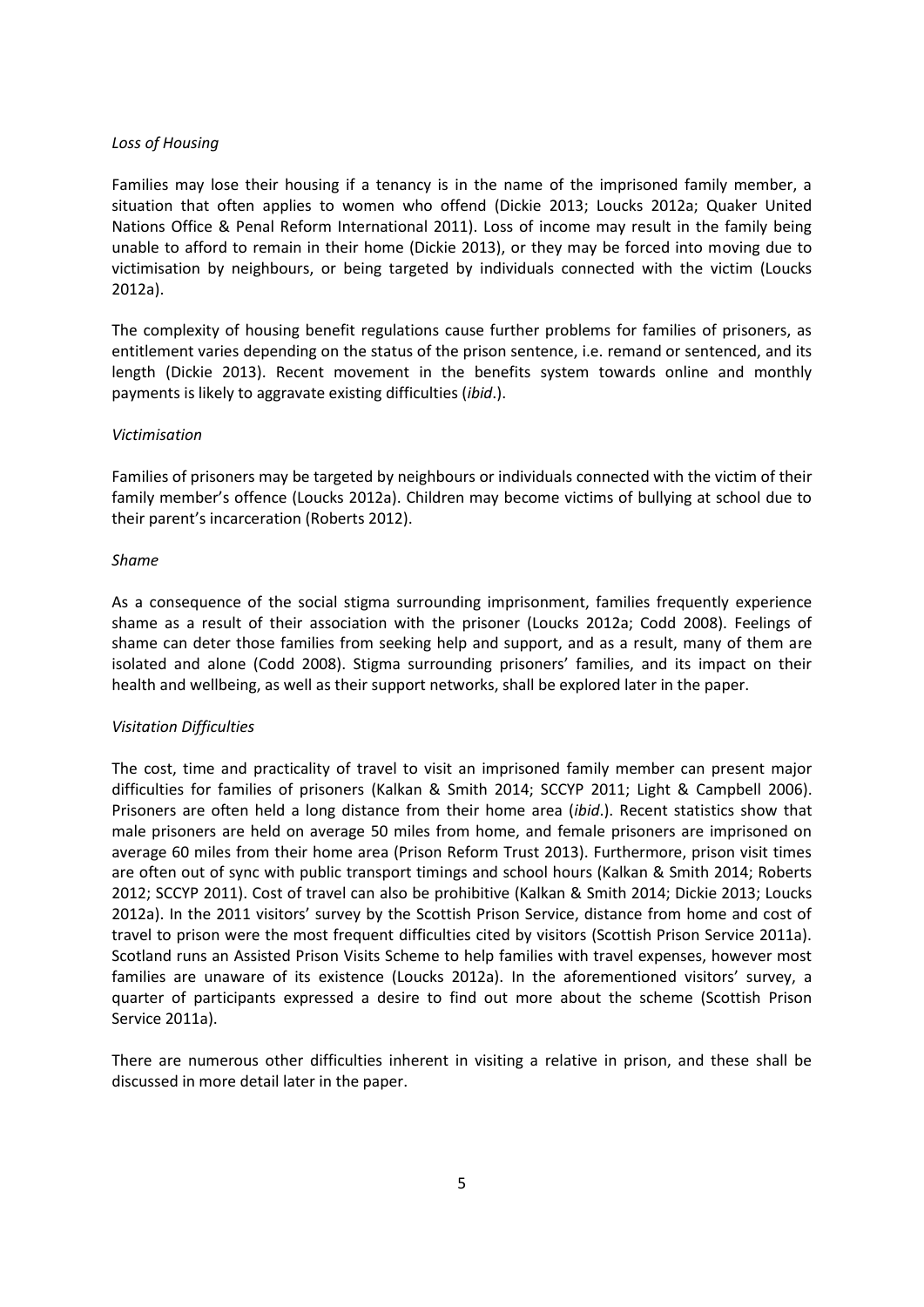### *Lack of Information and Participation in Decision Making*

Families often lack vital information to help them deal practically and emotionally with the involvement of their family member in the criminal justice system (Henderson and Hurley 2008; Murray 2007). The lack of information and respect for their information needs exacerbate the stress, trauma and feelings of worthlessness often generated by a family member's imprisonment (*ibid*.). Added to the lack of information provided to families following the arrest and imprisonment of a relative, is the failure of the prison service, and other professionals, to consult with those families in dealings with the prisoner that affect them, such as the change of a prisoner's location, or release (Loucks 2012a).

### *Summary*

In sum, it is clear from the literature that the effects of imprisonment radiate well beyond the individual prisoner (Loucks 2012a). However, research tends to focus on the benefit of maintaining family ties in a purely recidivism reduction context rather than in terms of the distinct support needs of families themselves (Bouchet 2008; Light & Campbell 2006). Families of prisoners are therefore often described as "forgotten victims" of imprisonment (Light & Campbell 2006). Yet, given the huge implications of imprisonment for those families, and the resulting wider social implications, encompassing areas such as housing, health, education, children, and social welfare (Loucks 2012a), attention must be directed to the individual support needs of those families distinct from their relevance to the imprisoned family member (Estep & Nicholles 2012; Loucks 2012a; Bouchet 2008; Light & Campbell 2006).

### Financial Perspective

If humanitarian arguments for supporting prisoners' families are not enough, there is a strong economic basis for directing more resources at supporting this group. As Codd simply states, "if family ties can contribute to an increased likelihood of desistance, then supporting family ties could save the state, and therefore taxpayers, money" (2008: 30).

Imprisoning mothers for non-violent offences results in a cost to the state of more than £17 million over a 10-year period (Prison Reform Trust 2013). The main social cost incurred by the children of imprisoned mothers, and by the state in respect of these children, is attributable to the increased likelihood of the children becoming 'NEET' (Not in Education, Employment or Training; *ibid*.).

Furthermore, a report prepared on behalf of Nef Consulting Ltd (Estep & Nicholles 2012) assessing the economic impact of the work carried out by the Prison Advice and Care Trust's Integrated Family Support Programme (IFS) on behalf of prisoners and their families offers convincing evidence of the economic justification for investing in supporting this group. IFS aims to provide sustained support to families affected by imprisonment, specifically focusing on supporting family and social relations throughout the period of incarceration to encourage and sustain visits and other forms of contact. The report found that the service delivers potential benefits to the state of between £500,000 and £3.4 million over a one-year period. The economic benefits claimed in the report are derived from "reductions in reoffending due to IFS work toward the encouragement and supporting of visits, and the consequent maintenance of family ties". The report also identifies potential social and health care savings in relation to prisoners' families, and "cost avoidance based on resettlement-focused planning" (*ibid*.).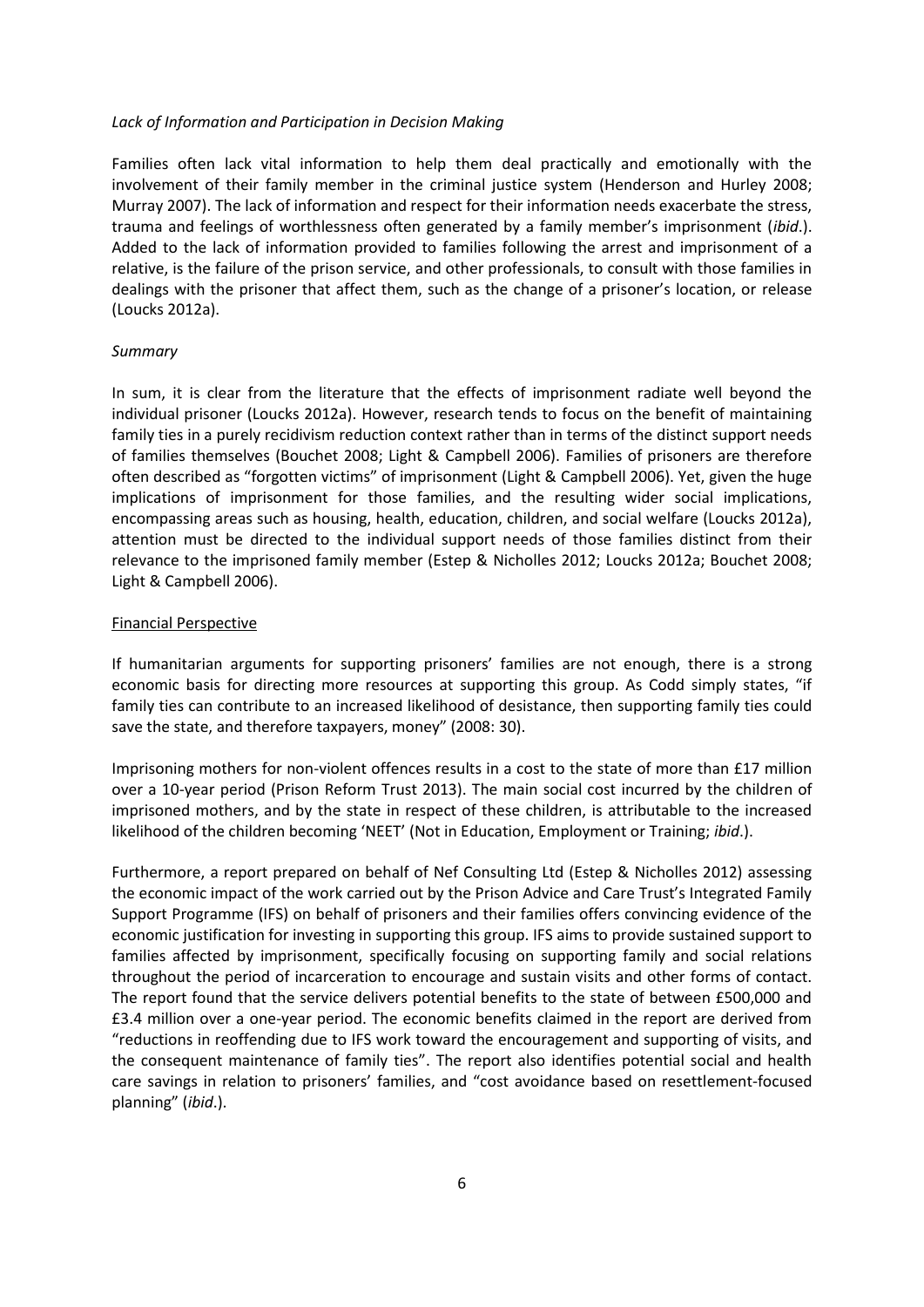# **OVERVIEW**

It is evident that there are compelling social, humanitarian and economic arguments for supporting the families of prisoners. Yet despite recognition by academics, practitioners and policy makers of both the injustice inflicted on such families by the justice system and the benefits of prisoners maintaining family ties, research continues to evince the absence of a consistent and decisive policy response in respect of the needs of families and children of prisoners (SCCYP 2011; Light & Campbell 2006).

This paper shall first of all consider the impact of imprisonment on individual family members, exploring the specific issues and concerns surrounding mothers, fathers and children. The needs of grandparents are also identified, however it is acknowledged that a fuller exploration of this topic is merited. The paper then looks at support and services offered to families across the prison estate and considers ways in which these could be improved. Support and provision for families and children of prisoners in the community are then discussed. Finally, the paper considers some of the main areas that must be addressed in order to improve support and services for families of prisoners, and makes recommendations for future practice and policy.

# **MOTHERS**

# Female Prisoners

Scotland's female prison population has more than doubled in the last 10 years (Commission on Women Offenders 2012). Figures show the average daily population of women prisoners numbering 468 (Scottish Government 2012b). Growth in the female prison population has continued despite recognition that imprisonment is both a "disproportionate and inappropriate" sanction for most women who offend (Corston 2007: i).

The Corston Report points out that the experience of imprisonment affects women "differently and disproportionately from men" (2007: 16). Women are located further away from their homes and families due to the small number of women's prisons, making visits from family and children extremely difficult (Corston 2007). Furthermore, female prisoners are less likely than men to have someone on the outside looking after their family and home, and are more likely to lose their housing and children as a result of their imprisonment (Quaker United Nations Office & Penal Reform International 2011; Corston 2007).

The characteristics of women who offend are also different to those of men (Commission on Women Offenders 2012; Equal Opportunities Commission 2009; Corston 2007). Women who offend often have chaotic lifestyles and backgrounds characterised by physical or sexual abuse. They suffer from significantly higher rates of mental health and/or substance misuse problems than male prisoners (*ibid*.). In terms of criminality, most women in prison have committed non-violent offences, are of lower risk to public safety than men, and are recognised as generally presenting a far greater risk to themselves than to others (Commission on Women Offenders 2012; Corston 2007). For example, women in prison exhibit vastly increased rates of self-harm and suicide than their male counterparts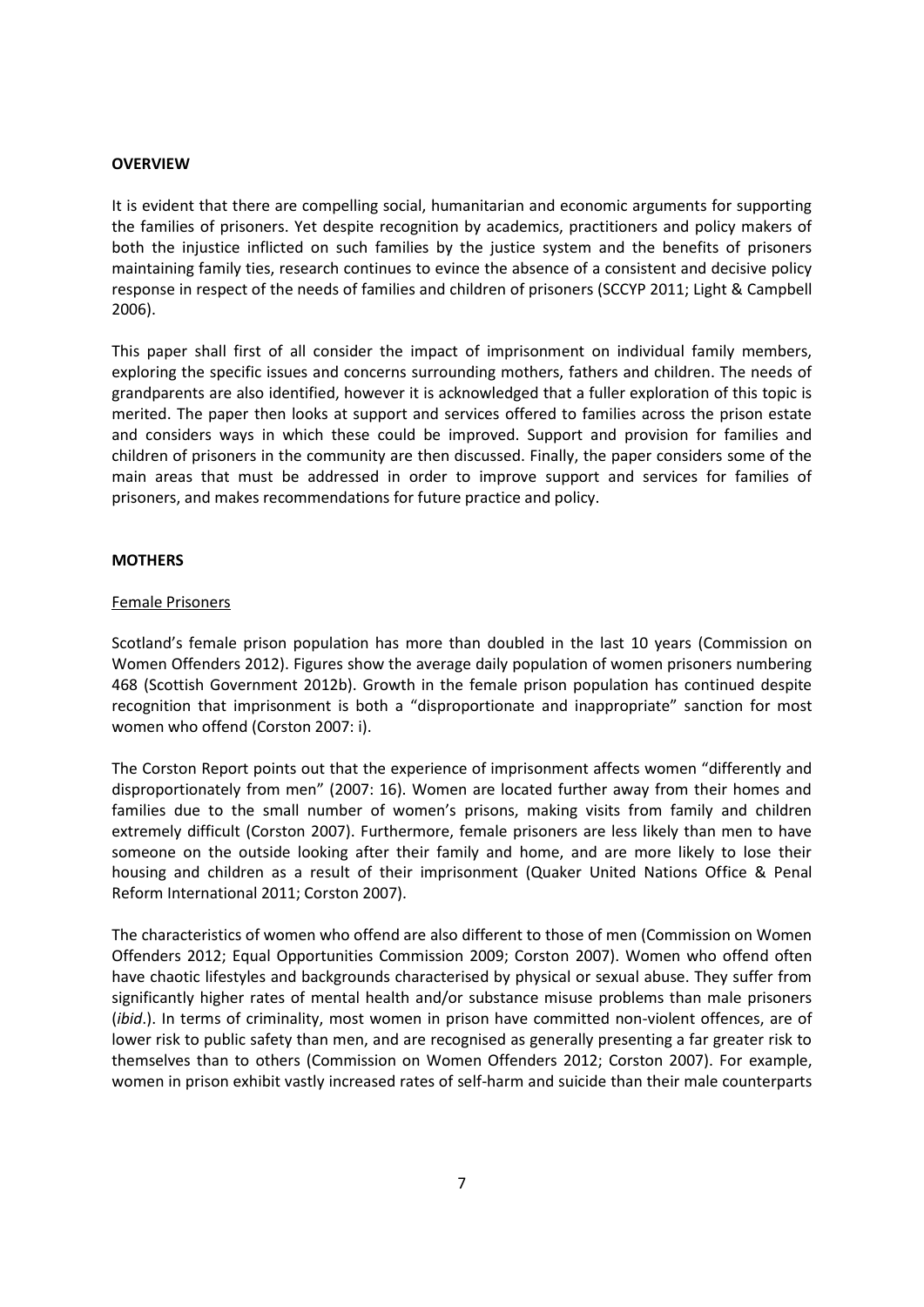(*ibid*.). Figures indicate that despite comprising only 5% of the total prison population, women account for half of all incidents of self-harm within prisons (BBC News 2013; Hawton *et al*. 2014).

Arguably most compelling of all is the fact that female prisoners are more likely than males to be the primary carers of young children (Snyder 2009; Corston 2007). This factor alone renders the experience of custody significantly different for women than men (*ibid.*).

### Mothers and Children

*Failure to consider the personal situation of the offender when punishing can have devastating consequences for the family of the offender. This devastation can be particularly severe for women offenders and their children.* **(Snyder 2009: 38)**

The unique emotional and practical role of a mother in the life of her child results in the experience of a mother in prison generally being qualitatively different to that of a father (Collins *et al*., undated).

Recent figures show that two-thirds of women in prison are parents of dependent children (Scottish Prison Service 2011b and 2013a). Statistics also

show that at least a fifth of mothers are single parents prior to imprisonment (compared to only 9% in the general population), and that for 85% of mothers, prison was the first time they had been apart from their children for any significant length of time (Prison Reform Trust 2013). It is not difficult to imagine the extreme anxiety and stress experienced by those women upon separation from their children (Epstein 2012), nor to understand why the pains of imprisonment may be felt more keenly by women than men (Commission on Women Offenders 2012; Codd 2008; Corston 2007).

Moreover, the impact on children is likely to be more extreme when a mother goes to prison since mothers are generally the primary carers (Snyder 2009; Corston 2007). This is of particular concern given that women are the fastest growing prison population (Arditti 2012; Snyder 2009). When fathers are sent to prison, their children generally remain in the family home in the care of their mother; however, a mother's imprisonment usually results in the relocation of her children to other family members or to social services care (*ibid*.). The growing imprisonment of women is therefore increasing the number of minor children at risk of being placed in state care and/or permanently losing their mothers as primary guardians (Snyder 2009).

Statistics for Scotland indicate that only 17% of fathers looked after their children while the mother was in custody (Scottish Consortium for Crime and Criminal justice 2010). In England and Wales, only 9% of children with an imprisoned mother are cared for by their fathers in their mothers' absence (Prison Reform Trust 2013). Furthermore, only 5% of children remain in their own homes following a mother's imprisonment (Hedderman 2012). They are often moved a number of times during the period of imprisonment, resulting in separation from friends, siblings and school (Loucks 2012a). Indeed, according to a recent report by the Prison Advice and Care Trust (pact 2011), as many as 6,000 children a year in England and Wales are forgotten by the system when their mothers are sent to prison, and many of them are left in inappropriate and hazardous conditions. The damage inflicted on children by a mother's imprisonment has therefore been described as "often nothing short of catastrophic" (Corston 2007: i).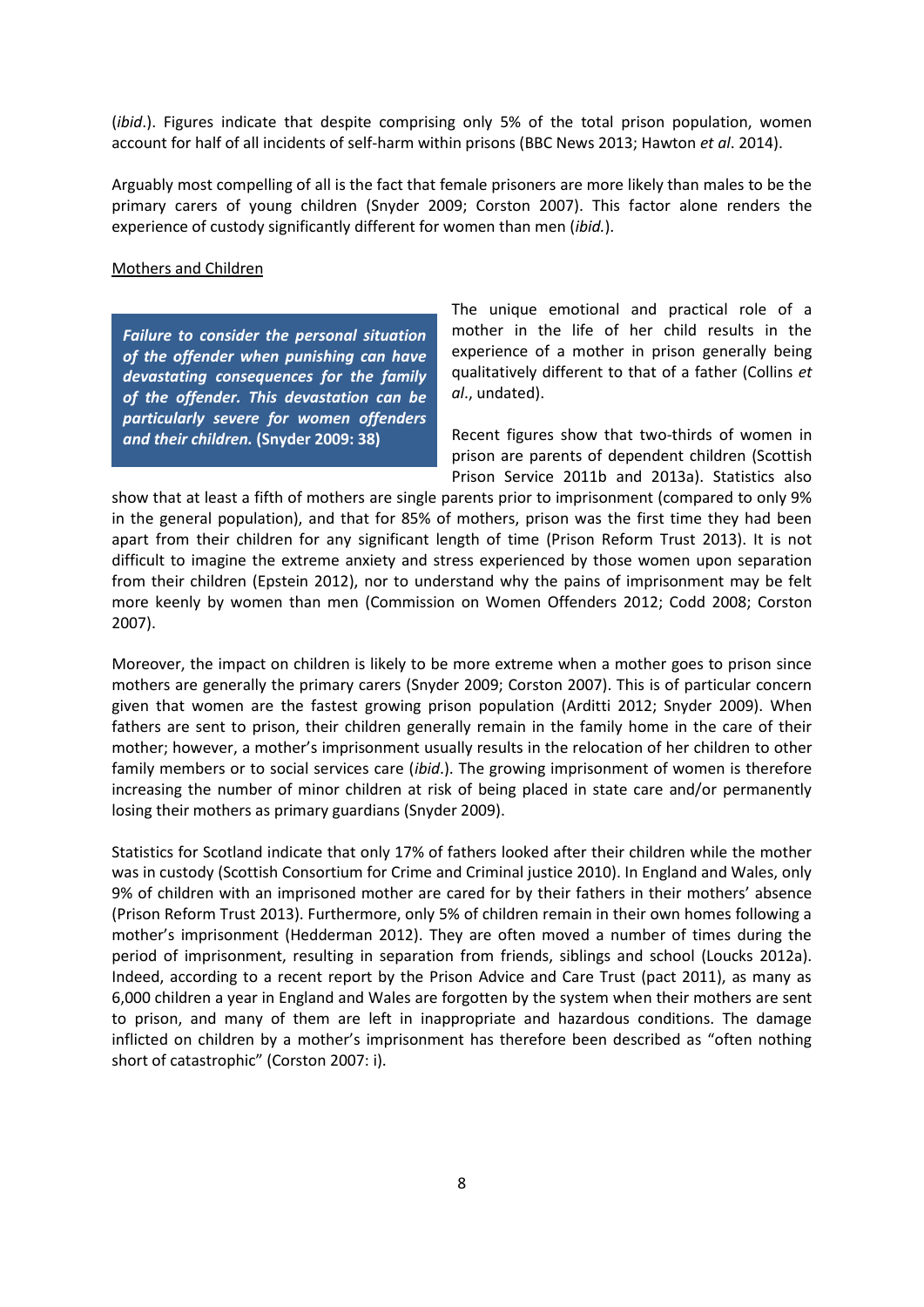It is however worth pointing out that a study carried out on children of incarcerated mothers in The Netherlands found, contrary to other studies, that maternal incarceration is not always the sole causal factor in the break-up of the home, as this break-up has often already taken place prior to incarceration (Hissel *et al*. 2011).

Nevertheless, maternal incarceration is generally associated with more profound child adjustment difficulties than paternal incarceration (Arditti 2012; Besemer *et al*. 2011; Loureiro 2010; Snyder 2009). Evidence from the literature shows that children of imprisoned mothers are at increased risk of psychological trauma and development of physical and mental health problems (Loucks 2012a). They are also more likely to become problem drug users (Hedderman 2012). Furthermore, statistics suggest that adult children of imprisoned mothers are more likely to be convicted of a crime than adult children with imprisoned fathers (Prison Reform Trust 2013), with around half of children of imprisoned mothers likely to end up in prison themselves (Equal Opportunities Commission 2009).

A study carried out by Murray and colleagues yielded interesting results in respect of the connection between maternal incarceration and youth offending (Murray *et al*. 2012). After controlling for background risk factors, the study found a specific connection between parental incarceration and youth theft, but indicated that imprisonment of a parent did not predict marijuana use, depression or poor academic performance (*ibid*.). The authors speculate that the increase in theft specifically may point to the operation of stigmatising processes in the development of criminal behaviour among children who experience parental incarceration (*ibid*.). Although the research itself identified no difference in youth outcomes deriving from the gender of the incarcerated parent, if the results are considered alongside statistical evidence that children of imprisoned mothers are more likely to end up in prison than those of imprisoned fathers (Prison Reform Trust 2013), they suggest that the effect of stigma on children may be more profound for those who experience maternal rather than paternal incarceration.

Given the greater levels of social stigma suffered by women prisoners, particularly mothers, compared with men (Snyder 2009; Corston 2007), research pointing to a connection between associative stigma experienced by their children and the likelihood of future criminality merits thorough development. It should be noted, however, that Murray and colleagues (2012) urge caution in the interpretation of their findings in relation to parental gender and emphasise the importance of conducting rigorous controls of pre-existing childhood risk factors when measuring incarceration effects on children. Failure to do so can result in incarceration effects being overestimated and may impede the development of effective intervention programmes for children affected by maternal or paternal incarceration (*ibid*.).

# Mental Health and Substance Misuse

Women in prison exhibit disproportionately high rates of mental health problems and substance misuse, both of which have strong associations with dysfunctional parent-child interaction and attachment (Galloway *et al*. 2014; Dolan *et al*. 2013).

# *Substance Misuse*

A large number of women offend as a result of drug addiction, and substance misuse is a fundamental issue for prisoners in Scotland's main prison for women, HMP & YOI Cornton Vale (Equal Opportunities Commission 2009). Results from the 2013 Scottish prisoner survey on female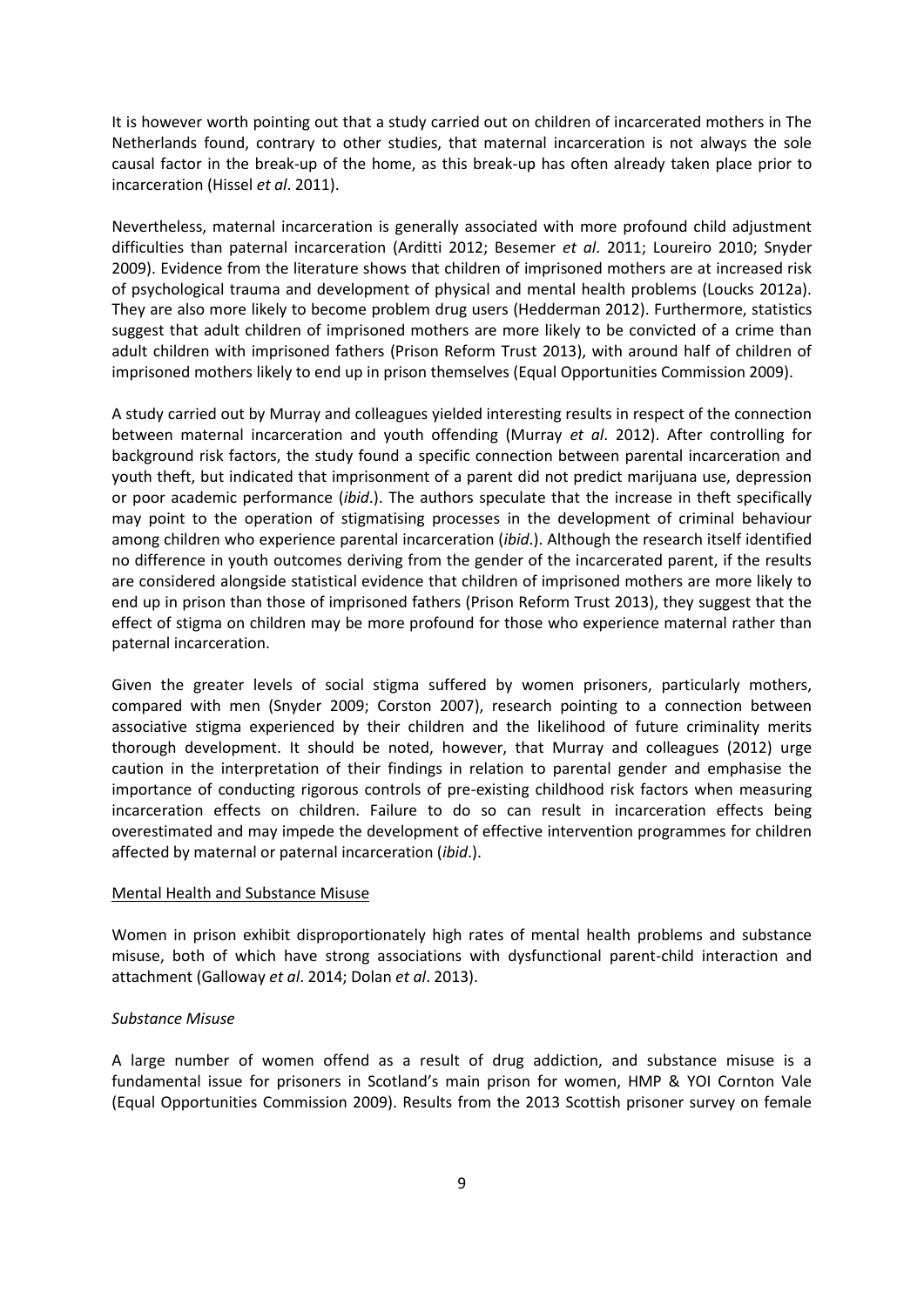offenders (Scottish Prison Service 2013b) revealed that almost seven in ten women in prison (68%) reported using drugs in the 12 months prior to coming to prison. Furthermore, around 80% of female prisoners in Scotland are reported to require stabilisation on methadone (Commission on Women Offenders 2012). Drug use among women who offend is often a way of "self-medicating", in order to numb the pain of their life experiences, and frequently begins or increases as a result of prostitution or sexual exploitation (Equal Opportunities Commission 2009; Snyder 2009). Imprisonment, through the pain it inflicts on women by separating them from their children, may exacerbate the need to self-medicate and thereby feed substance misuse rather than alleviate it (Galloway *et al*. 2014; Snyder 2009; Shamai & Kochal 2008).

# *Mental Health*

80% of women in Scotland's Cornton Vale prison suffer from mental health disorders, with some of the prisoners experiencing problems of such severity that they should arguably not be in prison at all (Equal Opportunities Commission 2009). Furthermore, the 2013 prisoner survey on female offenders in Scotland (Scottish Prison Service 2013b) indicates a worrying downward trend in the mental wellbeing of women prisoners, with only 63% reporting feeling optimistic about the future in the most recent report, compared with 75% in 2011. In England and Wales, a recent Ministry of Justice study indicated that 46% of women in prison reported having attempted suicide (Light *et al*. 2013). This is more than twice the rate of male prisoners (21%; *ibid.*). The same report reveals that 49% of women prisoners suffer from anxiety and depression, compared with 23% of male prisoners. In Northern Ireland, a recent study indicated that 88% of women in prison had experienced depression while in custody, and 32% had attempted to take their own lives (Prison Reform Trust 2013).

The quality of mental health services in Scottish prisons has historically been limited, and identification and treatment of mental health problems inadequate (Equal Opportunities Commission 2009). However, responsibility for delivery of primary and community healthcare to prisoners in Scotland was transferred from the Scottish Prison Service to NHS Scotland on 1 November 2011 (National Prisoner Healthcare Network 2014). The decision to transfer services was made in response to policies to reduce inequalities and re-offending in Scotland, and to bring Scottish prison policies in line with European and international standards (*ibid*.). The move is therefore intended to bridge the gap between treatment of mental health problems among the prison population and treatment in the community (*ibid*.). Services for the large number of female prisoners in Scottish prisons experiencing mental health disorders will hopefully improve as the new system of care is developed.

The poor mental health of women prisoners is of particular concern given the statistic that twothirds of female prisoners in Scotland are mothers (Scottish Prison Service 2013a). There is a considerable amount of evidence that documents the higher rate of behavioural, developmental and emotional difficulties in children of parents suffering from a mental disorder compared to those in the general population (Galloway *et al*. 2014; Dolan *et al*. 2013). Depression has been shown to impact negatively upon mother-infant relationships, and parents suffering from schizophrenia or other chronic psychotic illnesses are known to exhibit a range of dysfunctions in parenting. If left undiagnosed and untreated, or accompanied by substance misuse or personality disorder, maternal mental disorder is particularly associated with extremely poor outcomes for a child's health and development (*ibid*.).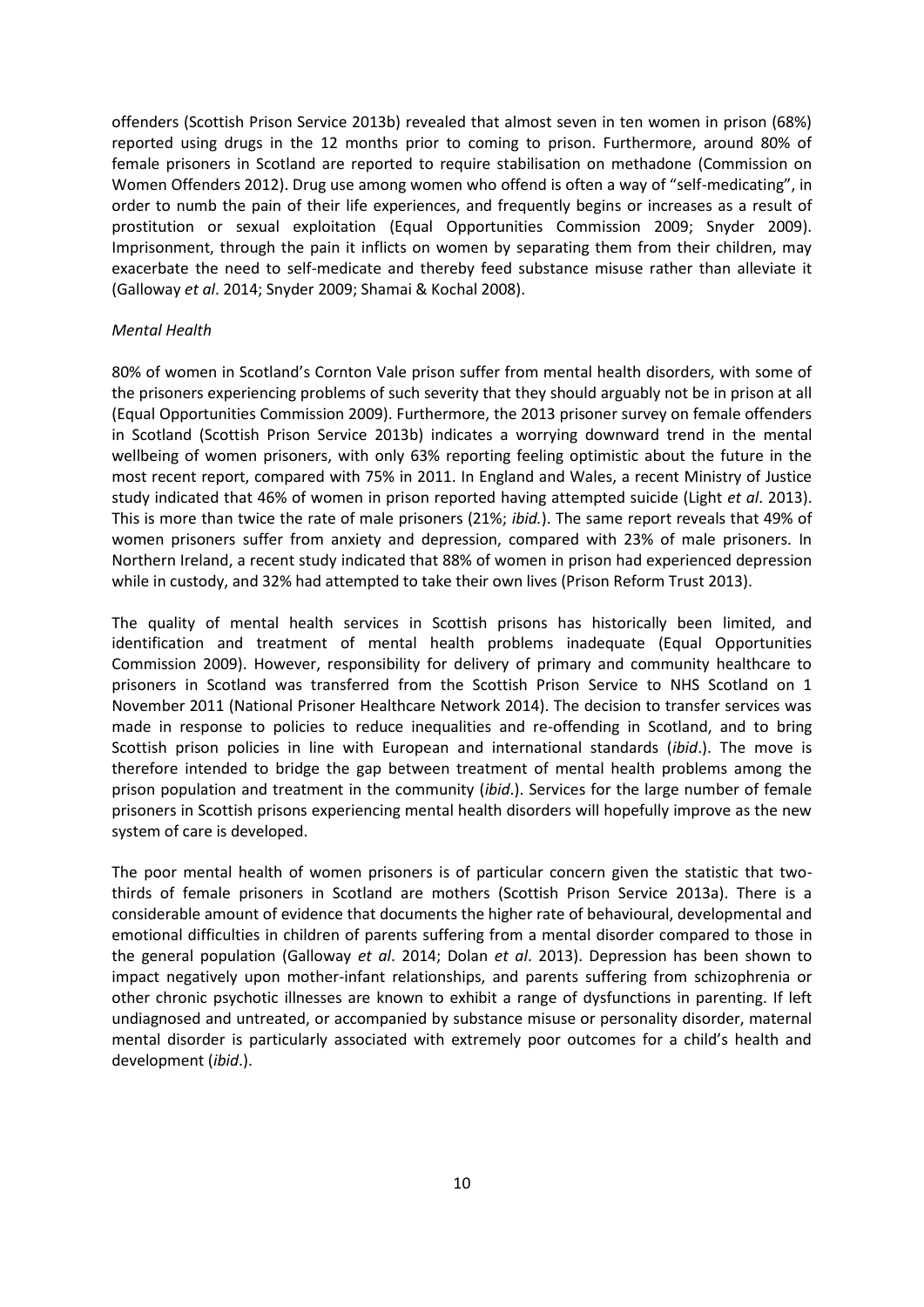The literature indicates that constant anxiety about their children's whereabouts magnifies the distress of the prison experience for many women (Galloway *et al*. 2014; Snyder 2009; Corston, 2007). For women already suffering from mental health problems, separation from their children through imprisonment can exacerbate existing difficulties, which in turn can negatively impact upon the mental health of their children (Galloway *et al*. 2014).

In addition to the anxiety experienced by incarcerated mothers in respect of their children's safety and wellbeing, these women also suffer profound feelings of guilt and remorse deriving from a perception of having failed their children (Snyder 2009). A study of women prisoners in Israel documents the strong sense of maternal failure experienced by the inmates upon incarceration (Shamai & Kochal 2008). Although a sense of failure often existed in relation to other areas of their lives, the sense of maternal failure was the most difficult to cope with, and "affected their entire sense of wellbeing" (*ibid*.: 330). The authors report that, "the feelings of failure, guilt, and disappointment were in themselves so overwhelming that many of the women tried to avoid their feelings by emotional disengagement, using such means as suicide attempts, 'behaving like a robot', or the increased use of drugs" (*ibid*.). The participants in the study reported that the feelings of failure, guilt and disappointment remained with them throughout and a long time after their incarceration.

A statement by Baroness Hale, quoted in the Corston Report, points to the role of stigma in exacerbating the sense of maternal failure experienced by many women in prison:

*Many women still define themselves and are defined by others by their role in the family. It is an important component in our sense of identity and self-esteem. To become a prisoner is almost by definition to become a bad mother.* **(2007: 20)**

The acute feelings of maternal failure reported by mothers in prison are therefore likely to derive not only from personal anxiety regarding their children's wellbeing, but from a sense of "violation of societal norms about what good women and mothers are supposed to be" (Snyder 2009: 38).

The role of social stigma in perpetuating the pains of women's imprisonment is discussed in a recent report by Women in Prison, a support organisation for women affected by the criminal justice system (Gullberg 2013). The report documents findings that women in prison often have core shame issues, stemming from their perception of themselves as bad mothers, and failed women in comparison to the prescribed gender norms and traditional feminine qualities set by society. This sense of social stigma makes the experience of prison doubly shaming for women than it is for men, the magnified levels of shame often manifesting themselves in mental health issues such as anxiety and depression (*ibid*.).

The above studies provide evidence of the specific detrimental impact of prison itself on the mental wellbeing on mothers. Separation from their children increases maternal anxiety as to their children's wellbeing and exacerbates a sense of maternal failure. The effect is to increase the likelihood of poor mental health and the adoption of avoidance strategies such as increased substance misuse. Both conditions impact upon a woman's ability to parent her children effectively. Prison does not, therefore, only have catastrophic consequences for children in terms of the mother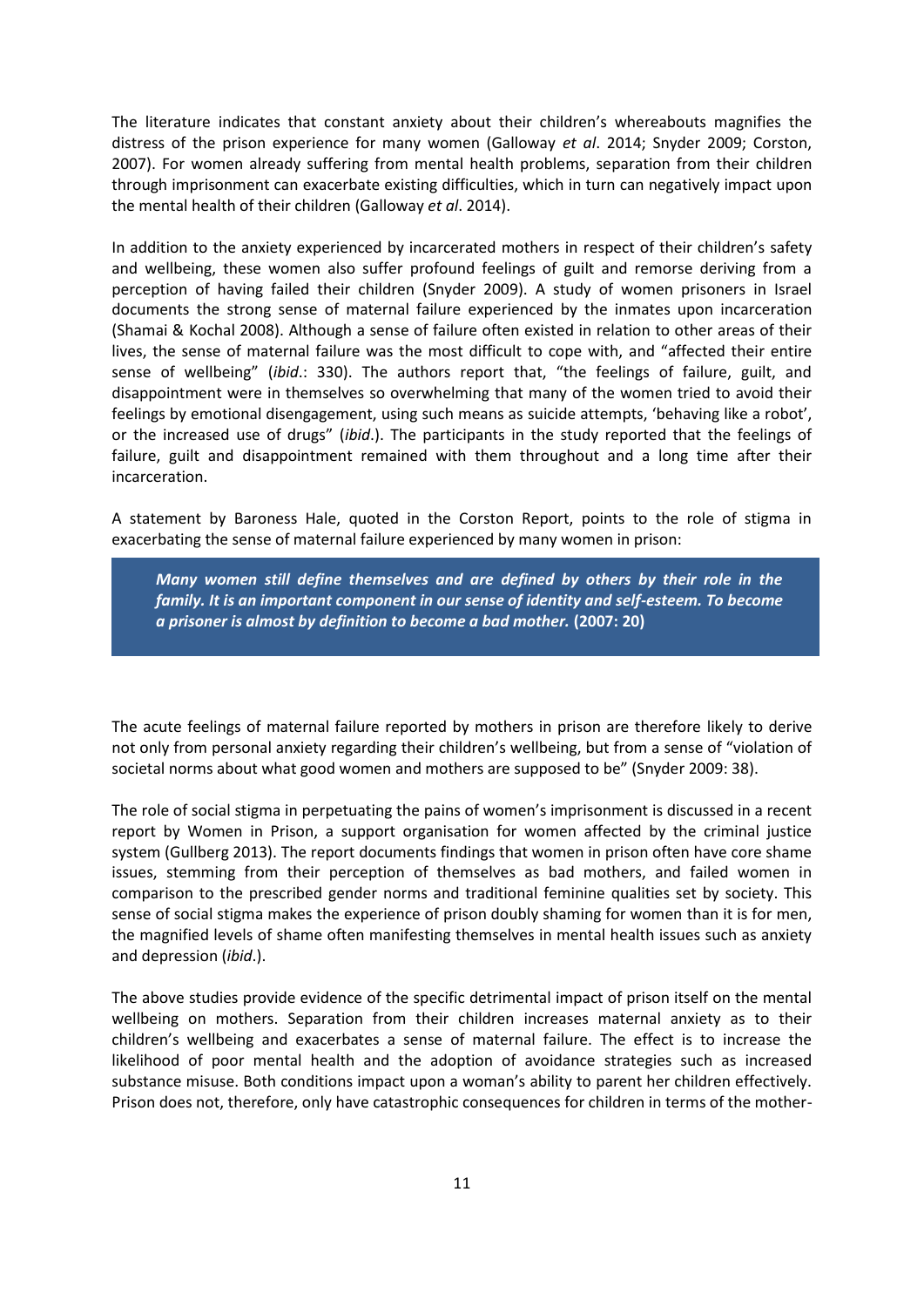child separation it causes, but through its demoralisation of already demoralised individuals, it diminishes the capacity of women to parent, and, in turn, the wellbeing and future prospects of their children.

#### Alternatives to Imprisonment for Mothers

The literature discussed in the previous section offers compelling evidence of the unsuitability of imprisonment as a punishment for mothers. Solutions to women's offending will not be found in prisons, but in treatment for addictions and mental health problems, protection from domestic violence and coercive relationships, secure housing, debt management, education, skills development and employment (Earle 2013). Alternatives must be found to deal with the deeprooted issues that underlie women's offending in ways that do not inflict such profound harm on their children (Galloway *et al*. 2014; Howard League for Penal Reform 2012; Snyder 2009). Potential approaches shall be explored in the next section.

# Mother and Baby Units

*The early care that babies receive lays down the foundations for all future physical, social and emotional development.* **(Galloway** *et al***. 2014: 8)**

It is estimated that between 3,400 and 4,600 0-2 year-olds in Scotland are affected by parental imprisonment each year. In England and Wales estimates show that around 11,800 0-2 year-olds had a parent in prison in 2009, and 3,000 0-2

year-olds have their mothers imprisoned annually (Galloway *et al*. 2014). Yet despite the numbers affected, the impact of parental criminal justice system involvement is frequently overlooked in babies and infants (*ibid*.).

The effects of parental involvement in the criminal justice system may be more readily identifiable in older children than in babies and infants, however research has established that adversity and stress experienced in infancy increase the risk of poor mental and physical health outcomes in later life (Galloway *et al*. 2014). Babies affected by parental criminal justice system involvement are frequently exposed to risks that may impact upon their care and development (*ibid*.). There are a number of reasons for this, including existing poor mental health of parents involved in the criminal justice system; disruption to parent-child attachment caused by the criminal justice system itself; and the imprisonment of pregnant women and babies in Mother and Baby Units (*ibid*.).

There are currently eight Mother and Baby Units (MBUs) across the UK prison estate: six in England and two in Scotland, and two Mother and Baby rooms in Northern Ireland (Galloway *et al*. 2014). Together these units can accommodate up to 73 mothers and their babies (*ibid.*). Babies are generally permitted to remain with their mothers in prison up until the age of 18 months, however this age limit can be increased to two years in certain circumstances (*ibid*.).

The fundamental purpose of placing a child in prison is to strengthen the emotional attachment between the mother and the child, a vital factor in the child's development (Robertson 2012). From a prisoner perspective, avoiding the inevitable mother-child separation normally necessitated by imprisonment may also alleviate much of the anxiety and distress reported by mothers in prison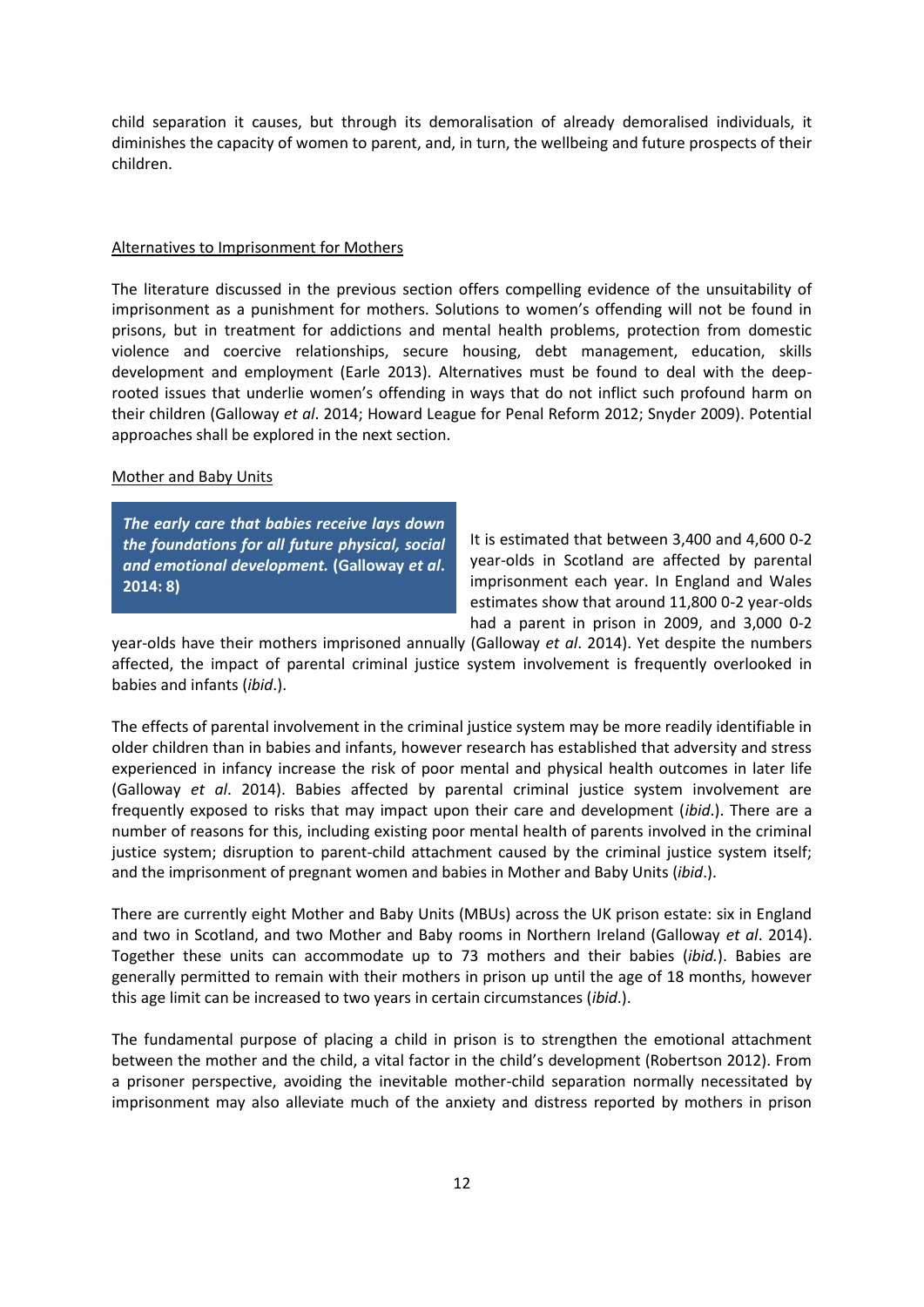(Corston 2007). A study of the mental health of a cohort of incarcerated mothers in the UK with a child under the age of 18 months found that, where women had been separated from their infant children by imprisonment, levels of mental disorder and substance misuse were higher post-release than for those who had not been separated from their children (Dolan *et al*. 2013). However, the authors of the study indicate that interpretation of the findings is limited due to the relatively high attrition rate at follow-up. It is therefore unclear whether the higher levels of substance misuse and mental disorder among mothers separated from their children were *caused* by the separation or whether the separation was a consequence of their substance misuse or mental disorder.

Although MBUs may alleviate the trauma of separation for mothers and children, there are a number of strong objections to the practice of mothers and babies residing together in prison (Galloway *et al*. 2014; Howard League for Penal Reform 2012). The main argument against MBUs is that prison is an unsuitable environment for raising a child, and detrimental to child development (*ibid*.). MBUs provide a restrictive and unnatural experience for mothers and babies (Howard League for Penal Reform 2012). The lack of autonomy in prison means the capacity of women "to create a sense of home and family for their baby is diminished" (*ibid*.: para. 7.3). Furthermore, the prison setting and its isolation can cause maternal depression, which can compromise the mother-child relationship (Galloway *et al*. 2014; Robertson 2012). Studies of the mental health of mothers resident in MBUs indicate that these mothers and their babies may experience separation and distress, and are at increased risk than those in the general population of suffering perinatal and maternal mortality and ill health (Galloway *et al*. 2014).

There is a shortage of studies specifically examining outcomes for babies and infants residing in MBUs (Galloway *et al*. 2014). However, one landmark study carried out in 1992 (Catan 1992) comparing babies raised in prison nurseries with a control group of babies raised in the community, found that those cared for in prison exhibited a decline in motor and cognitive scores. The study attributed the results to poor MBU design, restrictive protocols and inadequate staffing. There have been a number of improvements to prison MBUs since Catan's study, but unfortunately no follow-up studies have been carried out (Galloway *et al.* 2014). Further research into MBUs and baby and infant outcomes is therefore urgently needed (*ibid*.).

Prison officials, interviewed in a study on Finnish children residing with their parents in prison (Poso *et al*. 2010), indicated the practice was a waste of time, and the benefits of it were bound to time and place: the officials believed that the severity of the socio-economic and health problems of the women made it unlikely that they could continue to be mothers to their children following release, and allowing the children to live with them in prison was therefore pointless.

The study by Poso and colleagues emphasises the need to address the deep-rooted issues of women prisoners concurrently with allowing them to care for their children. In response to this issue, the Aberlour Mother and Baby Project at HMP & YOI Cornton Vale offers flexible programmes for pregnant women entering prison or women with a child under one (McMahon 2012). Central to its work is the quality of the experience for every baby and child, the aim being to ensure the best possible mother-child interaction (*ibid.*). The programme addresses issues such as "loss, low selfesteem, substance use, transitions and boundaries" (p. 132). McMahon's external evaluation of the project found that the support it offers is having considerable impact on both the women and the children taking part in it. Women reported appreciating the opportunity to maintain bonds with their children, particularly when preparing for release and, once again, becoming the primary carer. One woman pointed out that "release can be a much more frightening prospect than coming to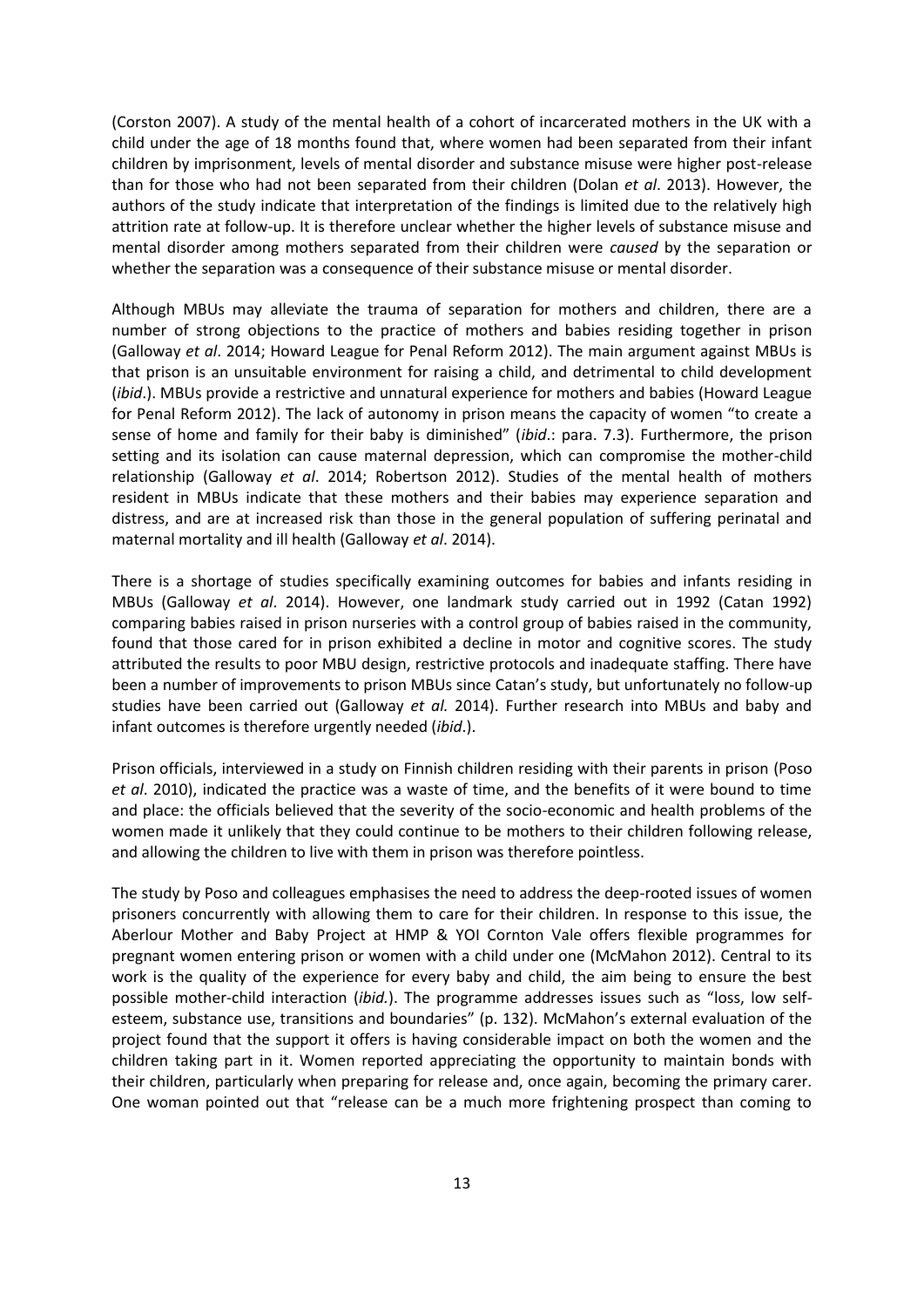prison in the first place" (McMahon 2012: 133), therefore the knowledge and skills they gain from the course help the women feel less anxious about returning to the community.

However, the recent NSPCC report on babies affected by parental criminal justice system involvement indicates that residential alternatives to custody and maintenance of a network of women's centres is likely to be a more effective and less expensive alternative to custody for mothers (Galloway *et al*. 2014). The report advocates increasing funding and replication of alternatives to custody for women with babies, including residential options where they can receive treatment and support while caring for their babies. Residential facilities for drug and alcohol treatment where women may live with their children, such as Trevi House in Plymouth (Corston 2007), or the Aberlour Family Support Service in Glasgow (Families Outside 2014a), may offer a better chance of positive outcomes for mothers and babies than MBUs in prisons. These services provide a means of addressing the problems of women who offend without inflicting the concomitant trauma of separation on them or their children (*ibid*.).

Similarly, the Howard League suggests that community-based programmes are a more appropriate solution for most mothers with young children than MBUs (Howard League for Penal Reform 2012). Whereas prison removes a sense of responsibility, community programmes teach women responsibility, a vital attribute in successful child-rearing (*ibid*.). The Howard League therefore advocates an end to custodial sentences for pregnant women and mothers of young children except in exceptional cases. In the rare situations where mothers require a custodial sentence, they should be housed in local secure units with their babies (*ibid*.). An example of this practice can be found in Spain, where external mother and baby units have been built in the community (Robertson 2012).

Despite the lack of research evidence informing the practice of infants residing with their mothers in prison (Galloway *et al*. 2014), a positive result of the strengthening of the child's rights argument in penal policy is that decisions about children living in prison have changed from being a prison management issue to a child welfare issue (Robertson 2012). It was therefore recommended at the UN Committee on the Rights of the Child's Day of General Discussion 2011 that decisions about when children should live in, or leave, prison should be based on an individualised, case-by-case analysis of their best interests (*ibid*.). There is now a pressing need for further research into the issues surroundings MBUs, and the alternatives, in order to assist in making those case-by-case analyses (Galloway *et al*. 2014). Some progress on this front will hopefully be made soon by an investigation currently being conducted by researchers at the University of Stirling, in partnership with the Aberlour Childcare Trust, into criteria and processes determining occupancy of MBUs and the evidence informing these (*ibid*.).

#### **FATHERS**

### Paternal Imprisonment

During their time at school, 7% of children in the UK experience a father's imprisonment (Prison Reform Trust 2013).

Although, as explored in the previous section, there is a range of factors that may render a mother's imprisonment more damaging to children than a father's, it is important not to underestimate the impact of paternal incarceration (Rosenberg 2009). Furthermore, given that the vast majority of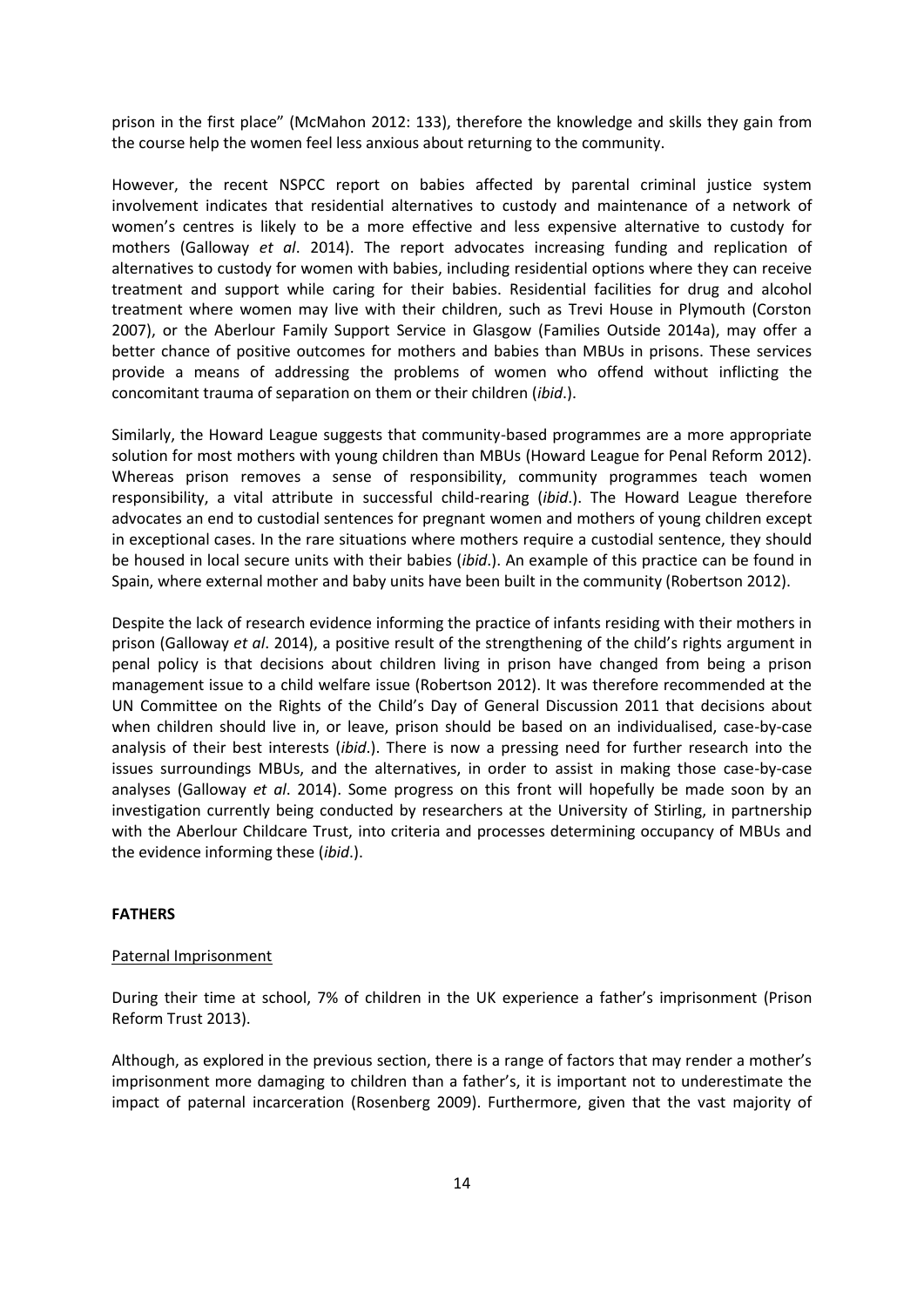prisoners are male, ignoring those children affected solely by paternal incarceration would be to disregard the vast majority of children affected by parental imprisonment (*ibid*.).

### Experience of Incarcerated Fathers

#### *Helplessness*

Fathers are perceived by society, and perceive themselves, as the economic providers of the family (Rosenberg 2009). Socialisation as the financial provider can result in men's self-esteem being severely damaged by the experience of incarceration, which strips them of their ability to provide for their children, and thereby removes their perceived legitimacy as a parent (Greif 2014; Rosenberg 2009). As a result, fathers often feel marginalised upon being incarcerated, and unsure of their ability to parent (Greif 2014). Studies have also suggested that, in addition to the provider role, men equate being a father with being physically present in order to protect their children, and with being in control (Rosenberg 2009). Again, prison removes the ability to protect or exercise control (*ibid*.). Rosenberg argues that the loss of control experienced by men in prison differentiates absence due to imprisonment from other types of absence. Most worryingly, through its erosion of male prisoners' sense of control and responsibility, imprisonment counteracts the behavioural traits required to be a responsible parent (*ibid*.).

# *Prison culture*

A heightened culture of masculinity within prisons can result in the routinisation and normalisation of violence in the daily lives of many prisoners (Sim 1994). This culture may inhibit the nurturing values required to be a good parent and discourage men from voicing their need for a relationship with their children (Rosenberg 2009). Moloney and colleagues' (2009) study of the effect of fatherhood on gang-affiliated young men found that, although becoming a parent could trigger a positive family-orientated change of identity in gang-involved men, low earning capacity and an inability to maintain a job could threaten masculine identities as breadwinners associated with fatherhood. The economic factors suppressing the development of positive masculine identities, in turn, enabled "other masculine traits of the streets, such as aggression, dominance, and hustling" (*ibid*.: 15) to remain dominant. Parallels can be drawn between Moloney and colleagues' findings on gang-involved fathers and imprisoned fathers: through prison's obstruction of male prisoners' ability to provide financially for their children, it creates a barrier to the development of family-focused identities and leaves a space for the growth of alternative masculine cultures based on aggression and violence.

Given the potential of masculine prison culture to stifle good parenting qualities, it is particularly important for the child-parent relationship that prisons promote positive contact between imprisoned fathers and their children. Strong family ties can encourage prisoners to embrace a family-focused identity, and prevent a drift into prison culture (Savolainen 2009; Mills & Codd 2008).

#### Impact on Children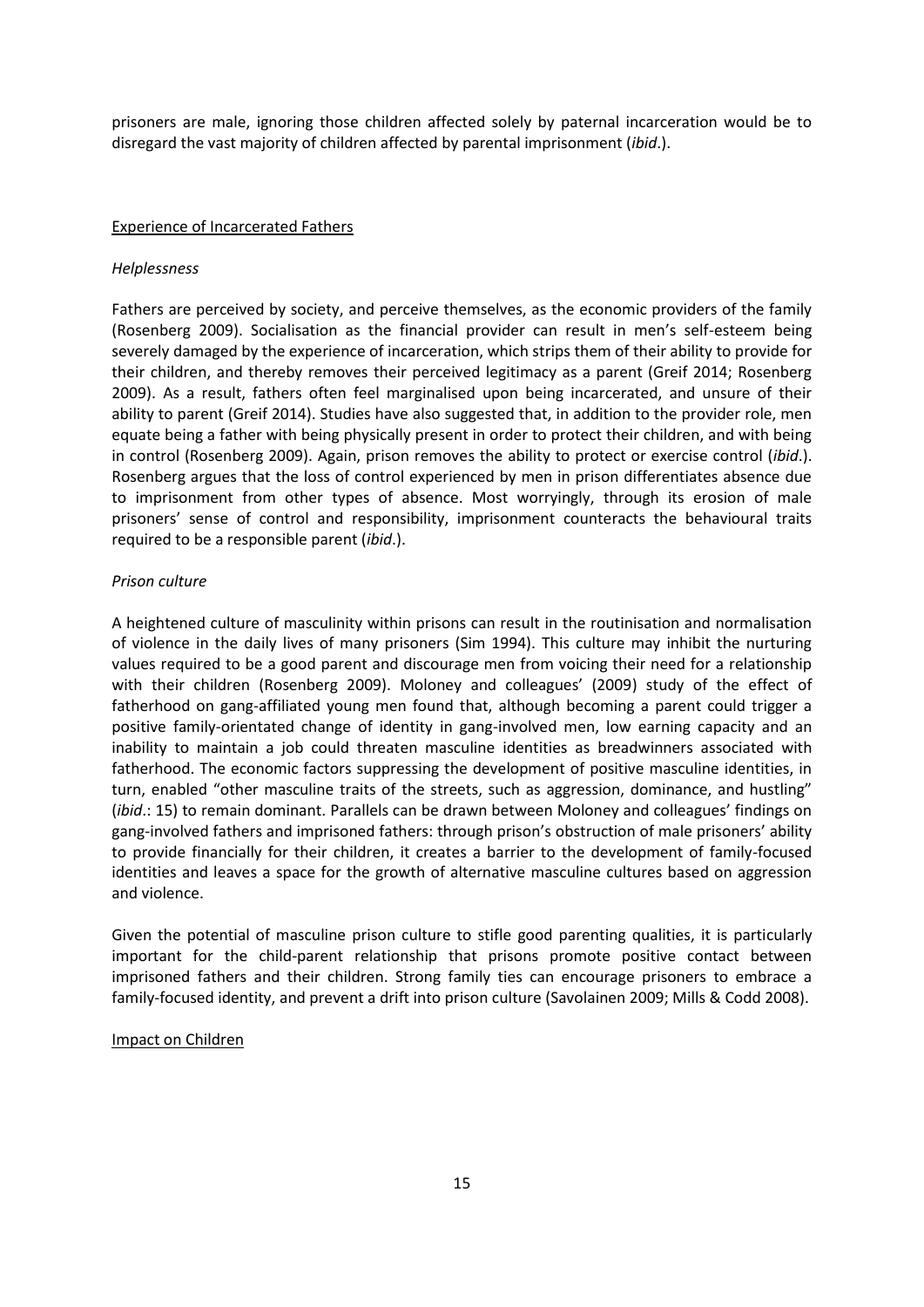Children of incarcerated fathers suffer many of the same problems as those with incarcerated mothers, such as "coping with loss, environmental disruption, poverty, stigmatisation, health problems and all of the difficulties involved in visiting a parent in prison" (Rosenberg 2009: 1).

However, there are certain behavioural reactions that have been found to differ depending on the gender of the imprisoned parent (Rosenberg 2009). A father's imprisonment has stronger associations with "acting-out" behaviour, such as aggression; discipline problems; substance misuse; hostility; truancy; running away; and gravitation towards delinquent activity (*ibid*.). Sons of imprisoned fathers are at particular risk of developing these behavioural difficulties (Greif 2014). In contrast, a mother's incarceration tends to lead to "acting-in" behaviour, such as withdrawal, daydreaming, failure to engage in play, fear of school, experience of nightmares and becoming highly emotional (Rosenberg 2009). These gendered reactions are a result of the combination of parental absence, and awareness of the child that imprisonment is the reason for the absence, rather than simply absence of the parent alone (*ibid*.).

The separation of a father and child due to imprisonment also has implications for the quality of the attachment bond between them (Lösel *et al*. 2012). Secure attachment bonds are important for positive child development and behaviour, and the development of insecure attachment in childhood can lead to problematic social and moral functioning in later life (*ibid*.). Furthermore, a recent study by the Sutton Trust indicates that the emotional bond a child secures with its parents has far-reaching consequences for its ability to speak, learn and think (Richardson 2014). The report suggests that the attachment a child forms to its parents not only influences its emotional wellbeing, but also affects its educational chances (ibid).

# Economic Impact of Paternal Imprisonment

One of the most direct and significant effects of a father's imprisonment is the financial impact (Dickie 2013; Lösel *et al.* 2012; Rosenberg 2009). The incarceration of a father generally has significant negative economic consequences for families, and children in this situation suffer increased levels of social disadvantage than their peers (Dickie 2013; Rosenberg 2009). Finances are impacted upon through loss of the father's income; benefit adjustments; and increased expenses as a result of imprisonment, such as phone calls, visits and sending money to the prisoner. The family may then have to assume debt to cover the resulting financial disruption (*ibid*.).

# Impact on Mothers and Other Carers

A father's incarceration also impacts indirectly on children through its impact upon their mother or other carers (Rosenberg 2009). The imprisonment of a father can lead to "emotional stress, parenting strain, work-family conflict, financial hardship and social stigma" for mothers and carers, resulting in poverty, impaired parenting, deterioration in family health, and behavioural difficulties in children (*ibid.*: 12).

The sudden absence of paternal support in the household may result in children having to take on more responsibility for chores and care of younger siblings, instead of receiving additional care and support (Rosenberg 2009). Their isolation may be compounded by the emotional distress and resulting unavailability of their mother, the one person they would normally turn to for support (*ibid.*):

16 *when she does that, because I don't know how to cook my own dinners. I think my mum I'm feeling sad at the moment. My dad went to prison recently, and I'm not sure when he's coming back. My mum's really upset about it. Sometimes she's so depressed that she doesn't get out of bed, she just lays there still for the whole day. It's difficult for me needs help, but I don't know what to do. I don't know who I should talk to.*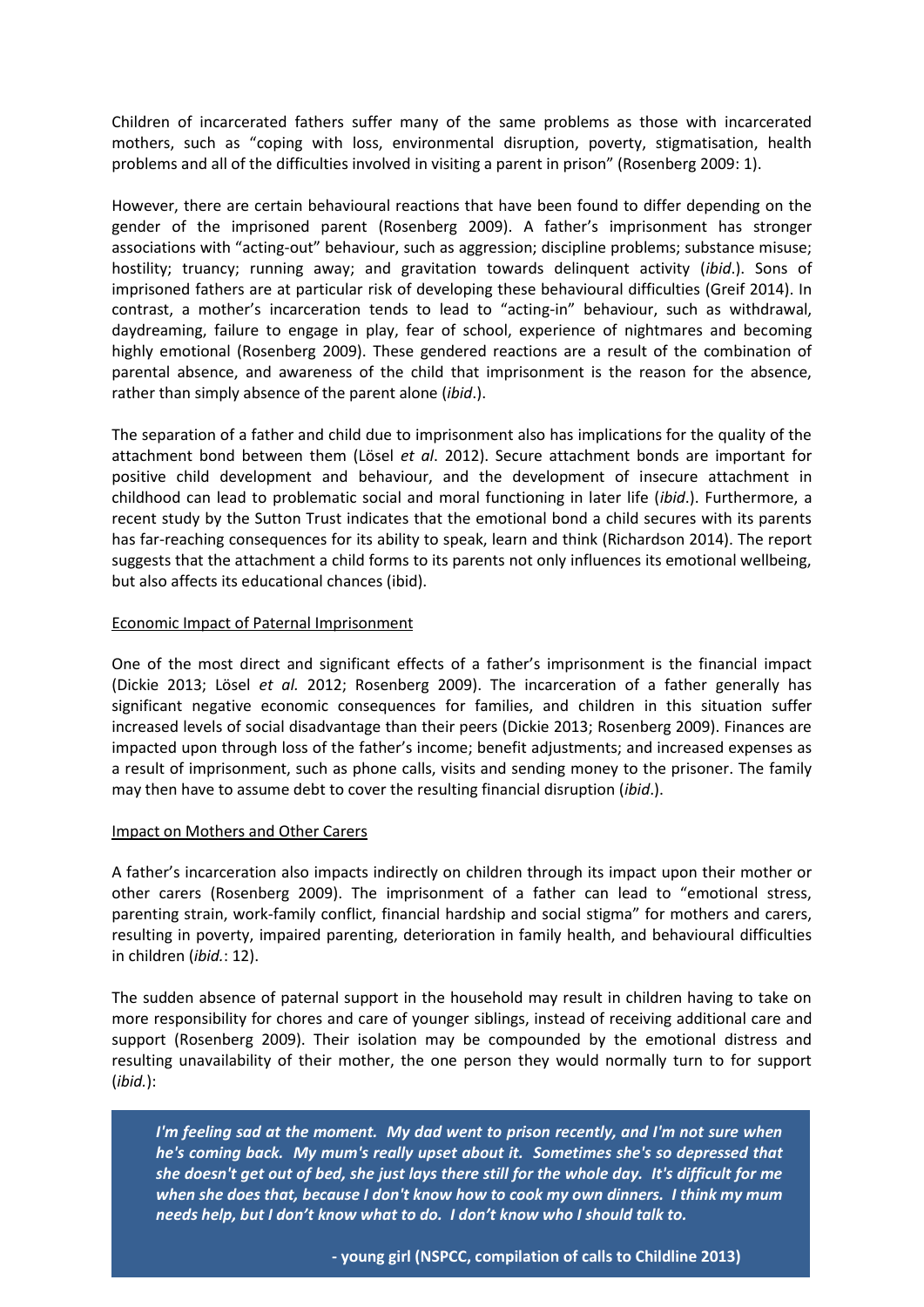The high levels of stress experienced by mothers as a result of a father's imprisonment will almost certainly impact negatively upon the care of children (Arditti 2012). In one study paternal incarceration was linked to the increased likelihood of a major depressive episode in mothers (Wildeman *et al*. 2012). The results indicate that a father's imprisonment may have important effects on a mother's wellbeing beyond increasing economic insecurity. Given the negative impact of depressive illnesses on a person's ability to function as a parent (Galloway *et al*. 2014, Dolan et al. 2013), children with an incarcerated parent may not only lose one parent to prison, they may also lose the other emotionally due to the concomitant deterioration of that parent's mental health.

# Absence of Research

It is hardly surprising that children's behavioural responses differ according to the gender of the imprisoned parent, given the differing practical consequences of the imprisonment of a mother or a father and the individual roles each parent plays in a child's life. Yet the distinct effects of paternal absence on children are often overlooked in studies, despite the fact that those children tend to live in high-risk and emotionally turbulent environments (Rosenberg 2009).

There are large research gaps regarding the needs of children affected by paternal incarceration (Greif 2014; Rosenberg 2009). Statistics on children with incarcerated fathers are limited, as well as information on maintaining a good relationship with imprisoned fathers, positive parenting by men in prisons, and delivery and evaluation of family strengthening and child support programmes aimed at fathers in prison (Rosenberg 2009).

The paucity of statistical data on the children of imprisoned fathers reflects the particular invisibility of this group and has been attributed largely to the fact that children of imprisoned fathers are easier to overlook than those of imprisoned mothers: "It is harder to ignore the parenting responsibilities of pregnant women or a woman with visible care-giving responsibilities" (Rosenberg 2009: 1). As a result, the existing support for children affected by a parent's imprisonment is based almost exclusively on maternal incarceration (*ibid.*).

Furthermore, gender-based stereotypes regarding the role of mothers and fathers in the lives of their children result in the assumption fathers are "second-class parents" (Rosenberg 2009). Mothers are generally seen as the nurturer, while fathers are viewed as the provider (Greif 2014; Rosenberg 2009). This has resulted in failure by the criminal justice system to recognise the importance of the role of a father in the child's life, or to provide programmes aimed at supporting that role (*ibid*.).

# Promoting Parenting Amongst Incarcerated Fathers

Many fathers in prison have expressed a genuine desire to improve their parenting skills (Greif 2014). The involvement of a father or father figure has been found to be a significant protective factor against psychological difficulties in adolescents, and is strongly correlated with children's later educational attainment (Rosenberg 2009). Paternal involvement has also been connected with reductions in maternal stress, better behaviour and cognitive skills in children, and more responsible sexual behaviour in teenagers (Greif 2014). Longitudinal data published by the Ormiston Children and Families Trust has shown that good communication with family and high frequency of contact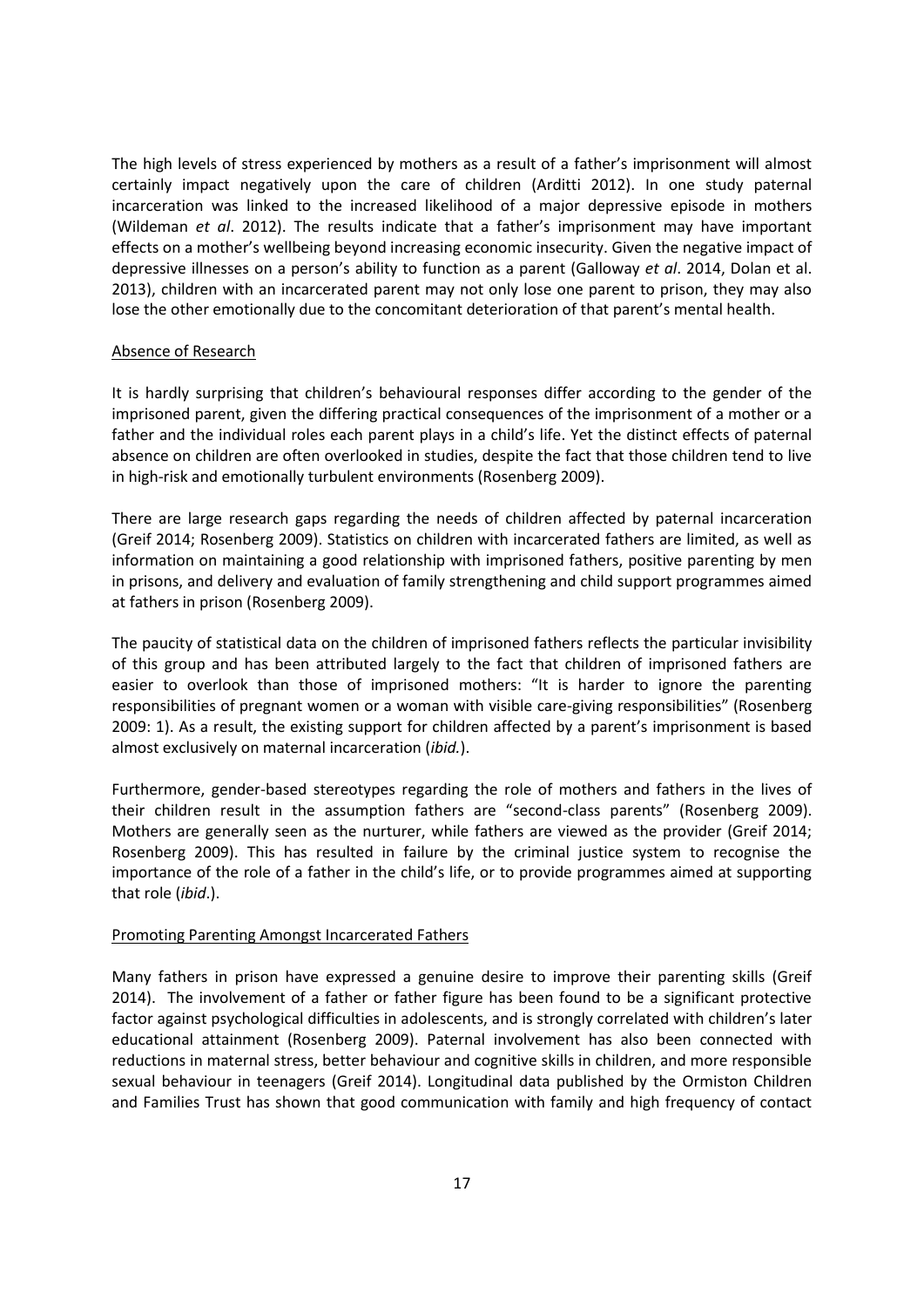during imprisonment are among the predictors most consistently linked to positive resettlement outcomes for incarcerated fathers and their families (Lösel *et al*. 2012).

Moloney and colleagues' work on gang-involved males (2009) emphasises the potential of new fatherhood to motivate young men to turn away from criminal activity and embrace a new parentfocused identity. Their research therefore encourages those developing interventions for young men in prison to recognise that new fathers may be a group particularly willing to engage with, and in need of, support services and employment or training programmes.

Given the benefits it may bring to both the imprisoned fathers and their families, paternal involvement from prison must be supported and encouraged (Greif 2014). It must be recognised that it is possible to maintain a father-child relationship despite the physical absence of the father through imprisonment (Rosenberg 2009). For example, a programme designed for fathers in the US operates within the framework of "ambiguous loss", teaching fathers how to be psychologically present despite their physical absence (Greif 2014).

For the benefit of children and incarcerated fathers, it is important to challenge the stereotype that imprisoned fathers are bad fathers (Greif 2014; Rosenberg 2009). Contact with an imprisoned father should only be denied where such contact is in conflict with the best interests of the child (Rosenberg 2009).

However, programmes aimed at promoting parenting amongst incarcerated fathers should not be implemented at the expense of programmes for incarcerated mothers (Rosenberg 2009). Rather, "the aim must be to boost the rights for children of imprisoned parents of both sexes in an equal but gender appropriate manner" (*ibid*.: 9). It must also be acknowledged there are instances where the removal of an abusive parent through imprisonment is a benefit to a family, and further contact with that parent may not be in the best interests of the child (Rosenberg 2009).

#### Policy and Practice Changes

Professionals involved with prisoners and their families must be aware of the distinct issues imprisoned fathers face in relation to parenting in order to support them in improving their connections to their families, and facilitate their re-entry into the community (Greif 2014). Furthermore, in order to improve outcomes for and mitigate the impact of prison on children affected by a father's imprisonment, research, policy and practice must take into account the specific and important role of a father in a child's life, and the potentially damaging consequences of preventing a father from performing this role (Greif 2014; Rosenberg 2009).

If imprisoned fathers are given the chance to improve their relationship with their children, prison can become a positive opportunity to become a better father (Rosenberg 2009; Moloney *et al*. 2009; Savolainen 2009; Codd 2008; Collins *et al*., undated). Similar to female prisoners, many male prisoners suffer from substance misuse and mental health issues that may inhibit their ability to function as a parent (Rosenberg 2009). Many may not even know how to be good parents, and feelings of inadequacy combined with frustration at the limited opportunities to maintain contact with their children may compound a sense of paternal helplessness (Rosenberg 2009; Collins et al., undated). In addition, many fathers in prison may not be aware of, or have the ability to make the most of, the opportunities for contact that are available to them, such as writing, visits or phone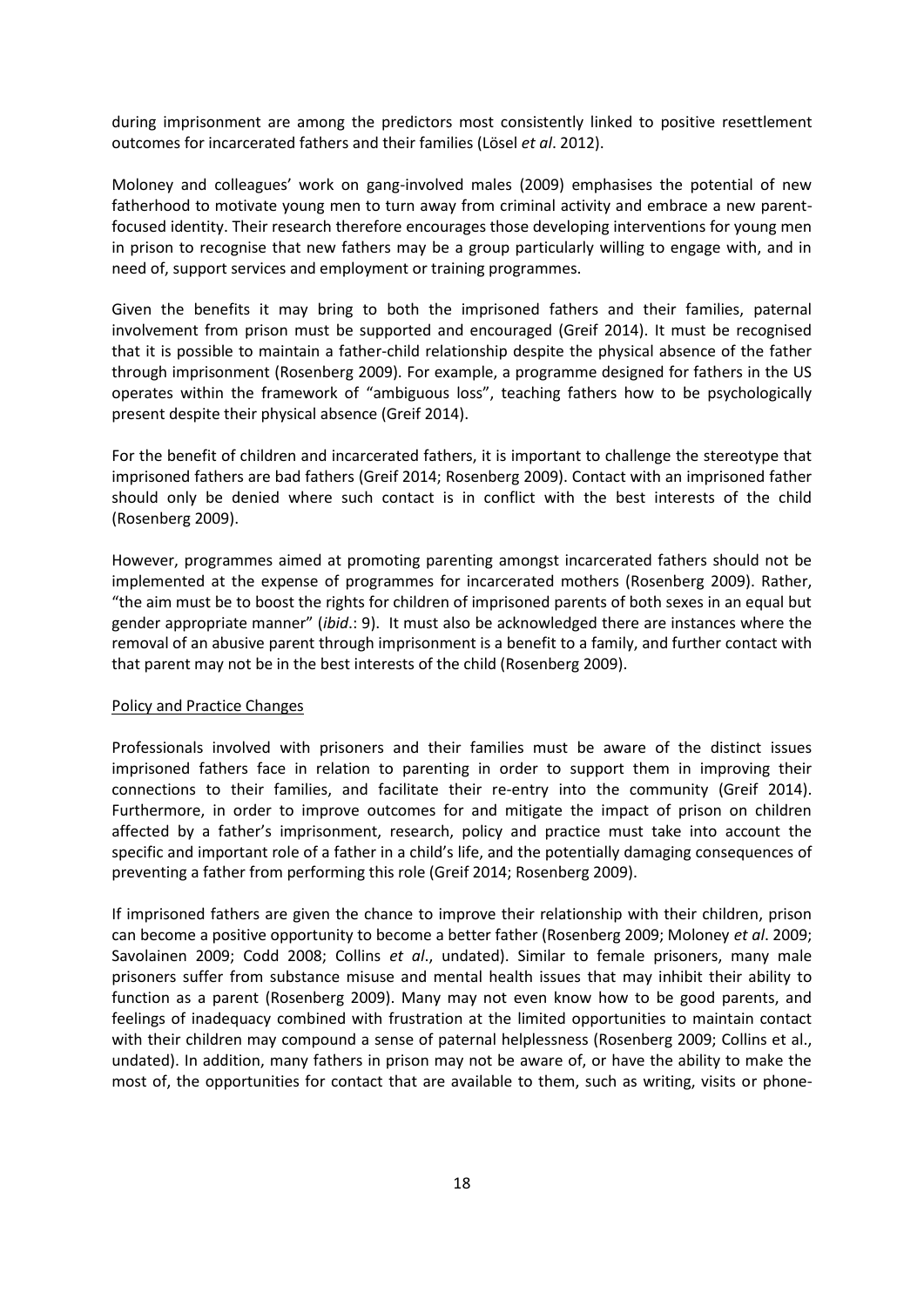calls (Collins *et al*., undated). For the above reasons, the provision of parenting courses to imprisoned fathers can be of great value (*ibid*.).

Parenting courses for both men and women prisoners shall be considered in more detail later in the paper.

# **CHILDREN**

# Children Affected by Parental Imprisonment

As the prison population continues to grow, so too does the number of children affected by parental incarceration (Snyder 2009). Recent figures show that around half of men and two-thirds of women in prison are parents of dependent children (Prison Reform Trust 2013; Scottish Prison Service 2011 and 2013a).

Official estimates revealed that approximately 200,000 children in England and Wales had a parent in prison in 2009 (Prison Reform Trust 2013). To put this figure in context, it is over three times the number of children in care and over five times the number of children on the Child Protection Register in that year (*ibid*.). The corresponding estimate of children affected by parental incarceration in Scotland is 27,000 children per year (Scottish Government Analytical Services 2012) roughly double the number of children affected annually by a parent's divorce (Loucks 2012a).

# Impact of Imprisonment

Growing prison populations make the effects of parental imprisonment on children an issue of increasing social concern (Murray *et al*. 2009). The overwhelming evidence of the impact of parental imprisonment on children is that it is "multifaceted but almost always negative" (Tomkin 2009: 1).

Parental imprisonment can affect children through combined traumas of witnessing a parent's arrest, parent-child separation, loss of family income, changes in childcare arrangements, distress of caregivers, and difficulties in visiting the imprisoned parent (Murray 2007). Imprisonment of a parent often results in children experiencing changes in caregivers, with some being taken into social services care, or forced to move home (SCCYP 2011; Snyder 2009). Children may also suffer economic disadvantage (caused by loss of the imprisoned parent's income, changes to benefits, or prison visiting expenses; SCCYP 2011). Furthermore, children may have to cope with the stress of difficult prison visits and be made to take on additional caring responsibilities for younger siblings or other family members (*ibid*.). Witnessing a parent's arrest is often particularly traumatic for children (Robertson 2013; Snyder 2009), and the impact of experiencing such an event will be looked at in detail later in this section.

These life changes often have a considerable negative impact on the emotional wellbeing of children (Snyder 2009). As a result they may experience "a gamut of emotions: anger, fear, depression, anxiety, and frustration" (*ibid*.: 41). Behavioural difficulties, such as truancy, poor academic performance and aggression, also frequently arise (Snyder 2009). These shall be further discussed below.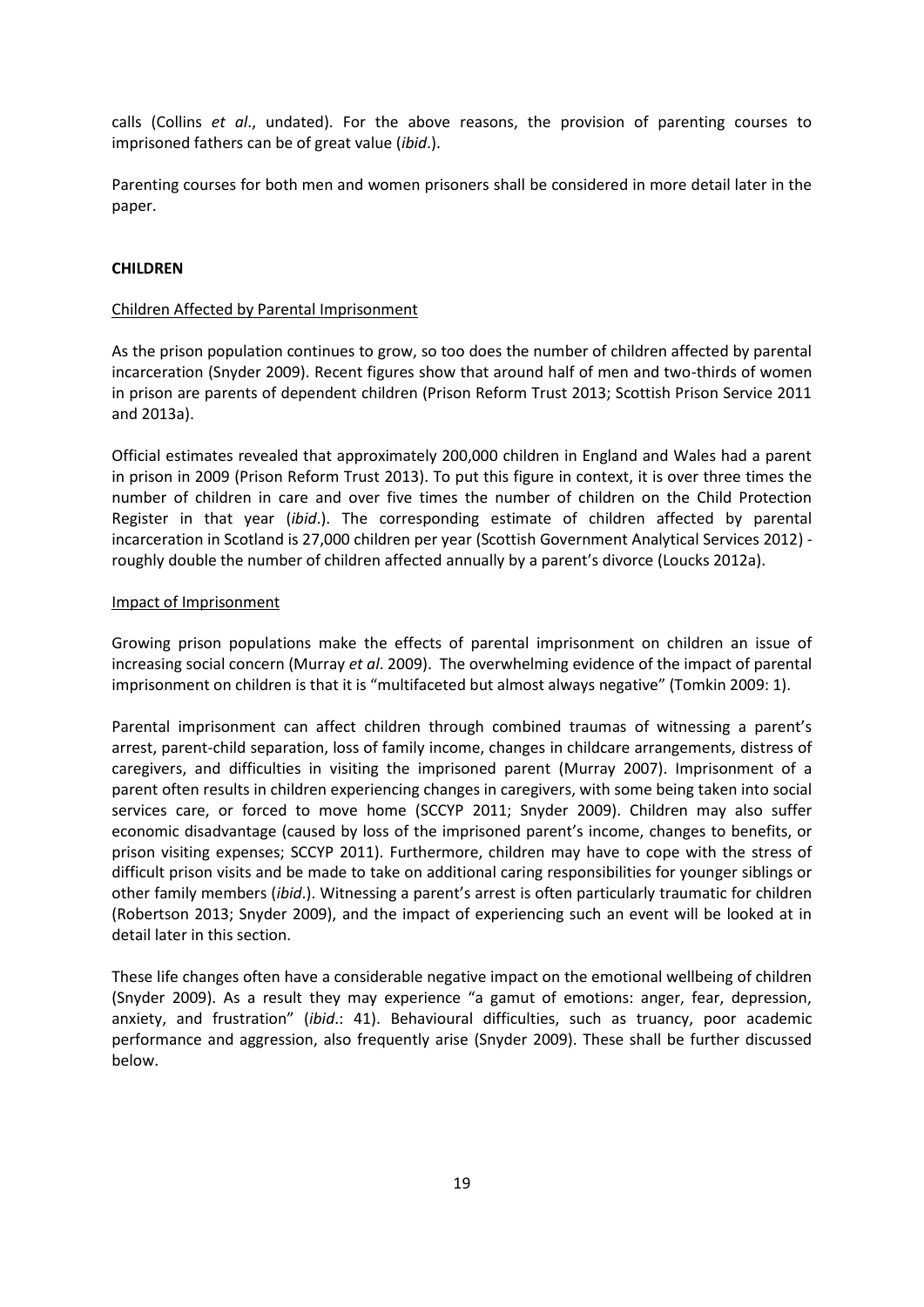Social stigma and negative community attitudes towards prisoners and their families compound the experience of parental imprisonment for many children (Dawson *et al*. 2013; Robertson 2012; Roberts 2012; Loucks 2012a). The emotions experienced by children as a result of a parent's imprisonment are similar to those experienced by children who experience bereavement (Loucks 2012a). However, whereas children who experience bereavement receive sympathy and support, the stigma attached to imprisonment and prisoners may result in an absence of support, through both negative attitudes from others, and the family's own shame and resultant reluctance to seek help and talk to the child about what has happened (*ibid*.). Indeed the experience of children who are affected by parental incarceration has been likened to Doka's concept of "disenfranchised grief" (Doka 1989). Disenfranchised grief refers to grief that is not socially validated, and cannot therefore be openly acknowledged or discussed (*ibid*.). In this sense, Robertson (2012) reported that parental imprisonment may be more damaging to children than separation from parents as a result of divorce or death – an assertion confirmed in later research (Pittalwala 2014).

Research suggests that children of prisoners are at risk for a range of adverse health and social outcomes throughout their lives (Galloway *et al*. 2014; Dawson *et al*. 2013; Arditti 2012; Robertson 2012; Snyder 2009; Tomkin 2009; Murray 2007). They have an elevated risk of low educational attainment, poor mental and physical health, anti-social and delinquent behaviour, and future imprisonment (Galloway *et al*. 2014; Robertson 2012; Arditti 2012; Murray *et al*. 2012; Snyder 2009).

Specifically, children of prisoners are at increased risk of suffering from drug and alcohol misuse (Loucks 2012a; Robertson 2012). They are also up to three times more likely to develop mental health problems than children in the general population (*ibid*.; Jones et al. 2013). They have been found to exhibit regressive behaviour, such as reverting to using nappies despite being toilet-trained, bedwetting, and deterioration in behaviour and performance at school (Morgan *et al*. 2013; Arditti 2012; Loucks 2012a; Loureiro 2010; Snyder 2009). Children of prisoners are therefore a particularly vulnerable group of children, and require specific attention and support (Roberts 2012).

It must nevertheless be recognised that, in some cases, parental imprisonment may have a favourable impact on children (Besemer *et al*. 2011; SCCYP 2011; Rosenberg 2009). Physical removal of abusive or violent parents may have a positive effect on children's lives (Besemer *et al*. 2011; Rosenberg 2009). It may also trigger the involvement of social services with the family which, in some cases, may improve the child's social and emotional development (Besemer *et al*. 2011). However, most research demonstrates it is more likely that imprisonment of a parent will compound rather than mitigate existing family problems (*ibid*.).

#### Arrest

#### *Impact of Arrest*

Police arrests can be "dramatic, violent and sudden" (Christmann 2013: 6). This is the first experience of the criminal justice system for many of the children who are unfortunate enough to witness a parent's arrest (Robertson 2013).

The way in which an arrest takes place may shape a child's future relationship with the criminal justice system (Christmann 2013; Robertson 2013; Gordon and MacGibbon 2011; Bernstein 2005). While a violent arrest may result in an antipathy towards authority, conducting an arrest in a child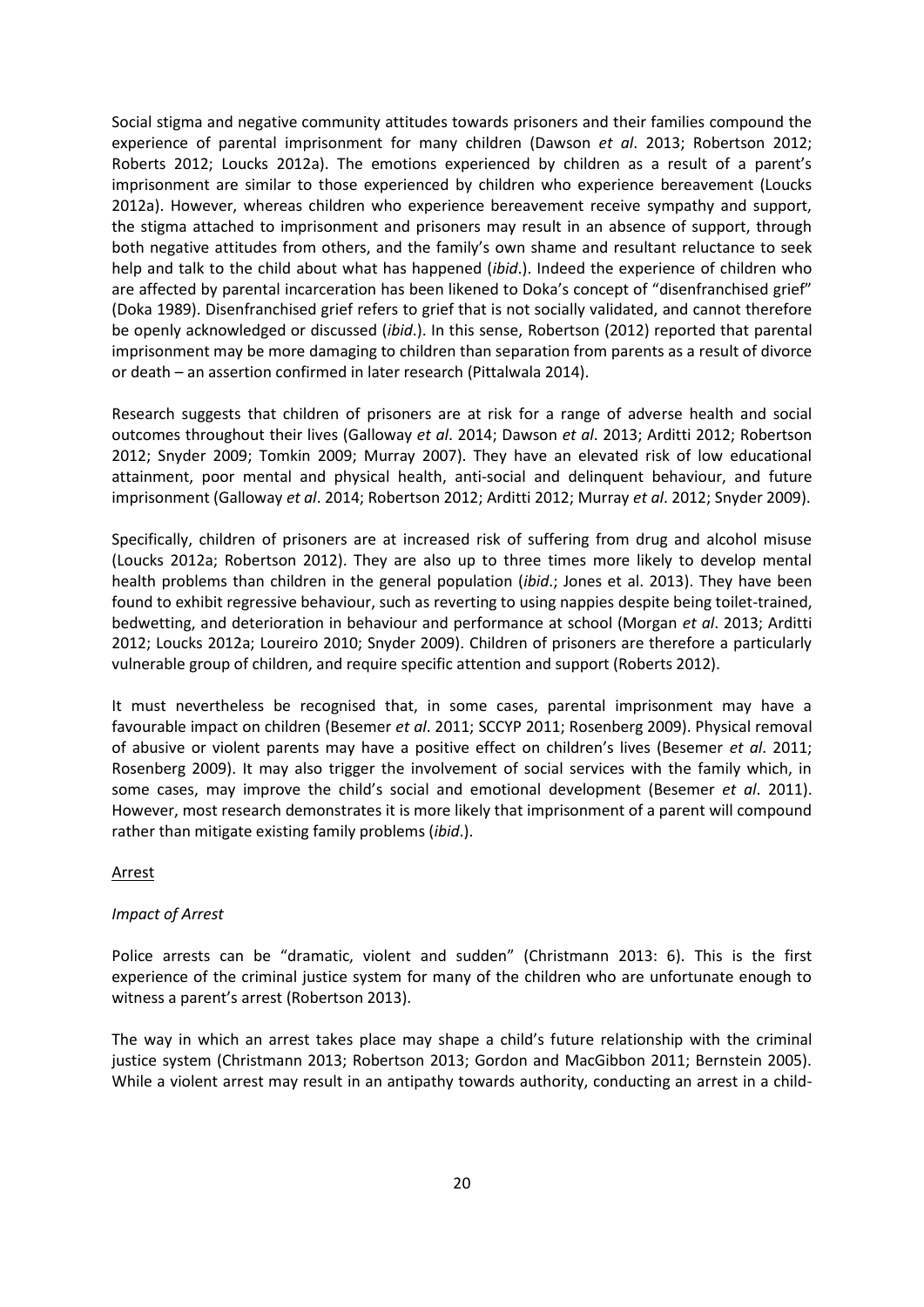friendly manner can mitigate the distress experienced by children and may have a favourable effect on a child's future relationship with police and other criminal justice agencies (*ibid*.).

Moreover there is a growing body of evidence indicating that experiencing the arrest of a family member can be predictive of symptoms of substantial trauma in a child and may cause a child to experience a variety of negative emotions such as anxiety, confusion, anger and grief (Robertson 2013; Snyder 2009; Ortega 2009). Bernstein points out that, "seeing one's parent helpless and restrained at an age when one still wants and needs to see her as omnipotent can be deeply disorientating" (2005: 13). Such a childhood experience can increase the risk of development of maladjustment in children, problem behaviours such as substance misuse, and future arrest (Arditti 2012).

As well as contributing to serious childhood developmental problems, witnessing the arrest of a parent can augment the likelihood of a child suffering post-traumatic stress disorder as a result of their parent's subsequent imprisonment (Arditti 2012, Ortega 2009). Research shows that children are particularly sensitive to the traumatic experiences of their parents, particularly if they interpret the event to be a threat or danger to their parent (Ortega 2009). Indeed, an article on survivors of secondary trauma indicated that children experience a threat to their caregiver as a direct threat to themselves (Staggs 2014). Experiencing such an event may result in the re-traumatisation of children by "situations characterised by additional threats or simple uncertainty" (Ortega 2009).

The above research not only has implications for police conduct at arrest, but for the way parents and their children are treated by prison officers and other relevant officials throughout the criminal justice process. If children experience threats to their parents as threats to themselves, aggressive behaviour by police officers towards parents may be profoundly damaging to a child's sense of security. Subsequent disregard of the welfare and interests of the child by criminal justice agents and officials during court and prison visiting procedures may then operate to inflict further trauma on that child. Evidence of the serious and long-term effects of childhood trauma (Staggs 2014; Arditti 2012; Ortega 2009) therefore points to the fundamental importance of considering the rights and interests of children not only at the point of arrest, but also at each stage of the criminal justice process.

### *Guidance and Training*

It is recommended that clear written guidance and training is made available to police services to enable them to conduct child-sensitive arrests (Christmann 2013; Robertson 2013; Robertson 2012; Loureiro 2010). Specifically, child impact assessments should be made prior to making an arrest to enable police to formulate a child-centred arrest strategy (Christmann 2013; Robertson 2013). Childcentred arrest procedures should ensure that a parent's dignity is upheld in the presence of her children, that an appropriate adult speaks to any children present at the time of arrest, and that parents are able to make alternative care arrangements and say goodbye (*ibid*.). Furthermore, procedures must be in place to ensure follow-up by police or other relevant agencies if children are temporarily placed with other carers or neighbours (Christmann 2013).

Some police services in the US have developed arrest protocols outlining the values and principles underpinning a child-sensitive arrest system, specifying steps officers should take to minimise distress to any children present when a parent is arrested (Robertson 2013). For example, the Marion County Sheriff in Salem, Oregon has produced written guidance for police officers to help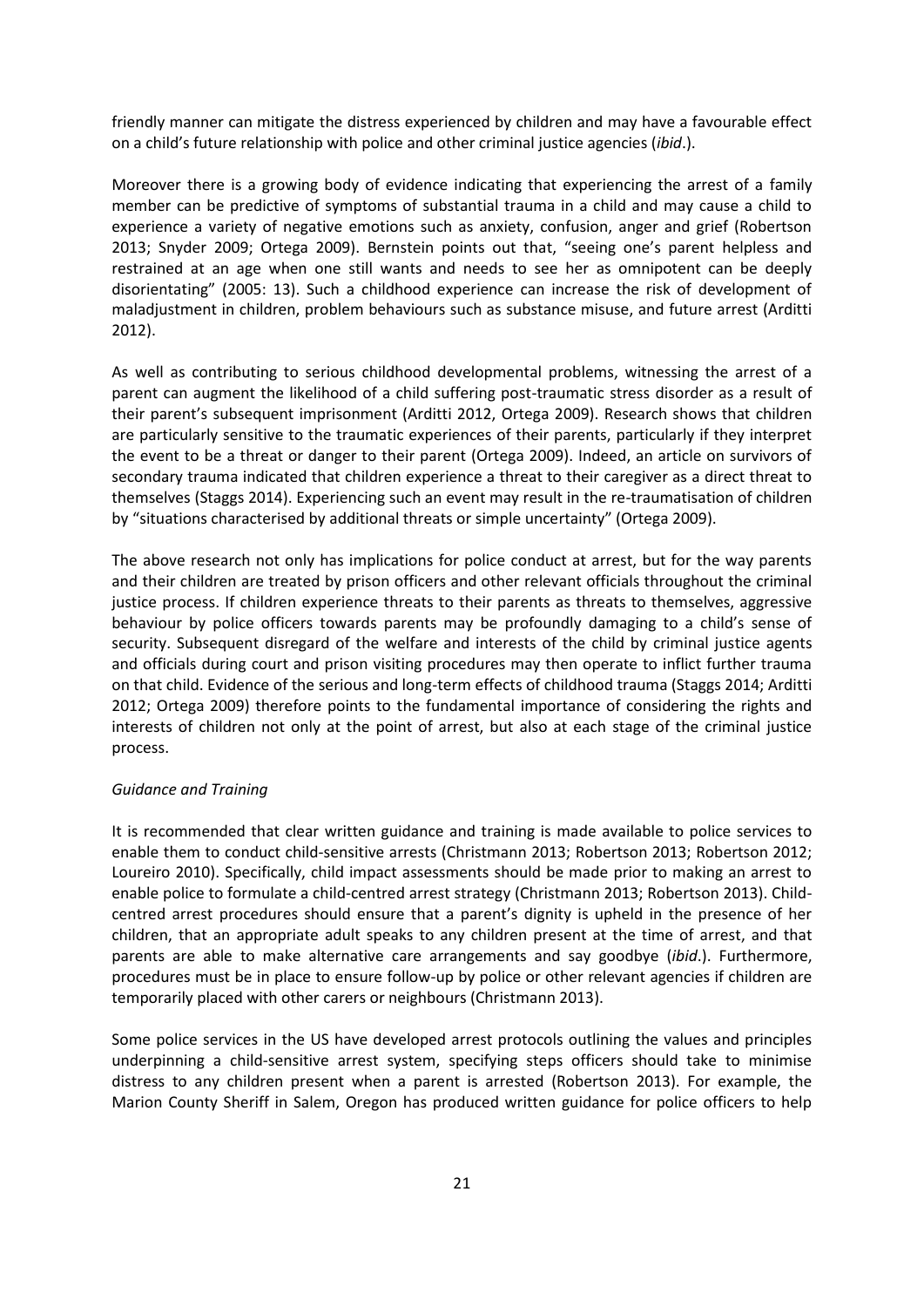them understand and recognise the distress experienced by children upon witnessing the arrest of a parent, and provide them with practical strategies to minimise it (Marion County Sheriff, undated). Importantly, it emphasises that the impact of arrest may vary according to the age of a child, and outlines age-specific approaches that may be adopted by officers. This is a good example of the kind of guidance that police should be given to reduce the likelihood of long-term damage to children as a result of witnessing their parent's arrest. In 2013 The White House announced the development of a model arrest protocol by the International Association of Chiefs of Police (Robertson 2013).

However, research in the UK has found that where examples of good practice by police officers during arrest have been identified, it has been due to the exercise of discretion by the particular officers in attendance, rather than deriving from clear practice guidelines (Christmann 2013). There is no national strategy for dealing with children who witness the arrest of a parent, or situations where there is evidence of the existence of a child in the home of an arrestee (SCCYP 2011). Given the mounting research evidence of the harm arrest procedures may inflict on children, this is an area of criminal justice practice in need of urgent review (*ibid*.).

# Children's Rights

A report published by Scotland's Commissioner for Children and Young People (SCCYP) in 2008 into the impact of parental imprisonment on children concluded that children's "rights to nurture are affected both by the

*Criminal justice is not dispensed in isolation from the other spheres of society. It affects not only victims, offenders, and the protagonists of the criminal justice system, but – directly or indirectly – it also affects others who do not have a strong voice in the system, including the children of offenders.* **(SCCYP 2011: 15)**

criminal action of their parent and by the state's response to it in the name of justice" (Marshall 2008: 8).

The report, entitled *Not Seen. Not Heard. Not Guilty,* highlights the profound and often devastating effect of the administration of justice upon the lives of children of people with convictions, and urges recognition of this fact within criminal justice policy and practice (SCCYP 2011). It refers to children of prisoners as "the invisible victims of crime and our penal system" (Marshall 2008: 8) and calls for children's rights to be made a central consideration within criminal justice debates and judicial decision-making (*ibid*.).

*Not Seen. Not Heard. Not Guilty* is based upon the fundamental children's rights principle embedded in international human rights legislation that, in all actions concerning the rights of children, their best interests must be of primary consideration (SCCYP 2011). Such actions include criminal justice policies and practices, and, specifically, decisions regarding the imprisonment or release of a parent (*ibid*.).

Children hold the same rights under the international human rights framework as adults (SCCYP 2011). A number of regional and global treaties are now in existence safeguarding the rights of children (Tomkin 2009). Yet many of the rights of children contained within these treaties are compromised by the incarceration of a parent (*ibid*.).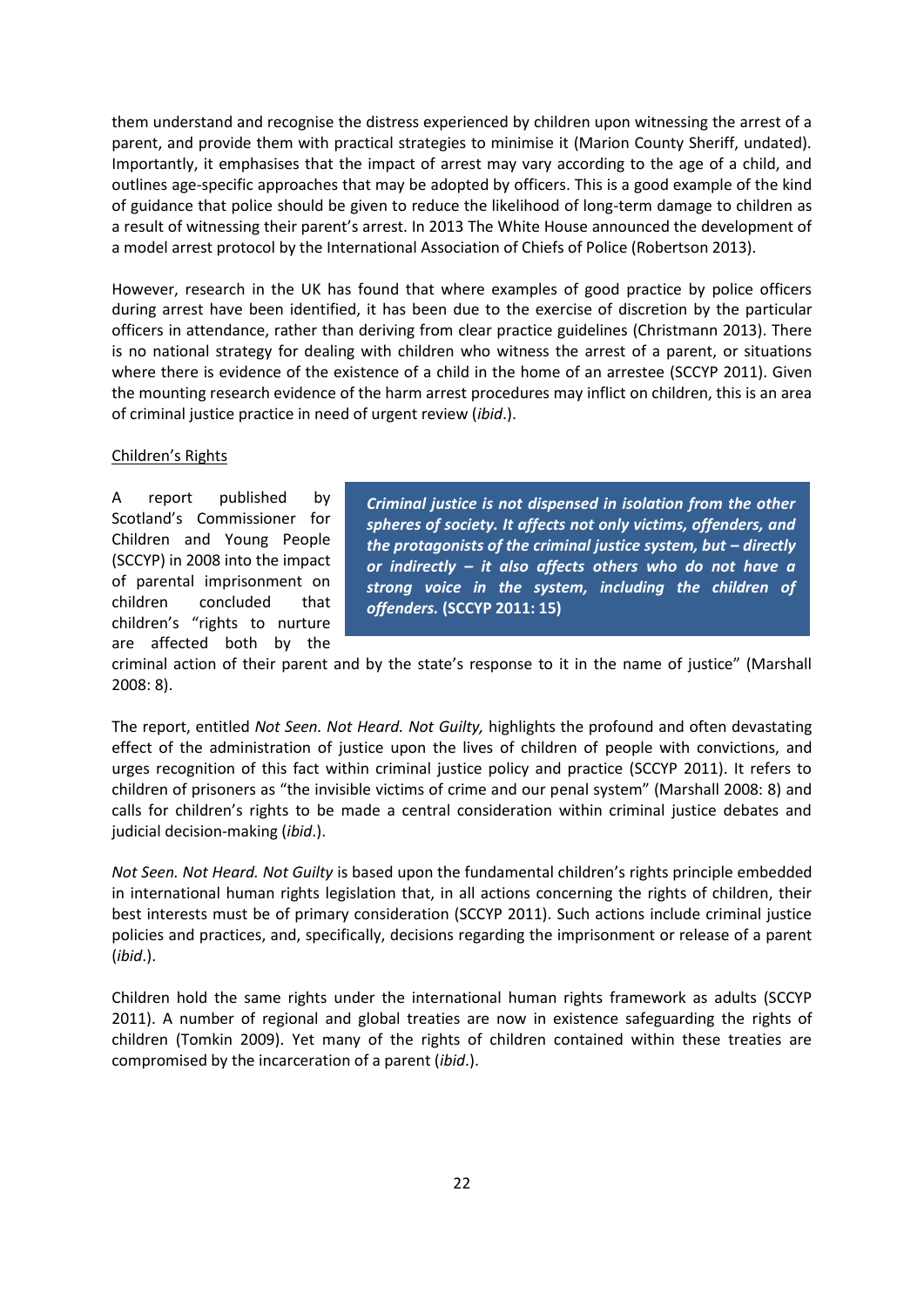### *The United Nations Convention on the Rights of the Child*

The United Nations Convention on the Rights of the Child 1989 (UNCRC) is an international instrument developed specifically to secure the rights of children (Epstein 2012). Although the UNCRC has not been given direct legal effect in the UK, its ratification imposed binding international obligations on governments to facilitate the realisation of the rights it sets out (SCCYP 2011).

When a parent is imprisoned, various rights of the child provided for in the UNCRC are significantly impacted upon (SCCYP 2011; Scharff-Smith & Campbell 2011; Tomkin 2009). For example, the right of a child to be cared for by his or her parents under Article 7 is patently compromised by a parent's imprisonment (SCCYP 2011).

Article 2 of the UNCRC provides that no child shall be discriminated against because of the situation or status of his or her parents, yet children of prisoners often experience shame, stigma and isolation as a result of their parent's incarceration (Sharff-Smith & Campbell 2011). Article 9 states that a child has the right to direct and frequent contact with parents from whom the child is separated (*ibid*.). This has clear implications for visiting policies and facilitation of contact between children and imprisoned parents by the prison estate (*ibid*.).

There are various other rights set out in the UNCRC, which may be directly or indirectly engaged as a result of a parent's imprisonment (Sharff-Smith & Campbell 2011). However most fundamental is the children's rights principle contained in Article 3(1), which provides that:

*In all actions concerning children, whether undertaken by public or private social welfare institutions, courts of law, administrative authorities or legislative bodies, the best interests of the child shall be a primary consideration.* **(UNCRC, Article 3(1)).**

The effect of this article is that the rights of any child affected by a decision to imprison must be taken into account and given due weight as a primary consideration (Epstein 2012; SCCYP 2011).

The primacy that courts must afford to the best interests of the child in the context of sentencing carers was set out in a landmark South African judgment, *S v M* (2007):

*All South African courts [must] give specific consideration of the impact on the best interests of the child when sentencing a primary caregiver. If the possible imprisonment will be detrimental to the child, then the scales must tip in favour of a non-custodial sentence, unless the case [is] so serious that that would be entirely inappropriate***. (***S v M* **2007***).*

This judgment makes it explicit that the best interests of a child must be given primary consideration in any decision to imprison a parent.

In a case involving the deportation of a mother with dependent children, a UK Supreme Court judgment echoed the sentiments of Justice Albie Sachs in *S v M* in its interpretation of the UNCRC best interests principle. In *ZH (Tanzania)* (2011), Lord Kerr stated that: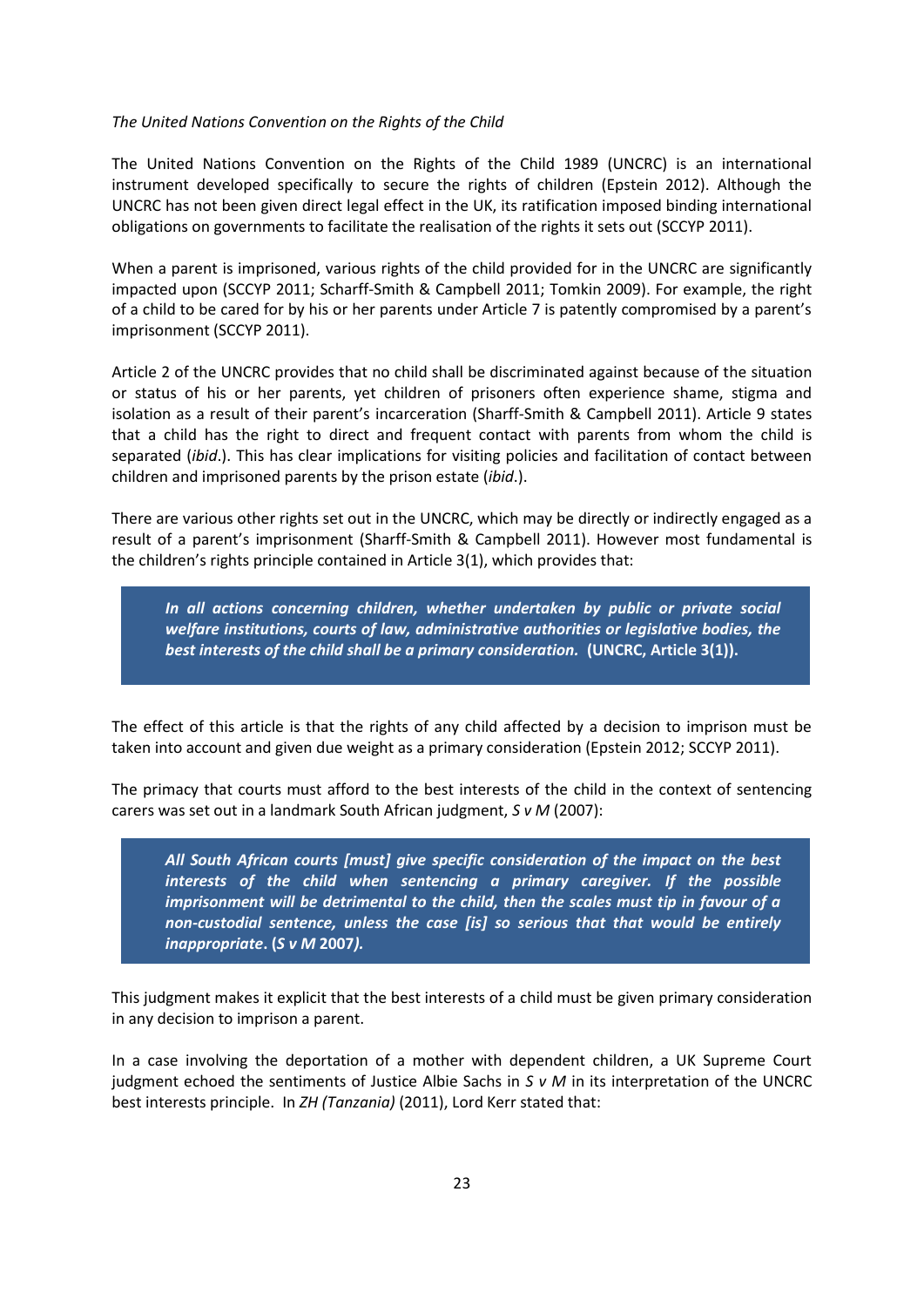**…***In reaching decisions that will affect a child, a primacy of importance must be accorded to his or her best interests. This is not, it is agreed, a factor of limitless importance in the sense that it will prevail over all other considerations. It is a factor, however, that must rank higher than any other…Where the best interests of the child clearly favour a certain course, that course should be followed unless countervailing reasons of considerable force displace them* **(***ZH (Tanzania)***, para 46).**

The *ZH (Tanzania)* judgment therefore emphasises that, when passing sentence on a parent, the best interests of any dependent children must rank higher than all other considerations, and a sentence of imprisonment should only result where there are exceptional circumstances that outweigh the importance of those interests. This interpretation of the UNCRC best interests principle comes from the UK's highest judicial authority and should therefore underpin all sentencing decisions of Scottish courts affecting children (SCCYP 2011).

However, the interpretation set out in *ZH (Tanzania)* has since been modified by a subsequent Supreme Court judgment in the case of *R (HH) v Deputy Prosecutor of the Italian Republic, Genoa, R (PH) v Deputy Prosecutor of the Italian Republic, Genoa* (2012). This case concerned an extradition request in respect of the mother and father of three children, the youngest of whom was 3 years old. The issue facing the court was whether or not extradition of both parents was compatible with the children's rights to respect for private and family life under Article 8 of the ECHR (UK Supreme Court Blog 2012). The Supreme Court ultimately rejected the appeal of the parents and ruled that the Article 8 rights of the children could not be prioritised over the seriousness of the parents' offences, and the consequent public interest served by their extradition (*ibid*.). In coming to its decision, the court recognised that *ZH (Tanzania)* was applicable to extradition cases, however it emphasised that, while the best interests of the child are *a* primary consideration under the UNCRC, it should be clear that "these interests are not the primary or the paramount consideration, and that these interests can be outweighed by the cumulative effect of other considerations, including the seriousness of the offence" (*ibid*.). The ruling in the case of *HH and PH* is likely to result in court decisions regarding the extradition of parents being made on a case-by-case basis, with the court in each case weighing up the seriousness of a parent's offence against the best interests of the child (*ibid*.). It therefore has the effect of somewhat diluting the emphasis on the primacy of children's interests expressed in the *ZH (Tanzania)* judgment.

# *The European Convention on Human Rights*

The Human Rights Act 1998 obliges all public bodies, including courts, to uphold the rights protected by the European Convention on Human Rights 1950 (ECHR) (Epstein 2012). Article 8 of the ECHR provides that everyone has the right to respect for their private and family life. Furthermore it specifies that any interference by a public authority (which includes a court) with this right must be in accordance with the law, in pursuit of one of the legitimate aims set out in Article 8(2) (Epstein 2012). In making sentencing decisions which impact on Article 8 rights of a child (such as the decision to separate a child from his or her parent through imprisonment), courts must therefore, "conduct a balancing exercise weighing the seriousness of the offence against the Article 8 rights of the child" (*ibid*.: 5).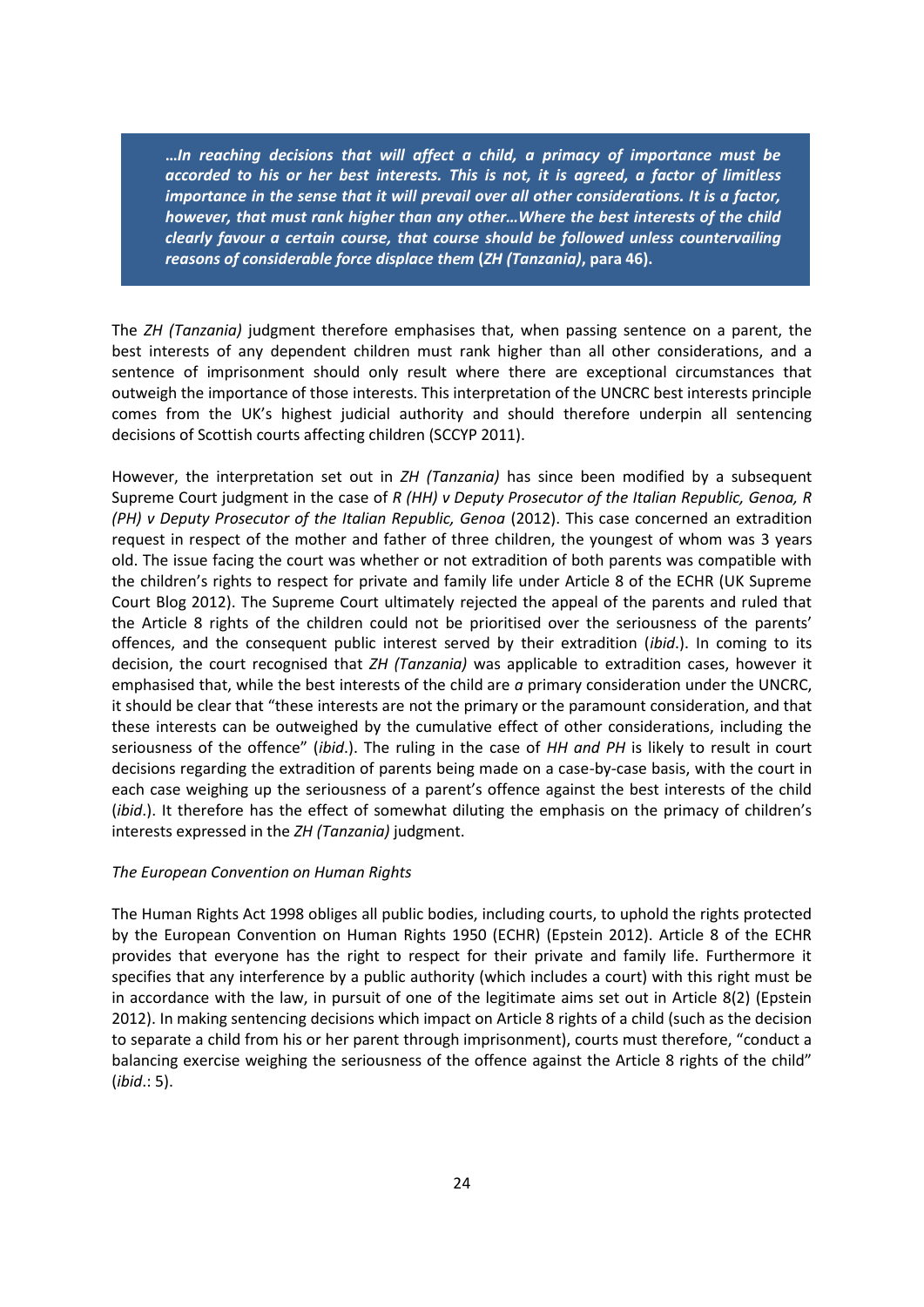### *Sentencing and the Rights of the Child*

International human rights legislation contained in The UN Convention on the Rights of the Child and the European Convention on Human Rights, as well as court judgments from the highest courts in the UK and abroad, make it clear that the rights and best interests of the child must be a primary consideration when a court of law considers the imposition of a sentence of imprisonment on a parent (Epstein 2012; SCCYP 2011). However, the more recent Supreme Court judgment given in the case of *HH and PH* pulls back somewhat from the unequivocal interpretation of the legislation given in *ZH (Tanzania)*, that children's rights must rank higher than all other considerations in a decision to imprison a parent. Again, the judgment in *HH and PH* instead refers to the interests of children as *a* primary consideration, which may be outweighed by other considerations, specifically the seriousness of the parent's offence (*R (HH) v Deputy Prosecutor of the Italian Republic, Genoa, R (PH) v Deputy Prosecutor of the Italian Republic, Genoa* (2012)). In the recent Scottish case of *Stuart Gorrie v. Procurator Fiscal, Haddington* (2014), involving an appeal against a prison sentence on the basis of its interference with the appellant's teenage son's Article 8 ECHR rights among other issues, Lord Carloway stated that, in determining whether to pass a sentence of imprisonment where Article 8 rights are engaged, "the issue will always be a balancing one of whether incarceration is 'necessary' in terms of the Article, having regard to the proportionality of such a disposal in all the circumstances" (*Stuart Gorrie v. Procurator Fiscal, Haddington* (2014), para 17).

The question before the court was therefore, "does the [prison] sentence amount to a disproportionate interference [with the child's Article 8 rights]?" (*ibid*.: para 19). Although in this case, interference with the child's Article 8 rights was not ultimately deemed a compelling factor in quashing the sentence of imprisonment, the court expressed a clear view that the impact upon children must be taken into account in a court's determination of the appropriateness of a custodial disposal (*Stuart Gorrie v. Procurator Fiscal, Haddington* (2014)). Lord Carloway did not, however, suggest that the interests of children outweigh all other considerations; instead he inferred that interference with a child's rights is a circumstance of a case, which must be considered alongside all other circumstances, in determining the appropriate sentence. This recent case therefore reiterates the imperative for members of the judiciary to carry out a "balancing act", weighing the interests of children against all other relevant considerations, in decisions concerning the imprisonment of a parent.

However, the literature suggests that the absence of any clearly defined judicial process for determining the interests of children at the point of sentencing prevents this balancing act being properly conducted by members of the judiciary (Epstein 2012; SCCYP 2011). The 2011 report by Scotland's Commissioner for Children and Young People finds that, "there is no credible and consistently applied process to ensure that there is meaningful determination of the child's best interest prior to, or at the point of sentencing" (2011: 16). Research by Rona Epstein found that there was scant evidence in sentencing decisions to indicate that the recommended (or arguably requisite) balancing exercise is ever carried out in judicial proceedings (Epstein 2012).

Epstein conducted a study of the sentencing decisions of courts in England and Wales in relation to mothers of dependent children, and found that Article 8 rights of a child were not explicitly considered in any of the 75 cases studied (Epstein 2012). While some sentencers expressed concern for the welfare of dependent children, no specific mention was made of the effect of a prison sentence on a dependent child's Article 8 rights. Furthermore, a wide variation was found in respect of the extent to which care of dependent children was considered in sentencing, with some judges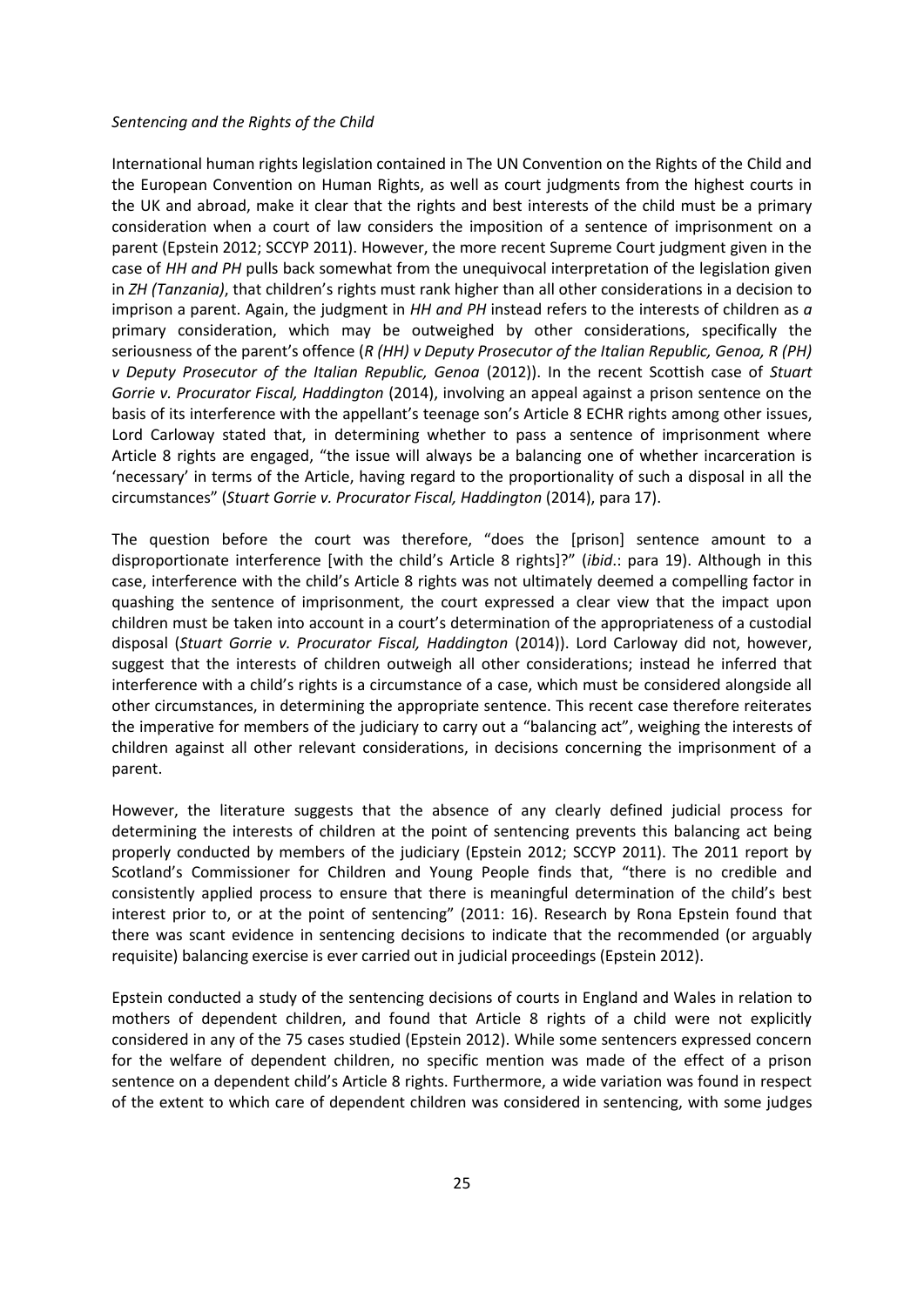failing to mention the existence of children at all in their judgments (*ibid*.). When children were considered it tended to be in the context of their welfare rather than their rights, or as a mitigating factor in sentencing, relating to the rights of the defendant rather than the child (*ibid*.).

The very fact that most women are serving short prison sentences for low-level offences (Commission on Women Offenders 2012; Corston, 2007) suggests that the balancing exercise weighing the seriousness of the offence against the rights of the child is not being carried out. If it were, no mother should receive a short prison sentence, since the low level of the offence leading to the sentence could not logically outweigh the right of a dependent child be cared for by his or her mother (Epstein 2012).

### *Child Impact Assessments*

In order to ensure consideration of a child's best interests in judicial decisions, various reports have recommended the introduction of child impact assessments at the point of sentencing (Galloway *et al*. 2014; Robertson 2012; SCCYP 2011; Loureiro 2010; Marshall 2008). A study by Hedderman and Gunby (2013) into the reasoning behind sentencing decisions involving female offenders reported that every sentencer they interviewed agreed that they would take a person's responsibility as a carer into account when deciding whether to impose a custodial sentence. However, they found that sentencers frequently had insufficient information to determine someone's domestic situation and caring responsibilities (*ibid*.). In the case of *Stuart Gorrie v. Procurator Fiscal, Haddington* (2014), the judgment pointed out that courts have a very "limited inquisitorial role" with regard to establishing a person's domestic situation (*Stuart Gorrie v. Procurator Fiscal, Haddington* (2014), para. 18). Detailed child impact assessments would therefore assist the judiciary in making decisions in the best interests of a child.

Furthermore, a study by Tania Loureiro of the views of children and young people on sentencing found that communicating the perspective of children to a sentencing judge was considered extremely important by carers, parents, and children alike (Louriero 2010). Child impact assessments may function as an important tool to allow children's voices to be heard in relation to the sentencing of their parent (*ibid*.).

Child impact assessments may also assist in identifying vulnerable children in need of support (SCCYP 2011). There is a perception that the information about someone's children is only relevant in cases where the sentence is on the borderline of a custodial or community disposal, and information about children may sway a judge towards a community order (*ibid*.). However, even if evidence regarding a dependent child ultimately has no bearing on the sentence of the parent, it is nevertheless important information that may be used to identify children of prisoners to relevant supports (*ibid*.). Information about dependent children is therefore necessary in every criminal case involving a parent, regardless of the relevance of those children to determination of the parent's sentence.

The 2011 follow-up report to *Not Seen. Not Heard. Not Guilty* (SCCYP 2011) recommends that child impact assessments should be piloted, either as free-standing advice to the courts, or as an explicit component of Criminal Justice Social Work reports (CJSW reports). Louriero's paper argues for separate child impact assessments, rather than their incorporation into CJSW reports (Loureiro 2010). Her findings show that members of the judiciary do not always consider the part of CJSW reports that mention children (*ibid*.). One mother in Loureiro's study claimed that her CJSW report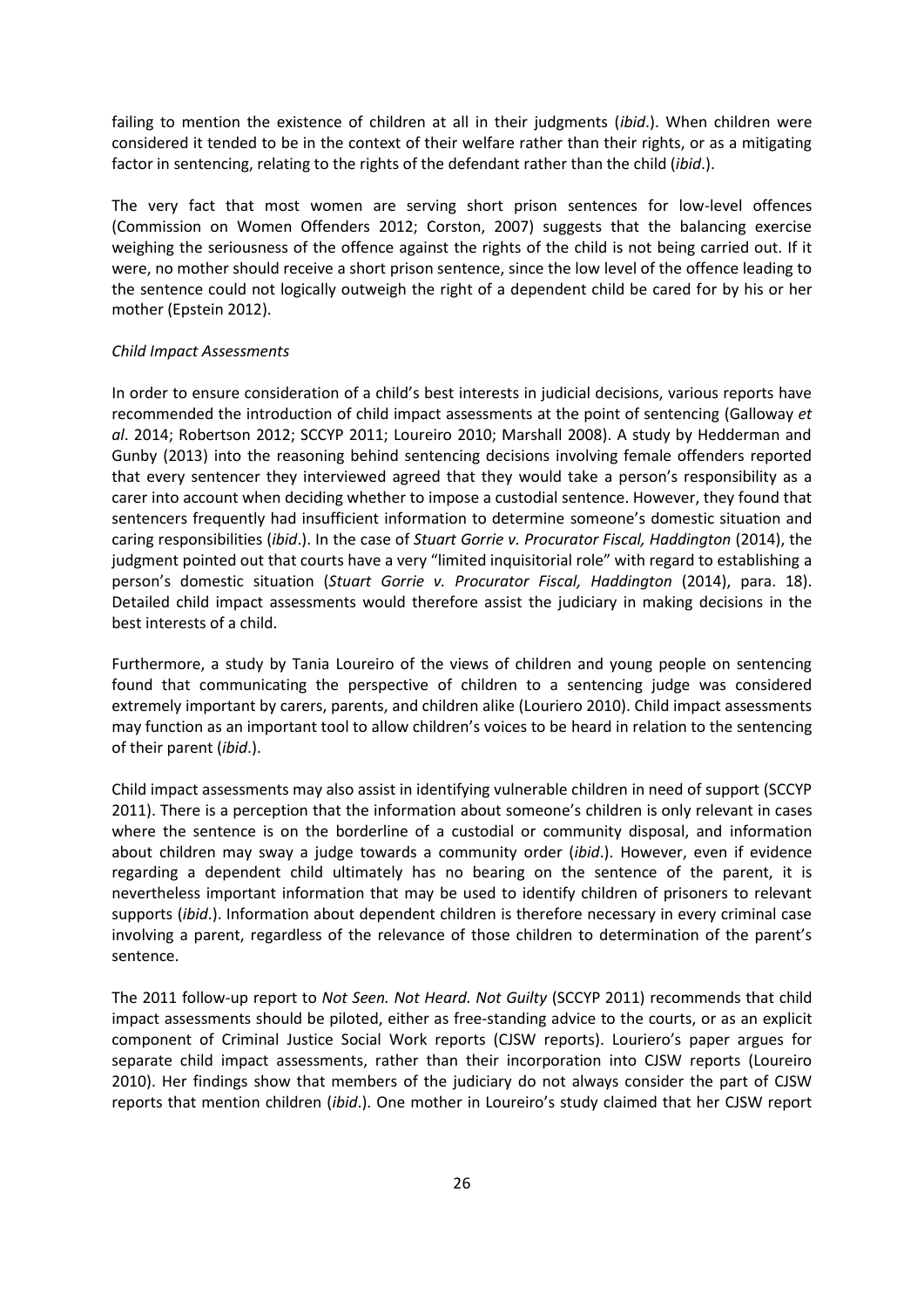contained detailed information about her premature baby, which was subsequently disregarded by the judge in imposing a custodial sentence (*ibid*.). Furthermore, a separate child impact assessment may be of symbolic significance in conveying both the primacy of children's rights over and above other considerations, and the imperative to consider children as individuals in their own right, rather than simply a mitigating factor in sentencing (*ibid*.).

The history of Child & Family Impact Assessments, from recommendation to implementation, is outlined in Loureiro and Loucks 2016a and 2016b.

### *Judicial Training*

The literature is clear that the discretion afforded to judges in taking children into account leaves room for injustices to be carried out that may have devastating consequences for those children (Epstein 2012). Epstein therefore suggests that rigorous judicial training on the issues surrounding children of people with convictions is needed to ensure greater uniformity of approach towards the rights of the child in sentencing decisions. Scotland's Commissioner for Children and Young People (2011) similarly recommends judicial training and practice guidance to cover children's rights and take account of the sensitive issues which may be involved in conducting child impact assessments in relation to a parent's offending. SCCYP also recommended that, "the Scottish Judiciary engage in the debate about the rights and wellbeing of the children of offenders and their place in sentencing policy… in order to raise the profile of the issue among sheriffs and judges" (2011: 21).

However, a comment by a judge interviewed as part of the study by Hedderman and Gunby (2013) indicates that failure to consider children's rights in sentencing decisions may not be solely down to individual members of the judiciary, but part of the larger culture of sentencing within criminal courts and the position that children of people who offend traditionally occupy within it. The judge pointed out that it was very difficult to visualise the reality of the role of the offender as a carer, because childcare responsibilities are so often presented as a way to procure more lenient sentences for people who offend (*ibid*.). The judge's observation implies that raising the profile of children's rights in sentencing may require more than simply the introduction of child impact assessments, and training and raising awareness of the issues of children of offenders amongst the judiciary. While both of these measures are undoubtedly positive moves towards more child-orientated sentencing decisions, a more fundamental shift in sentencing culture may be required in order for this aspiration to be fully realised.

Jacqueline Tombs' (2004) study into the reasoning processes behind Scottish sentencing decisionmaking indicates that a change in sentencing culture is ultimately contingent upon a change to the political and social conditions that inform sentencing decisions. Tombs asserts that "policies aimed at reducing sentencers' use of custody depend crucially on making changes to the context in which sentencing is carried out as well as making changes to sentencing practices themselves" (2004: 75).

The need for a change in penal culture has been recognised by Scotland's Commissioner for Children and Young People (2011). However, its report acknowledges that achieving a change in culture is a "formidable task", which will "take time, and more importantly, decisive and sustained action and leadership, nationally and locally" (2011: 4).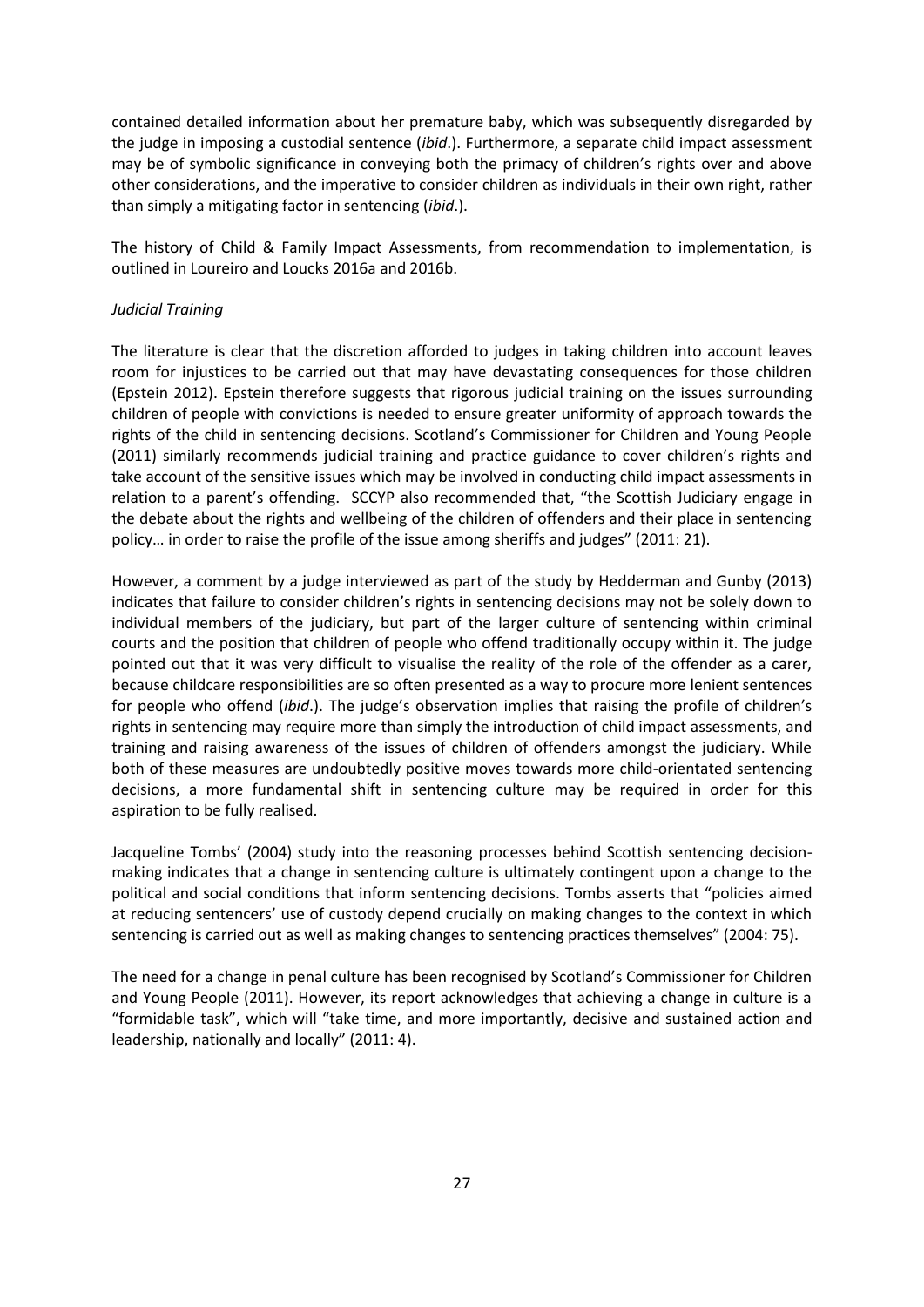*Child's Best Interests = Society's Best Interests*

*The family is the fundamental unit of society and the starting point for the protection and education of children.* **(Tomkin 2009: 49).** 

The concept of the child's best interests being also in the society's best interest is emphasised by a number of international, regional and national treaties and conventions. Yet, the role of the family is counteracted when a parent is imprisoned (Tomkin 2009).

In applying the 'best interests' principle, courts must carry

out a balancing act, weighing the rights and interests of children against those of society at large (Tomkin 2009). However, promoting and protecting the best interests of the child also serves the best interests of society (*ibid*.). Tomkin argues that protecting the child's best interests reduces the likelihood of perpetuating the intergenerational cycle of crime and punishment, which, in turn, benefits the wider community. Furthermore the entire concept of justice is confused if the administration of punishment extends beyond its intended recipients. Children should not be caught up in the punishment of their parents (*ibid.).*

#### Supporting the Children of Imprisoned Parents

Despite increasing evidence of the growing numbers of children experiencing the imprisonment of a parent, and the detrimental effects of this upon the lives of those children (Galloway *et al.* 2014; Dawson *et al*. 2013; Arditti 2012; Murray *et al*. 2012; Robertson 2012; Roberts 2012; Loucks 2012a; SCCYP

*The number of children experiencing parental imprisonment is increasing. They need political recognition, research attention and evidence-based support to prevent social exclusion in the next generation***. (Murray 2007: 73).**

2011; Loureiro 2010; Snyder 2009), the literature notes a striking lack of research and statutory provision in respect of this population (Murray 2007). In order to mitigate adverse outcomes for children affected by parental imprisonment, it is imperative that research attention and evidencebased support programmes for this group are significantly increased (*ibid*.).

# *Further Research*

Not all children are affected the same way by parental imprisonment (Besemer *et al*. 2011). Individual characteristics of children, the nature and quality of their attachment to the imprisoned parent, family characteristics, and the wider social context in which children live may all affect the way in which parental incarceration impacts upon children (SCCYP 2011; Lewis *et al*. 2008). For example, children who suffer parental incarceration before birth have a reduced risk of delinquency than children who experience separation post-natally (Loureiro 2010). In particular, the impact on a child's life is significantly influenced by whether the child lived with the parent prior to the imprisonment (Arditti 2012; SCCYP 2011; Loureiro 2010).

Further research is urgently needed to determine what makes certain children more able than others to cope with parental incarceration (Arditti 2012; Lewis *et al*. 2008). Researchers need to explore the real-life consequences for children when a parent is imprisoned, including the different outcomes when a mother or father is sent to prison; the impact of imprisonment on a child's relationship with their parent; the level and quality of any support received; and the outcomes of such support (Loureiro 2010). Such research may assist in the development of interventions aimed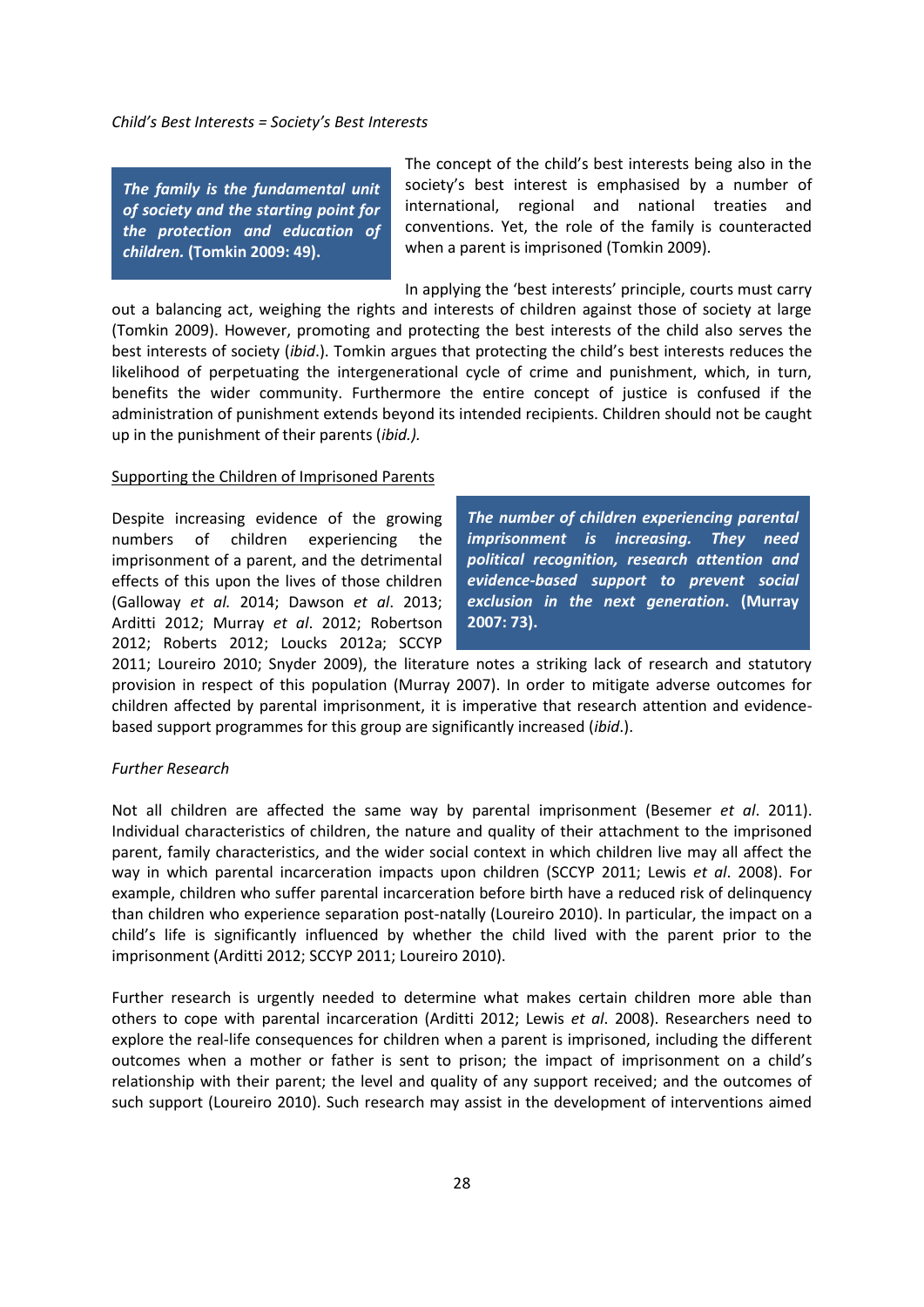at building resilience in children, and thereby preventing, or at least mitigating, the harmful effects of parental imprisonment (Dawson *et al*. 2013; Loureiro 2010). Murray and colleagues (2009) suggest that interventions to reduce the effect of parental imprisonment on children could be developed using knowledge drawn from other areas of child development, for example existing research on mitigating the negative effects of divorce or parental mental illness on children.

More rigorous investigation is also required into the connection between antisocial behaviour in children and parental incarceration (Murray *et al*. 2012; Snyder 2009). Despite the literature indicating an elevated risk of antisocial behaviour and poor mental health outcomes among children of prisoners, it is not clear from existing studies whether parental imprisonment or other disadvantages in those children's lives account for this increase (Murray *et al*. 2012; Hissel *et al*. 2011; Murray *et al*. 2009). For example, a study carried out in respect of Dutch children with imprisoned mothers suggested that maternal imprisonment *compounds* rather than causes children's behavioural problems (Hissel *et al*. 2011). Murray and colleagues (2009) stated that, while parental imprisonment is a strong risk factor for antisocial behaviour and mental health problems in children, it cannot be definitively concluded from their findings that parental imprisonment *causes*  these outcomes. A more recent study carried out by Murray, Loeber and Pardini (2012) on the contribution of parental criminal justice system involvement to the intergenerational transmission of crime found that, after controlling for pre-existing childhood risk factors, parental incarceration was associated with increases in youth theft, but did not predict marijuana use, depression or poor academic performance. The paper emphasises the importance of controlling for background risk factors and prior child behaviour when measuring the effects of parental incarceration on youth outcomes (*ibid*.). Failure to do so may result in the overestimation of incarceration effects, and thereby impede the development of effective intervention programmes (*ibid*.).

The above discussion highlights the complexity of the relationship between parental imprisonment and children's behaviour. In order to improve outcomes for children of imprisoned parents, we must endeavour to develop a fuller understanding of the nature of this relationship (Murray *et al*. 2012; Loureiro 2010; Murray 2007). Further research in this area is therefore urgently needed (*ibid*.).

In the meantime, parental imprisonment should be treated as an indicator of children requiring extra support (Murray *et al*. 2009). The imprisonment of a parent is an important gauge of the likely wellbeing of children and must be recognised as such (*ibid*.). It is therefore imperative that professionals working with children are aware of the risks associated with parental imprisonment and are able to identify and respond to the support needs of children affected by it (*ibid*.).

#### Developments in Policy and Practice

#### *The Children and Young People (Scotland) Act 2014*

The Children and Young People (Scotland) Act 2014 is a significant step towards addressing the absence of coherent support systems identified for children of prisoners. A key section of the Act provides for a Named Person to be appointed for all children and young people from birth to 18 years old (and for some 'Looked After' children, up to age 26). The Named Person is the first point of contact for parents or anyone with a concern related to the child's wellbeing and, in the event it is required, all concerned agencies are required to cooperate, and share information regarding the child, with this individual. In the event a child is deemed in need of additional support or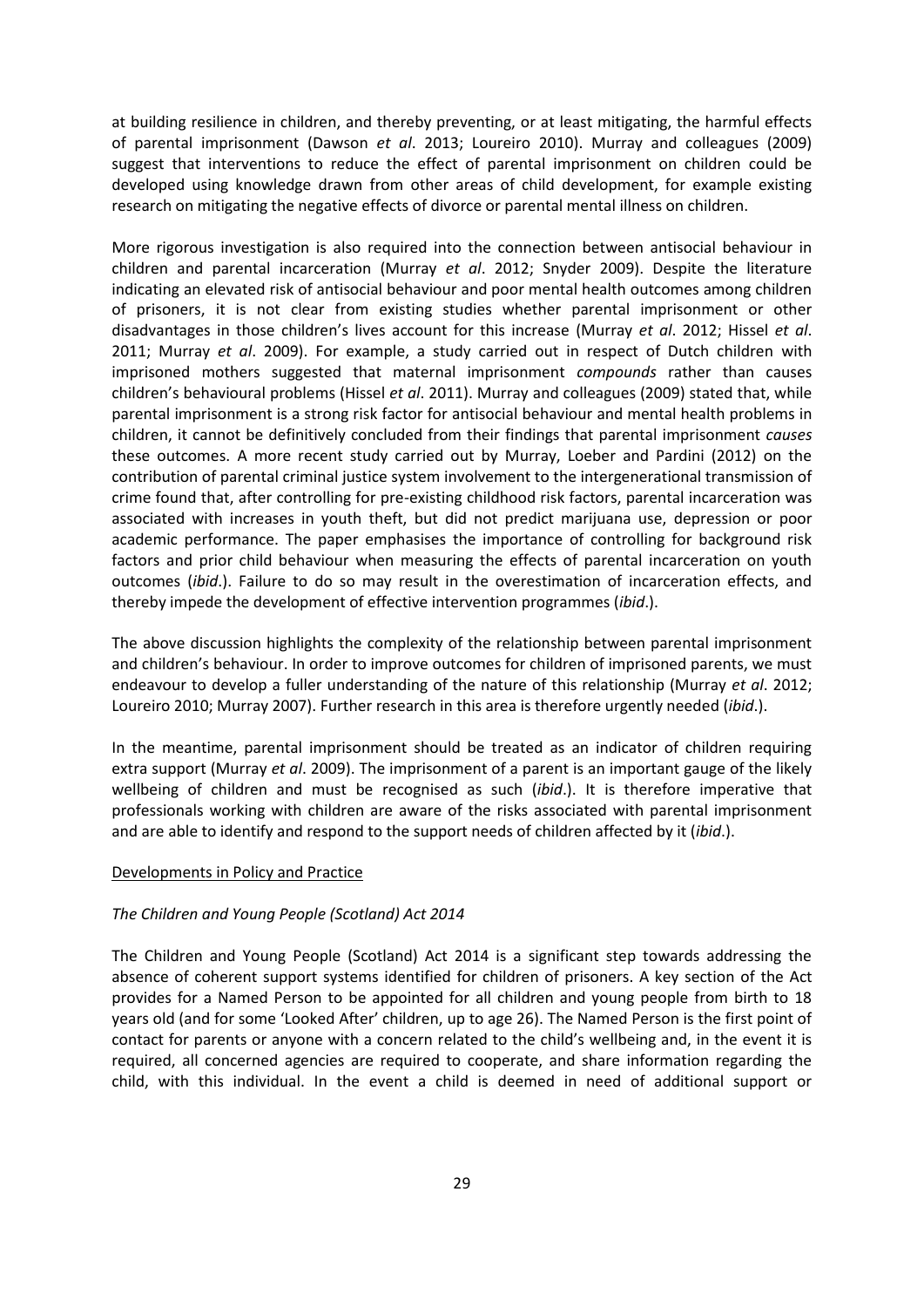intervention, the Act put in place a planning process involving input from representatives of all relevant services and public bodies.

# *The Criminal Justice (Scotland) Act 2016*

An amendment lodged at Stage 3 of the Criminal Justice (Scotland) Bill established a duty on Scottish Ministers that all prisoners be asked for details of any dependent children they have. The information will then be passed to the Named Person, who will assess and address any impact and subsequent need. The mechanism for this has yet to be established but will be researched and implemented in the near future. Similarly in Wales, Part 11 of the Social Services and Well-being (Wales) Act 2016 requires children of prisoners to be identified and reported to the local authority.

In Scotland, both the Children and Young People Act and the Criminal Justice Act represent a significant step forward for identification of, and provision of appropriate support to, children of prisoners. The logistics of carrying out these duties have yet to be determined and must be conducted sensitively if people in prison are to be willing to divulge such information, particularly if they have not had positive experiences with statutory authorities in the past (Loureiro & Loucks 2016b).

# *Reducing the Use of Imprisonment*

An obvious method of mitigating the impact of parental imprisonment is to reduce the use of imprisonment in the first place (Loureiro 2010; Murray *et al*. 2009). Many of the carers of prisoners' children interviewed in Loureiro's research believed prison was not the right place for the imprisoned parent, and what the parent really needed was a health intervention (Loureiro 2010). As discussed earlier in the paper, prison is particularly unsuitable for many women who offend, given the disproportionate levels of substance misuse and mental health problems suffered by this group, and the low public safety risk they present (Earle 2013; Commission on Women Offenders 2012; Corston 2007).

# *Intervention Programmes*

Another way of supporting children is to provide them with support and intervention (Loureiro 2010). Interventions could be delivered through schools, clinics or even prisons (*ibid*.). Such programmes could allow children to express their feelings about having an imprisoned parent, and meet with others experiencing the same thing (*ibid*.). Circle, a Scottish charity working within deprived communities across central Scotland, offers an example of good practice in this area. The charity supports children of prisoners in a variety of ways, including addressing attachment issues between those children and the adults in their lives, offering direct support in school, and tackling issues at home (Robertson Trust 2013).

# *Professionals*

Children of prisoners are a highly vulnerable population (Galloway *et al*. 2014; Morgan *et al*. 2013). They are also a group least likely to have strong support networks, due to the social stigma attached to prisoners and their families, and the strain placed on remaining carers by the imprisonment of a family member (Morgan *et al*. 2013). Unfortunately, no government department or agency in the UK has overall responsibility for this group, and only a small minority of local authorities has policies or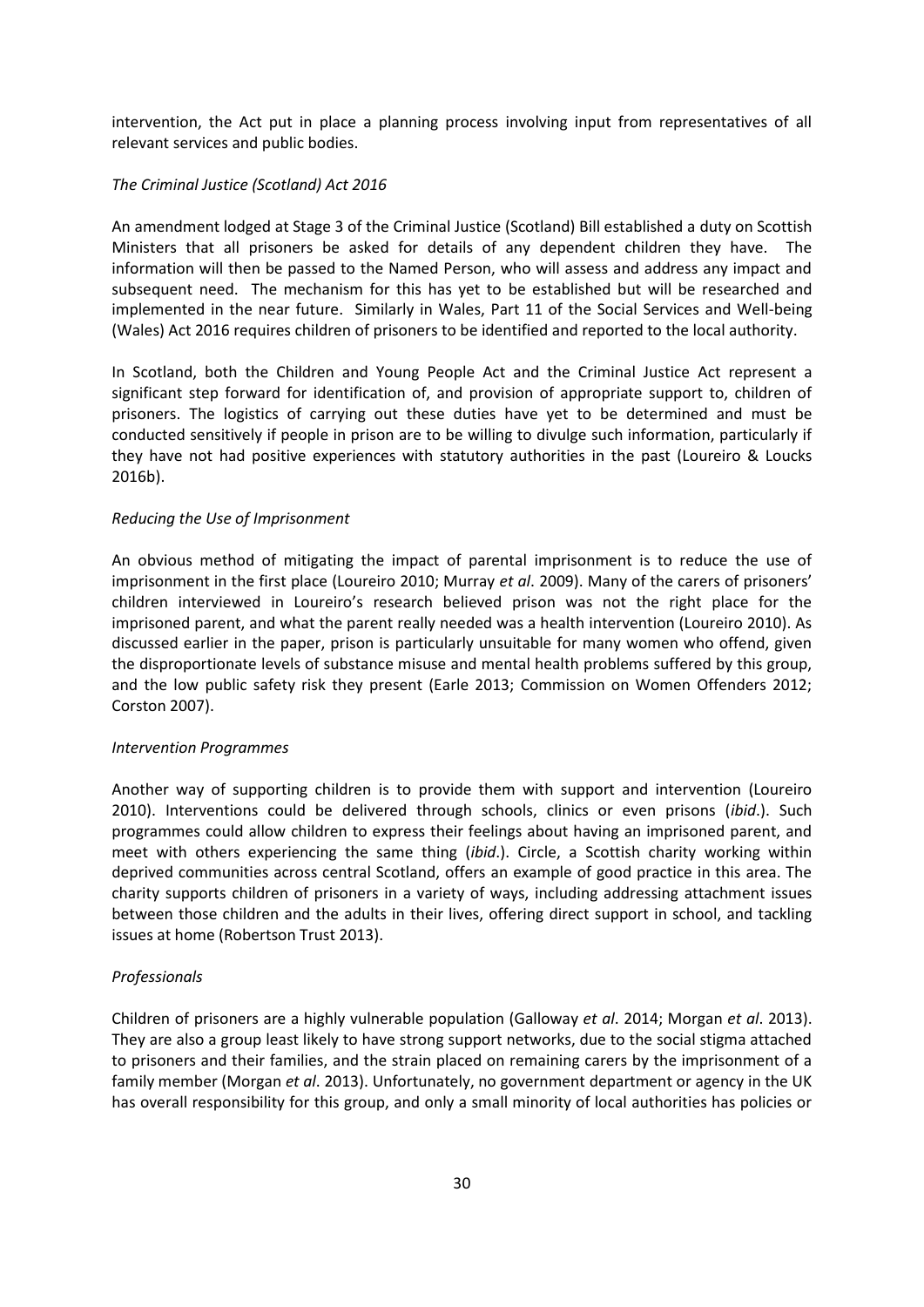procedures in place aimed at addressing their needs (Galloway *et al*. 2014; Morgan *et al*. 2013). In light of this, it is vital that professionals who come into contact with children of prisoners are able to identify these children and provide connections to support services for them (Galloway *et al*. 2014; Morgan *et al.* 2013; Loureiro 2010).

Health professionals are among those who can be the link to a successful early intervention for a child who has experienced parental imprisonment (Louriero 2010). These professionals would benefit from guidelines and training to assist them in this role (*ibid*.). In Scotland, Families Outside has published a booklet containing information and guidance for health professionals to enable them to better support prisoners' families and children (Families Outside, undated1). The charity also offers CPD training for staff teams in this respect (*ibid*.).

Teachers and social workers are also uniquely positioned to identify and support children of incarcerated parents (Loureiro 2010). Schools can play a particularly important part in this regard (Roberts 2012 and 2015; Morgan *et al.* 2013; Robertson 2012; Lewis *et al.* 2008; Light & Campbell 2006). The specific relevance of schools shall be explored in the following section.

### *Schools*

Schools have been identified as having a crucial role in supporting the children of prisoners (Roberts 2012 and 2015; Morgan *et al.* 2013; Robertson 2012; Gordon & MacGibbon 2011; Light & Campbell 2006). Children are tracked and monitored through the school system, therefore school can be viewed as an opportunity to reach out to children struggling to cope with a parent's imprisonment, and perhaps lacking adequate supports at home (Morgan *et al.* 2013; Robertson 2012; Gordon & MacGibbon 2011; Lewis *et al*. 2008). Schools are also the likely locus of manifestation of stigma, in the form of bullying and ostracism (Roberts 2012; Gordon & MacGibbon 2011).

Furthermore, children are more likely to struggle at school following a parent's imprisonment, and it is important that these educational difficulties are identified and addressed in an appropriate way in order to prevent them escalating into truancy and exclusion (Morgan *et al*. 2013). The literature shows that school exclusion and truancy are linked to the onset of offending behaviour, therefore intervention prior to this point may reduce the likelihood of intergenerational transmission of offending (Williams *et al.* 2012; Gordon & MacGibbon 2011). Acting up or changes in educational attainment in school can also be "red flags" that a child is struggling at home, and school staff may be in a unique position to observe and respond to these signals (Bernstein 2005).

Schools can also assist in supporting a child's relationship with his or her imprisoned parent by involving the parent in their child's schooling, for example, by sending the parent reports on the child's progress at school (Roberts 2012; Lewis *et al.* 2008,). Research demonstrates that a child's interest in, and achievements at school are increased when parents take an interest in their education (Blumberg & Griffin 2013).

However, despite its importance, the role of schools in supporting children of imprisoned parents has received little attention, and is drastically under-researched (Marshall 2008). In a study by Morgan and colleagues (2013) on support for children of prisoners in schools in England and Wales, a few local authorities had published guidelines for schools on how to support children of imprisoned parents, however such guidelines were not available across the board (*ibid*.). The study also found that many schools were unaware of the issue of children of prisoners, since there is no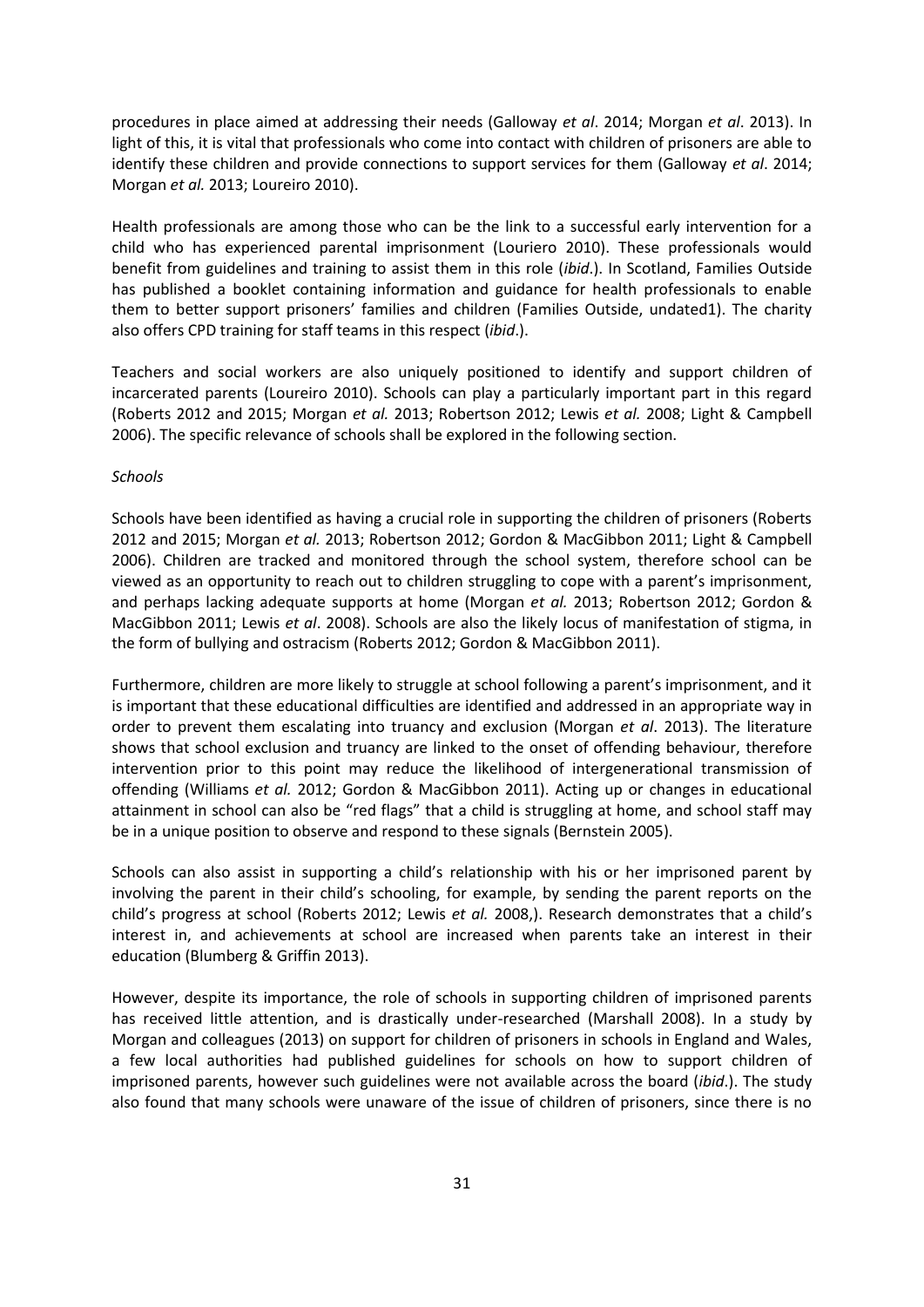statutory requirement for them to keep a register of those children, and the criminal justice system does not routinely inform schools when parents of their pupils are imprisoned (*ibid*.). To compound the situation, families are unlikely to approach the schools for help due to the shame and stigma of having a family member imprisoned (Morgan *et al.* 2013; Roberts 2012). As a result, access to, and quality of support in schools, was found to be piecemeal, dependent on the commitment, interest and experiences of the school and staff (Morgan *et al*. 2013).

It is worth noting here that the passing of the Children and Young People (Scotland) Act 2014 (the Act) (Scottish Government 2014) may go some way towards improving the identification and provision of support for children of prisoners in Scottish schools. The Act provides for all children under the age of 18 to have a "Named Person" available for them; this will generally be a health visitor during the early years, and a senior teacher from school age onwards (Scottish Government 2012a and 2014). Having a specific individual at school responsible for a child's welfare is designed to make it easier for parents and children to approach the school in respect of their concerns, and to enable better coordination between agencies should a child have additional support requirements (Scottish Government 2012a). The provisions of the Act are discussed further later in the paper.

A further important issue highlighted by the literature is the need for more understanding by schools of prison visiting times, and children requiring time off to visit a family member (Morgan *et al.* 2013; Roberts 2012). Given the importance of maintaining parent-child contact while a parent is in prison, it is vital that schools show awareness of this issue (*ibid*.). A lack of understanding by the school of this aspect of a parent's imprisonment places barriers between the school and the family at a time when they should be working together for the child's benefit (*ibid*.).

Also worth mentioning is a finding by Morgan and colleagues' (2013), that primary schools tend to provide better support to children of prisoners than secondary schools. The larger size and greater focus on academic success within secondary schools can result in a lack of support, and the child of a prisoner being overlooked or labeled (*ibid*.). This is worrying in light of the results of Besemer and colleagues' (2011) research, which suggests that older children are more susceptible than younger children to the effects of stigma deriving from a parent's imprisonment. Withdrawal of support in the period between primary and secondary school could therefore be a particularly difficult time for children of prisoners, and should be taken into account in the development of support strategies (Morgan *et al*. 2013).

To summarise, the literature demonstrates that schools can play a vital role in supporting children of prisoners, and recommends that appropriate training on the support needs of this group is given to all staff in all schools (Roberts 2012 and 2015; Morgan *et al*. 2013; Robertson 2012; Light & Campbell 2006).

To this end, Families Outside has published a booklet for schools containing information and guidance on better supporting prisoners' families and children (Families Outside, undated2). Since 2013, the charity has also been developing in-prison training programmes for teachers in Scotland (Roberts 2015). A report on one of the first sessions in Edinburgh indicates that, following the programme, participants acknowledged feeling more confident in their ability to recognise, engage with, and support children and families affected by imprisonment (Edinburgh Bright Futures 2013). One teacher commented, "I'm quite changed by what I saw and heard." (*ibid*.). This statement demonstrates the powerful impact such initiatives can have on professionals.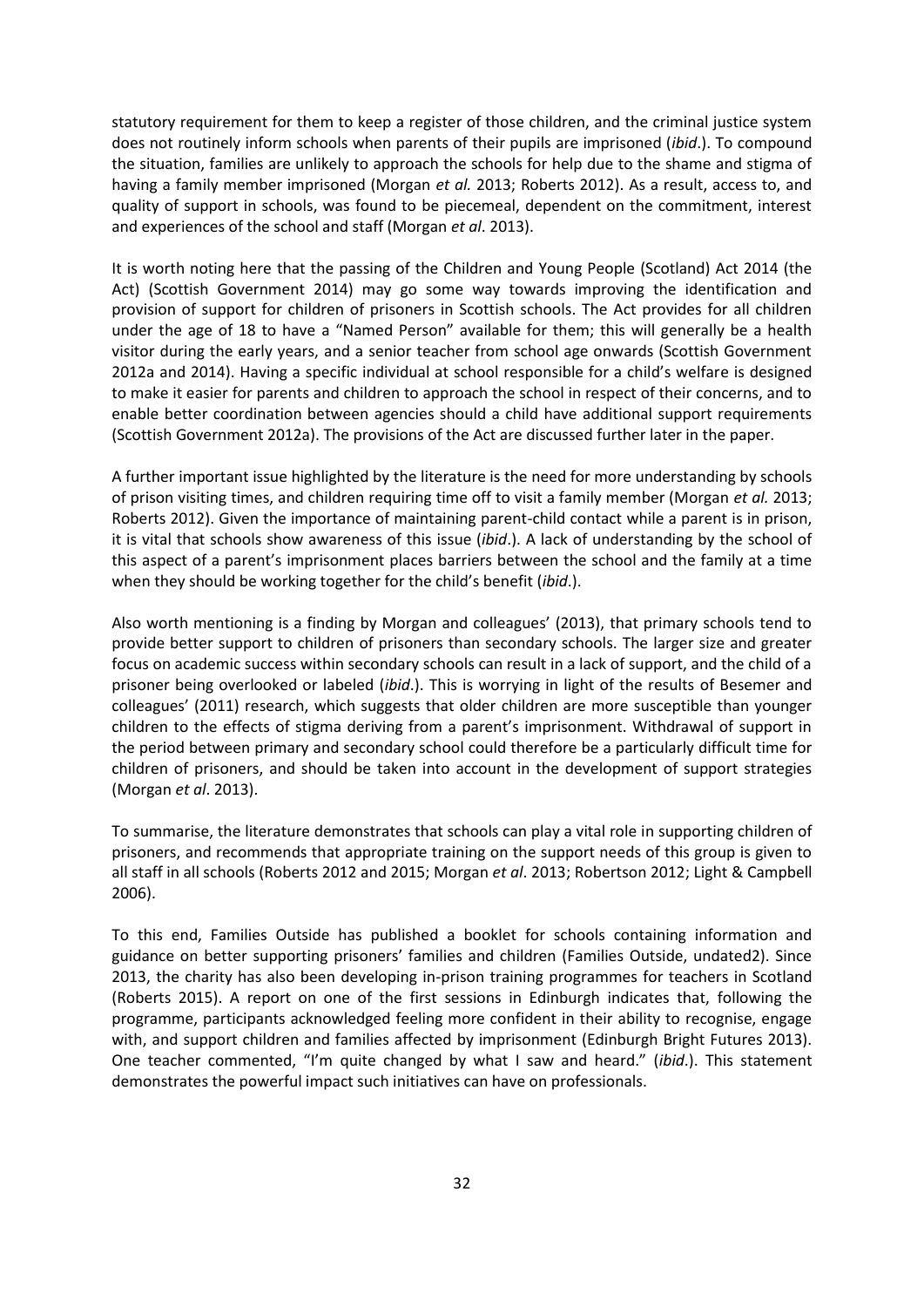Families Outside now offers in-prison Continuing Professional Development (CPD) opportunities to teachers across Scotland (Roberts 2015; Families Outside 2014b). The interactive programme, run in partnership between the Scottish Prison Service and Families Outside staff, "allows teachers and support staff to experience each stage of a prison visit; to enter into the stories of the children affected; and ultimately learn how they can make a difference" (Roberts 2015: 1). In 2014, there were 498 participants over the year, with 100% of those indicating that the programme was helpful to them (Roberts 2015).

Barnardo's provides information and training for professionals working with children of prisoners in England and Wales. The charity runs an online information hub for professionals, in partnership with Partners of Prisoners and Families Support Group (Kalkan & Smith 2014). Barnardo's also offers training for frontline professionals in respect of the impact of the criminal justice system on children, and has published resource packs containing best practice guidance for those individuals in schools and children's centres (*ibid*.).

# *Supporting Children by Supporting their Families*

*Children do better when their families do better.* **(Bernstein 2005: 257)**

The importance of positive family relationships to the wellbeing of children is emphasised by research carried out by the Glasgow Centre for Population Health (2013). The study provides robust evidence of the link between family and community social capital, and the health and wellbeing

of children and adolescents. "Social capital" is a term used in the report to describe social relationships and networks within families, and between individuals/families and the wider community (*ibid*.).

The study demonstrates that children and adolescents who have a positive relationship with their parents and other family members have better health and wellbeing outcomes. Families that are nurturing and cohesive provide an environment in which children and adolescents are able to thrive (Glasgow Centre for Population Health 2013). Parenting and family support are therefore crucial to strengthen family relationships, and thereby improve outcomes for children (Glasgow Centre for Population Health 2013; Bouchet 2008).

Both the prison estate and the wider community have a responsibility to provide support to prisoners' families. The following section considers the role of prisons.

# **SUPPORT FOR FAMILIES AND CHILDREN WITHIN PRISONS**

#### Visiting and Contact with Imprisoned Parents

Article 9 of the UNCRC provides that children have the right to maintain a relationship and frequent contact with a parent from whom they have been separated (SCCYP 2011).

However, for children of prisoners, maintaining contact with an incarcerated parent through face-toface visits is often rendered difficult by the long distances many prisoners are held from their home area (Kalkan & Smith 2014). In 2009, statistics for England and Wales indicated that the average distance male prisoners were held from home was 50 miles (Prison Reform Trust 2013). The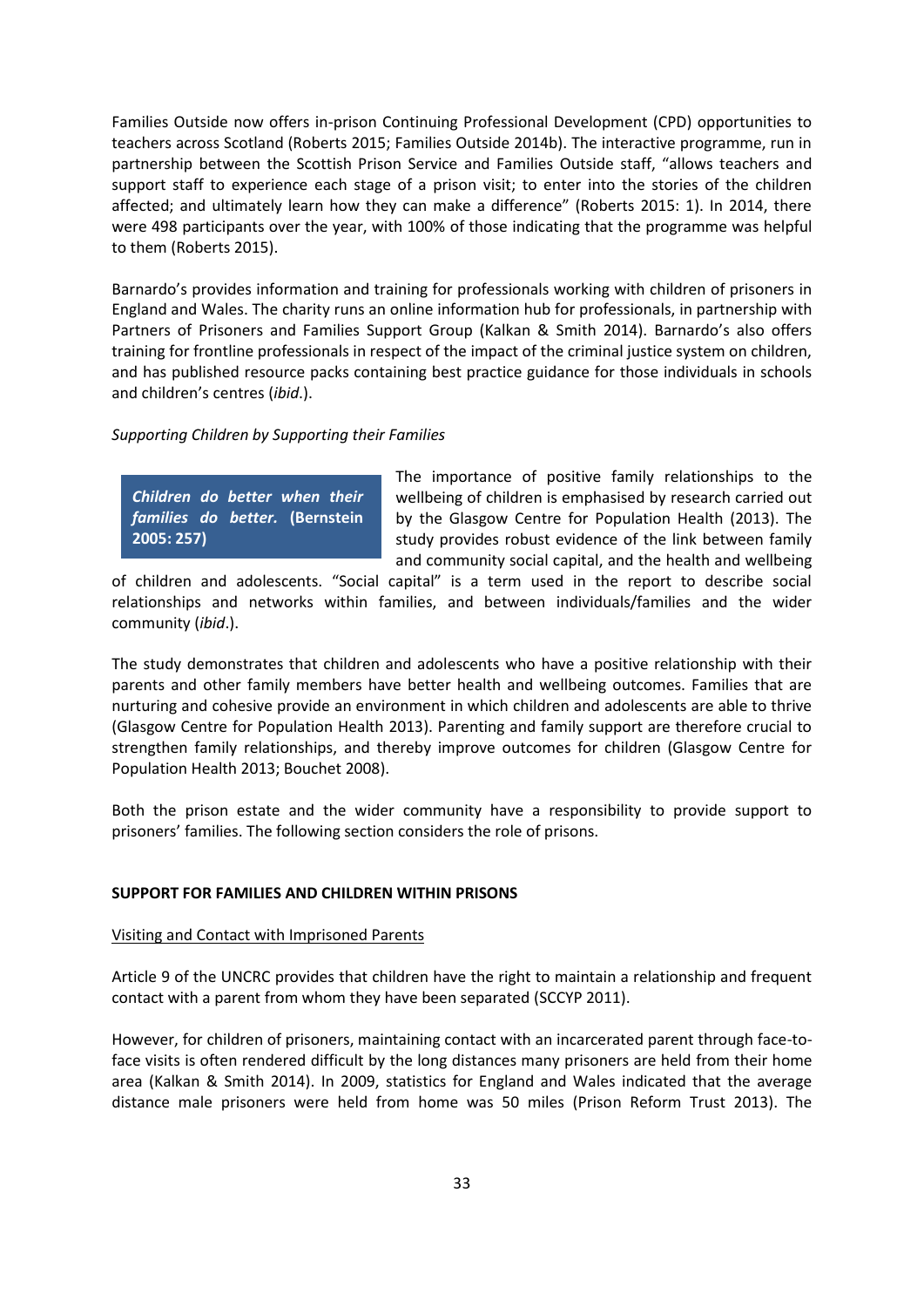situation is even more extreme for incarcerated mothers, with 753 women held over 100 miles from their home area in the same year (*ibid.).*

To ensure frequent contact between incarcerated parents and children, it is therefore important that alternative methods of communication are made accessible (Robertson 2012).

### *Forms of Contact*

Recent research indicates that telephone calls are the most frequently used method of contact between prisoners and their families (Jones *et al*. 2013, Lösel *et al*. 2012). Phone calls enable regularity of contact unachievable through visits alone (Lösel *et al*. 2012). It is therefore incumbent upon prisons to facilitate telephone communication by ensuring calls are free or, at least, very cheap (Robertson 2012). The Scottish Prison Service has taken measures to address this issue: since April 2010, costs of calls to UK landlines from Scottish prisons have fallen by 23%, and calls to mobiles by 63% (Prison Reform Trust 2013).

Given that letter writing is no longer a means of communication commonly used by children and adolescents, it is recommended that modern and electronic means of communication (for example email) should be piloted and adopted more widely in prisons (Robertson 2012). In the UK, significant progress has been made in this regard, with the Email-a-Prisoner scheme now available in prisons throughout the country (www.emailaprisoner.com). The scheme enables individuals to send messages to a prisoner via a secure website. The message is printed inside the relevant prison and is delivered to the prisoner with the daily mail distribution. The service is free for prisoners and prisons, and costs users only 35 pence per email.

The literature also recommends making video calls available to families of prisoners, for example Skype (Robertson 2012). In Scotland, there are indications of movement in this direction, with a recent report outlining plans by the Scottish Prison Service to allow prisoners to Skype their families (Deadline News 2013). Although the plans are couched solely in terms of reduction of recidivism, their implementation would also be a positive development in terms of in-prison support for children and families of prisoners.

### *Visits*

Research shows that children cope better with a parent's incarceration when they have the opportunity to visit (Kalkan & Smith 2014; Jones *et al*. 2013; Robertson 2012; Loucks 2012b; Snyder 2009). Contact visits

*The reality of incarceration is clear and perhaps less frightening when children can visually confirm that their mothers are okay.* **(Snyder 2009: 50)**

can be a comfort for both the imprisoned parent and child, by enabling each to visually confirm the other's wellbeing (Snyder 2009). Moreover, a comprehensive study on children of prisoners across four European countries found that frequent contact with an incarcerated parent was vital for the wellbeing and resilience of children of prisoners (Jones *et al*. 2013). In contrast, little or no contact through visits increases the emotional distance between a parent and a child, and amplifies difficulties in their relationship (Loucks 2012b). More recent research suggests that the attachment children form with their parents not only influences the child's emotional wellbeing, but it also affects his or her educational chances (Richardson 2014). Through its role in supporting parent-child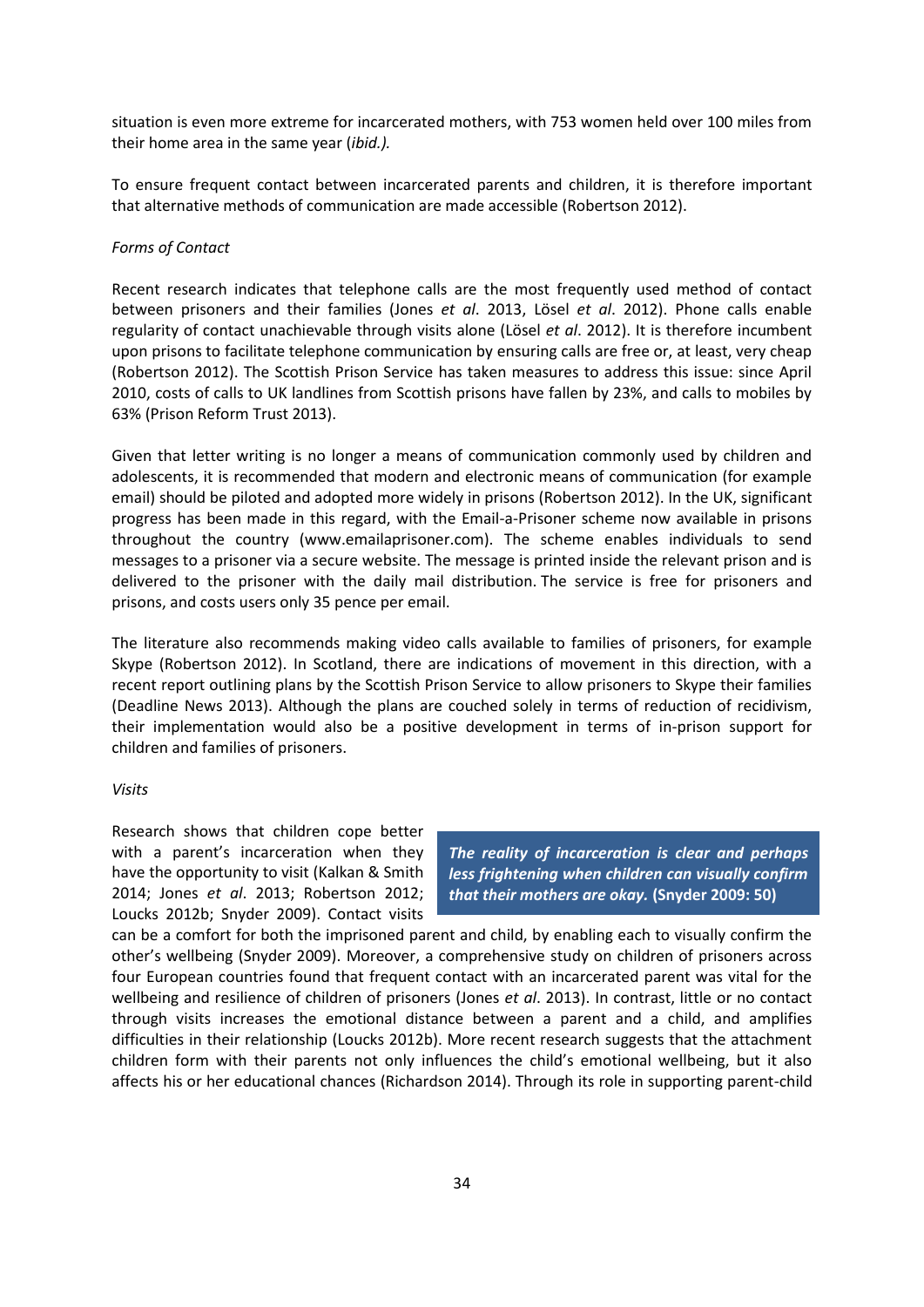attachment, visitation may therefore play a crucial role in improving the life chances of children of prisoners.

Prison visits are also linked to reductions in recidivism (Robertson 2012). Statistics show that the chances of reoffending were 39% higher among prisoners who had not received visits while in prison compared to those who had (Prison Reform Trust 2013). Data generated from a recent study of resettlement outcomes for imprisoned fathers indicated that high frequency of contact with children and family was one of the predictors of positive resettlement outcomes for the fathers and families in the study (Lösel *et al*. 2012).

However, caution must be exercised in framing the benefits of prison visits purely in terms of reoffending reduction, since to do so risks compromising the overarching child's rights perspective to contact with an incarcerated parent (Scharff-Smith & Campbell 2011). For the same reason, prison visits should not be dependent on or restricted by an imprisoned parent's behaviour (Robertson 2012). Although some would argue that prisoners have to some extent forfeited their rights to be parents, their children have not forfeited their rights to have parents (McMahon 2012; Light & Campbell 2006). Visiting an imprisoned parent must therefore be recognised and treated as a child's right, not a prisoner privilege (Loucks 2012a; Robertson 2012; SCCYP 2011). This principle is enshrined in Rule 23 of the Bangkok Rules, which provides that, "disciplinary sanctions for women prisoners shall not include a prohibition of family contact, especially with children" (UN Rules for the Treatment of Women Prisoners and Non-Custodial Measures for Women Offenders (Bangkok Rules), Rule 23).

However, decisions across Scotland's prison estate regarding children's visits and other child-parent provision were, up until relatively recently, influenced by considerations other than the rights of the child, mainly related to prison discipline (SCCYP 2011). For example, withdrawal of children's visits was reportedly used as a punishment for drug taking in Cornton Vale prison (Equal Opportunities Commission 2009).

This situation has now fortunately changed as a result of recommendations made in the report by Together, in consultation with children's organisations across Scotland, on the state of children's rights in the country (Together 2012). The report considered the extent to which the UNCRC is being implemented in Scotland, and made recommendations aimed at ensuring children throughout the country are able to access their rights (*ibid*.). One recommendation was that children's prison visits must be regarded as the right of the child, and should not be treated as a tool for prison discipline. This was subsequently accepted by the UK Government in the UK's Universal Periodic Review of Human Rights (2012). Following the UK's acceptance of the recommendation, the Scottish Prison Service issued an order in July 2013 to prison Governors and Managers stating that Children's Visits should be available to all prisoners, subject only to Child Protection issues (Scottish Prison Service 2013c). The order reinforced the fact that these visits operate on the basis of the right of the child and should not be linked to disciplinary issues in prisons (*ibid*.).

The clear stance adopted by the Scottish Prison Service on the issue of Children's Visits will hopefully bring about the "culture change" needed across the prison estate to ensure the rights of the child are consistently given their rightful place within prison visiting procedures (SCCYP 2011).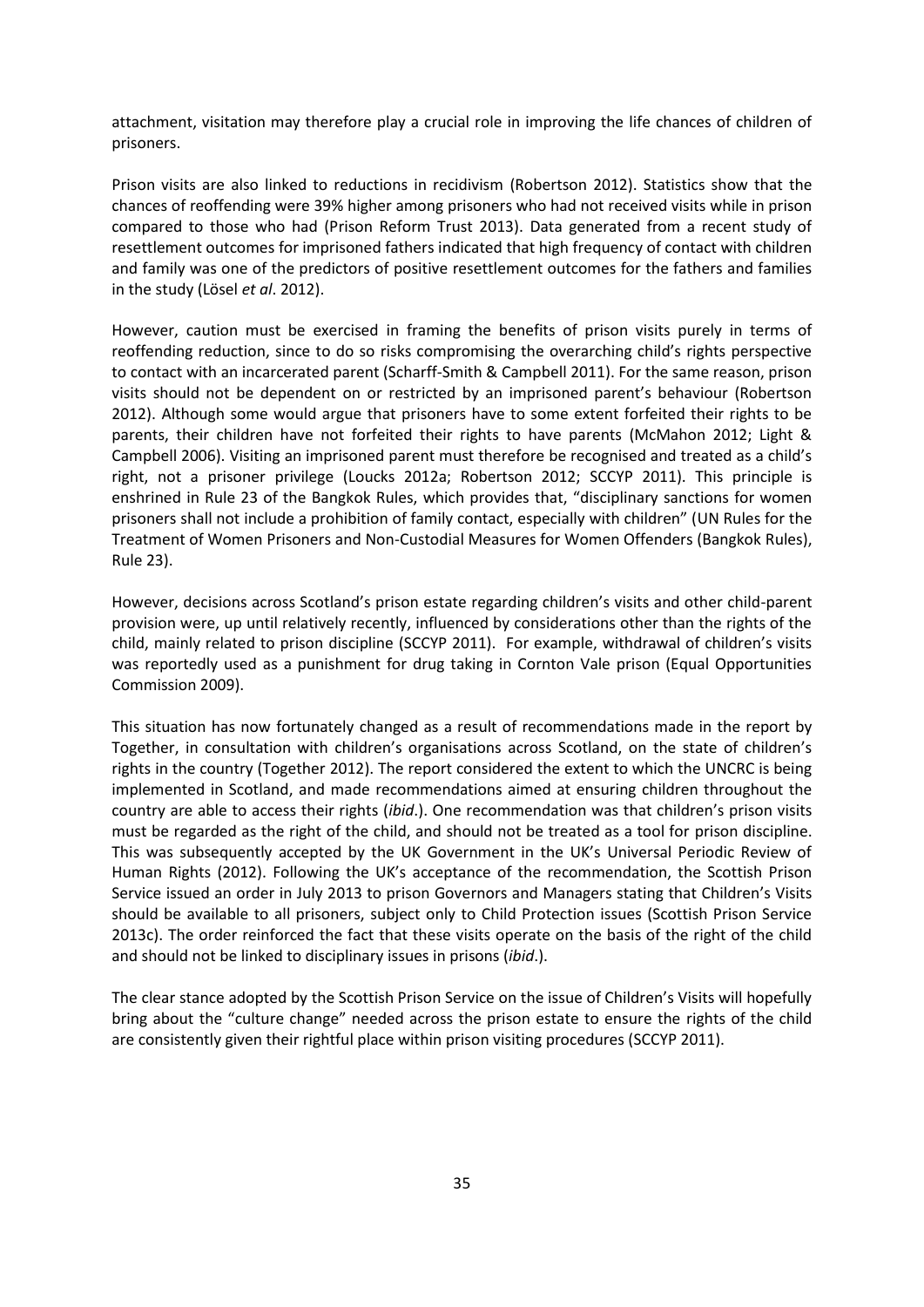#### *Barriers to Prison Visits*

It is plainly in the interests of the prisoner's family, the prison system and society at large to support contact between prisoners and their children (Kalkan & Smith 2014; Snyder 2009; Tomkin 2009; Light & Campbell 2006). Yet the predominant focus on security within prisons adversely impacts upon relationships between prisoners and their families, even in countries where maintenance of family ties is formally recognised as a means of reducing recidivism (Jones *et al*. 2013; Sharff-Smith & Campbell 2011).

Factors such as the expense and logistical difficulties involved in travel to prisons, restrictive prison rules and procedures, institutional visiting settings, negative attitudes of some prison staff, and fear of other prisoners, may all operate to discourage families from visiting a family member in prison (Kalkan & Smith 2014; Jones *et al*. 2013; Robertson 2012; Families Outside 2010; Light & Campbell 2006).

Logistics and costs of travel are particularly troublesome issues (Kalkan & Smith, 2014). Prison regimes tend to organise visits around their staffing needs, rather than to accommodate visiting families and children. They may therefore fail to consider journey times or public transport timetables when setting visiting hours (Robertson 2012). This can have a particularly detrimental impact on families on low incomes (*ibid*.). Long distances of prisons from the family home, visiting times that clash with school hours, a lack of public transport, and high travel costs make visiting a relative in prison highly problematic for many (Kalkan & Smith 2014; Jones *et al*. 2013; SCCYP 2011). For children of imprisoned mothers, the impact of travel difficulties is often even more severe, given the longer distances women prisoners tend to be held from home than men (Kalkan & Smith 2014; Prison Reform Trust 2013).

Furthermore, time restrictions and an unfriendly, artificial visiting environment can result in visits being unsatisfying and emotionally painful (Kalkan & Smith 2014; Jones *et al*. 2013; Light & Campbell 2006) Prison regimes can be intimidating for young children, and prohibitions on physical contact with an incarcerated parent confusing (Kalkan & Smith 2014; Jones *et al*. 2013; Hissel *et al*. 2011). In particular, when visits are in public areas and physical contact is restricted, it is extremely difficult to create a normal family environment (Jones *et al*. 2013; Robertson,2012).

Visiting a relative in prison therefore places enormous strain on families (Kalkan & Smith 2014; Families Outside 2010). This may ultimately lead to visits ceasing altogether, with potentially serious consequences for children (Kalkan & Smith 2014; Light & Campbell 2006). Almost half of all prisoners lose contact with their families as a result of their incarceration (Families Outside 2010).

## Visitors' Centres

Prison visitors' centres can significantly ameliorate the negative impact of prison regimes on the experience of visiting a relative in prison (SCCYP 2011; Families Outside 2010). A visitors' centre is a facility situated outside the main prison where visitors can wait before entering the main prison for their visit (Families Outside 2010). Visitors' centres "range from unstaffed rooms with a vending machine to fully staffed purpose-built resource centres serving hot and cold food and linking visitors to support and information on site as well as within the prison and wider community" (*ibid*.).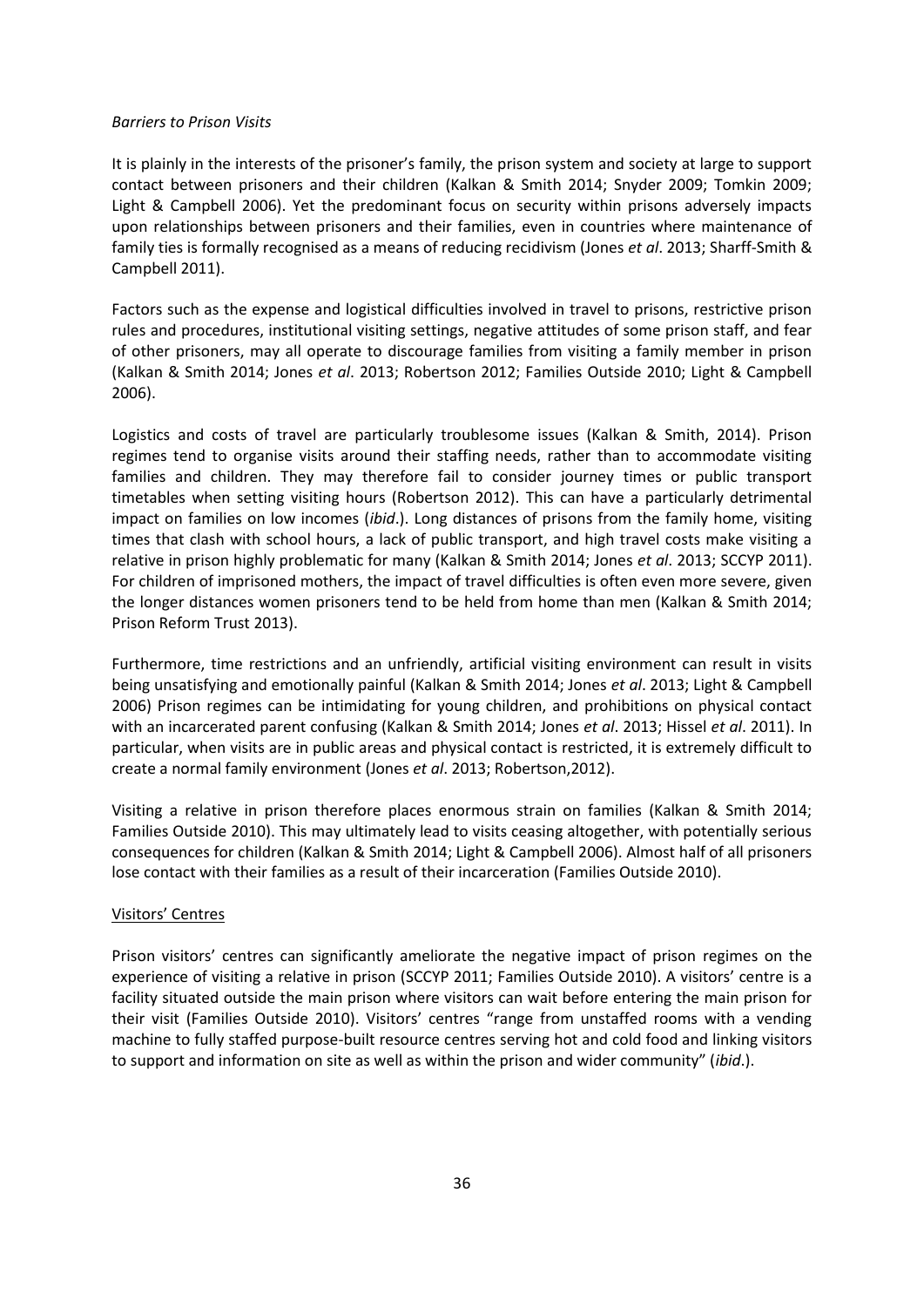Research demonstrates that prison visitors' centres can play a crucial role in maintaining ties between prisoners and their families (Families Outside 2010; Woodall *et al*. 2009; Keen-Downs *et al*. 2007; Light & Campbell 2006). In a survey carried out by PACT in 2007 of children and family-related prison services in the South West of England, appropriately managed visitors' centres were highly valued by families (Keen-Downs *et al*. 2007). Research based on the Jigsaw Visitors' Centre in Leeds found that visitors' centres can provide a source of support for prisoners' families, and assist in maintaining relationships through making visiting easier and more "user-friendly" (Woodall *et al*. 2009). By reducing the anxiety, stress, and frustration often caused by the visiting process, the quality of visits was significantly improved (i*bid*.). Furthermore, visitors' centres may specifically help children of prisoners cope with a parent's incarceration by enabling them to see other children experiencing what they are experiencing, and thereby reducing feelings of shame (Robertson 2012).

#### *Information and Support Centre*

Visitors' centres should not be seen as waiting rooms, but as facilities for families that are vulnerable (SCCYP 2011). A visitors' centre should be an information and support centre for families and should be made known to them in advance of their first visit (Ellis *et al.* 2011). The centre should provide support to families in respect of all relevant concerns, for example booking visits; support for travel costs; search procedures; effects of imprisonment on families; drug-related issues; resettlement; and drug and alcohol harm reduction (*ibid*.). Staff should also provide support focused on listening to visitors and identifying individual circumstances and needs (*ibid*.).

Visitors' centres can also provide an important link for "hard to reach" families to support in the community (Robertson Trust 2013; Families Outside 2010; Woodall *et al*. 2009). Prisoners' families often suffer from stigma and "guilt by association", and are therefore reluctant to seek outside help (Families Outside 2010). A visitors' centre can provide a means to link such families up with external support agencies (*ibid*.).

## *Staffing*

Families need support both before and after prison visits, and services in visitors' centres must take this into account in their staffing allocation (Robertson Trust 2013; Families Outside 2010). The research demonstrates that visitors' centres run by a dedicated team operate a lot better than centres that are unmanned (Keen-Downs *et al*. 2007). The attitude of staff and atmosphere of the centre are crucial aspects of a successful visitors' centre (*ibid*.). The quality of a visitors' centre depends more on the provision of advocacy, support and information, than on the fabric of the building or its location (Families Outside 2010). Furthermore, when a visitors' centre is working well and families are engaging with family support workers and volunteers, other agencies become keen to get involved and offer services, and the enthusiasm of prison staff for the project increases (Keen-Downs *et al*. 2007).

Employment of independent staff in visitors' centres has been found to be more effective than using prison staff (Woodall *et al*. 2009). In Woodall and colleagues' evaluation of the Jigsaw Visitors' Centre, prison staff were criticised for being unsympathetic and intrusive, potentially undermining the centre's work (*ibid*.). Furthermore, for families who lack trust in authority and fear prejudicial attitudes from officials, uniformed officers may be a counterproductive presence (*ibid*.). The study found that independent community workers staffing the centre provided a softer, more 'human' face to the prison (*ibid*.). Their presence helped break down barriers and reduce suspicion among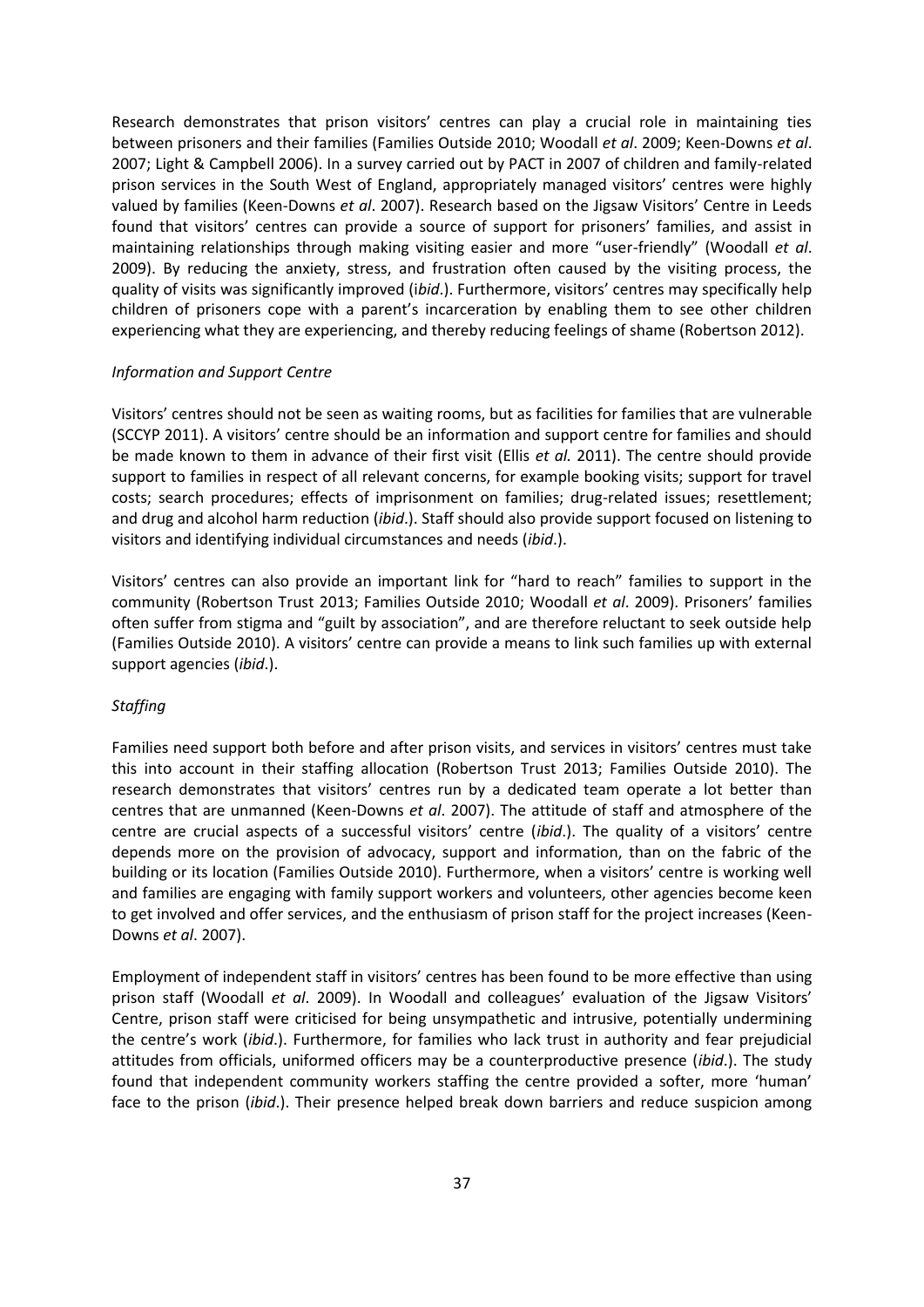visiting families. The priorities of prison officers are security and control, whereas independent staff can afford to focus on extending compassion and empathy to visitors (*ibid*.).

## *Positive Impact on Prison Regimes*

Visitors' centres have also been found to reduce confrontation between prisoners and staff due to the reductions in prisoner anxiety they achieve (Woodall *et al*. 2009). Reductions in confrontation between prisoners and staff may make prisons easier to run, and thereby allow institutions to operate more positive regimes (*ibid*.).

## *Essential Part of a Modern Prison Service*

The continuing growth in the prison population means that reintegration and resettlement have never been so important (Woodall *et al*. 2009). The role of prison visitors' centres in "…reducing reoffending, helping to maintain family relationships and focusing on the health of prisoners and their families suggest that they are an essential part of a modern prison service" (*ibid*.: 9).

Most prisons in England and Wales have a visitors' centre, and its Prison Service requires that all new prisons include one (Families Outside 2010). Existing visitors' centres continue to improve and extend their services (Ellis *et al*. 2011). Action for Prisoners Families, PACT, and Charities Evaluation Services published an updated edition of *Recognising Quality* (2011, first published in 2003), a tool designed to develop good practice across the prison estate, and to offer guidance to providers and prison staff in relation to the running of a successful visitors' centre.

In Scotland, opinion has historically been divided as to the role and necessity of visitors' centres, and establishment of these facilities has not been part of common practice across the country's prison estate (Loucks 2012a; SCCYP 2011; Families Outside 2010). Indeed, the Scottish Prison Service expressed a view at one stage that visiting facilities are better situated in the main prison wherever possible (Families Outside 2010). Thankfully, this view has now changed, and the growing number of visitors' centres across the country indicates that their value is being increasingly recognised. There are now seven prison visitors' centres in Scotland, at Addiewell, Barlinnie<sup>2</sup>, Cornton Vale, Edinburgh, Grampian, Perth, and Polmont. Further, in 2015 the Scottish Government announced £1.8 million in core funding for prison visitors' centres over three years, combining funding from Community Justice, Early Years, and Public Health (*The Scotsman* 2015).

## Family Contact Officers/Family Support Workers

<u>.</u>

Any prisoner in Scotland can receive support from a Family Contact Officer (FCO), who can provide a valuable link to the family and help plan for release (Lewis *et al*., 2008). FCOs are recognised by the Scottish Prison Service as providers of information, support and advice to prisoners and their families (SCCYP 2011). Research demonstrates that FCOs "fulfil a crucial function and are highly valued by prisoners and their families" (*ibid*.). In some institutions they have forged strong links with community services, including children and families social work. Links to these support networks are considered essential in supporting the children of prisoners (*ibid*.).

<sup>2</sup> The Croft offers a service at Barlinnie but does not have a building on the prison site.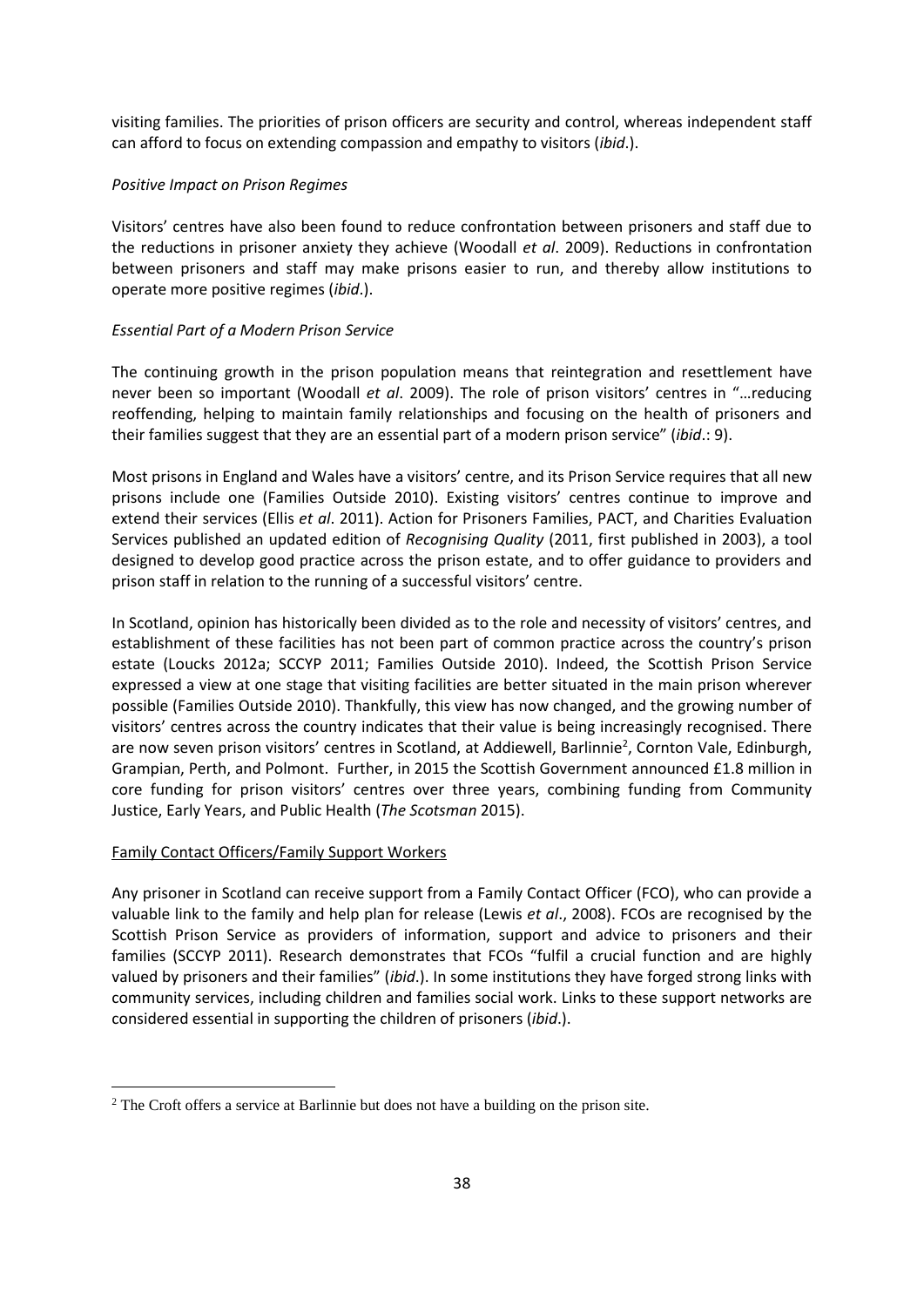There is no such compulsory provision in English and Welsh prisons, however evaluation of pilot Family Support Worker (FSW) posts at four English prisons over a 12-month period indicated an important need for this service (Boswell *et al*. 2010). FSWs provided crucial information to people unfamiliar with, and often fearful of, the prison setting, as well as an ongoing service to those with more deep-rooted problems (*ibid*.). Visitors perceived them as a friendly and welcoming presence, in contrast to the often indifferent and dismissive attitude they encountered when dealing with prison officers (*ibid*.).

The research by Boswell and colleagues found that the FSW role, through assisting in the resolution of prisoner and family problems, proved extremely effective in contributing to the maintenance of family ties (Boswell *et al*., 2010). FSW services were very highly rated and appreciated by service users and prison staff alike (*ibid*.). There is now a strong evidence-based argument for implementation of the FSW role across the prison estate in England and Wales (*ibid*.).

### Family-friendly Prison Practices

#### *Addressing Practical Obstacles to Visits*

An obvious way for prisons to encourage contact between prisoners and their families is to reduce practical obstacles to prison visits, such as the costs and logistical difficulties of travel (SCCYP 2011). To this end, the Scottish Prison Service produced its "Good Practice Guidelines for Working with Children and Families of Prisoners" in 2009 (The *Guidelines*, unpublished), an revised version of which (*Standards for Encouraging Family Contact*) was produced in 2013. The *Guidelines* (of 2009) emphasise the requirement for prisons to be flexible with regard to visiting timings, taking into account visitors' needs in relation to school hours and travel times (SCCYP 2011). Visiting times have since been amended across the prison estate to make provision for Children's Visits and other specific child-parent visits outwith school hours (*ibid*.).

The *Guidelines* (of 2009) also provide that prisons should work with local transport operators to ensure that there are transport links to prisons that are compatible with visiting hours (SCCYP 2011). Although progress in this respect is uneven across the prison estate, the Scottish Prison Service has advised that visiting times and transport provision are now better coordinated at a number of institutions (*ibid*.). It is important that the Scottish Prison Service continues to drive progress in this area.

To alleviate the financial burden of prison visits, advertising efforts should be increased to ensure families of prisoners are informed of the Assisted Prison Visits Scheme (SCCYP 2011). Research found that only one-third of prisoners' families in Scotland were aware of this source of financial support (Loucks 2012a). A survey carried out by Action for Prisoners' Families (2010) on the views of visitor centre staff and prisoners' families on the Assisted Prison Visits Scheme in England and Wales found that, even when families were aware of the existence of the scheme, barriers to claiming often delayed or prevented them from using it. Barriers identified by families included lack of information, confusing and complicated claim processes, and a lack of assistance with completion of the forms (*ibid*.). Key areas for improvement identified by the report were therefore delivery of information to families about the scheme, and provision of assistance with completion of forms and claim procedures (*ibid*.).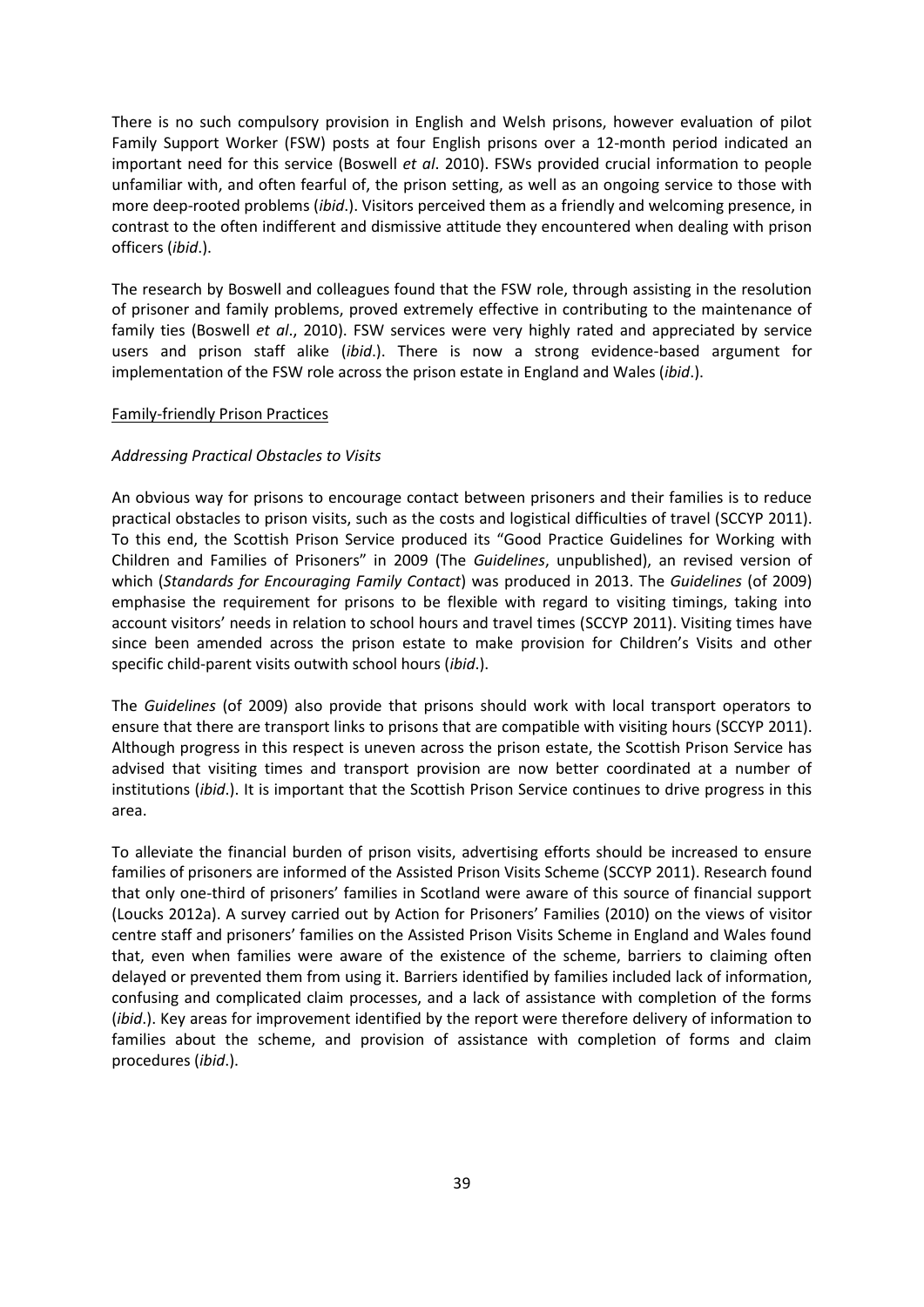#### *Induction Days*

The 2011 visitors' survey by the Scottish Prison Service found that 59% of participants believed they would benefit from an induction day at prison when a relative begins his or her sentence (Scottish Prison Service 2011a). Induction days give families the opportunity to learn about prison procedures, and explain how prisoners will be managed throughout the period of custody. They also provide a means for visitors to access information and support for themselves (*ibid*.). The areas survey participants expressed most interest in learning more about were prisoner progression (61%), family support (48%), and prison regime (45%). The findings of the visitors' survey support wider use of induction days across the prison estate.

#### *Guidance and Training*

Often simple and inexpensive changes can improve the visiting experience for children and their families (Robertson 2012). For example, the atmosphere and level of respect with which they are treated has been found to matter more to families than physical visiting conditions (*ibid*.). Small behavioural changes by staff to show awareness of children, such as kneeling down to speak to them at their level can make a huge difference (*ibid*.). Increased amenities such as staffed play areas, refreshments and baby-changing facilities, can remove some of the practical difficulties and enhance the enjoyment of visits for families and children (Kalkan & Smith 2014; Light & Campbell 2006). It is therefore recommended that guidance and training are provided to prisons and their staff to ensure that the physical prison environment, and staff attitudes towards children, are child-friendly and supportive (Robertson 2012; Light & Campbell 2006).

## *Quality Family Time*

The circumstances of a prison visit are not conducive to "normal" parent-child interaction (SCCYP 2011). Visiting conditions can be "crowded, intrusive and noisy" (Light & Campbell 2006: 300). Limitations on time and prohibitions on physical contact compound the artificiality of the experience (Kalkan & Smith 2014; Jones *et al*. 2013; Robertson 2012; Hissel *et al*. 2011; Light & Campbell 2006).

Research carried out in relation to visiting procedures in an Ecuadorian prison (Fleetwood 2007) contains some useful lessons for improving the quality of family visits. A lot of importance is placed on family in the culture of Ecuador, and the organisation of the prison reflects that (*ibid*.). Family time is not obstructed and regimented the way it is in the UK. For example, the prison under investigation allowed all-day visits three days a week. There was no formal visit room, and no limit on the frequency of visits, or the number of visitors, inmates could receive. The range of ways that families spent time together during visits was enormously varied. For example, activities might include cooking, having picnics, or watching DVDs. The author commented on the visible enjoyment families and children appeared to experience through simply being allowed to "be together" (*ibid*.).

Research involving observation of children in the visitors' hall of an English prison (Ronay 2011) illuminates the stark contrast between prison visiting practices in the UK and those described in Fleetwood's study. Ronay described a visiting hall with a gated play area separated off from it (*ibid*.). The prisoners (the children's fathers) were unable to join their children in the play area, so the children often ended up playing under the supervision of volunteers while their parents talked at a table in the main area. Ronay observed manifestations of significant anxiety in most of the children's behaviour. One little girl, who she described as displaying acute "fear and disorientation", was visibly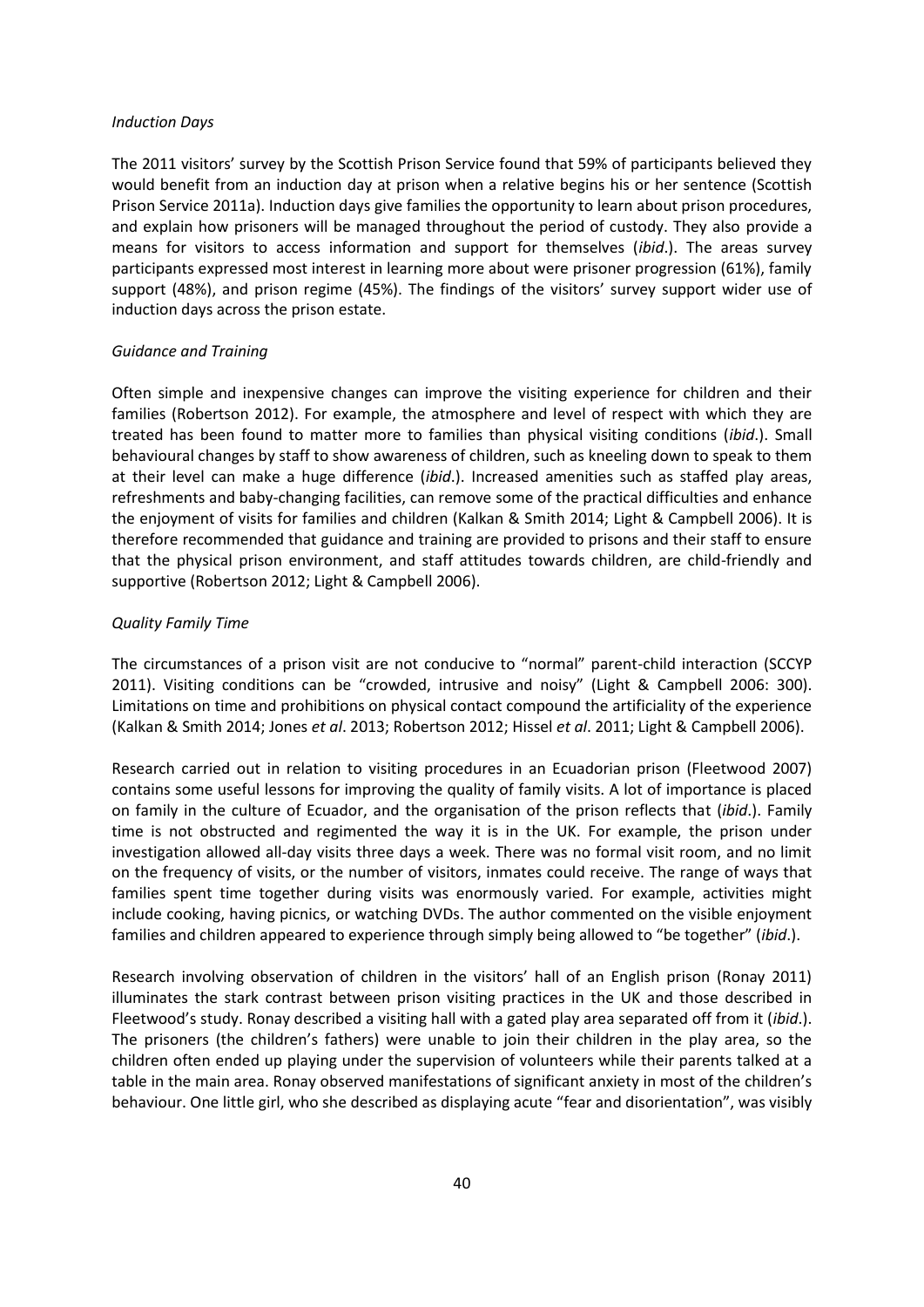shaking after being left by her mother in the play area (*ibid*.: 194). The strict time constraints also contributed to the tense atmosphere of the occasion, resulting in visits ending abruptly with "a lot of unfinished business on all sides" (*ibid*.: 201).

The contrasting practices described in the Ecuadorian and UK prisons highlight the differing emphases each places upon security and family, and the impact of the resulting visiting practices on the children of prisoners. Although the UK may be unable to replicate the situation in Ecuador, lessons can be learned from it in terms of the value Ecuadorian prison culture places on family. Restrictions on time and physical contact/activities create a tense, uneasy atmosphere and a setting that is not conducive to a fulfilling visit for children or parents (Kalkan & Smith 2014; Light & Campbell 2006). UK prisons could usefully do more to allow the time children and parents spend together to be more akin to the natural time parents and children spend together on the outside (Kalkan & Smith 2014). By increasing efforts to "normalise" parent-child visits, prisons could significantly help to improve parent-child interaction. To this end, the UN Committee on the Rights of the Child has recommended that contact visits are standard practice for children visiting parents, and that longer, child-friendly visits are available wherever possible (Robertson 2012).

In Scotland, progress has been made across the prison estate in this regard. The *Guidelines* (of 2009) provide that Scottish prisons should offer a range of visiting opportunities based upon the needs of the child and the family (SCCYP 2011). There are now a number of different daily visiting options offered throughout the year across the prison estate, including 'bonding visits' (now referred to as 'Children's Visits'), which allow prisoners to move freely around the visiting room with their child; homework clubs; and seasonal family events on special occasions such as Christmas, Halloween and Easter (*ibid*.).

In Cornton Vale prison, 'Cherubs' Visits' allow female prisoners to play with their children in a designated family visiting space (McMahon 2012). The women participating in the scheme have commented on the importance of being able to interact with their children in a separate space from the visiting area, since being restricted to seeing your children in a designated area where only limited interaction is permitted "takes away your role as a parent" (*ibid*.: 133).

In England and Wales, charities such as Barnardo's and PACT run family days and child-centred extended visits in various prisons (Kalkan & Smith 2014; Keen-Downs *et al*. 2007). For example, in Askham Grange, a woman's prison in England, a programme run by Barnardo's affords prisoners the opportunity to have extended overnight visits with their children in a separate unit (Kalkan & Smith 2014). Longer child-centred visits and family days "provide a vital opportunity for children to spend time with their family in a more normalised environment" (*ibid*.: 10). Family days also give the prisoner the opportunity to re-establish his or her role as a parent (Loucks 2012b; Woodall *et al*. 2009). This is important to help prepare both the prisoner and his or her children for resettlement, when the prisoner will be expected to return to the parental role (Woodall *et al.* 2009). Interacting with their children in a natural parental capacity can raise prisoners' self-esteem and confidence in their ability to parent. Without these visits, prisoners may struggle with their role as a parent on release, and children may begin to experience their parent as a stranger. Such situations can result in permanent severance of family bonds (*ibid*.).

Further documents outlining good practice for families include the *Good Practice Guidance for the Support of Families Affected by Imprisonment* (Criminal Justice Family Support Network 2015); *Children of Imprisoned Parents: European Perspectives on Good Practice* (Children of Prisoners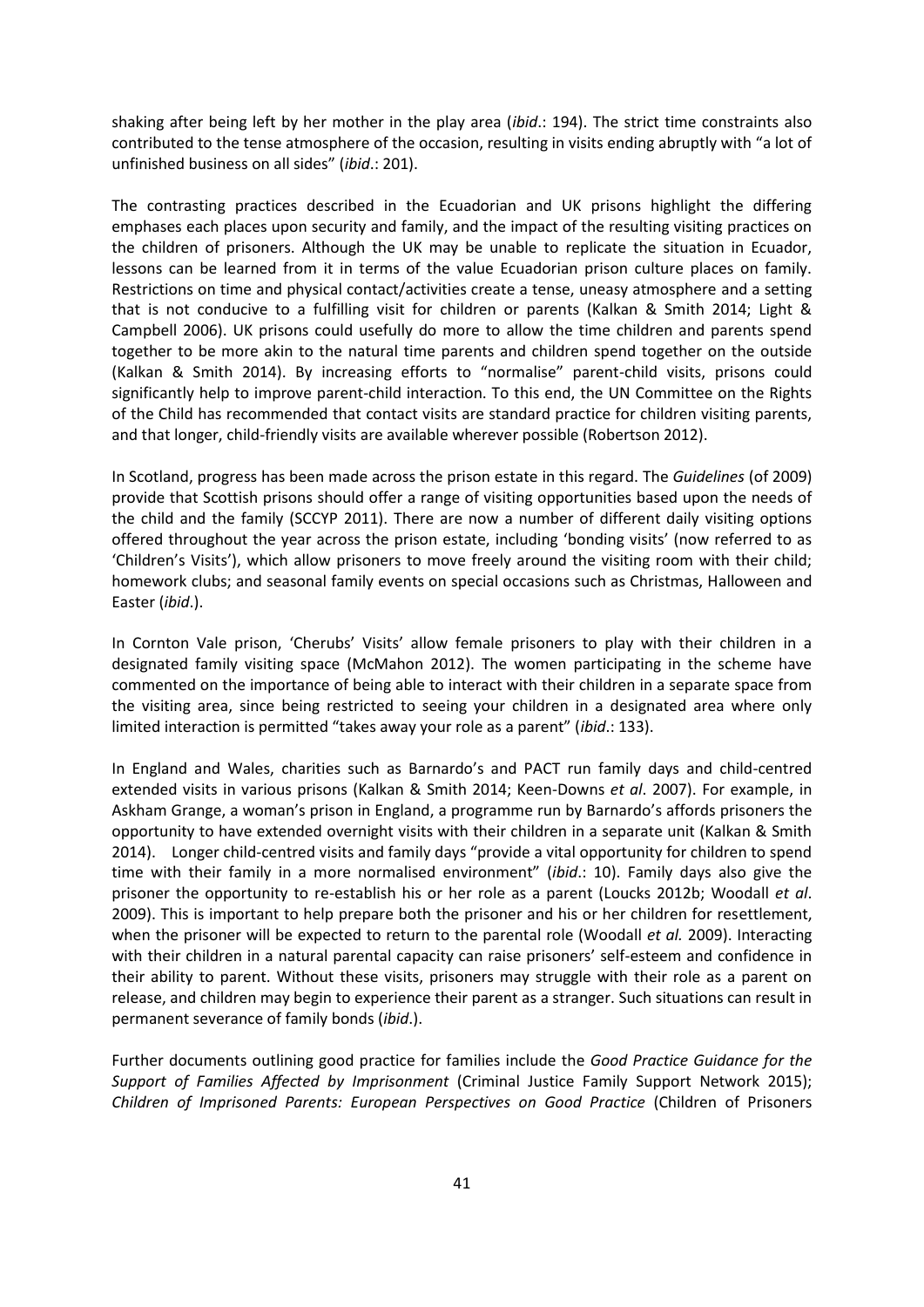Europe 2014); and the *Framework for the Support of Families Affected by the Criminal Justice System* (Community Justice Authorities 2015).

#### Prison-based Family Support Programmes

#### *Parenting Programmes*

The sustained period of non-participation in their children's lives can result in parents in prison finding it difficult to feel 'legitimate' in their role as parents (Loucks 2012b). As a result, they may have trouble reconnecting with their children on release, and suffer from low self-esteem in terms of their perceived parenting ability (Loucks 2012b; Snyder 2009). Furthermore, parents in prison do not have access to the normal support networks and information parents normally draw upon when struggling with parenthood (Loucks 2012b). Support from family and friends is ordinarily the first port of call for parents in need of help or guidance (Mountney 2012), however parents in prison are cut of from these sources. The absence of support networks and advice means many parents in prison are unaware of their parental rights and responsibilities (Loucks 2012b).

All parents need help in the parental role at times, however the "physical and emotional distance" that imprisonment creates between parents and children increases the support needs of parents who are prisoners (Loucks 2012b). Given the abundant research evidence of the benefits of maintaining family ties, "the parental role is worth supporting, unless individual circumstances suggest otherwise" (*ibid*.: 89).

One way to support prisoners in their role as parents is through the implementation of parenting programmes in prisons (Loucks 2012b; Snyder 2009; Codd 2008). The benefits of participation in parenting classes are multi-faceted and include increased intimacy between children and parents; improved literacy of both prisoners and their children; and better interpersonal skills (Codd 2008). In particular, participation in parenting classes may help imprisoned parents to better understand and interact with their children (Snyder 2009). More generally, parenting courses can assist in creating positive family relationships, which provide the fundamental basis for children's health and wellbeing (Glasgow Centre for Population Health 2013; Bouchet 2008; Bernstein 2005).

The Family Man and Fathers Inside programmes run by Safe Ground are among the most well known initiatives for fathers in prison in the UK (Codd 2008). The courses utilise drama, video, role-play and storytelling to help prisoners achieve a better understanding of relationships and parenting. Participants have reported various positive results, such as increased commitment to, and understanding of, their families; better communication skills; better understanding of the needs and views of others; and a more positive attitude towards education (*ibid*.).

The Family Man programme was established by Safe Ground and the Prison Service in 2002 (Boswell *et al*. 2011). The aim of the course is to contribute to prevention of reoffending by "providing basic, social and life skills to help prisoners understand the benefits of being part of a family and a community, and of the importance of maintaining family relationships from prison" (p. 5). The programme was revised in 2007 to involve an adult supporter, normally a family member, in the progression of the prisoner throughout and beyond the course (Boswell *et al*. 2011). Boswell and colleagues' evaluation of the longer-term impact of the revised programme on prisoner graduates and their families found that 84% of graduates reported improved relationships with their children and family. Of supporters of graduates, 92% felt that the programme had helped the prisoner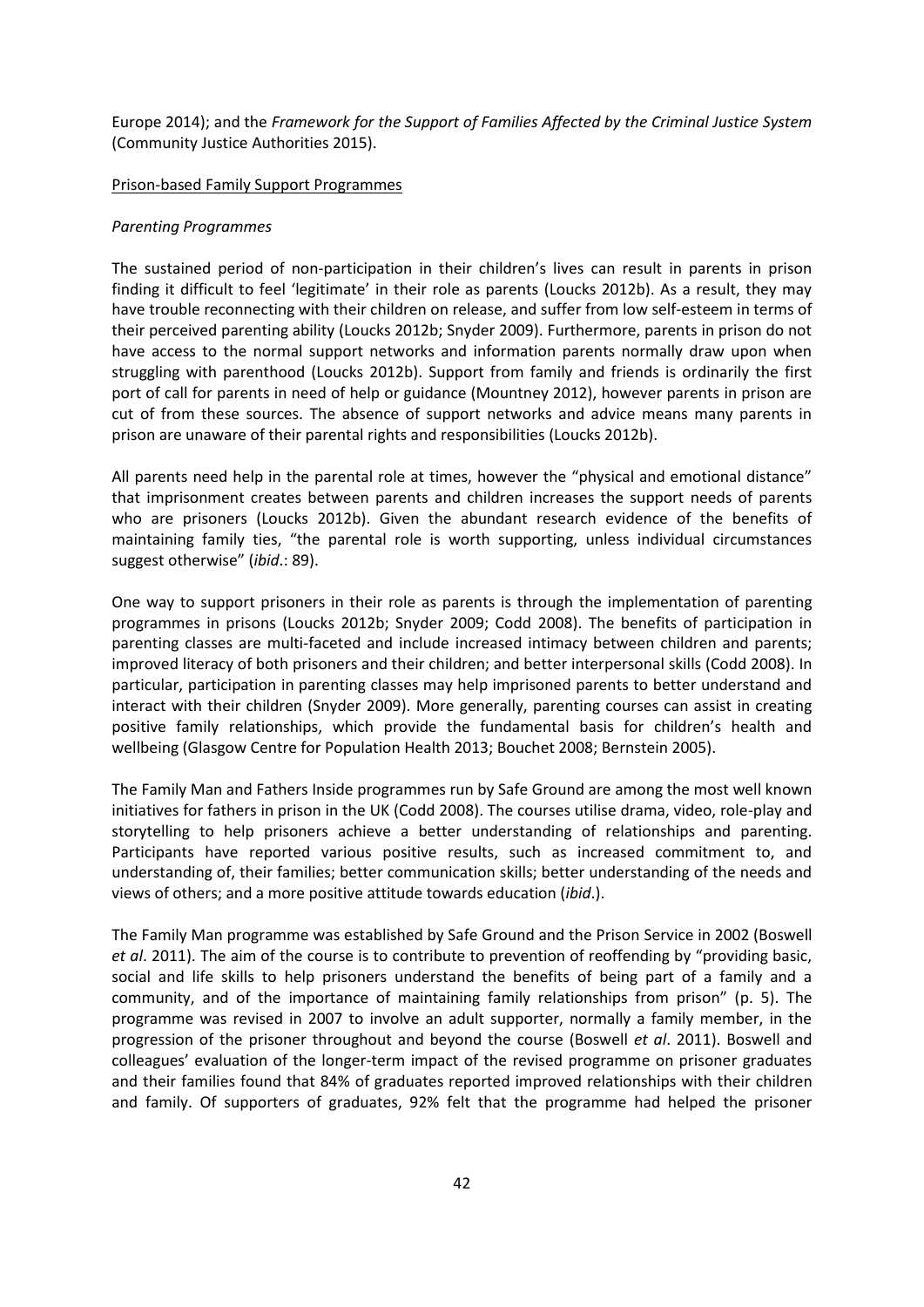understand his family responsibilities, and 98% believed it had helped both of them think about resettlement. Overall, the evaluation found that the Family Man programme had an enduring impact on prisoners and their families, and, through its role in strengthening family bonds, the potential to contribute to desistance from further offending.

In Northern Ireland, the Parenting Matters project has been working with fathers in prison in the country since 1996 and presently delivers parenting courses in all three prisons in Northern Ireland (Collins *et al*. undated). The programmes focus on the key stages of childhood and adolescence, helping parents to listen and respond to their children, and preparing them to cope with parenting upon release. Collins and colleagues' evaluation of the courses identified a number of benefits of participation, including development of better relationships between parents and children inside and outside the prison; increased prisoner awareness of the impact of their imprisonment on their children and family; gaining of positive parenting skills; and improved understanding by prisoners of child development, and the needs of children at different stages of this process (*ibid*.).

A number of prisons in Scotland offer parenting programmes, often delivered by external professional agencies (Families Outside 2014a). For example, the Triple P parenting programme is available in HMP Barlinnie for prisoners and their partners as part of a city-wide rollout of the programme in Glasgow (*ibid*.). Barnardo's Scotland ran a parenting programme for the prisoners in Polmont YOI, based on its Parenting Matters project in Northern Ireland (Barnardo's Scotland, undated). The programme was delivered in partnership with the Scottish Prison Service and works with prisoners, their partners, and their babies, to promote parenting skills and positive parent-child attachment. The course helps the young fathers in Polmont bond with their infants during family visits, and encourages and supports them to become better parents. It also focuses on building prisoners' self-esteem, and helping them better understand their role as a parent during the period of separation from their family (*ibid*.).

The Aberlour Mother and Baby Project at Cornton Vale, discussed earlier in the paper, offers parenting programmes to pregnant women, or women residing in prison with their babies (McMahon 2012). The programmes are flexible and centred around the best interests of the child. They aim to achieve the best possible mother-child interaction, while concurrently addressing specific problems of the mother, such as low self-esteem, substance misuse and loss. McMahon's evaluation of the project indicated that the opportunity to share experiences of child behaviour, including those of the project worker and others involved in the project, raised the confidence of the women and helped them feel more positive about their role as a mother. This is extremely important since, as discussed earlier in the paper, a perception of being a bad mother often accompanies the prison experience, and strips away women's confidence in themselves as parents. Sharing experiences may help women prisoners understand that women who are not in prison also struggle with motherhood, and that struggling with motherhood is not a sign of inadequacy or bad character, nor is it necessarily related to the factors that led them to prison.

A report highlighting a connection between insecure attachment during childhood and low educational attainment (Richardson 2014) underscores the importance of programmes that address low self-esteem experienced by mothers and fathers in prison. The report emphasises that secure parent-child attachment can only be achieved when parents are secure. This suggests that the demoralisation and diminished self-esteem suffered by parents in prison may have significant implications for the educational achievement of their children. In-prison parenting programmes that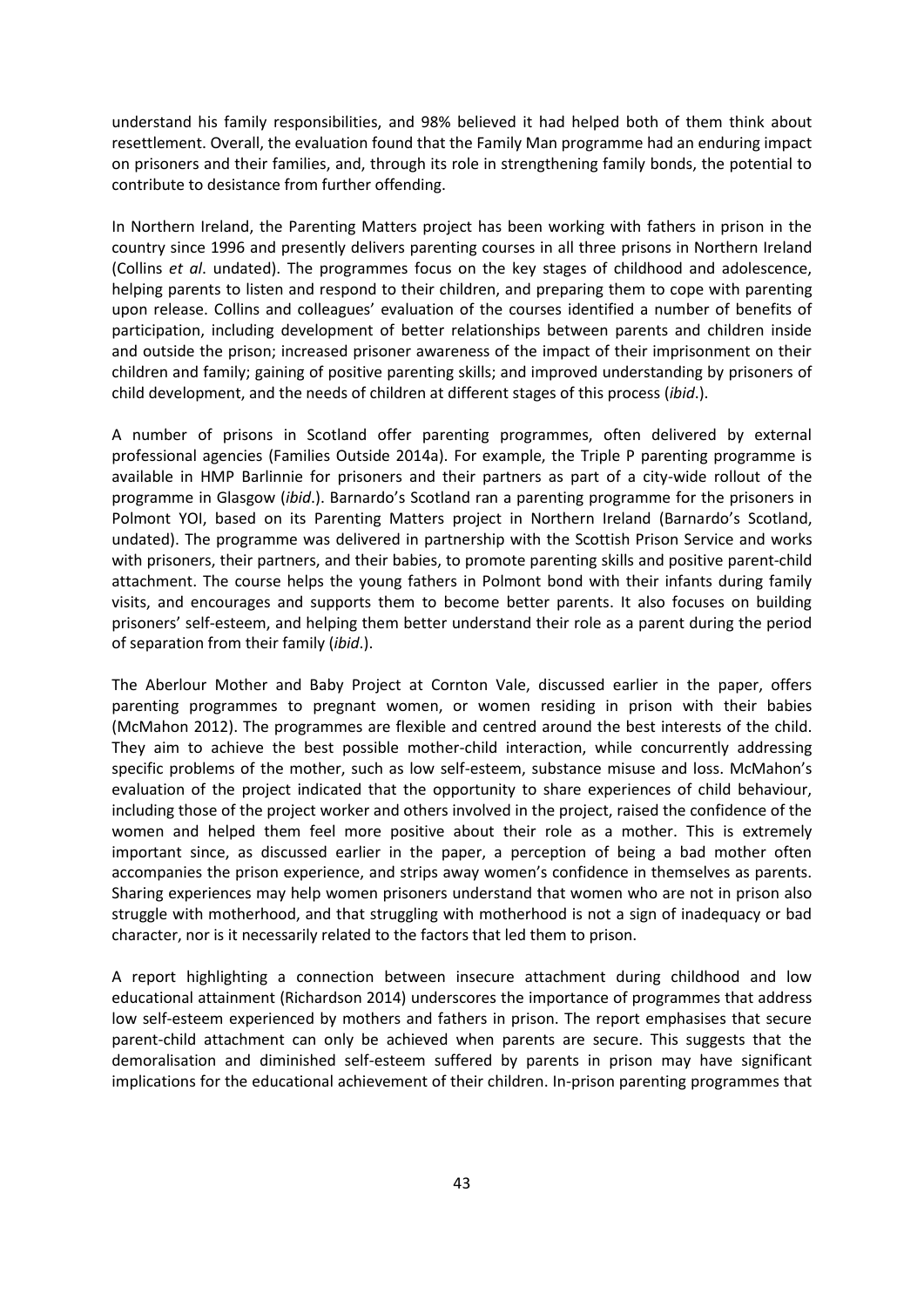work against these effects may therefore play an important role in improving the life chances of children of prisoners.

#### *Prison Reading Programmes*

Prison reading programmes throughout the UK such as Storybook Dads and Storybook Mums offer the linked benefits to prisoners of improving their parenting and literacy skills (Codd 2008). Benefits include increased prisoner self-confidence; recognition of the value of reading and storytelling for children; improved self-esteem as a parent; and happiness at the maintenance of links to their family. Children benefit through receiving confirmation of their importance to the absent parent, and stimulation and development of their own reading skills and imagination (*ibid*.).

Participation and showing interest in a child's educational activities (such as reading) helps the child to feel accepted and loved (Blumberg & Griffin 2013). This is particularly important for the children of incarcerated parents, who can often feel abandoned. Research has also demonstrated that a child's educational achievement correlates with the degree and quality of involvement of the parents in the child's life (*ibid*.). Accordingly, it is argued that, rather than focusing on the quantity of time incarcerated parents are able to spend with their children, efforts should be directed at improving the quality of these interactions. Centering parent-child interactions on reading may, therefore, not only help children of prisoners to feel more secure in the love of their parents, but may also, through enhancing the quality of parent-child interaction, contribute to improving their educational achievement.

### *Whole Family Approach*

Prison-based programmes that engage the whole family have been found to be of particular value (Robertson Trust 2013). Lösel and colleagues' (2012) study of resettlement outcomes for imprisoned fathers found that participation of prisoners' families in prison-based programmes was associated with positive resettlement outcomes. Good examples of these include the Homework Club at HMP Low Moss, and Crossreach, which facilitates Handling Children's Behaviour courses in partnership with Perth and Kinross Council Child Care Team (Robertson Trust 2013). The Scottish Pre-School Play Association (now Early Years Scotland), meanwhile, works with parents at HMP Dumfries, HMP Grampian, and HMP Low Moss as part of a family-learning programme. The purpose of this work is to engage with families, and thereby encourage responsibility, and reinforce the message that positive role modelling, bonding and play can change their own lives, as well as the lives of their children, for the better (Families Outside 2014a). Given the reported success of family-focused prison programmes, these should now be subjected to methodological evaluation (Lösel *et al*. 2012).

#### Release and Resettlement

*An offender's family are the most effective resettlement agency.* **(HM Inspectorate of Prisons, HM Inspectorate of Probation and Ofsted 2014: 5)**

Measures to improve resettlement and adjustment should not be applied in isolation, but should address the whole pattern of individual needs of the prisoner and his family (Lösel *et al*. 2012). A

prisoner's family is of central importance to his or her successful rehabilitation (HM Inspectorate of Prisons, HM Inspectorate of Probation and Ofsted 2014). Families can aid resettlement through the provision of practical, financial and emotional support, and by providing a source of motivation to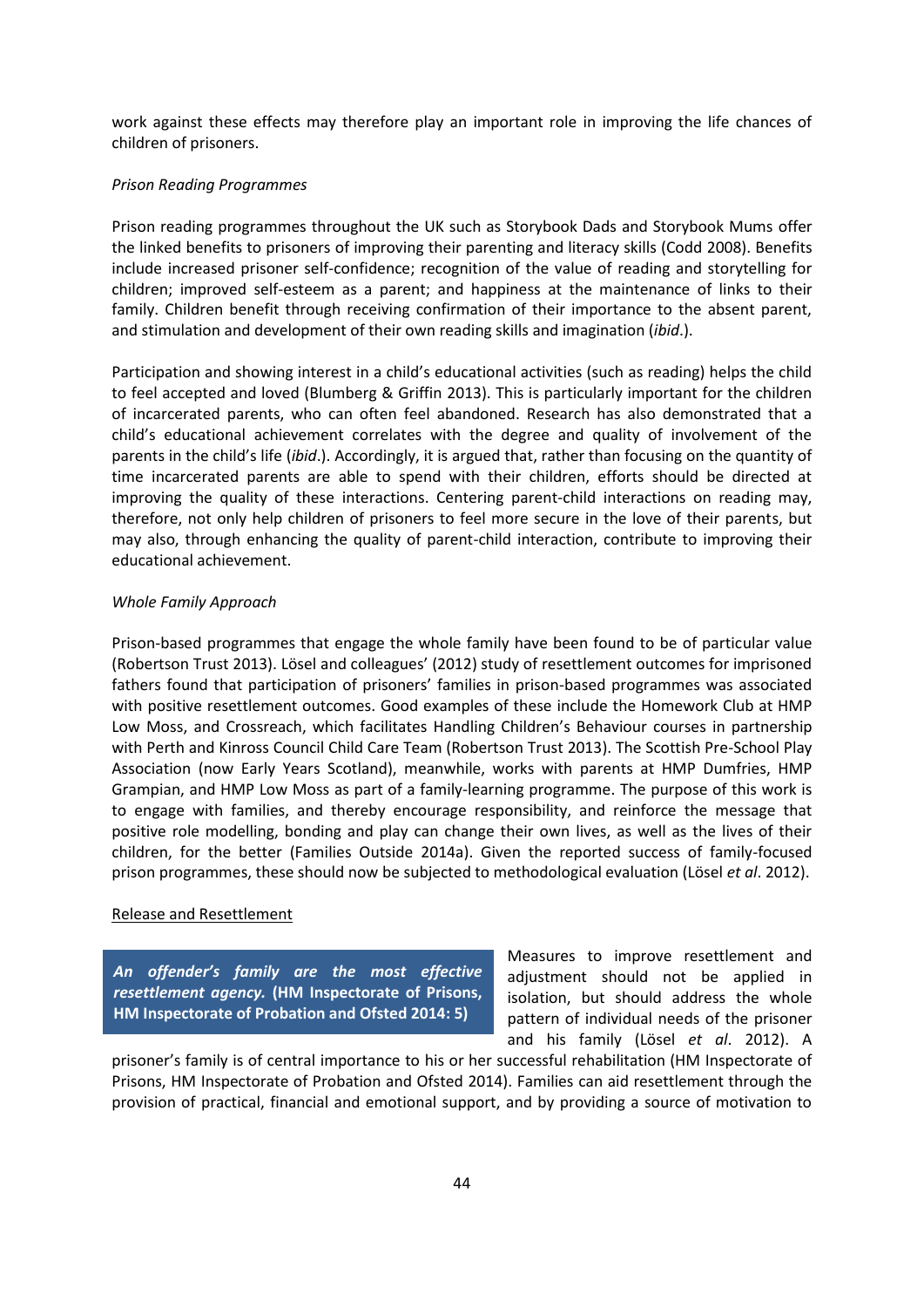people with convictions to desist from reoffending (Mills & Codd 2008). Efforts to improve resettlement outcomes must therefore pay more attention to the ways in which families can participate in this process (HM Inspectorate of Prisons, HM Inspectorate of Probation and Ofsted 2014; Lösel *et al*. 2012; Mills & Codd 2008; Keen-Downs *et al*. 2007).

## *Social Capital*

Utilising families to improve resettlement outcomes involves mobilisation of 'social capital' (Mills & Codd 2008). The concept of social capital is defined as "the everyday fabric of social connections between individuals and the tacit cooperation that such connections entail" (*ibid*.: 11). Family relationships can encourage desistance from reoffending by increasing an individual's social capital, thereby rendering the price of losing family relationships too high to risk reoffending (Mills & Codd 2008).

Mills and Codd suggest that family social capital could be mobilised to promote better resettlement outcomes by:

- 1. Encouraging families to become part of the offender management/sentencing process; and
- 2. Engaging with prisoners' self-narratives as a good parent/husband etc. to provide motivation to desist.

Since family members know the prisoner better than anyone, they can provide valuable input regarding the kind of treatments that may work for him or her (Mills & Codd 2008). It therefore seems logical to include them in the offender management/sentencing process. This approach is supported by Lösel and colleagues' (2012) study of resettlement outcomes of imprisoned fathers, which found that involving partners in pre-release planning provides a more accurate picture of anticipated resettlement difficulties and outcomes.

In terms of providing motivation to desist, families can encourage individuals to undergo a reappraisal of identity to become conforming members of society (Mills & Codd 2008). Their support may therefore be of significant assistance to intervention strategies formulated on an asset-based model. This model focuses on reparation and the contributions a person can make, rather than their deficits (Mills & Codd 2008; Murray 2007; Houchin 2005) and seeks to "develop those aspects of the prisoner's identity that affiliate him with dominant norms and with contributing and valued membership of our communities" (Houchin 2005: 71). Support from family members, who represent dominant norms, can be a valuable source of encouragement in this identity transformation (Mills & Codd 2008).

However, given the hardships they face in their own right as a result of their relative's imprisonment, caution must be exercised in employing desistance strategies involving prisoners' families (Mills & Codd 2008). Increased involvement of families in resettlement strategies must therefore be informed by an understanding of the challenges faced by families themselves (*ibid*.).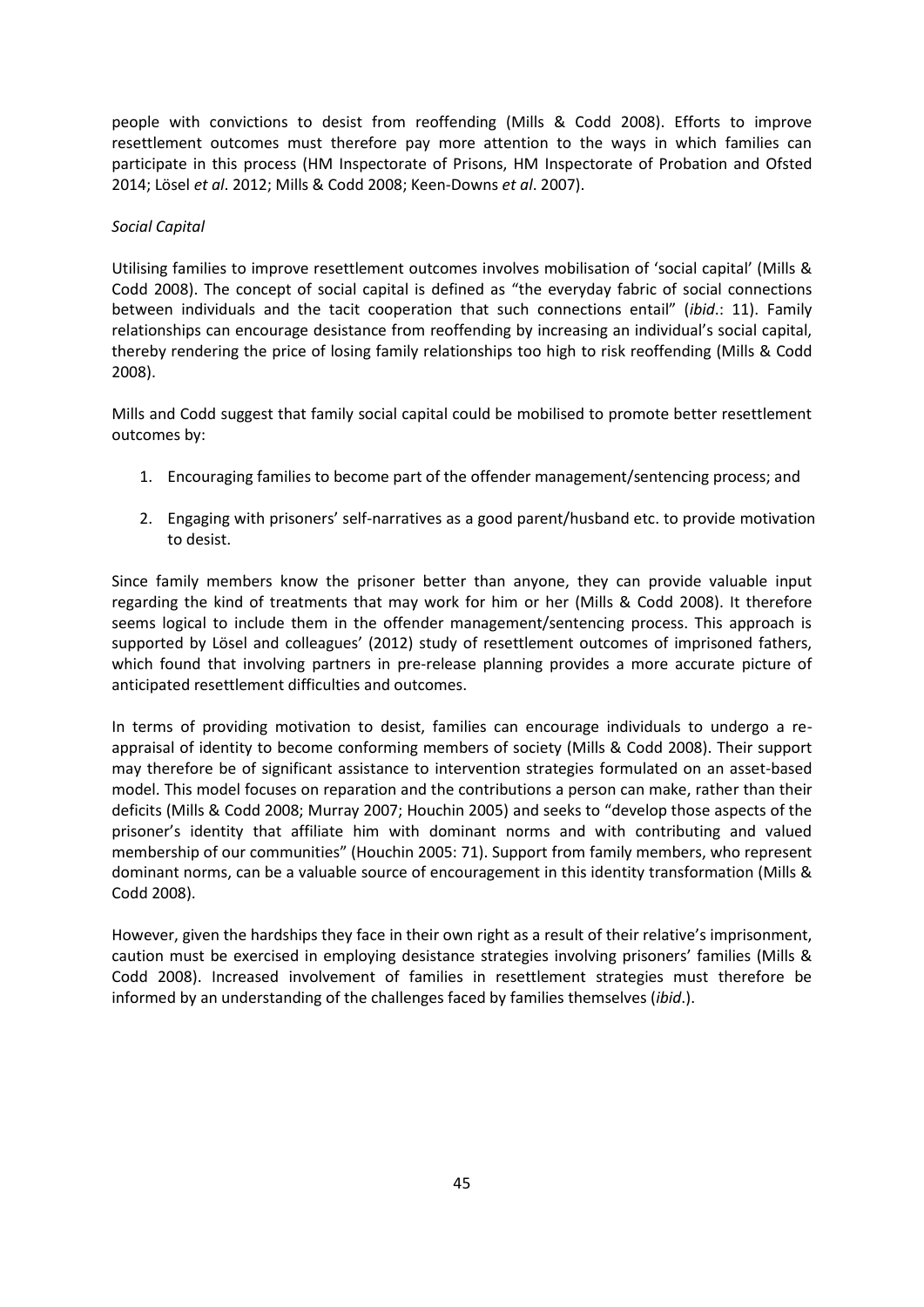## *Existing Family Related Resettlement Provision*

Janet Wallsgrove, then director of Parc Prison, asserts that, "Everyone in prison should have a strategy for children and families. Family is the glue that holds all our efforts at rehabilitation around jobs and resettlement and training together" (Walsh 2013).

However, PACT's 2007 survey of children and family related services at prisons in the South West of England (Keen-Downs *et al*. 2007) found a lack of responsibility within prisons for coordinating and developing services for prisoners' children and families. There were often different people dealing with services for families, and no one department or person was wholly accountable (note that this problem is likely to be somewhat alleviated in Scottish prisons by the role of the Family Contact Officer). The survey also found that investment in children and families remained a low priority despite official government recognition of the importance of maintaining family ties. As a result prisons lacked funding to help them develop family services, and frequently relied on charities to help.

Recommendations arising out of PACT's survey for improving family-focused provision at prisons included the following:

- Accountability for family-related services within prisons must be improved: one person should take responsibility for coordination and development of prison family services (as mentioned above, the Family Contact Officer position in Scottish prisons deals with this issue to an extent);
- Every prison should have a child protection lead responsible for making sure all required steps are being taken to comply with prisons' legal responsibilities for the protection of children's welfare (the Scottish Prison Service reports that every establishment in Scotland now has a designated Child Protection Co-ordinator in accordance with its Child Protection Policy (Scottish Prison Service, undated);
- Someone within the prison should be tasked with the responsibility of providing up-to-date information for children and families;
- Prisons should be provided with a ring-fenced budget for work with children and families;
- Since many prisons are in hard-to-reach rural areas, priority should be given to developing regular day-long family visits; and
- Families should be involved in pre-release sentence planning where appropriate.

Disappointingly, a review of resettlement provision for adult offenders in England and Wales indicates that there has been limited progress since the above recommendations were made (HM Inspectorate of Prisons, HM Inspectorate of Probation and Ofsted 2014). The report suggests that the role of families in the resettlement process remains peripheral. It claims that offenders' relationships with their families were frequently viewed simply in terms of visits, and found no evidence that families were involved in sentence planning, even when prisoners confirmed their reliance on family for support following release. Furthermore, sustainability of initial arrangements and ongoing support needs were not adequately considered in release planning.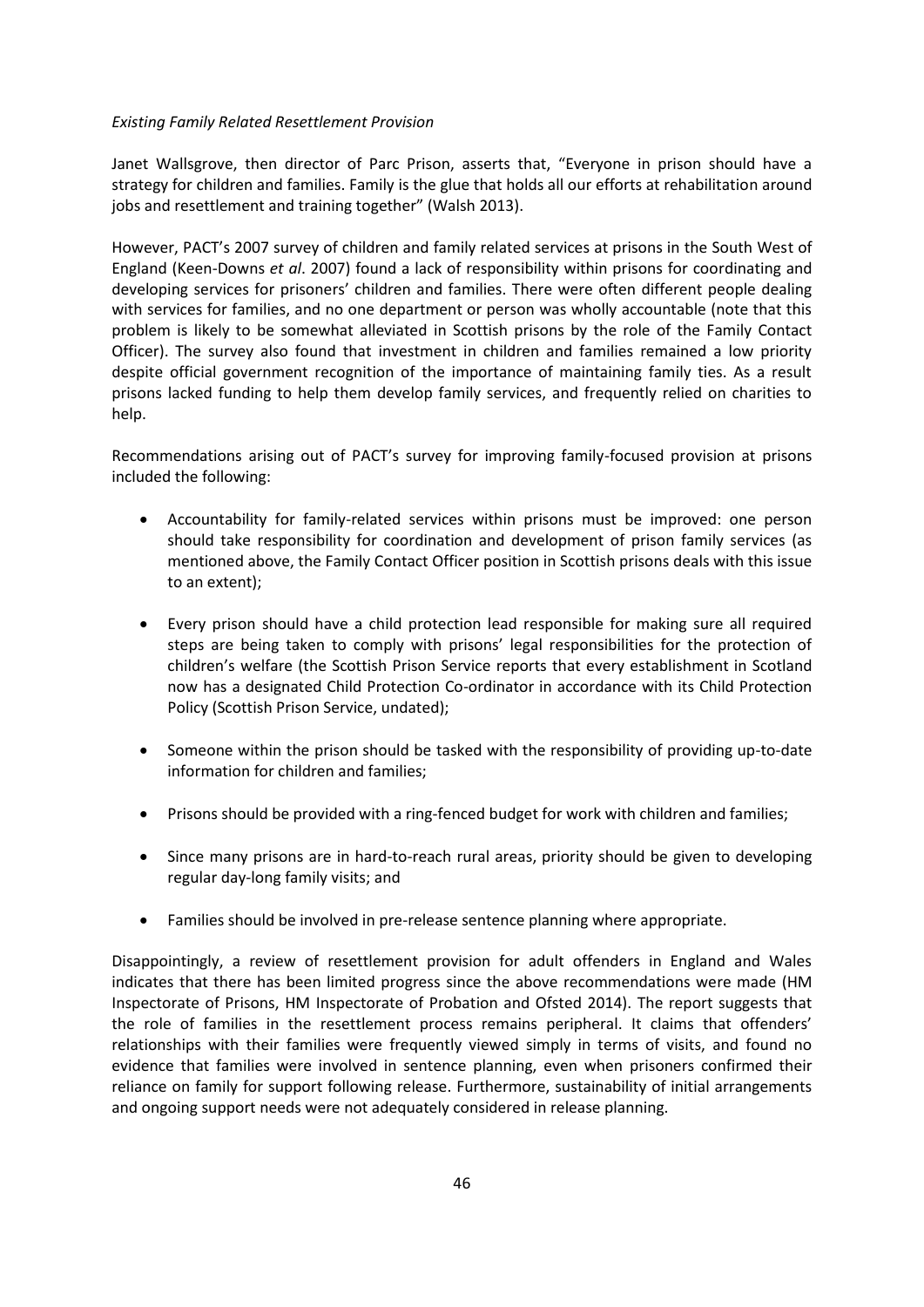The report recommended that, where possible, resettlement work should focus on assisting the people with convictions and his or her family to maintain or restore relationships. Offers of support from family members should be assessed, and, wherever appropriate, a prisoner's family should be involved in release planning (HM Inspectorate of Prisons, HM Inspectorate of Probation and Ofsted 2014).

## *Examples of Promising Practice*

Staff of the Vera Institute of Justice in New York have developed a Relational Inquiry Tool (RIT) to help correctional case managers encourage people to better draw on the social supports of family in the re-entry process (diZerega *et al*. 2011). The RIT is a series of questions designed to prompt conversations with imprisoned individuals about their relationships with family members, in order to help prisoners identify positive support that can be integrated into their plans for the future after release (ibid).

The tool was used in a project carried out between 2008 and 2010 in selected prisons in Oklahoma and New Mexico**.** Responses from the prisoners interviewed after completing the RIT suggested that it can lead imprisoned individuals to think more about their re-entry plans, contact positive sources of support, and discuss the positive and negative influences in their lives. The RIT is now implemented in Oklahoma and News Mexico three to six months before a prisoner's anticipated release date (diZerega *et al*. 2011).

The importance of including families in pre-release planning has been recognised by the Parenting Matters course in Northern Ireland (Collins *et al*., undated). In response it has developed Partners Together, a programme that assists prisoners and their partners work on family issues together to compliment the Preparing for Release programme (*ibid*.).

As discussed earlier in this paper, the Family Man programme, run by Safe Ground in England and Wales, was revised in 2007 to include a family member of the prisoner in the course (Boswell *et al*. 2011). The involvement of the family member is based upon the social bonds theory, i.e. that strong family relationships can help a prisoner develop a new, pro-social identity, which, in turn, can encourage desistance from offending (*ibid*.). By encouraging meaningful communication between the prisoner and the family member throughout, and following completion, of the course, the programme aims to strengthen the family relationship, and thereby decrease the likelihood of reoffending by the prisoner. Given Boswell and colleagues' positive longer-term evaluation of the programme, this is a promising approach for prison-based parenting courses.

In Scotland, the Integrated Case Management (ICM) Case Conference offers an opportunity to involve a prisoner's family in release planning (Loucks 2008). An ICM Case Conference is a meeting held at set intervals during a prisoner's sentence between the ICM case coordinator, prison-based social work, community based social work, and the prisoner. The prisoner may invite his family to these meetings if he wishes. The ICM Case Conference provides an important opportunity to prepare and advise families in respect of the issues arising on a prisoner's release, thereby supporting them in their own right as well as preventing offending (*ibid*.).

However, there have been various barriers to families' attending, including a lack of information and notice about the meetings, practical difficulties in attending, and a lack of understanding by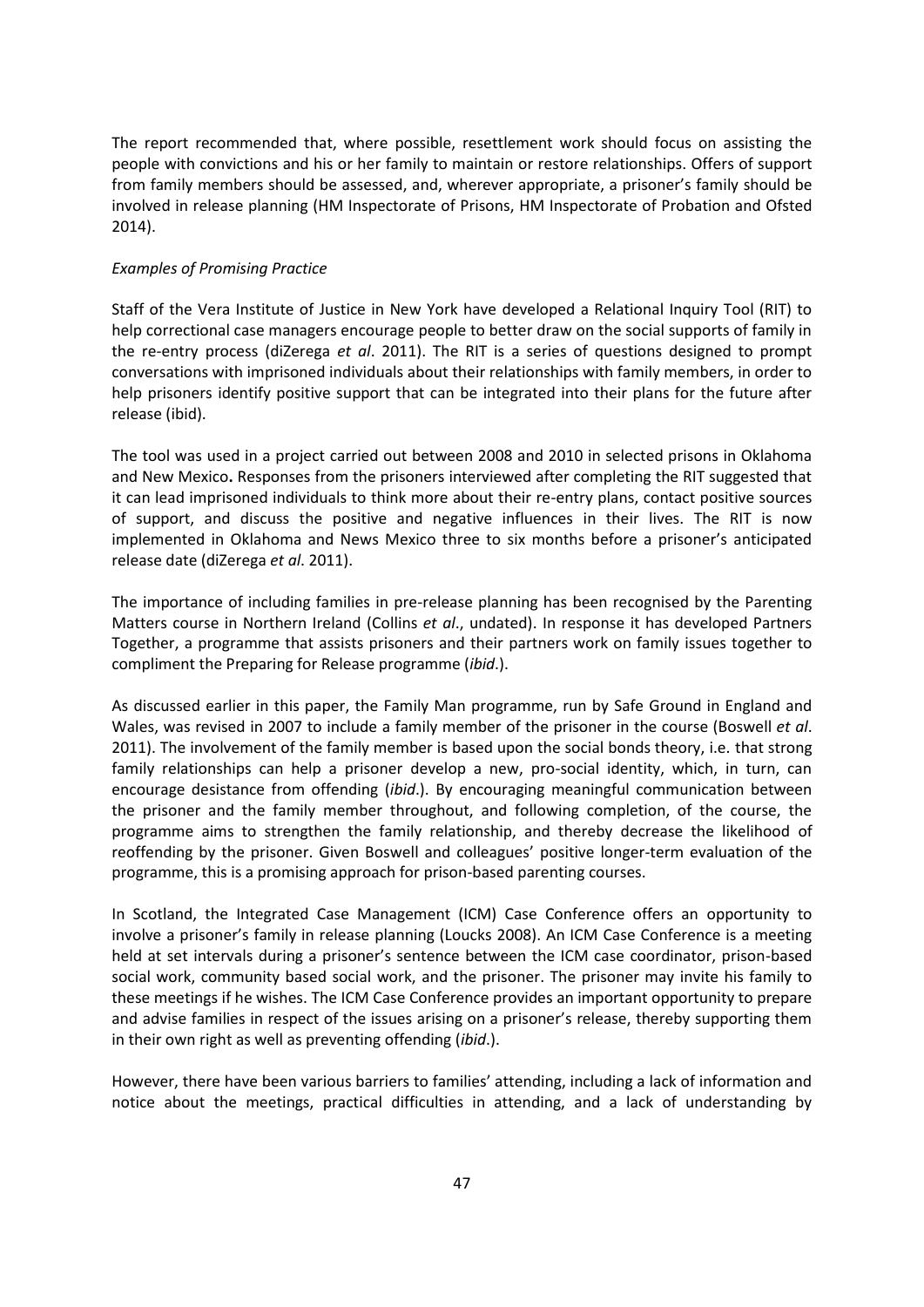prisoners, prison staff and families themselves of the role families play in helping the resettlement of a prisoner (Loucks 2008). Loucks found that both families and prisoners therefore need to be better informed about family participation in the ICM process. Moreover, the role families play in prisoners' resettlement needs to be recognised and acknowledged in practice as well as in policy if their participation in case conferences is to achieve its full potential (*ibid*.).

Lessons can be learned from the Danish approach to resettlement of prisoners. The Danish model is based on a half-way house concept (Watson 2012). In the period leading up to release, prisoners can opt to live in a halfway house with their families. The house is primarily staffed by workers from a social work background, and is managed according to the needs of the child, not the adult (*ibid*.).

Watson (2012) claims that the Invisible Walls Wales (IWW) project at HMP Parc is the nearest thing the UK has to a half-way house. IWW is a project in Parc prison, Brigend, that helps to rebuild family ties while fathers serve a custodial sentence (Walsh 2013). It involves the same team of staff, in partnership with the local authority, social services and schools, working with prisoners and their families for one year before release, and six months thereafter. Although families do not live under one roof, there are specialists working with the person in prison, the partner in the community, and the children (Watson 2012). The family is viewed as a whole unit, rather than the person in prison and their family members being treated as separate entities (*ibid*.).

Circle Scotland's Families Affected by Imprisonment project (FABI) adopts a similar approach to its services for prisoners and their families (Robertson Trust 2013). The organisation provides prerelease support to mothers and fathers in prison and "assertive outreach to whole families in the home and community which continues post release" (*ibid*.: 1). Family support offered by the service extends to all family members requiring it, and covers a range of issues, from development of routines in the home to facilitation of contact with children following a period of separation (Hutton & Nugent 2011). An evaluation of the service for female prisoners found that it attained high levels of voluntary engagement, with 85% of women who used the service in prison continuing to do so following their release (*ibid*.). The findings of the evaluation also indicate that the project may help to reduce the likelihood of reoffending amongst participants.

## *Culture Shift*

While projects such as IWW and FABI provide promising examples of family-orientated practice within prisons, the UK arguably has a long way to go before a model such as the Danish half-way house concept can be incorporated into its criminal justice system (Watson 2012). Corin Morgan-Armstrong, Head of Family Interventions at HMP Parc, believes that a fundamental culture shift is needed within prisons so that a family approach is entrenched within offender management, security and learning, rather than based upon occasional family days in visits halls (Walsh 2013). Similarly, Mills and Codd (2008) suggest that recognition of the central importance of prisoners' family ties, and the social capital they represent, should be embedded into the practice of offender management within prisons, and family relations considered at every stage of the process.

In an essay on improving parenting in Scotland, Alan Sinclair quoted a colleague who observed that, "In Scotland you tolerate children. In Holland we love them" (Sinclair 2012). Health services for children in Holland reflect its cultural attitude towards children, with prevention and early intervention measures at the heart of its system (*ibid*.). If prison practices are to change to reflect the importance of quality family time, the profile of children and families must continue to be raised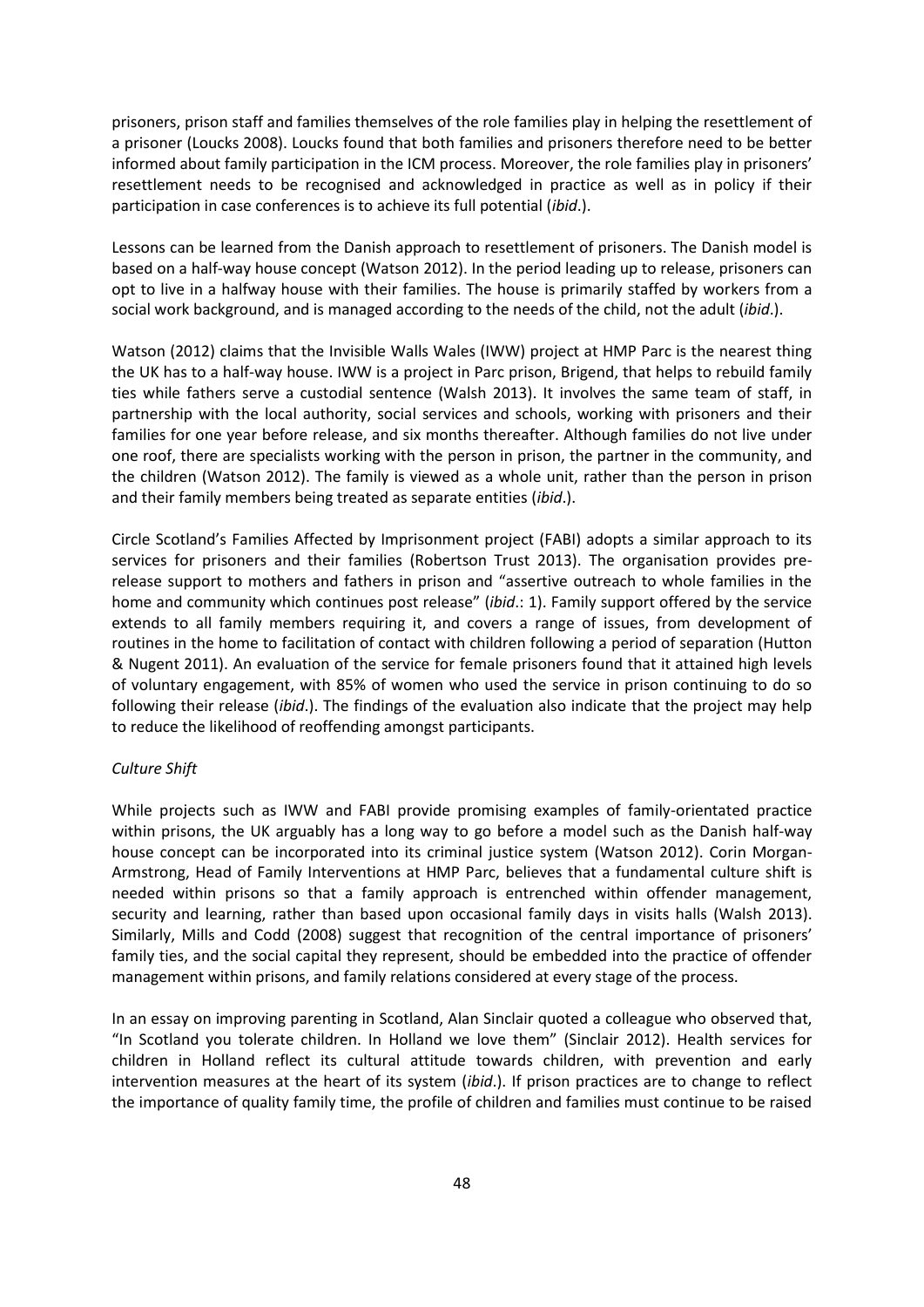within debates on criminal justice policy and practice (SCCYP 2011). Although some progress has been made on this front since *Not Seen, Not Heard, Not Guilty*, new policy and practice initiatives continue to fail to reflect issues affecting children and families (*ibid*.). It is therefore recommended that, "the Scottish Government should carry out Children's Rights Impact Assessments on all initiatives, policies and guidance publications that affect the rights of children of offenders" (*ibid*.: 13). Only through adoption of a systemic children's rights approach to criminal justice policy and practice can the culture shift needed across the prison estate, to give children and families their rightful place within prison policy, be achieved.

## **SUPPORT FOR FAMILIES IN THE COMMUNITY**

The literature highlights a range of initiatives and developments across the prison estate to support the maintenance of family ties, including better resources and support in visitors' centres; enhanced family visits; and provision of parenting programmes. However, there is little in the way of community initiatives, other than practice driven by the UK's voluntary sector (Lewis *et al*. 2008). The majority of provision and support available in the community is dependent upon geography. There are many areas without any provision at all, and, as a result, vulnerable children are falling through the net (*ibid*.).

#### *Third Sector Family Support Work*

Families of prisoners seek support for a number of reasons, the most common of which is experience of emotional difficulties (Families Outside 2011). Concerns relating to children and families are also prominent, as well as questions about prison issues, visits, finances, housing, and substance misuse (*ibid*.).

Community-based support for families by third sector organisations has grown considerably in recent years (Families Outside 2011). The support offered is wide-ranging and includes provision of information and advice on issues such as finance, housing and employment; support with childcare issues; delivering skills based training; and acting as an advocate for families (Robertson Trust 2013). Circle Scotland has been particularly successful in its 'whole family' approach to support for prisoners and their families (Families Outside 2011).

Families of prisoners struggle to engage with community-based supports, whether due to lack of awareness of these supports, difficulty identifying their own needs, or fear of asking for help deriving from the stigma of having a family member in prison. Projects that are able to provide a joined-up package of support by connecting families with other appropriate services are therefore extremely valuable (Robertson Trust 2013). Families Outside, which co-delivers support with a range of specialist agencies, offers an example of good practice in this area (*ibid*.). The charity's family support staff work with families in various ways, including face-to-face and telephone contact, liaison with other agencies on their behalf, or signposting families to appropriate services (Families Outside 2011). However, for the reasons outlined above, accessing families to provide them with the support they need is an ongoing challenge. Identifying and sustaining regular sources of referral is needed to increase the effectiveness of the service (*ibid*.).

A key challenge identified for third sector community projects is the difficult funding environment in which they operate (Robertson Trust 2013). This can lead to competition in the sector and obstruct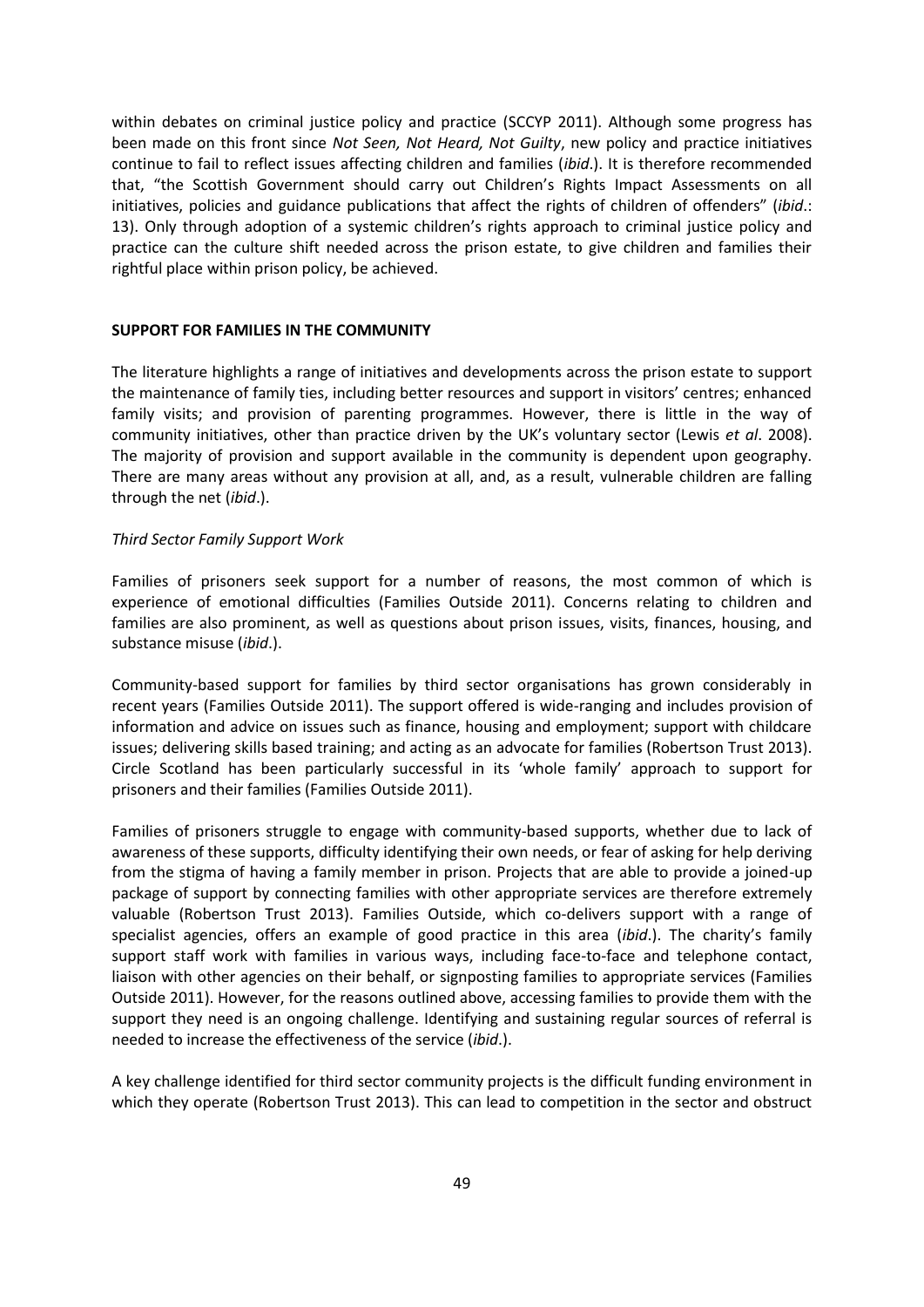partnership working, which, in turn, prevent sharing of information, and negatively impact on the quality of service provision to families (*ibid*.).

A further difficulty encountered by projects is engagement with public sector services (Robertson Trust 2013). Ensuring families engage with those services can be problematic, given that agencies are often unaware of the difficulties facing prisoners' families, and are therefore poorly positioned to support them (*ibid*.). The need for improvements to public sector service provision for prisoners' families shall be discussed in the next section.

### **THE WAY FORWARD**

This paper shall now consider key areas that need to be addressed in order to improve support and services for families and children of prisoners, and make recommendations for future policy and practice.

#### Training for Professionals

Chaotic families may find it difficult to engage with universal services such as healthcare and education and, as a result, do not benefit from the support they offer. Many public sector services can only offer support to families who live in specific areas or have specific needs, and complicated registration processes may deter families from using them (Robertson Trust 2013). Children of prisoners are particularly vulnerable and in need of

*All agencies should raise the awareness of frontline professionals to ensure they understand the impact of the criminal justice system on families.* **(Galloway** *et al***. 2014: 41)** 

statutory support, due to both the strain experienced by remaining carers as a result of imprisonment of a family member, and the isolating effect of stigma attached to prisoners and their families (Dawson *et al*. 2013; Morgan *et al*. 2013).

There is therefore a need to raise awareness and train practitioners in education, health, and other mainstream services to understand the needs and issues facing prisoners' children and families (Galloway *et al*. 2014; Robertson Trust 2013; Keen-Downs *et al.* 2007). Public sector staff who come into contact with families of prisoners should be required to undertake specific training on the issues facing these families, and ways in which they may better engage with them (Galloway *et al*. 2014; Morgan *et al*. 2013; Robertson 2012; Roberts 2012; Keen-Downs *et al*. 2007).

Barnardo's provides information and training for professionals working with children of prisoners in England and Wales (Kalkan & Smith 2014). The charity runs courses for frontline professionals to raise their awareness of the impact of the criminal justice system on children. It has also published best practice guidance for these individuals in schools and children's centres (*ibid*.). In Scotland, Families Outside develops and delivers training packages for a range of professionals and interest groups on the impact of imprisonment on a family member, with participants reaching 5,000 in the financial year 2013-14 (Families Outside 2012 and 2014b). In the same year, work with schools received particular focus, through development and delivery of a programme of training for teachers and teachers-in-training (Families Outside 2014b). This training generally takes place in prisons, with almost all Scottish prisons participating (*ibid*.).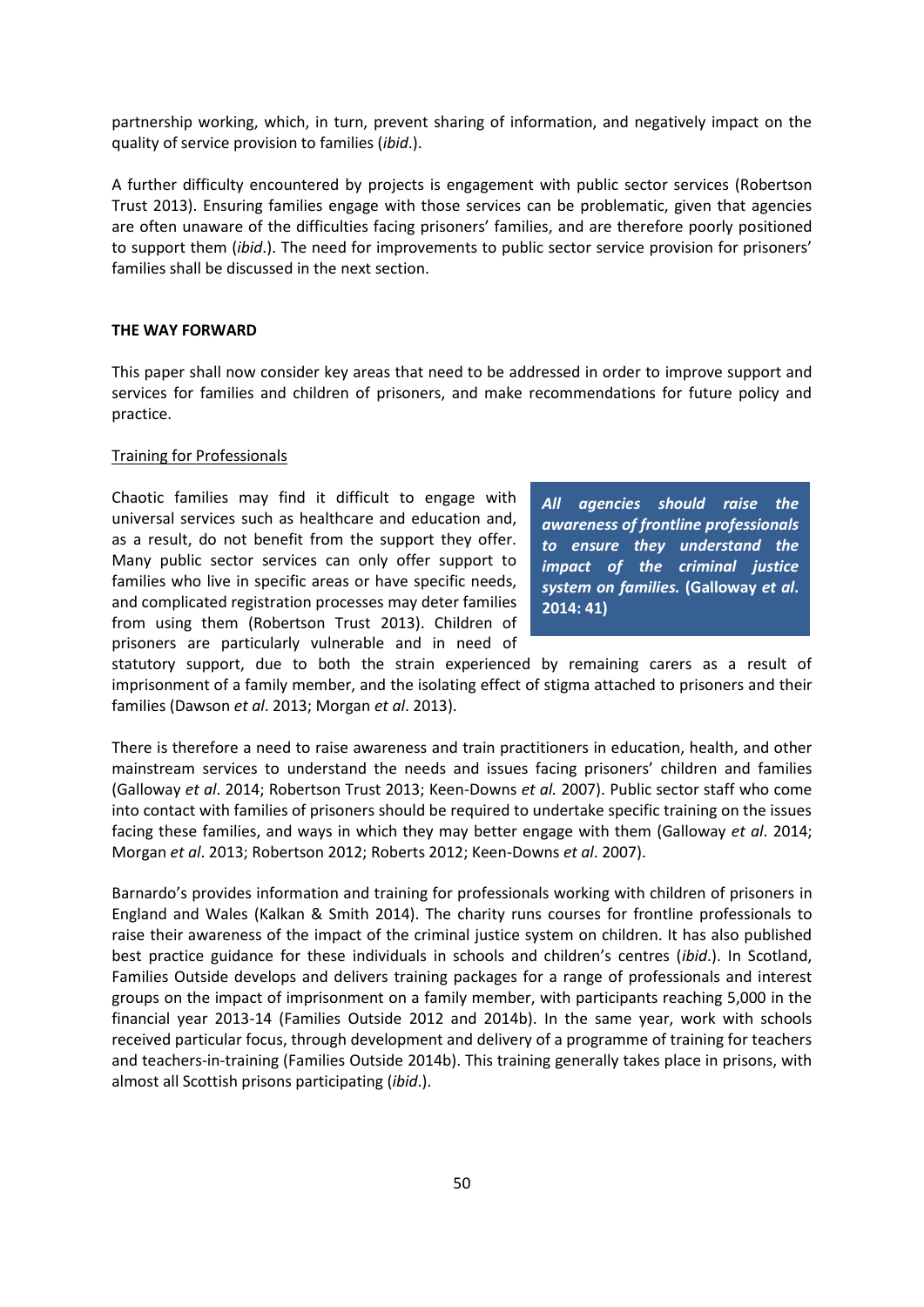### Integrated Agency Response

Literature on families of substance misusers emphasises the importance of considering the whole picture when formulating policies to help support this group (Copello & Templeton 2012). As one relative of a drug user pointed out in the 2009 annual conference held by the Scottish Network for Families Affected by Drugs, "our lives and the lives of our relatives are not just about one thing" (SFAD 2009: 16). In order to improve pathways to services there needs to be a 'joined up' approach to care, and cross-referencing between overlapping policies (Copello & Templeton 2012; Scottish Network for Families Affected by Drugs 2009).

Prisoners' families similarly experience multiple hardships and are likely to come into contact with a number of different professionals (Loucks 2012a). However, there is no one agency with overall responsibility for supporting families and children of prisoners (Galloway *et al*. 2014; Kalkan & Smith 2014; Loucks 2012a). In order to increase provision for this group, there is a need for improved contact and data sharing between the relevant government departments and local agencies (Galloway *et al*. 2014; Kalkan & Smith 2014; Light & Campbell 2006).

To this end, a recent report by Barnardo's has called on the Government to appoint a lead Minister with responsibility for the children of prisoners in England and Wales (Kalkan & Smith 2014). The charity has proposed that the Minister works with the Ministry of Justice and the Department of Education to develop a National Action Plan for England (*ibid*.). This plan should encompass a strategy to bring together government departments and local agencies to support children of prisoners, with a view to improving the experience of prison visits for those children, and developing better systems of support for them in the community (*ibid*.).

## Family-focused Policy Frameworks

The proposals of Barnardo's may be some way off being implemented, however the Government has shown awareness of the need for integrated public sector service provision for the families of people with convictions. In 2009, the Ministry of Justice and Department for Schools and Families published a report outlining a framework for addressing the support needs of this group in England and Wales (Ministry of Justice & Department for Schools and Families 2009). The report takes on board many of the lessons gleaned from research on prisoners' families and the role those families can play in reducing recidivism. The suggested framework, entitled "Think Family", involves building the family dimension into every stage of the criminal justice process. Agencies must be able to think beyond the individual they are treating and identify wider family needs. For example, parental imprisonment should be a trigger for the identification of children in need of wide-ranging support.

The "Think Family" approach envisions a system within which families are supported in local communities at each stage of the criminal justice process, and linked up with universal services (Ministry of Justice & Department for Schools and Families 2009). In order to achieve this, the Ministry of Justice paper promotes joining up services, and bringing together in one place the tasks that should be followed in relation to the families and children of people with convictions. It emphasises the importance of a "coherent system" providing consistent and targeted support for this group, and providing them with clear routes to relevant services.

Subsequent Scottish Governments have similarly recognised the need for joined-up working between children's services, and, in response, have developed the Getting it Right for Every Child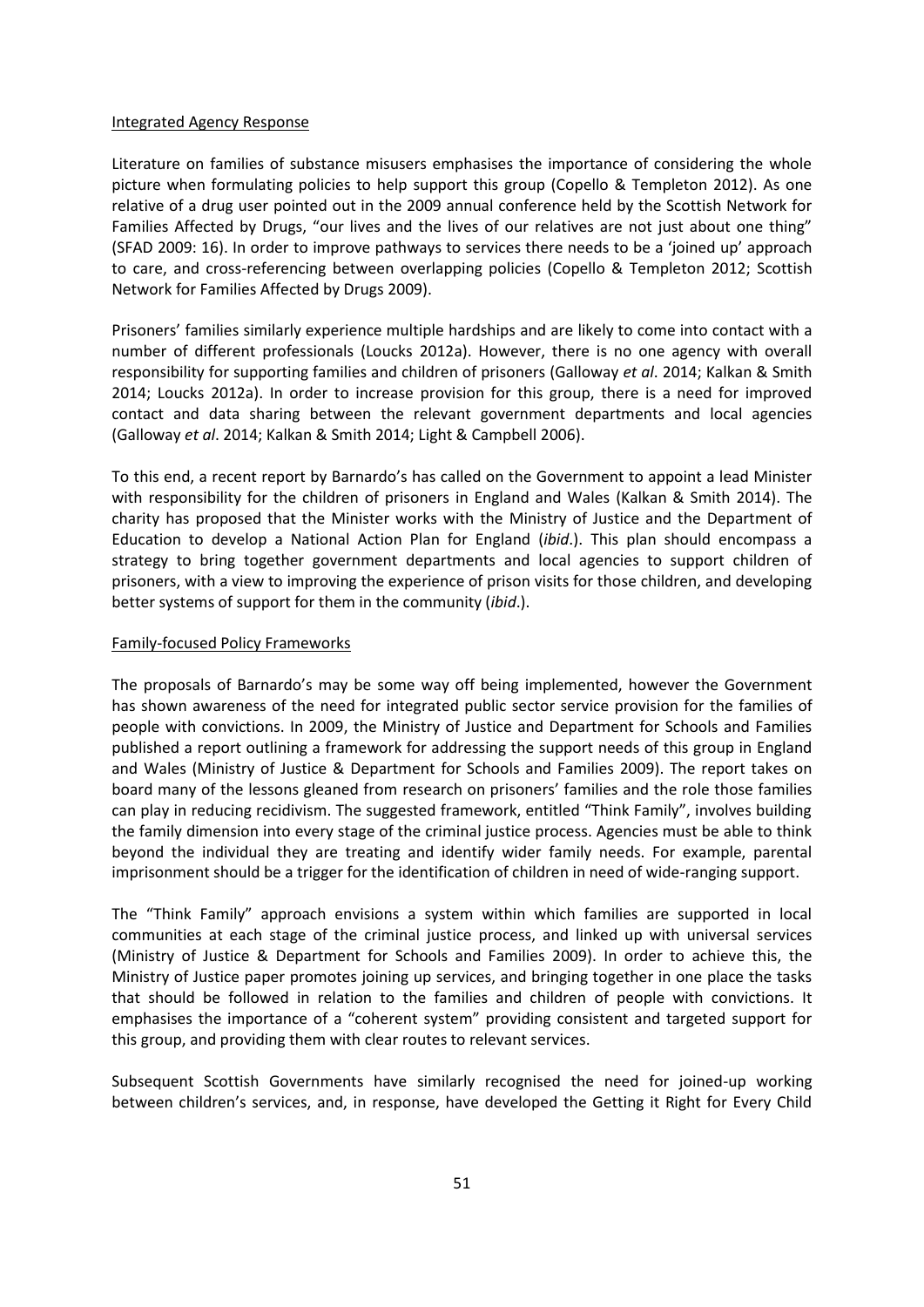(GIRFEC) approach to inform policy and practice in this area (SCCYP 2011). GIRFEC promotes joined up working and information sharing between agencies for the benefit of children and young people (Scottish Government 2012a). For practitioners, it means "working across organisational boundaries and putting children and their families at the heart of decision making" (*ibid*.: 4).

GIRFEC has now been given statutory effect through the Children and Young People (Scotland) Act 2014 (the Act) (Scottish Government 2014). Key provisions of the Act:

- Place obligations on public bodies to work together to create a plan for service provision and delivery to children and young people with a focus on improving wellbeing outcomes, and report collectively on progress regarding achievement of intended outcomes;
- Provide for a Named Person to be appointed for all children and young people from birth to 18 years old;
- Create a definition of the concept of 'wellbeing'; and

1

• Put in place a planning process involving input from representatives of all relevant agencies to support those children who require it (Scottish Government, undated).

One of the main objectives of the Act is to encourage progress and achieve more consistency in the implementation of GIRFEC by placing certain elements of it on a statutory footing (Aberdeen City Child Protection Committee 2014). The passing of the Act should therefore go some way towards addressing concerns previously raised regarding divisions between children's services, specifically Children and Families Social Work and Criminal Justice Social Work, and the consequent feasibility of GIRFEC's implementation among agencies (SCCYP 2011). For example, the creation of a statutory definition of the term 'wellbeing', the underpinning concept of GIRFEC, is designed to reduce opportunity for inconsistent interpretation of the term by agencies (Aberdeen City Child Protection Committee 2014). In particular, sections 25 and 26 of the Act place obligations on children's service providers and other public bodies specified within the Act to comply with requests for help from a child's Named Person<sup>3</sup>, and to share relevant information regarding a child when this is appropriate (Scottish Government 2014).

It is intended that the new statutory requirements will contribute to the development of a more cooperative working culture among organisations whose work impacts upon the lives of children (Scottish Government, undated). Furthermore, promotion of an organisational culture within which children are routinely taken appropriate account of may benefit not only individual children, but contribute more generally to better outcomes for public sector work with vulnerable families. For example, it is observed that a tendency by adult addiction services to ignore the perspective of children often gets in the way of finding effective solutions (Liddell 2012). If those services were to routinely take into account the views of children affected by their clients' substance misuse they may, in addition to helping the children, achieve better treatment outcomes for the substance misuser (*ibid*.). Increased awareness across the public sector of the rights and interests of children may therefore improve service provision for both vulnerable children and their families.

<sup>&</sup>lt;sup>3</sup> The Named Person is usually the health visitor for pre-school children, and the Head Teacher for school-aged children.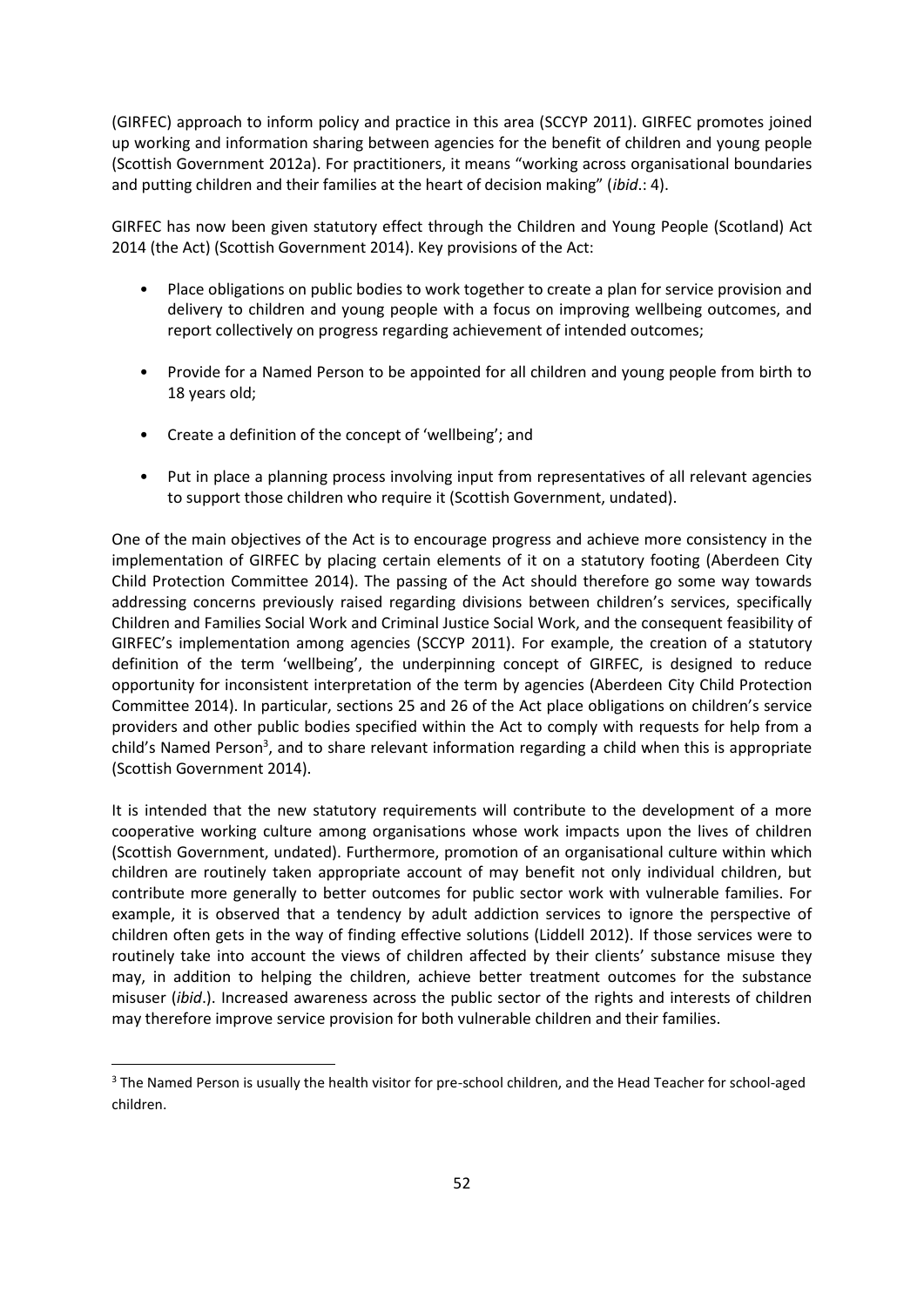Nonetheless, the Act has its critics. It is claimed by some that the Named Person provisions are an undue encroachment on family life by the state (McKenna 2014; Waiton 2014). Concerns have been raised regarding what is viewed as "unnecessary" interference with private family life, and the detrimental consequences of this for relations between parents and the state (Waiton 2014). It is also argued that including every child under the age of 18 within the protection framework of the Act may have the counterproductive effect of obscuring the needs of the minority of children genuinely in need of State intervention (*ibid*.). Finally, unease has been expressed with regard to the potentially stigmatising effect of the Named Person provisions of the Act: it is suggested that the provisions will ultimately penalise poor families for the stressful life circumstances in which they often find themselves, and their resulting failure to adhere to middle-class standards of child-rearing (McKenna 2014).

The risk of exacerbating stigma in relation to prisoners' families is also inherent in the strategy of 'targeted' interventions promoted by the Ministry of Justice report discussed above (Ministry of Justice & Department for Schools and Families 2009). Although on the face of it, targeting families is a logical approach given their reluctance to seek out support, targeting also risks singling out, and therefore reinforcing the stigma that prevents families asking for help in the first place (McAra & McVie 2010). Furthermore, the strategy of identifying children considered to be 'at risk' for preemptive intervention, through stigmatising or magnifying stigma already experienced by prisoners' families, has been shown to increase the likelihood of children beginning on a trajectory of criminality (*ibid*.). Policies of targeting prisoners' families must therefore be carefully weighed up against the danger of compounding the sense of social stigma these families often experience. Vulnerable children must be identified and supported, but support must be provided "in a manner that does not expose the child to the adverse effects of the stigma of criminality by association" (SCCYP 2011: 21).

Stephanie Covington's work on the treatment of substance-addicted women (for example, Bloom & Covington 2008; Covington 2002 and 2007) emphasises the importance of non-stigmatising treatment models for individuals already suffering the effects of social stigma. Covington contends that 'stigma' is the main psychosocial difference between substance misusing men and women, and that treatment models for women must take account of this: "We must understand that a woman who enters treatment may come with a heavy burden of shame. She does not need to be shamed further; rather, she needs to be offered the hope that she can heal" (2002: 3). The stigma experienced by substance misusing women renders traditional treatment models, in which a *problem* of the client is the focus, inappropriate and potentially counterproductive: "Many women already are struggling with a poor sense of self because of the stigma attached to their addictions, their parenting histories, their trauma, or their prison records, for example. It is difficult and often anti-therapeutic to add another problem to the woman's list of perceived failures" (2002: 10). Covington therefore advocates an asset-based model of treatment, which shifts the focus from targeting problems to identifying strengths and coping mechanisms the client has developed to deal with her difficulties (Bloom & Covington 2008; Covington 2007 and 2002). Women's groups are more helpful than mixed-gender groups to women who feel stigmatised, since the presence of other women in similar circumstances provides an empathic, non-judgmental environment within which to discuss their feelings (Bloom & Covington 2008). Covington's work also highlights the importance of holistic treatment programmes, which respond to the whole range of individual needs of a woman rather than adopting a 'one size fits all' approach (Bloom & Covington 2008; Covington 2007 and 2002).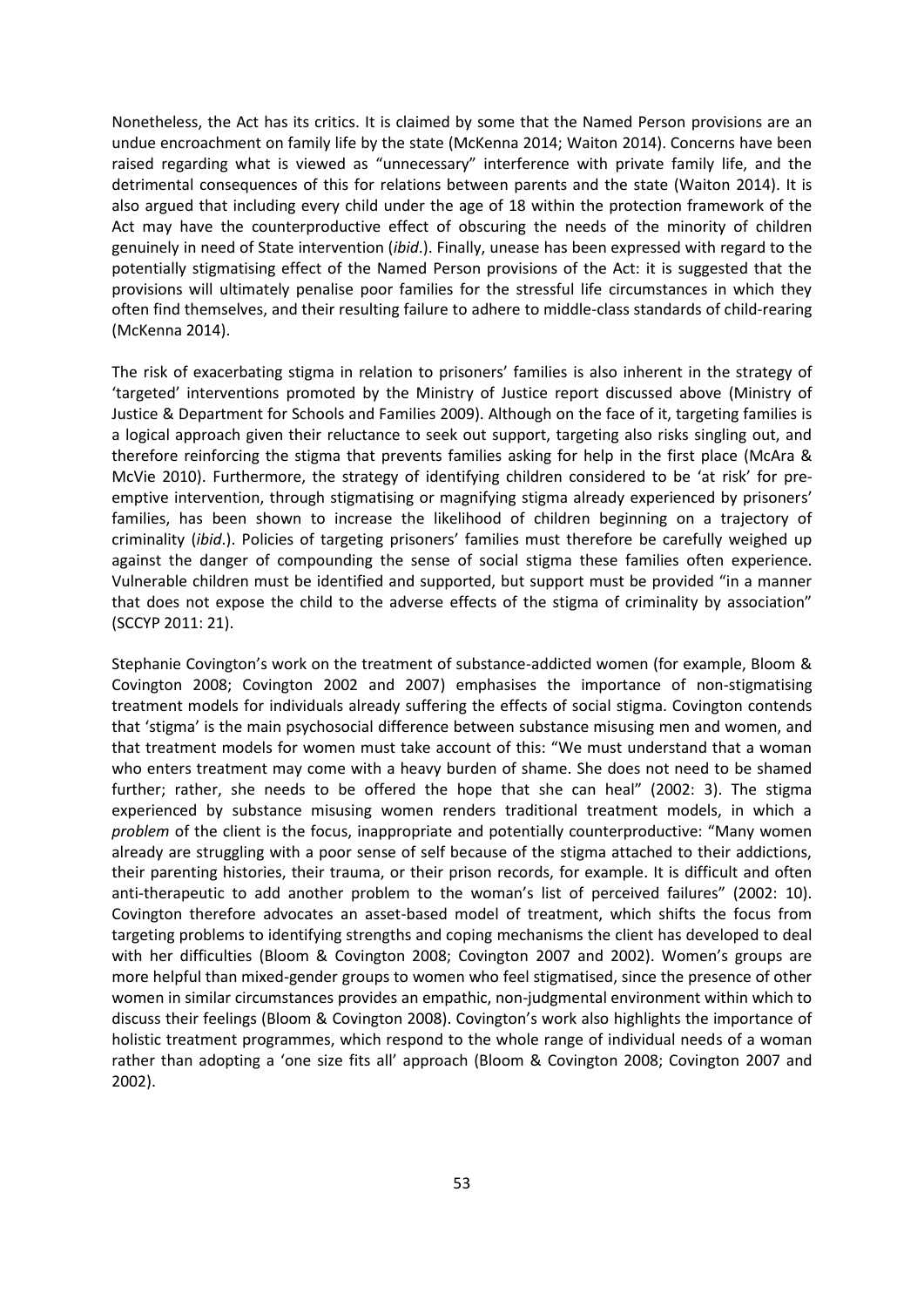Stephanie Covington's research demonstrates that shame and stigma must be fundamental considerations when developing programmes for stigmatised individuals. The treatment models developed through her work may therefore yield valuable insights into appropriate methods of intervention for prisoners' families.

In summary, the literature indicates that policy-makers in Scotland, England, and Wales have recognised and responded to the need to support children and families of prisoners and have acknowledged many of the current shortfalls in service provision. Nonetheless, it is observed that significant challenges persist in respect of changing agency practice and culture in relation to the rights and needs of this group (SCCYP 2011). It remains to be seen if the Children and Young People (Scotland) Act 2014 can bring about this change across the public sector.

#### Whole Family Services

Research by Scottish Families Affected by Drugs (2009) found that families believe the support needs of the family and the drug user are closely linked. These families advocated the development of treatment centres for 'addicted families', where needs of the drug user and the whole family can be addressed, rather than treating family members in isolation from the addicted member.

There is a growing robust evidence base demonstrating the benefits of family-focused interventions in substance misuse (Copello & Templeton 2012; Copello *et al*. 2009). Research confirms that families can play a central role in the treatment of addiction issues, and the findings have shown that family approaches either match or improve outcomes when compared to individual-focused methods (Copello & Templeton 2012; Copello *et al*. 2009). There are now a growing number of 'whole family' services for drug users and their families in the UK which evaluate positively (*ibid*.). Family-focused services include the Family Alcohol Service in London, Corekids in London, and the Moving Parents and Children Together (M-PACT) model developed by Action on Addiction (Copello & Templeton 2012).

Given the growing body of evidence pointing to positive outcomes of these programmes for drug users and their families, family-focused services for the specific needs of prisoners and their families should be explored and evaluated. For example, residential family treatment centres could offer a humane alternative to imprisonment for people with non-violent convictions and their families (Corston 2007). Substance misuse and addiction are major roots of offending behaviour among female prisoners, and prison is generally ill-equipped to help women overcome these issues (Commisson on Women Offenders 2012; Corston Report 2007). A residential facility for people with convictions and their families could offer effective treatment to the person who has committed the offence, while avoiding the maternal distress caused to women, and the harm caused to children, through break-up of the family. Trevi House in Plymouth, a residential facility for drug and alcohol treatment where women may live with their children, provides a good example of such a service (Corston 2007). It adopts a "whole family approach" to treatment, and works on parenting skills to improve relationships between women and their children (*ibid*.).

In Scotland, the Aberlour Family Support Service in Glasgow was a residential service that supports women with children in their recovery from addiction to drugs or alcohol (Families Outside 2014a). In contrast to other intensive residential treatment centres, women do not have to choose between their children and receiving treatment, and the likelihood of sustainable recovery is thereby increased (*ibid*.). Services such as Aberlour and Trevi House should be expanded for people with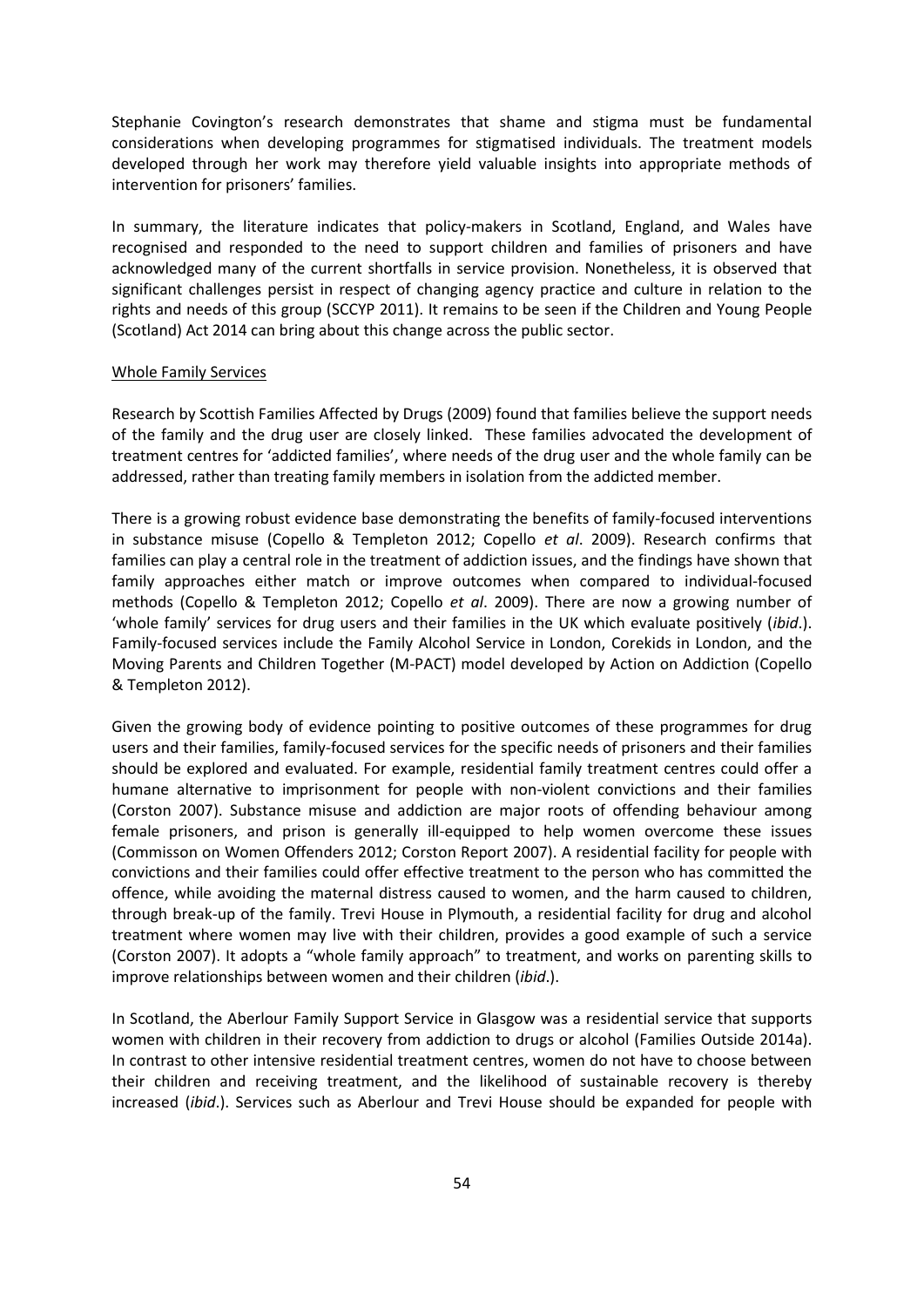convictions and their families, particularly for women who tend to the primary carers of dependent children and present a low public safety risk. Unfortunately the Aberlour Family Support Service shut in 2015 due to lack of funding.

## Support for Families in their Own Right

There is growing recognition of the value of supporting families for the purpose of improving outcomes for people with convictions. However there has traditionally been less awareness of the value of supporting families in their own right (Robertson Trust 2013). As a result, existing provision to help prisoners' families is piecemeal and largely dependent on the voluntary sector (Mills & Codd 2008).

Policy and practice must acknowledge that families have two distinct, yet related support needs: they need support for the role they play in reducing the likelihood of a prisoner reoffending and helping that individual's resettlement into the community, and support to cope with the innumerable hardships that the imprisonment of a family member so often results in (Scottish Families Affected by Drugs 2009; Mills & Codd 2008; Light & Campbell 2006).

Literature on families of drug users highlights the imperative to ensure that families are not simply treated as a "support vehicle" for the drug user (Copello & Templeton 2012; Scottish Families Affected by Drugs 2009). One family member commented at the annual conference held by the Scottish Families Affected by Drugs, "You need help and support regardless of whether the user engages with services" (2009: 8). Similarly, although supporting families of prisoners benefits the prisoner's rehabilitation, this should not be the primary goal of family support (Light & Campbell 2006). To view families as a tool for reducing reoffending risks overburdening them at an already stressful time (Mills & Codd 2008). From a humanitarian perspective, families must be supported as victims in their own right, and any benefits in terms of the prisoner's rehabilitation viewed as a 'bonus' (Light & Campbell 2006).

Circle Scotland's Families Affected by Imprisonment project (FABI) offers a good example of a programme that not only provides support to the prisoner, but offers its services to the prisoner's whole family (Hutton & Nugent 2011). Hutton and Nugent's evaluation carried out on behalf of The Robertson Trust found that family work was considered a great strength of the project. Workers supported families in both practical and emotional ways, including assisting with the establishment of daily household routines, taking children on occasional outings, and helping family members improve their relationship with the prisoner.

# Information

Provision of information is a crucial element of support for families (Scottish Families Affected by Drugs 2009; Henderson & Hurley 2008; Loucks 2008). Good information can help people feel less anxious and more in control, and can lead them to support services (Henderson & Hurley 2008).

Information shortage is one of the most common difficulties cited by prisoners' families (Loucks 2008; Murray 2007). A study commissioned by the Glasgow Community Justice Authority found the information provided to families of those involved in the criminal justice system at that time was insufficient and inconsistent (Henderson & Hurley 2008). The report emphasised that families of people with convictions are not a homogenous group; individual families have different information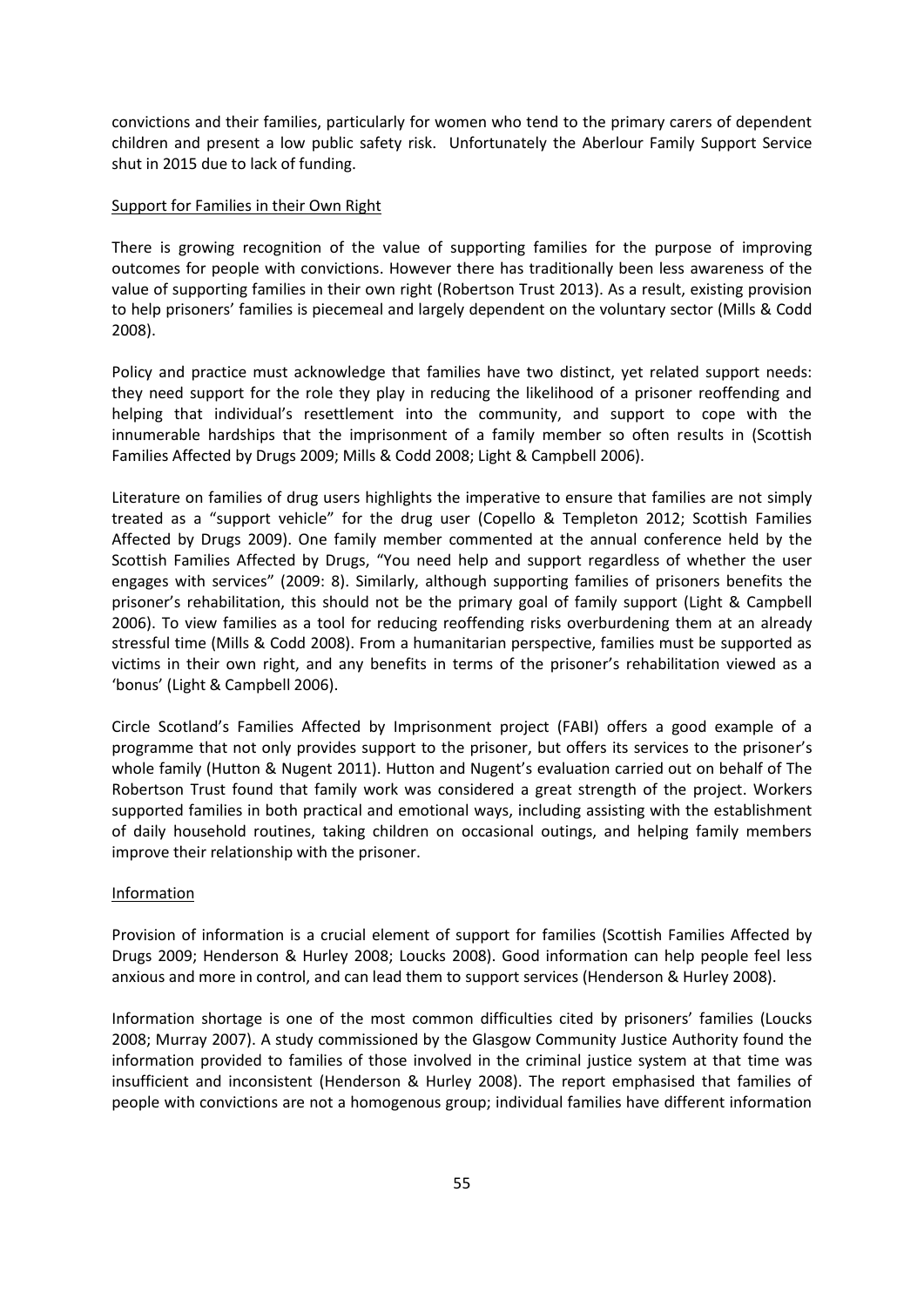requirements, which they want to be delivered in different ways. For example, many prisoners have literacy issues, and the same is likely to apply to their families. Effective provision of information therefore goes beyond written communication (*ibid*.).

Families often feel stigmatised and unwilling to approach individuals and services to obtain information out of a sense of shame at the incarceration of their family member (Loucks 2012b). Furthermore, low literacy, and the lack of a consistent and clear approach to information delivery, means the information that is available is not being accessed (Henderson & Hurley 2008).

Lack of information magnifies the anxiety and stress families experience when a family member is convicted (Henderson & Hurley 2008; Murray 2007). Failure to ensure the consistent delivery of high-quality, clear and concise information is therefore failure to support vulnerable families at a time of high stress, and is indicative of a lack of understanding of, and sympathy for, the trauma imprisonment of a family member can engender. Once again the dulling effect of stigma upon public sector impetus to support families of prisoners is evident.

Notwithstanding many of the shortcomings in provision of information to prisoners' families, there are also some examples of good practice. For example, literature produced by Families Outside is of consistent high quality and based directly on what families want to know, rather than what the organisation believes they want to know (Henderson & Hurley 2008).

As discussed above in relation to support needs of families of prisoners, the fact that many different agencies come into contact with this group suggests the need for a multi-agency response to providing information (Henderson & Hurley 2008). This response must focus on improving both content and distribution of information, and should include voluntary sector organisations already in contact with prisoners' families (*ibid*.).

#### Improved Data Collection

In relation to the families of drug users, a paucity of routine data sources providing information on the number of families affected continues to impede service development for this group (Copello & Templeton 2012). Similar data shortcomings have been identified in respect of prisoners' families, resulting in a lack of knowledge regarding the extent and nature of the problems of this population (Galloway *et al*. 2014; Kalkan & Smith 2014; SCCYP 2011; Murray 2007; Light & Campbell 2006). There is no certainty about the numbers of children affected by a parent's imprisonment, nor is it clear who those children are, and what (if any) support they receive (Galloway *et al*. 2014; SCCYP 2011). In order to support children and families affected by imprisonment effectively, it is essential that data collection is significantly improved in respect of this group (Galloway *et al*. 2014; Kalkan & Smith 2014; SCCYP 2011; Murray 2007; Light & Campbell 2006).

Identification of children of prisoners as a specific group in national and local policies would be a significant step toward improving the situation (Galloway *et al*. 2014; Kalkan & Smith 2014; Copello & Templeton 2012). An encouraging example of progress in this area is NHS Lothian's strategy (2013) for improving the health and wellbeing of children and young people in the region. The document identifies "children whose parent is in prison" as a distinct group with specific needs, and undertakes to ensure their needs are met as part of the organisation's plan to lessen the impact of social circumstances on health (2013: 32).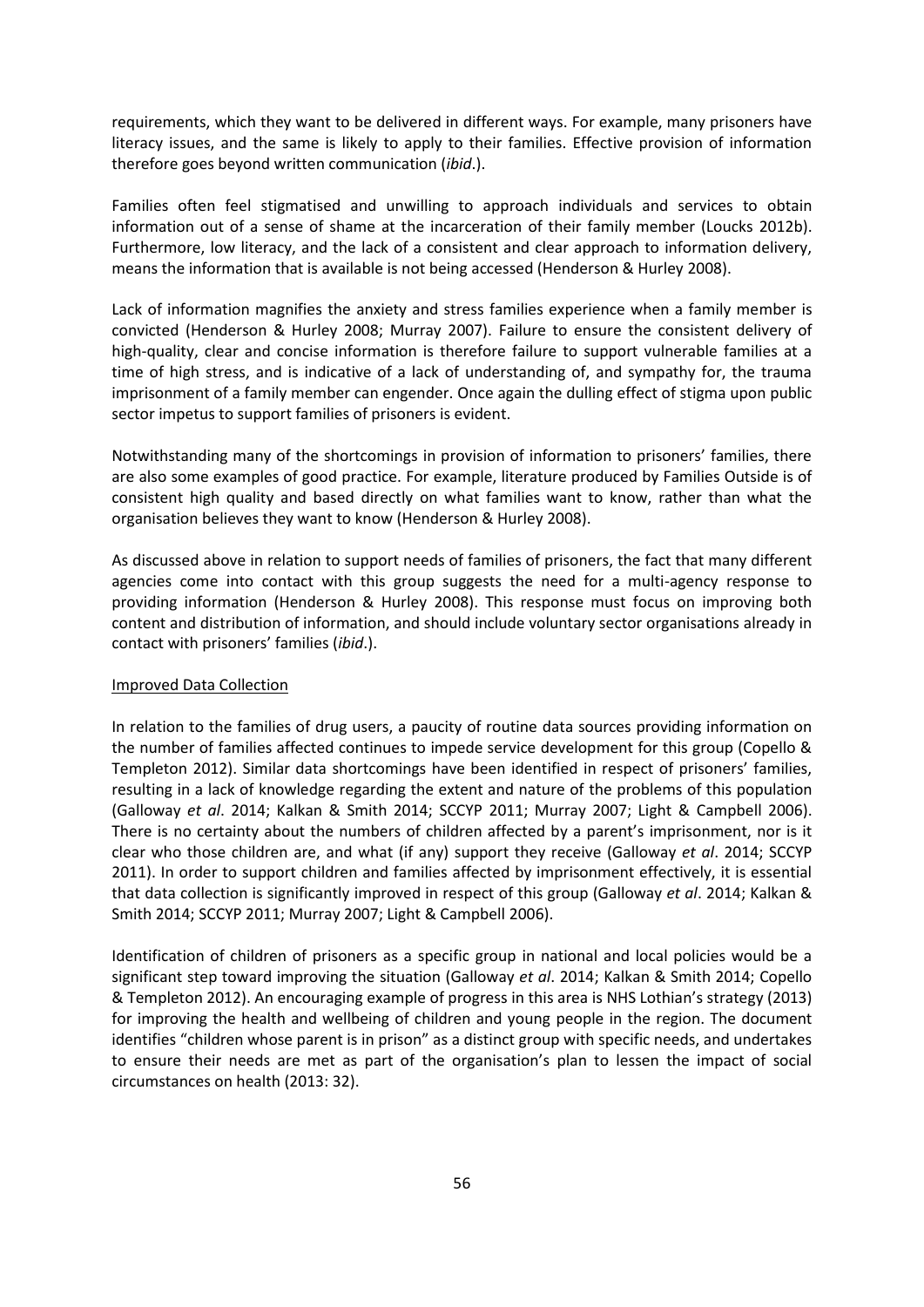## Community Jails

Articles 9(3) and 18(1) of the UNCRC strongly suggest that prisons for men and women need to be planned and designed in accordance with family contact needs (SCCYP 2011). In this context, replacing existing prisons with smaller community-based prisons would be a significant step towards addressing the difficulties faced by prisoners' families (Commission on Women Offenders 2012; SCCYP 2011; Light & Campbell 2006).

The particular difficulties faced by women prisoners in maintaining contact with their children, due to the existence of only one dedicated facility for female prisoners in Scotland, were emphasised in Dame Elish Angiolini's Commission on Women Offenders report (2012). The report recommended the replacement of Cornton Vale with smaller regional prisons for the majority of female prisoners, and a new national prison for those serving longer sentences, or considered to be a significant public safety risk.

A new prison for women was due to open at HMP Inverclyde in 2016 (Herald News 2014), however concerns were raised that the development of the 350-bed facility was designed to cope with growth of the prison population, rather than a fall in female prisoner numbers (Herald News 2014; Howard League Scotland 2014). As the literature almost unanimously points out, most of the female prison population should not be in jail at all (Earle 2013). The damage a prison sentence inflicts on the women themselves, their families, and above all, their children, is simply too high a price to be paid for the low level offending behaviour that leads to the custodial sentence (Howard League Scotland 2014; Earle 2013; Corston 2007). The strategy of replacing Cornton Vale with a large new national prison therefore appeared to run contrary to the objective of Dame Elish Angiolini's report (Commission on Women Offenders 2012), namely improving the situation of female prisoners and their children (Howard League Scotland 2014).

As a result of fierce criticism surrounding the proposed development of HMP Inverclyde, the Scottish Government halted plans for its construction (Holyrood 2015). Cabinet Secretary for Justice Michael Matheson confirmed that the Government is now planning for "smaller regional and communitybased custodial facilities across the country, rather than a large new prison for women" (*ibid*.). This is an encouraging step in terms of Scottish policy direction for women who offend and their children.

# Financial Support

Imprisonment often levies severe financial punishment on the families of prisoners (Dickie 2013; Loucks 2012a; Codd 2008; Smith *et al*. 2007; Light & Campbell 2006). A small-scale study carried out by Families Outside in 2012 into the financial impact of imprisonment on Scottish families of prisoners (Dickie 2013) demonstrates that the financial difficulties arising as a direct result of imprisonment compound the detrimental impact of the sentence on a family's physical health and emotional wellbeing. Moreover, given that the majority of families are already living in poverty, the additional financial burden generated by a prison sentence exacerbates existing difficult living conditions (ibid). In order to alleviate the financial pressure on families created by the imprisonment of a relative, Dickie's study made the following recommendations:

• "Families should receive information and advice on financial implications before the admission to prison (e.g. regarding travel and insurance).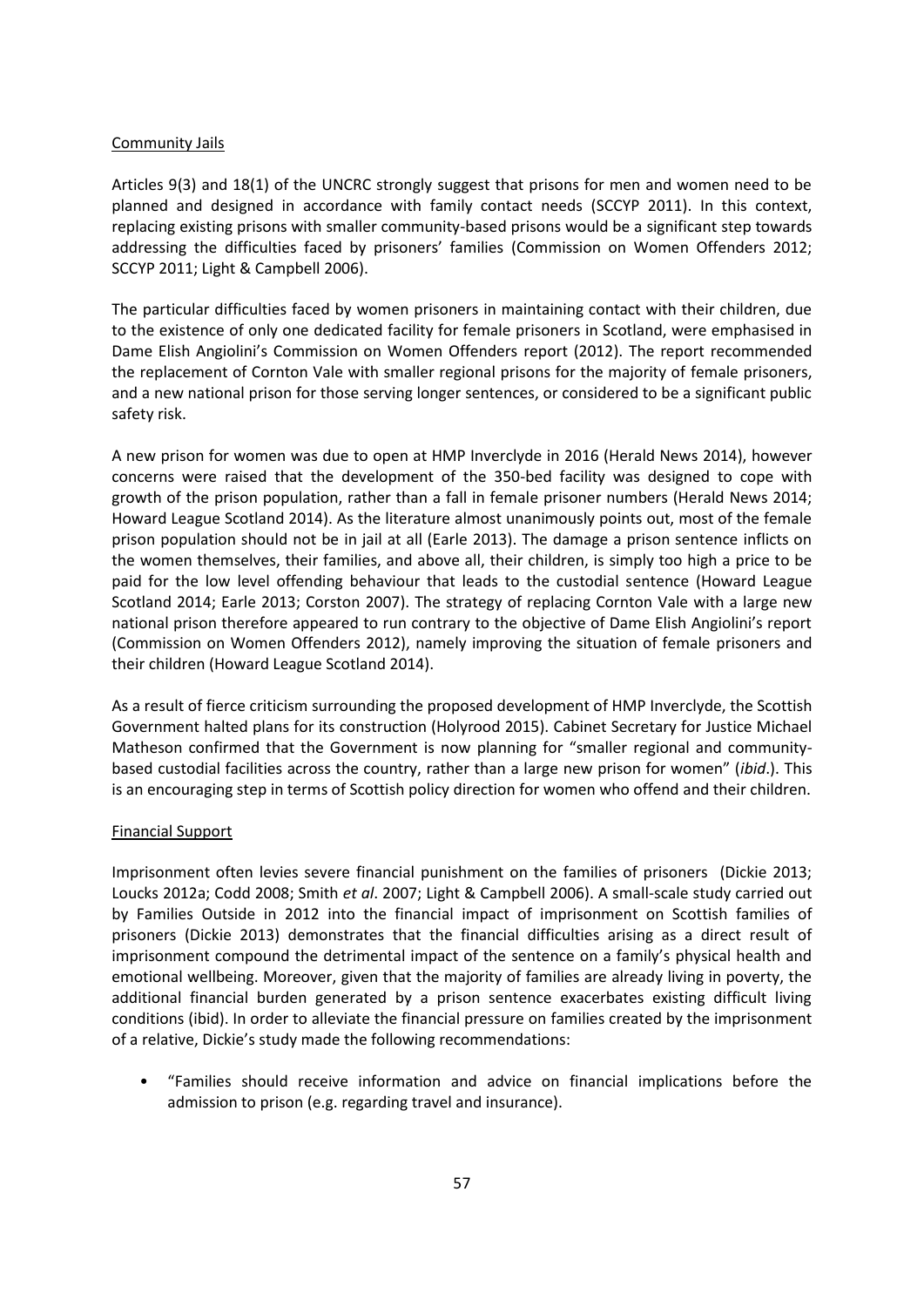- On admission, prisoners should be asked how their sentence is likely to impact financially on their families. This should be followed by arrangements being put in place to ensure appropriate information, advice, and support is provided to both prisoner and family.
- Additional support is necessary when custody is likely to lead to a need for Kinship Care.
- Specific advice should be offered about insurance and access to it. The charity UNLOCK, for example, is well placed to provide this to prisoners, families, and support workers.
- Travel costs can be prohibitive for many families. The Scottish Prison Service (SPS) and other agencies should make sure families know about the Assisted Prisons Visit Scheme and offer help to make applications to it.
- Travel services for family visiting, such as those operated by Sacro from Edinburgh and Glasgow, should be made available across Scotland and be well publicised.
- The establishment of Visitors' Centres at every prison would enable, among numerous other services and support, the provision of low cost snacks and drinks for visitors.
- SPS should enable electronic payments into a prisoner's personal cash account (PPC).
- Pre-release planning should take full account of the financial problems likely to be encountered, especially relating to changes in benefits and housing.
- SPS and social workers should make sure that families are fully aware of the financial assistance that is available to support home leaves.
- All relevant agencies should consider the impact of the current welfare reforms on prisoners' families and what steps could be taken to minimise their negative effects, especially on children.
- Training on financial issues should be given to the staff of SPS, Social Work, Education, Housing, Health and voluntary sector agencies who work with prisoners and their families" (2013: 20).

# Support for Grandparents and Other Carers

Parenting can be extremely difficult for the carers left outside. Grandparents frequently end up caring for their grandchildren (Loucks 2012b). They may have to give up work in order to care for children or may have to return to work from retirement to manage the extra cost (Loucks 2012b; Bernstein 2005). Although some manage to obtain Kinship Care Allowance, it can be difficult since the benefits system does not always treat grandparents in the same way as foster carers (Loucks 2012b). Furthermore, grandmothers are often the individuals who tell the children about a parent's imprisonment, and who provide the support needed to help them recover from the trauma of the experience (Loureiro 2010). Grandparents therefore need more recognition and support in their role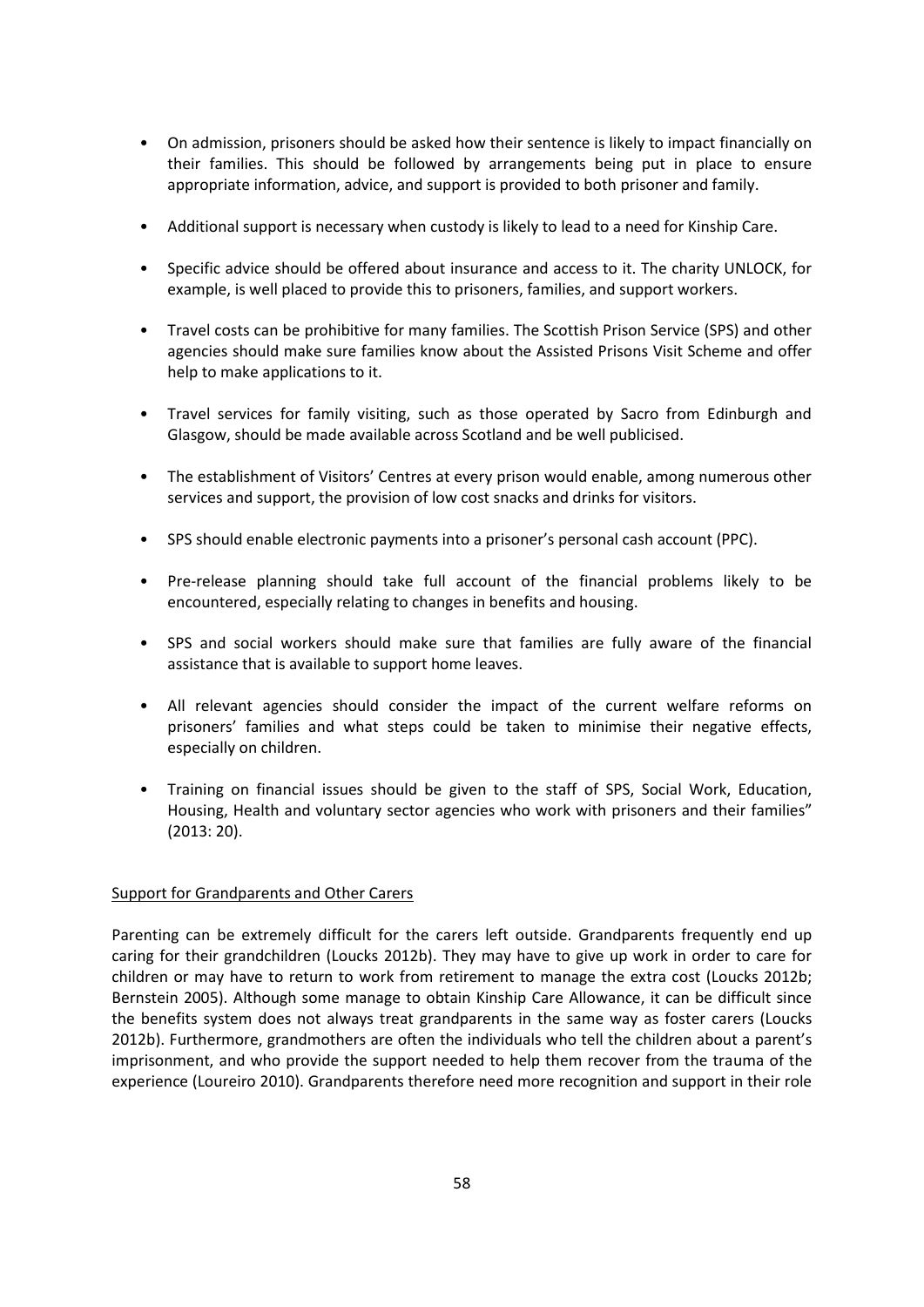as carers (Prison Advice and Care Trust 2011; Scottish Families Affected by Drugs 2009; Bernstein 2005).

The PACT Kinship Care project, supported by the City of London Corporation's City Bridge Trust, has responded to this issue (Prison Advice and Care Trust 2011). Since 2008 the project, based at HMP Holloway women's prison, provided support to children and family members, grandparents and other carers, who find themselves taking on the role of the main carer (*ibid*.).

In Scotland, the Triple P parenting programme, an established international parenting intervention founded in Australia, has now developed Triple P for Grandparents. Such programmes could usefully be more widely available to support this group of carers for their own benefit as well as the benefit of the children in their care (Glasgow Centre for Population Health 2013; Prison Advice and Care Trust 2011).

## Challenging Stigma

#### *Impact of Stigma*

Families of prisoners suffer the social stigma of "guilt by association" (Light & Campbell 2006). The stigma of having an incarcerated family member acts as a barrier to support for prisoners' families at every level (Bouchet 2008)*.* It influences both political action (or inaction) in respect of supporting those families (Codd 2008; Mills & Codd 2008; Light & Campbell 2006), as well families' own perception of themselves and, therefore, their willingness to seek help (Loucks 2012b).

The media portrayal of prisoners' families as being somehow guilty themselves results in political reluctance to address the problems of this group openly (Codd 2008). To help prisoners' families is interpreted as being "soft on crime" (SCCYP 2011), and therefore generates scarce political and social support (Roberts 2012; Bouchet 2008, Light & Campbell 2006).

Prejudicial attitudes towards prisoners and their families are also the likely source of resistance within prison culture to family-focused policies. Houchin points out that the development of a family-centred approach to prison policy and practice is "obfuscated by an unstated adherence to a punitive assumption of lesser entitlement of prisoners and their families to rewarding family life – often disguised behind an presenting concern for security or the maintenance of internal order" (2005: 70).

Compounding the effects of political and social ambivalence towards the support of prisoners' families, is the reluctance of those families themselves to seek support (Arditti 2012; Loucks 2012b; Pugh & Lanskey 2011; Henderson & Hurley 2008). Despite the numerous difficulties confronting families when a relative is imprisoned, they are frequently discouraged from approaching services or individuals for help or information due to the social stigma that accompanies imprisonment (Loucks 2012b). Indeed, Pugh and Lanskey (2011) reported that 72% of families visiting prisons were not receiving any formal support. As a result, many of these families are invisible and alone (Codd 2008).

## *Children and Stigma*

The literature shows that children can experience associative stigma following the imprisonment of a parent (Dawson *et al*. 2013). Social stigma attached to imprisonment may take the form of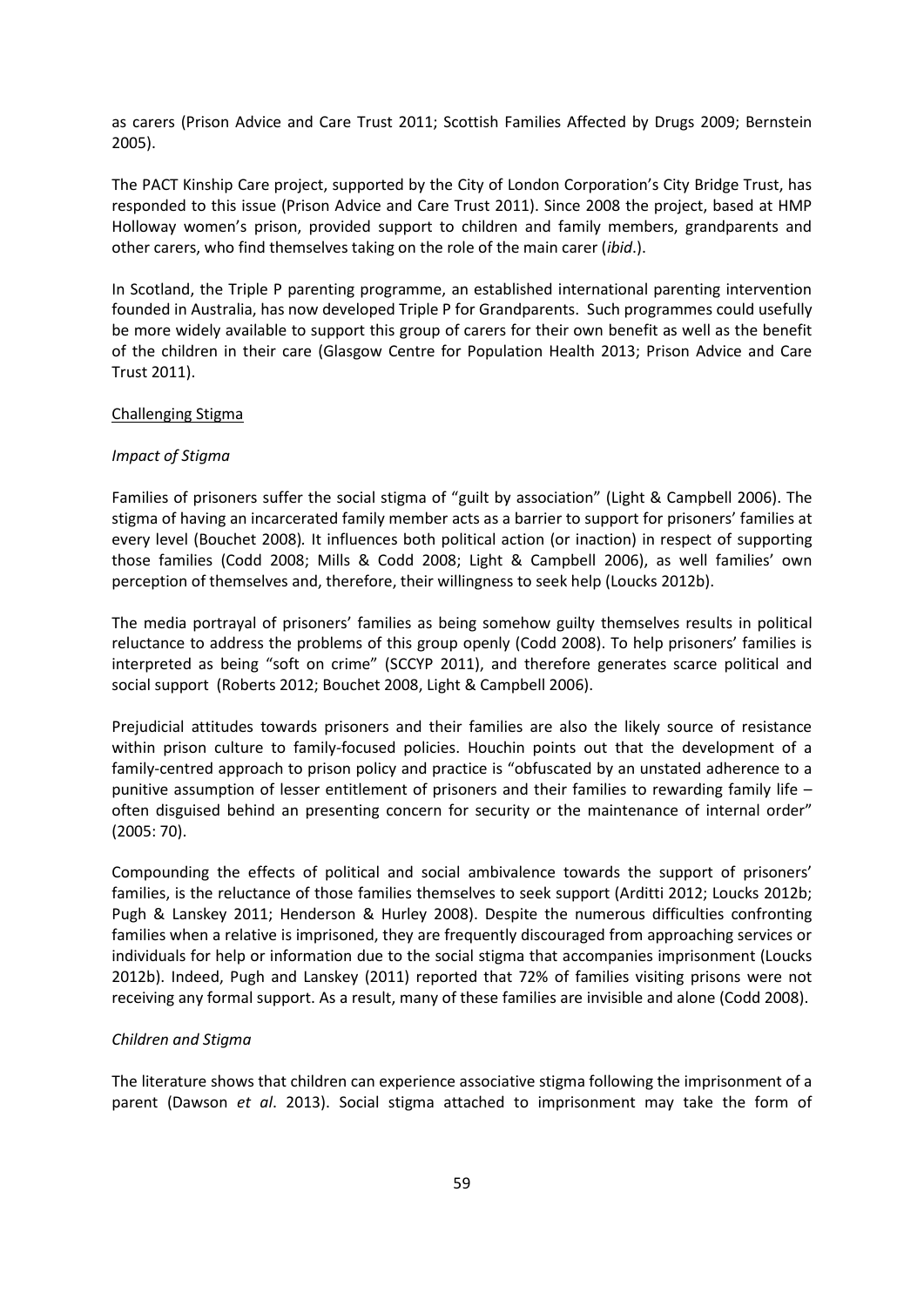"normative exclusion" - treatment as though individuals do not share a community's values (Murray 2007). Stigma has been linked to poor mental health, physical illness, academic underachievement, low social status, poverty, and reduced access to housing, education and jobs (*ibid*.). Children of prisoners may specifically suffer stereotyping and discrimination, which results in stress, low selfesteem, and deterioration in mental and physical health (Dawson *et al*. 2013). For example, bullying from other children at school may occur as a result of a child having an incarcerated parent (Roberts 2012; Gordon & MacGibbon 2011).

A study by Besemer and colleagues (2011) on the correlation between parental imprisonment and their children's offending in England and The Netherlands during the 1970s indicates that stigma experienced by children of prisoners may be a significant contributory factor to intergenerational offending. The study found no relationship between children's offending and parental imprisonment in The Netherlands, but a significant correlation between parental imprisonment and children's offending in England. Furthermore, despite indications within research that younger children suffer most acutely when a parent is imprisoned, the results of Besemer and colleagues' investigation signified that parental imprisonment was more strongly related to children's offending when it occurred between the ages of seven and eighteen. This finding runs counter to attachment theory, which claims that separation from parents early in life causes attachment problems (Bowlby 1969), with implications for offending later in life (Besemer *et al.* 2011). The authors suggest that differences in penal climates, and resulting variations in levels of social stigma surrounding parental imprisonment, may explain the results. The more punitive culture of England at the time of the investigation would have resulted in higher stigmatisation of children of prisoners than the more rehabilitative climate of The Netherlands. Given that older children generally experience stigma more acutely than younger children, it seems logical that this age group would be more profoundly affected by the imprisonment of a parent (*ibid*.).

Similar results to those of Besemer and colleagues were reached by Murray, Janson, and Farrington (2007) in a cross-national comparison between the Cambridge study in England and Project Metropolitan in Sweden. Their results showed that parental imprisonment was significantly correlated with children's offending in England, but not in Sweden. Sweden, like The Netherlands during the period studied, had more sympathetic public attitudes in respect of crime and imprisonment and a more socially inclusive justice system (*ibid*.). Stigma would therefore have had less of an impact on the children affected by a parent's incarceration.

The conclusions of the above studies are supported by a more recent investigation by Murray and colleagues (2012) into the connection between parental criminal justice involvement and antisocial youth behaviour. The authors found a specific connection between childhood experience of parental incarceration and increases in youth theft, indicating that stigma and labelling processes may have significant involvement in intergenerational patterns of offending.

Finally, the lack of information regarding a parent's imprisonment flowing from the stigma surrounding imprisonment may exacerbate children's difficulties when a parent is incarcerated (Dawson *et al*. 2013; Loureiro 2010; Murray 2007). Research shows that children who have been told the truth about their parent's incarceration fare better than those who have been 'protected' from that truth (Dawson *et al.* 2013). Honesty about a parent's imprisonment allows children to discuss their feelings and deal with feelings of shame they may be experiencing (Dawson *et al*. 2013; Roberts 2012). Paradoxically, the social stigma, and concomitant secrecy, surrounding the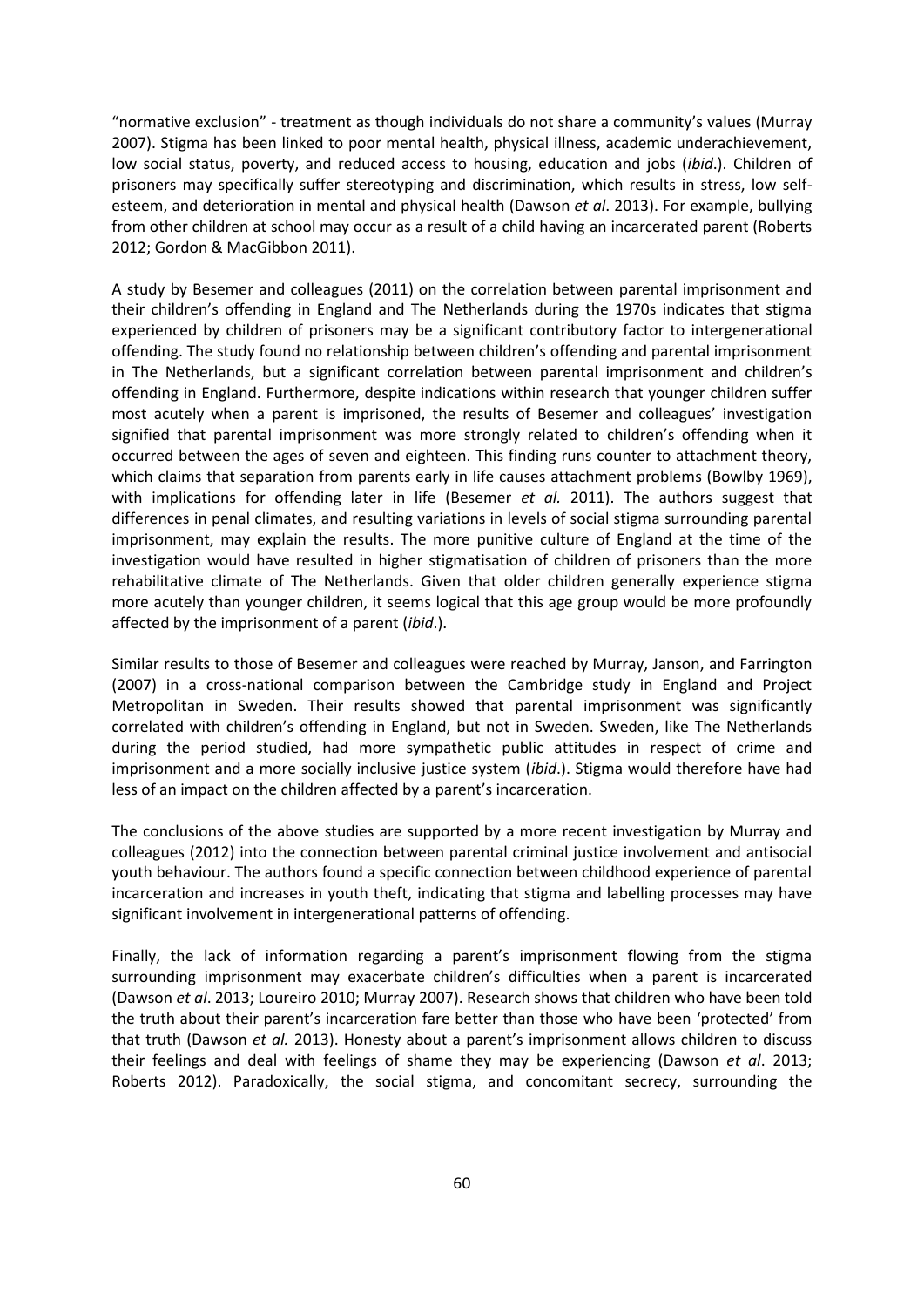imprisonment of a parent may be the most significant barrier to children engaging in such discussions, and thereby addressing it.

# *Addressing Stigma*

The findings above demonstrate that challenging stigma surrounding the families of prisoners is crucial to removing barriers to support for this group, and, moreover, mitigating the impact of parental imprisonment on children. Governments must raise public awareness of the difficulties faced by prisoners' families and their children (Bouchet 2008). Public information policies and education programmes should be developed so that children of prisoners are not subjected to stigma or discrimination (Robertson, 2012). Social policies must be developed to reduce stigma surrounding criminal conviction and imprisonment (Besemer *et al*. 2011; Murray 2007). Finally, formation of networks between organisations could combat stigma by generating a louder voice to highlight the issues facing families of prisoners (Copello & Templeton 2012).

# *Peer Support*

Literature on families of drug users indicates that parents with drug problems are often afraid of social workers, particularly if they have already witnessed people they know losing their children (Liddel 2012). As a result these families are unable to avail themselves of the support they are entitled to (*ibid*.). For this reason, support of peers, i.e. other families of drug users in the same situation as themselves, has been identified as invaluable (Scottish Families Affected by Drugs 2009).

Peer support may be equally valuable to prisoners' families unwilling to engage with services due to feelings of shame, and fear of identifying themselves to organisations able to remove their children (Mountney 2012; Light & Campbell 2006). Prisoners' families' support groups offer a nonthreatening source of support, and may be the only source of support some families would feel comfortable engaging with (*ibid*.). Stephanie Covington's research on treatment models for substance-misusing women (discussed earlier in the paper) advocates this approach for vulnerable individuals suffering the effects of social stigma (Bloom & Covington 2008). Locally available support groups for families of prisoners could therefore usefully be encouraged and advertised.

# *Mentors*

Stigma may evoke a sense of powerlessness (Liddel 2012). Drug- or alcohol-addicted parents have therefore expressed the need for an independent supporter/advocate/mentor to help them deal with agencies and authorities (*ibid*.). This may also be a useful approach of assisting the families of people with convictions to navigate the criminal justice system and access public sector services.

# Tackling Social Exclusion

Prisoners and their families experience social exclusion in many different ways. The relative absence of research on the effects of parental imprisonment and the number of children who experience this constitutes further social exclusion of the population, and "reflects criminology's own role in reproducing the crisis" (Murray 2007: 66).

# *Social Exclusion and Imprisonment*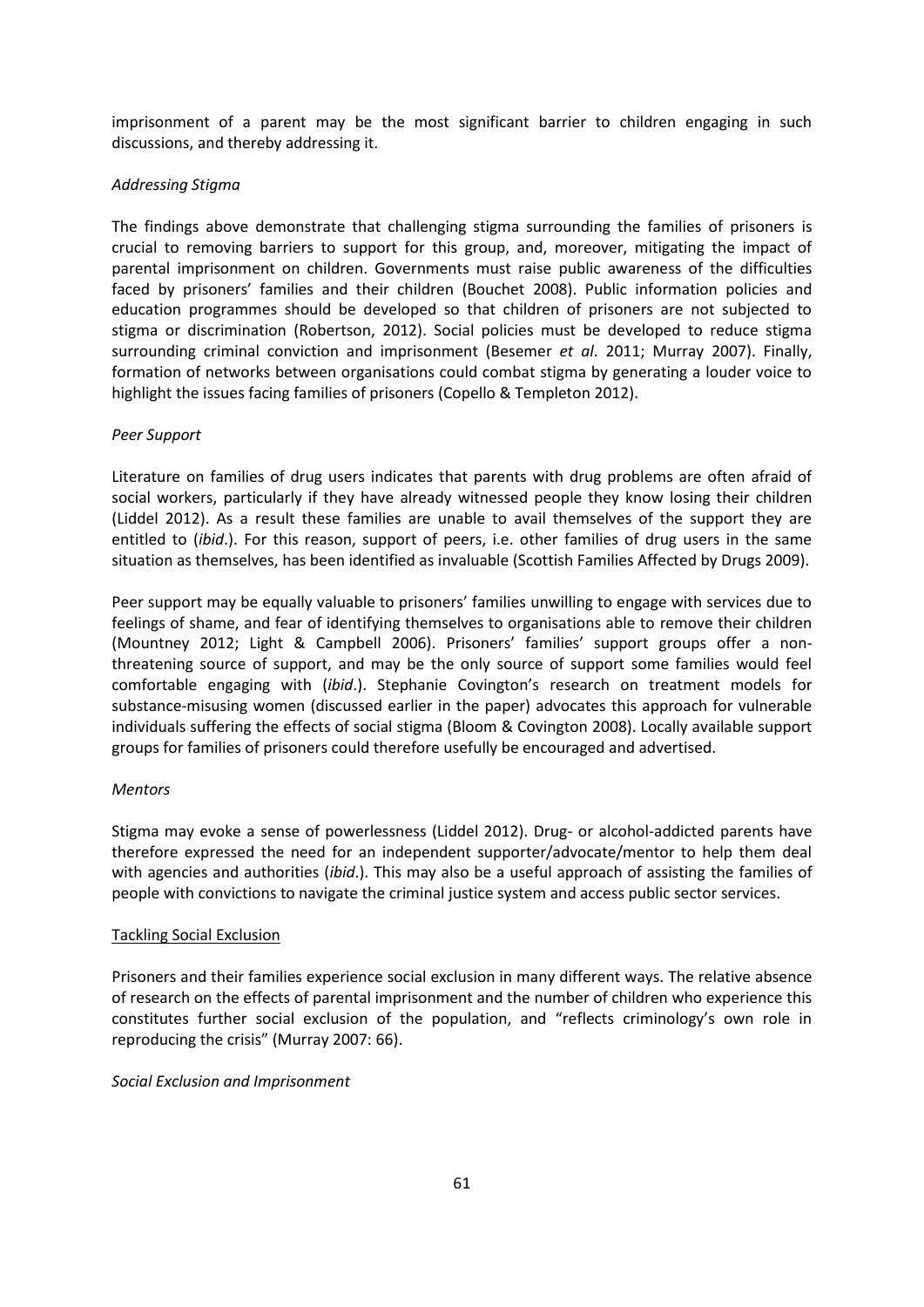A study by Houchin (2005) finds a strong correlation between social exclusion and imprisonment. Houchin claims that those excluded from mainstream society may form subcultures that have different norms and values to dominant ones. Through adoption of these alternative norms, they may breach the norms of mainstream society in the form of engaging in deviant behaviour (*ibid*.).

Given the potentially criminogenic impact of exclusion from mainstream society, the exclusionary ethos underpinning our criminal justice policies seems counterintuitive:

*The policy focus on offending behaviour, criminogenic defects, corrections and offender management may well be counter-productive in that it emphasises the nonaffiliation of the client group to the norms to which it is hoped they will come to subscribe.* **(Houchin 2005: 75)** 

On a practical level, a sentence of imprisonment may weaken or sever a person's connections to family and friends, the only sources of mainstream norms available to many of them:

*Involvement in the criminal justice process has an unavoidable and unhelpful impact on the range of social networks of which people are or may become a members. That deleterious effect is at its most damaging where prosecution leads to a custodial sentence* **(Houchin 2005: 68).**

Houchin's paper therefore demonstrates the paradox of penal policies under which the primary response to deviant behaviour is imprisonment. Through its emphasis of the exclusion of individuals from society, and the physical and emotional separation it generates between people in prison and their families, imprisonment operates in both a symbolic and pragmatic sense to compound the social exclusion that leads many people to offend in the first place. Most concerning of all is, arguably, the relationship between the imprisonment of parents and the social exclusion of their children, the result of which may be the perpetuation of intergenerational cycles of offending (Murray 2007).

## *Reducing Social Exclusion*

Houchin (2005) suggests that, if the justice system responded by emphasising the *inclusion* of people with convictions into society rather than their *exclusion*, it may succeed in addressing offending behaviour more effectively. Promoting family relationships is one way it can achieve this, since family values are consistent with the norms of dominant society and protect against offending (*ibid*.).

A more recent study examining the validity of Sampson and Laub's (1993) theory of age-graded informal social control in respect of a sample of Finnish recidivists offers support for this theory (Savolainen 2009). The study finds that adult social bonds are influential in encouraging desistance from reoffending irrespective of time or place. In order to reduce recidivism, it therefore suggests that governments direct policy focus towards providing opportunities for people with convictions "to establish salient bonds to conventional institutions" (p. 301). The paper also indicates that a more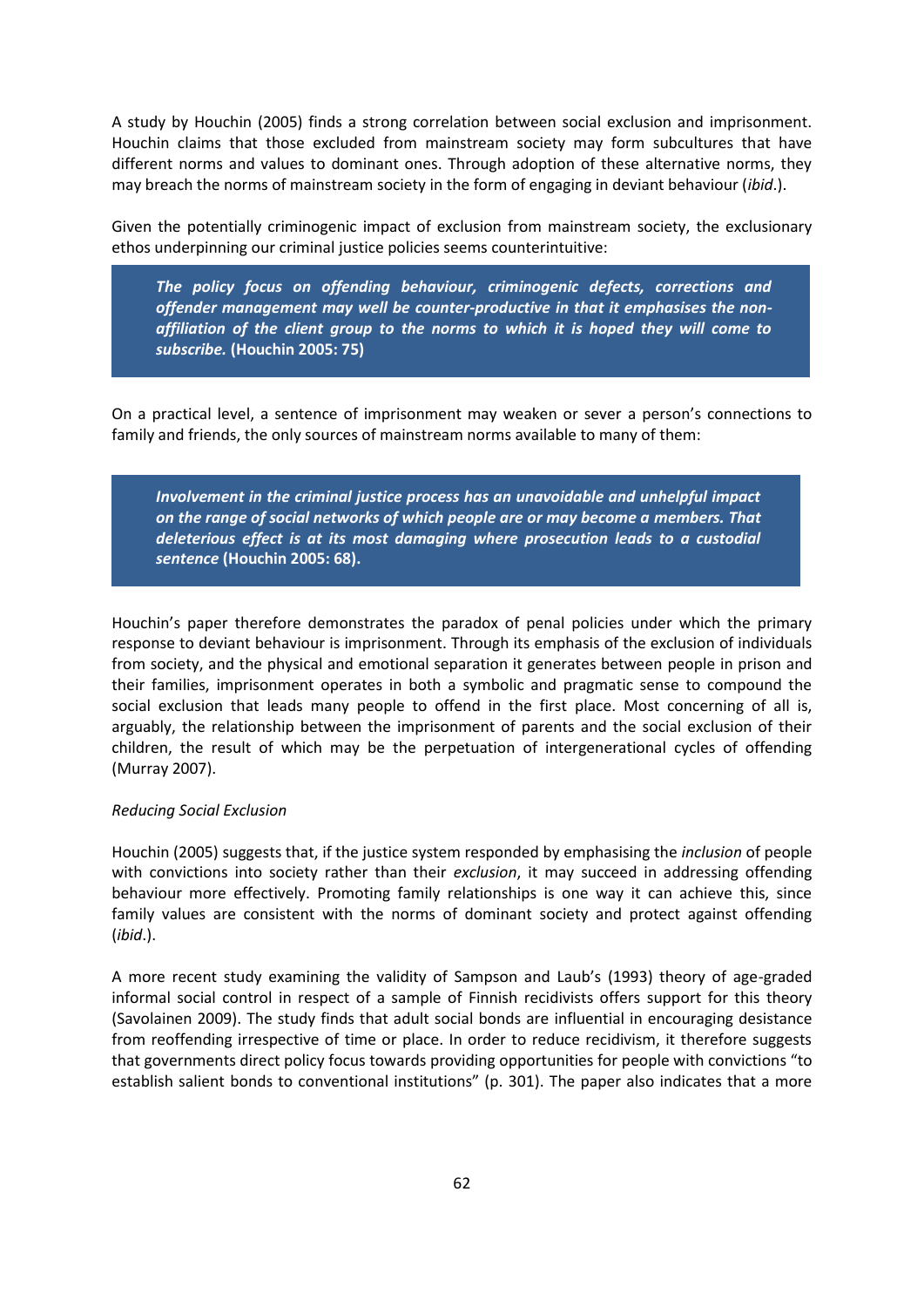inclusive criminal justice system may counteract the damaging impact of arrest and conviction on an individual's social ties.

However, Houchin (2005) contends that helping the socially excluded feel like valued members of society has to start in the community, not the prison. It is the community that excluded them, and it is the community that must counter this exclusion by affirming its respect and acceptance of them. The prison, the institution emphasising their exclusion, cannot simultaneously affirm their inclusion (*ibid*.). This points to the importance of developing inclusionary programmes and initiatives in the community, as opposed to focusing efforts on prison-based programmes.

A study by the Glasgow Centre for Population Health (2013) on the correlation between social capital and the wellbeing of children and young people supports this contention. Its findings demonstrate that good social support networks are linked to better mental health outcomes, fewer problem behaviours, and more health-promoting behaviour. The report indicates that a range of professional groups and agencies can support children and adolescents in accessing and using social capital in ways that promote and support positive health and wellbeing outcomes (*ibid*.). These groups should be advertised and made accessible to prisoners' children.

Gordon and MacGibbon's (2011) study of Maori children of prisoners demonstrates the importance of schools in tackling social exclusion. Their report claims there is a strong inverse relationship between education and the chance of ending up in prison. Education protects against imprisonment in numerous ways, including through increasing self-esteem, and improving life chances (ibid). Simply remaining in school for a bit longer, even if higher levels of achievement are not reached, can make a difference (*ibid*.). Conversely, school exclusion is strongly correlated with a range of poor outcomes, including the beginning of offending trajectories (Williams *et al*. 2012).

Gordon and MacGibbon's (2011) report suggests that implementation of restorative practices in schools for children of prisoners may be a way of tackling social exclusion. A restorative approach can counter exclusion through:

- Focusing on fixing the problem and enhancing relationships, rather than punishing the individual. The implication is that the community continues to include and care for the children, encouraging participation and learning;
- Teaching anger management skills and helping to heal emotional harm; and
- Enabling children to remain engaged in schooling, the main protective factor against early criminal involvement.

## **CONCLUSION**

*The dissolution of families, the harm to children – and the resultant perpetuation of the cycle of crime and incarceration from one generation to the next – may be the most profound and damaging effect of our current penal structure.* **(Bernstein 2005: 4).** 

Despite the colossal damage that mass incarceration has inflicted, and continues to inflict, on families and children of people with convictions, the punitive and exclusionary ethos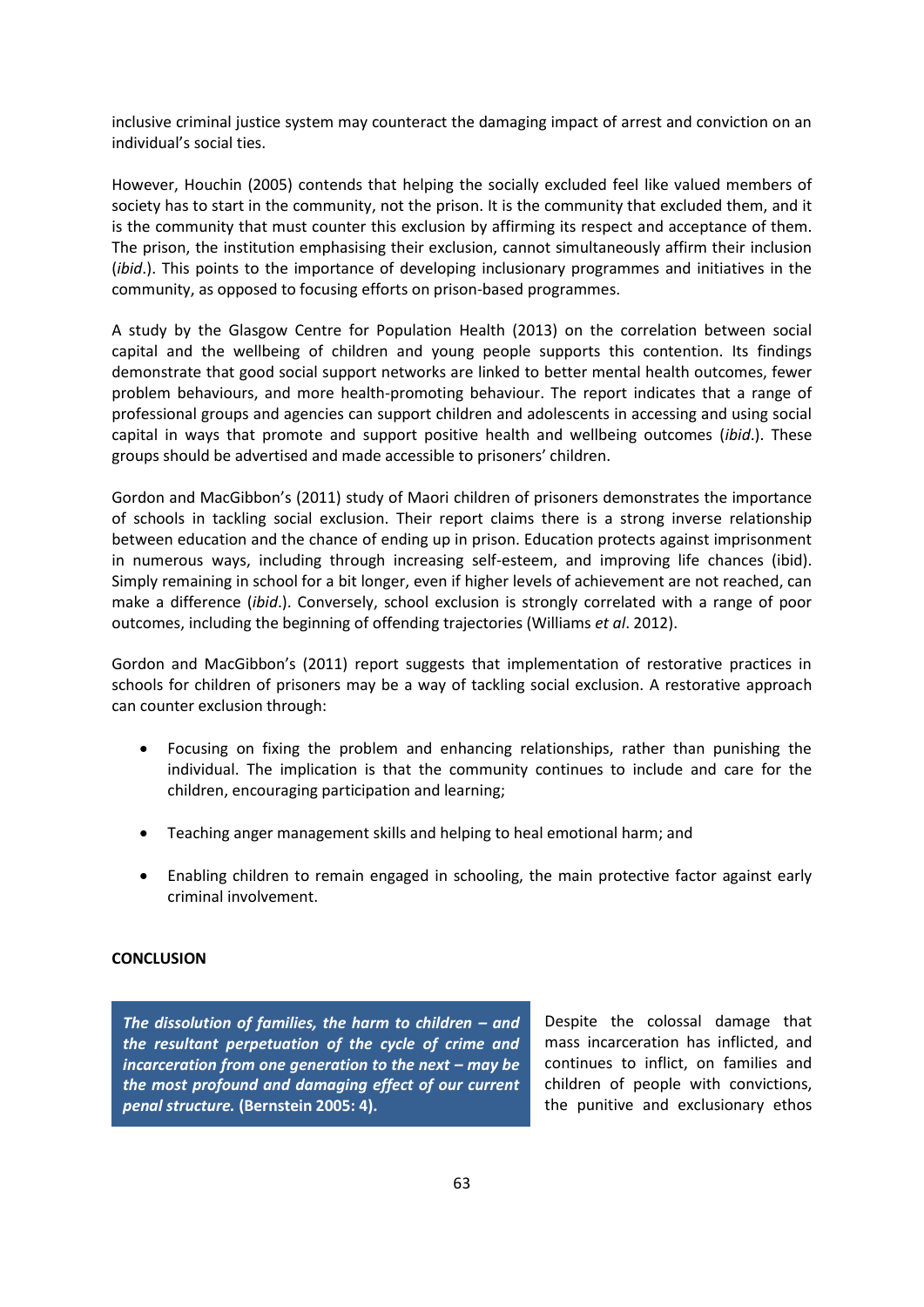underlying the operation of our justice system (Houchin 2005), and the resulting stigmatisation of people with convictions and their families (Murray 2007), has resulted in this damage going largely unnoticed (Bernstein 2005). Yet, as Bernstein points out, "an elephant can only grow so large before people start remarking on its presence in the living room" (2005: 4).

The literature demonstrates that the presence of "the elephant" has indeed gained a degree of recognition in recent years, both within research, and by criminal justice practitioners and government departments (for example, HM Inspectorate of Prisons, HM Inspectorate of Probation and Ofsted 2014; SCCYP 2011; Ministry of Justice & Department for Schools and Families 2009; Marshall 2008; Light & Campbell 2006). The passing of the Children and Young People (Scotland) Act 2014, as well as the Criminal Justice (Scotland) Act 2016 and the Social Services and Well-being (Wales) Act 2016, which provide for the identification of children affected by parental imprisonment, represent significant steps towards addressing the incoherent and inconsistent systems of support for children and families of prisoners. Furthermore, the recent announcement by the Scottish Government of a halt to plans for the construction of HMP Inverclyde offers evidence of increasing recognition by policy-makers of the unsuitability of imprisonment as a sanction for most women who offend.

Various other positive policy and practice developments are documented, including provision of training opportunities for professionals on the impact of imprisonment on children by charities such as Families Outside and Barnardo's (Families Outside 2014b; Kalkan & Smith 2014); development of 'whole family' services in the community by projects such as FABI run by Circle Scotland (Hutton & Nugent 2011), and until recently the Aberlour Family Support Service in Glasgow (Families Outside 2014a); an increase in family-focused prison practices, including an improved range of visiting opportunities, such as Children's Visits, Cherub's Visits, and homework clubs (McMahon 2012; SCCYP 2011), and a growing number of visitors' centres across the Scottish prison estate; and, perhaps most significantly, increasing recognition of the rights of the child within prison practice (Scottish Prison Service 2013c).

While the progress described above is encouraging, the literature also evinces an ongoing lack of accountability and adequate provision for families and children of prisoners (Galloway *et al*. 2014; Kalkan 2014; SCCYP 2011; Light & Campbell 2006). Crucially, there is a continuing shortage of official data on the number of children and families affected by a relative's imprisonment, impeding the development of interventions and support services for this population (*ibid*.). Furthermore, there is no agency or government department with overall responsibility for the children or families of prisoners (Galloway *et al.* 2014), and, although there has been considerable growth in third sector community support for this group in recent years, there remains a striking lack of public sector provision (Robertson Trust 2013; Lewis *et al*. 2008). Finally, despite the increased profile of the rights of the child within international legislation and case law, the literature indicates that these rights are not consistently taken into account by the judiciary in respect of the sentencing of people who are parents (Epstein 2012; SCCYP 2011).

The continuing political and social ambivalence overall in respect of the entitlement of families of prisoners to support reflects the persistence of social stigma in relation to this population (Mills & Codd 2008; Murray 2007). As the literature shows, the stigma attached to this group has devastating consequences, not only in terms of its negative impact on provision of support (Loucks 2012b; SCCYP 2011; Bouchet 2008; Codd 2008), but also in terms of its direct detrimental effect on their health and wellbeing (Dawson *et al*. 2013; Besemer *et al.* 2011; Codd 2008; Murray 2007). Perhaps most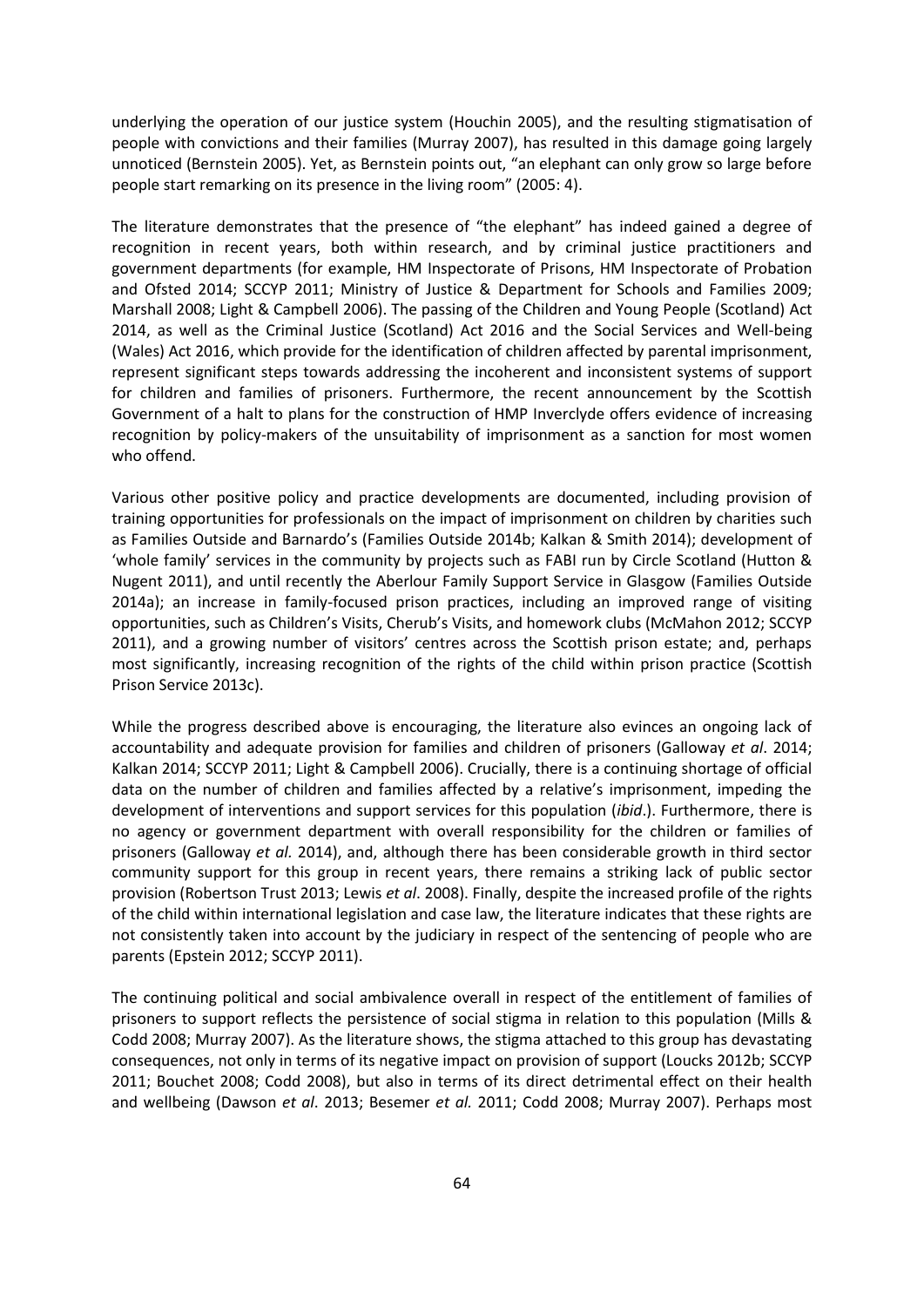concerning of all, is evidence of the connection between stigma experienced by children of prisoners and intergenerational offending (Murray *et al*. 2012; Besemer *et al*. 2011; Murray *et al.* 2007; Murray 2007; Houchin 2005).

In order to bring about a significant shift in momentum in terms of social and political support for this group, and, in particular, to mitigate the impact of imprisonment on children, the social stigma surrounding both prisoners and their families must be addressed. A significant part of this involves challenging the exclusionary ethos underlying the operation of our criminal justice system (Houchin 2005). The emphasis of penal policy on exclusion of people with convictions not only has the effect of compounding the existing marginalisation of this group (*ibid.*), but it also contributes to the social exclusion and stigmatisation of their families and children (Murray 2007). Reducing the stigma attached to prisoners' families is therefore ultimately contingent upon a change in focus within criminal justice policy, from *exclusion* to *inclusion* of people with convictions.

The purpose of imprisonment, and the issues of families and children affected by it, must therefore be brought to the foreground, and made the subject of a large-scale public debate (Tombs 2004). In short, this population must be rendered visible. Diminishing the stigma attached to people with convictions and their families will create a political and social context within which family-orientated policies and practices across the prison estate, amongst agencies, and within judicial decisionmaking, can be developed and sustained. Perhaps most significantly for children and families of people with convictions, the logical outcome of this shift in political and social ethos must ultimately be a significant reduction in the use of prison for individuals who present a low risk to public safety. Recent moves within the Scottish Government to signify progress in this direction are not yet reflected in the wider literature but offer hope of a more positive future in years to come.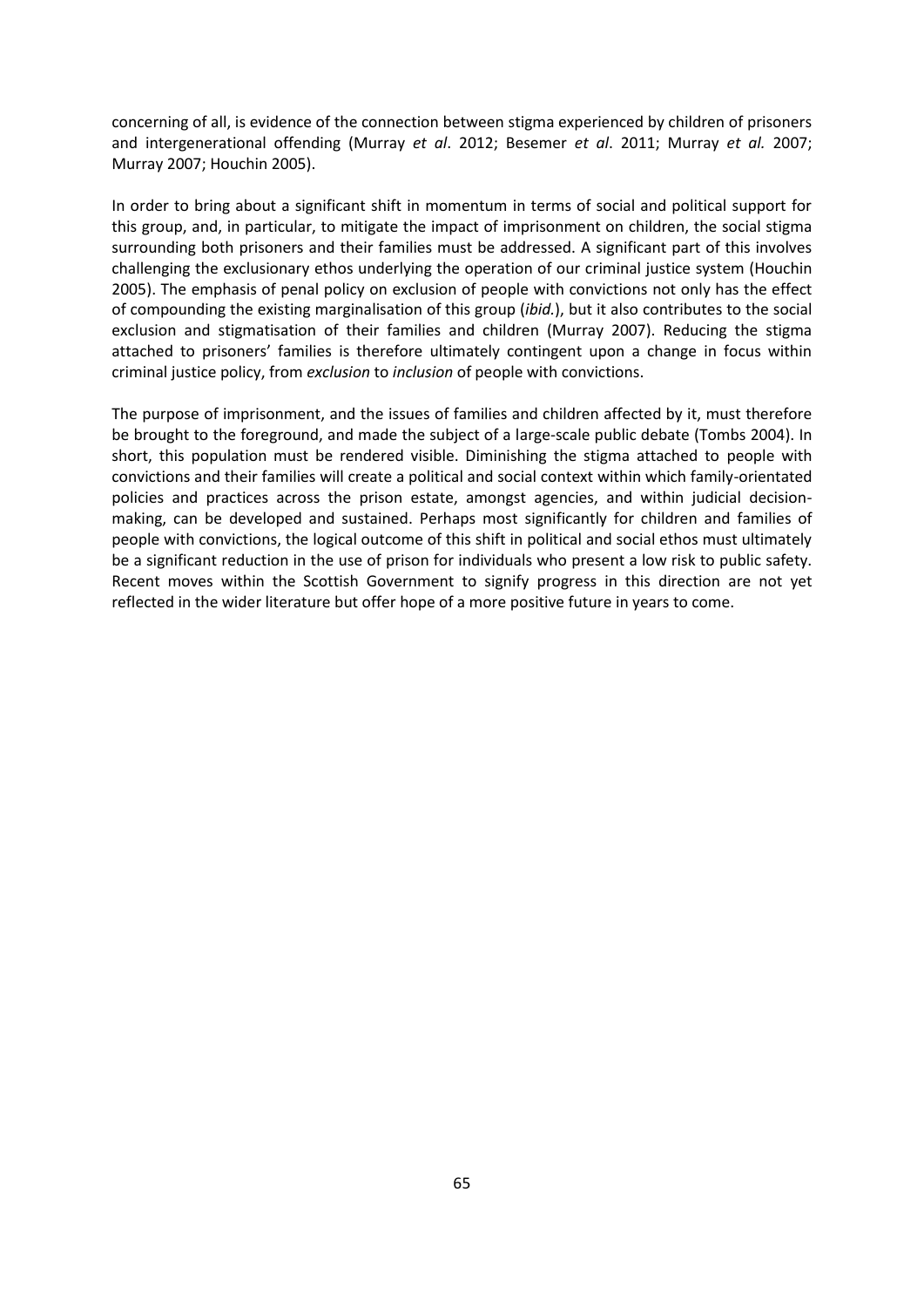## **BIBLIOGRAPHY**

Aberdeen City Child Protection Committee (2014) Children and Young People (Scotland) Act 2014 Briefing Note.

http://www.aberdeencity.gov.uk/nmsruntime/saveasdialog.asp?lID=59850&sID=25303

Action for Prisoners' Families (2010) *Assisted Prison Visits Scheme Survey Report*. London: Action for Prisoners' Families.

Arditti, J. (2012) "Child Trauma Within the Context of Parental Incarceration: A Family Process Perspective." *Journal of Family Theory & Review* 4, 181 – 219.

Barnardo's Scotland (undated) *Our Work with Children and Families affected by Imprisonment. Edinburgh*: Barnardo's Scotland.

BBC News (2013) "Self-harm 'four times more likely' in female prisoners". http://www.bbc.co.uk/news/health-25366160.

Bernstein, N. (2005) *All Alone In the World. Children of the Incarcerated*. New York: The New Press.

Besemer, S., Van Der Geest, V., Murray, J., Bijleveld, C. and Farrington, D. (2011) "The Relationship between Parental Imprisonment and Offspring Offending in England and The Netherlands"*. British Journal of Criminology* 51, 413-417.

Bloom, B. and Covington, S. (2008) "Addressing the Mental Health Needs of Women Offenders." In R. Gido and L. Dalley (Eds). *Women's Mental Health Issues Across the Criminal Justice System*. Columbus, OH: Prentice Hall.

Blumberg, D. and Griffin, D. (2013) "Family Connections: The Importance of Prison Reading Programs for Incarcerated Parents and their Children." *Journal of Offender Rehabilitation* 52(4).

Boswell, G., Poland, F. and Price, A. (2010) *Prison Based Family Support. An Evaluation of the Effectiveness of the Family Support Worker Role Piloted in Four English Prisons During 2009-10*. London: Ministry of Justice.

Boswell, G., Poland, F. and Moseley, A. (2011) *The "Family Man" Impact Study. An Evaluation of the Longer-Term Effectiveness of Safe Ground's Revised Family Relationships Programme on Prisoner Graduates, their Supporters and Families*. London: Safe Ground.

Bouchet, S. (2008) *Children and Families with Incarcerated Parents*. Baltimore: The Annie E. Casey Foundation.

Bowlby, J. (1969) *Attachment and Loss*: Vol. 1. Attachment. New York: Basic Books.

Catan, L. (1992) *The Development of Young Children in HMP Mother and Baby Units. Working Papers in Psychology Series no.1*. Brighton: University of Sussex.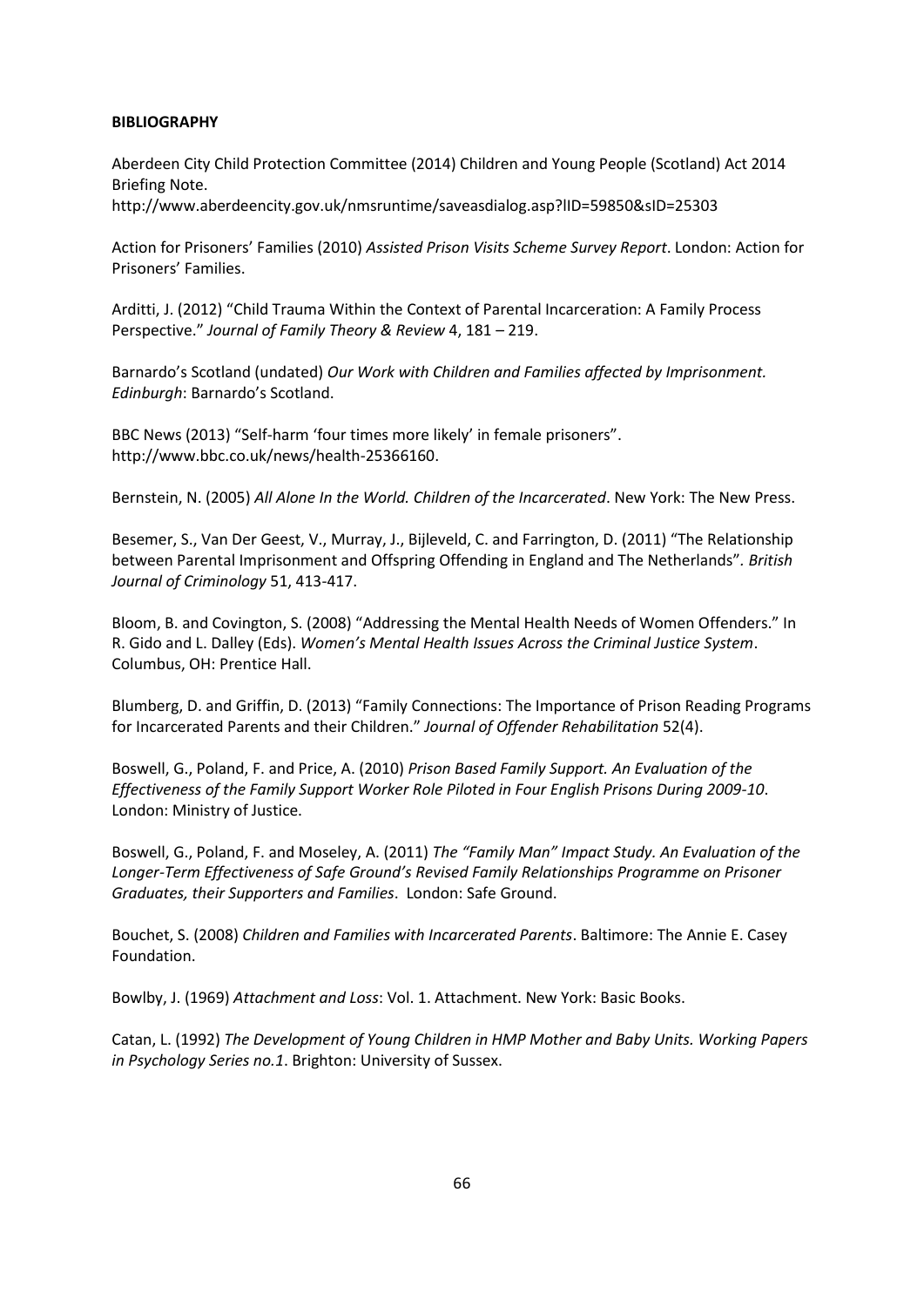Children of Prisoners Europe (2014) *Children of Imprisoned Parents: European Perspectives on Good Practice*. Paris: Children of Prisoners Europe. http://childrenofprisoners.eu/wpcontent/uploads/2016/01/Children-of-Imprisoned-Parents-European-Perspectives-on-Good-Practice.pdf.

Christmann, K. (2013) "Arrested Development?" *Justice for Children of Prisoners, Special Edition Newsletter,* 3 of 4, 2013. Montrouge: Children of Prisoners Europe.

Codd, H. (2008) *In the Shadow of the Prison. Families, Imprisonment and Criminal Justice.*  Cullompton: Willan.

Collins, K., Healy, J. and Dunn, H. (undated) "When a Parent Goes to Prison". *No. 8 Policy and Practice Briefing*. Belfast: Barnardo's Northern Ireland.

Commission on Women Offenders (Angiolini Commission) (2012) *Commission on Women Offenders Final Report 2012*. Edinburgh: Scottish Government. <http://www.scotland.gov.uk/Resource/0039/00391828.pdf>

Community Justice Authorities (2015) Framework for the support of families affected by the Criminal Justice System. http://www.familiesoutside.org.uk/content/uploads/2016/02/Families-Framework-FINAL-July-2015-v3.pdf.

Copello, A. and Templeton, L. (2012) *The Forgotten Carers: Support for Adult Family Members Affected by a Relative's Drug Problems*. London: UKDPC.

Copello, A., Lorna, T. and Powell, J. (2009) *Adult Family Members and Carers of Dependent Drug Users: Prevalence, Social Cost, Resource Savings and Treatment Responses*. London: UKDPC.

Corston, J. (2007) *The Corston Report: A Review of Women with Particular Vulnerabilities in the Criminal Justice System*. London: The Home Office.

Covington, S. (2002) "Helping Women Recover: Creating Gender-Responsive Treatment". In S.L.A. Straussner and S. Brown (Eds), *The Handbook of Addiction Treatment for Women: Theory and Practice*, San-Franscisco: Jossey-Bass.

Covington, S. (2007) "The Relational Theory of Women's Psychological Development: Implications for the Criminal Justice System". In R. T. Zaplin (Ed), *Female offenders: Critical perspectives and*  effective interventions, 2<sup>nd</sup> Edition. Sudbury, MA: Jones and Bartlett.

Criminal Justice Family Support Network (2015) *Good Practice Guidance for the Support of Families Affected by Imprisonment.* http://www.familiesoutside.org.uk/content/uploads/2015/03/Feb-2015.pdf.

Dawson, A., Brookes, L., Carter, B., Larman, G. and Jackson, D. (2013) Stigma, Health and Incarceration: Turning the Tide for Children with a Parent in Prison. *Journal of Child Health Care* 17(3).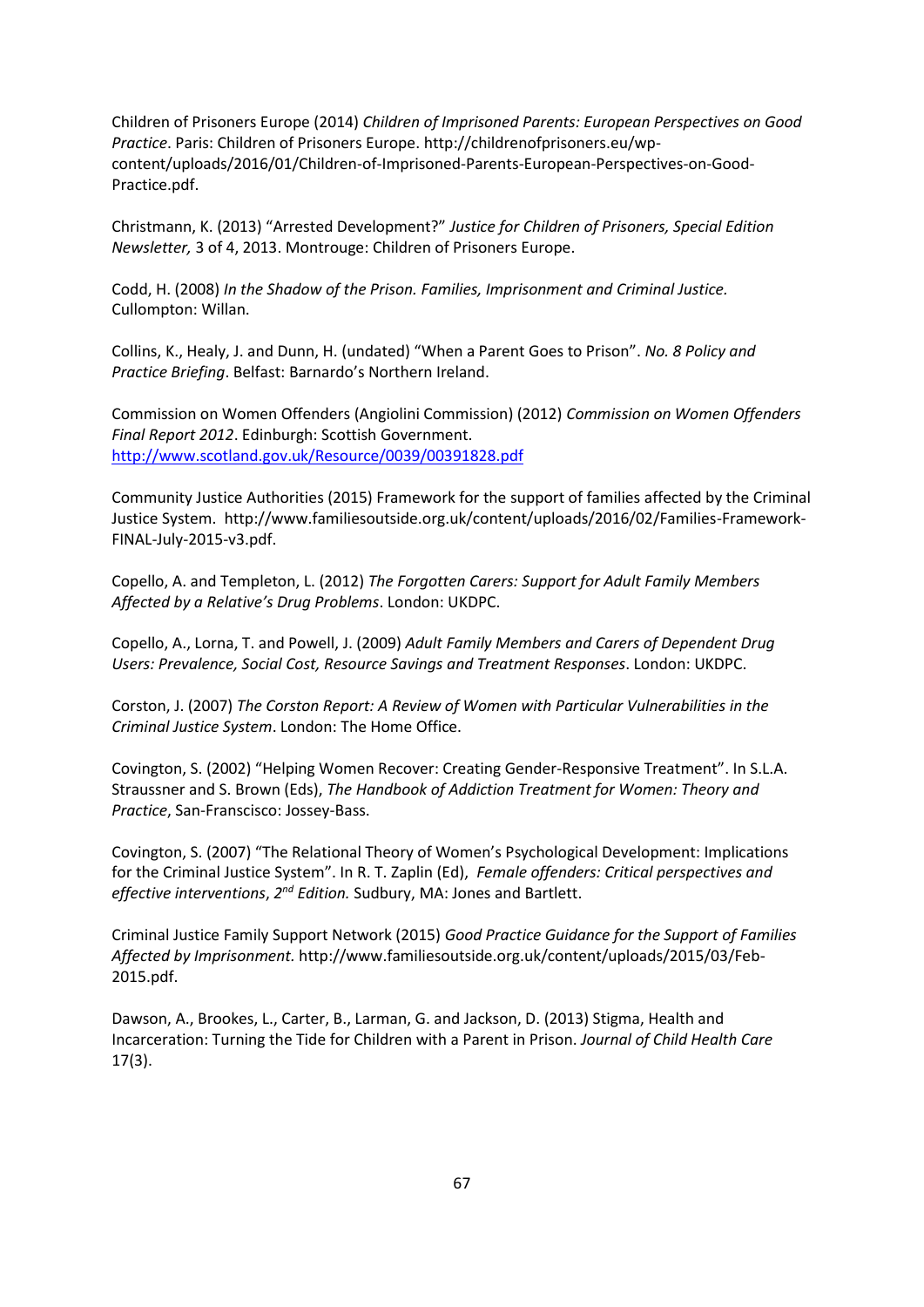Deadline News (2013) "Scottish Inmates could be Allowed to Skype their Families." *Deadline News* May 26, 2013.

Dickie, D. (2013) "The Financial Impact of Imprisonment on Families". *In Brief* 8 and *Full Report.* Edinburgh: Families Outside.

diZerega, M. and Villalobos Agudelo, S. (2011) *Piloting a Tool for Reentry. A Promising Approach to Engaging Family Members*. New York: Vera Institute of Justice.

Doka, K. (1989) *Disenfranchised Grief: Recognising Hidden Sorrow*. New York: Lexington Books.

Dolan, R., Birmingham, L., Mullee, M. and Gregoire, A. (2013) "The Mental Health of Imprisoned Mothers of Young Children: A Follow-Up Study." *The Journal of Forensic Psychiatry & Psychology* 24(4).

Earle, J. (2013) "Reducing Female Imprisonment: Respecting Children's Rights." *Justice for Children of Prisoners, Special Edition Newsletter,* 3 of 4, 2013. Montrouge: Children of Prisoners Europe.

Edinburgh Bright Futures (2013) *Teachers Learn Valuable Lessons in Prison!* Edinburgh Bright Futures, July 17, 2013.

Ellis, J., Grillo, M., Matthews, S., Cowley, D., Keenan, L. and Ruthven, D. (2011) *Recognising Quality. An Evaluation Toolkit for Prison Visitors' Centres. 3rd Edition Revised 2011*. London: Action for Prisoners' Families, pact, and Charities Evaluation Services.

Epstein, R. (2012) "Mothers in Prison: The Sentencing of Mothers and the Rights of the Child." *Coventry Law Journal*, December 2012 Special Issue: Research Report.

Estep, B. and Nicholles, N. (2012) *Economic Study of Integrated Family Support Programme (IFS).* London: New Economics Foundation.

Families Outside (undated1) *Supporting Prisoners' Families – What can Health Professionals do?* Edinburgh: Families Outside. www.familiesoutside.org.uk/research-publications/health/

Families Outside (undated2) *Supporting Prisoners' Families – What can Schools do?* Edinburgh: Families Outside www.familiesoutside.org.uk/research-publications/schools/

Families Outside (2011) "Prisoners' Families: The Value of Family Support Work". *In Brief* 6. Edinburgh: Families Outside.

Families Outside (2010) "Prison Visitors' Centres: An Ongoing Debate". *In Brief* 5. Edinburgh: Families Outside.

Families Outside (2012) *Annual Report 2011-2012*. Edinburgh: Families Outside.

Families Outside (2014a) Comment on Health & Sport Committee's Call for Evidence on Health Inequalities Early Years, March, 2014.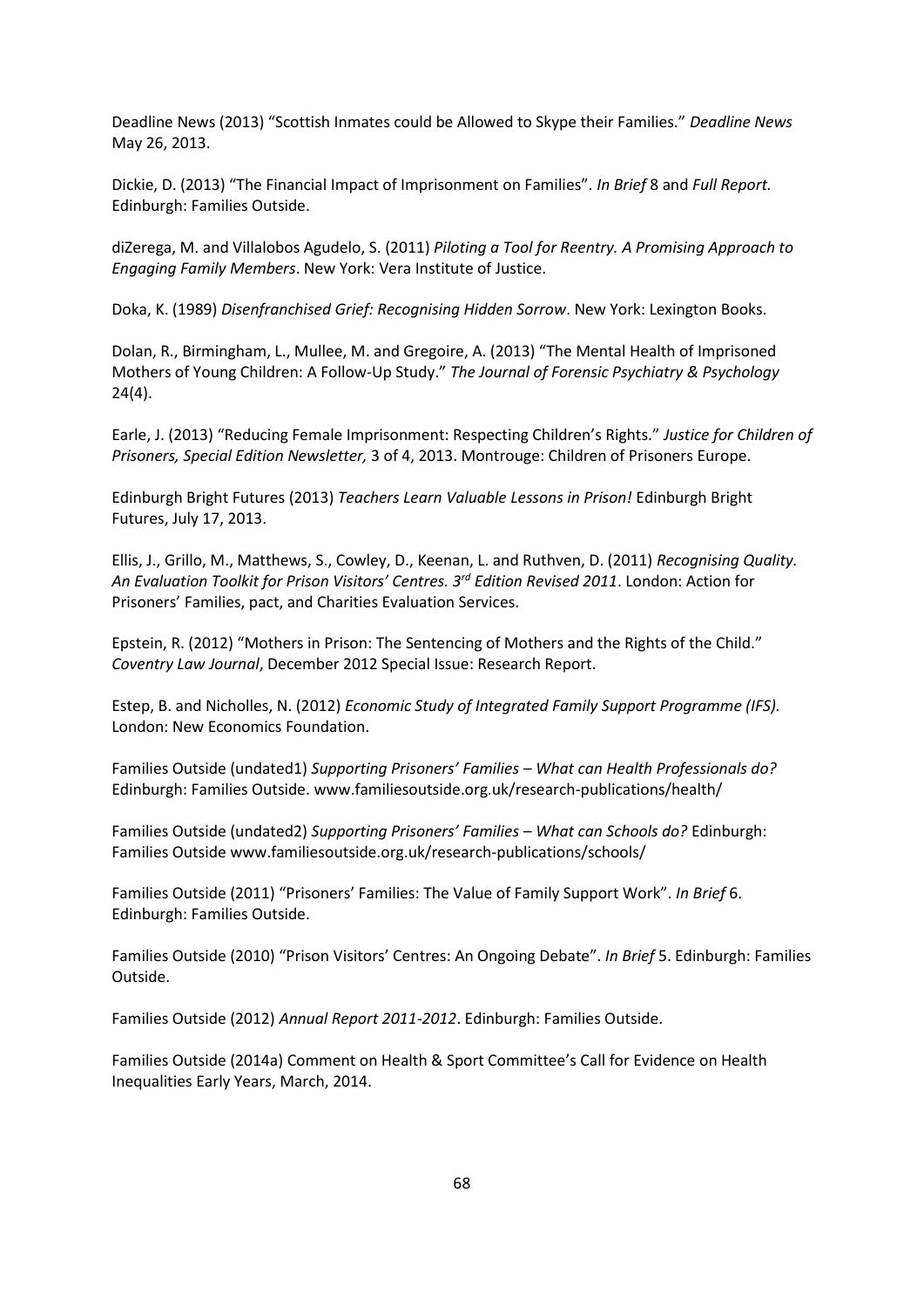www.scottish.parliament.uk/S4\_HealthandSportCommittee/Inquiries/HIEY054\_- \_Families\_Outside.pdf

Families Outside (2014b) *Annual Report 2013-2014*. Edinburgh: Families Outside.

Fleetwood, J. (2007) *Prisoners, Families and Visits in Ecuador.* Paper presented to Families Outside Board of Directors Meeting, 14 March 2007.

Galloway, S., Haynes, A., and Cuthbert, C. (2014) *An Unfair Sentence. All Babies Count: Spotlight on the Criminal Justice System*. London: NSPCC.

Glasgow Centre for Population Health (2013) *Social Capital and the Health and Wellbeing of Children and Adolescents,* Briefing Paper. Glasgow: Glasgow Centre for Population Health.

Greif, G. (2014) "The Voices of Fathers in Prison: Implications for Family Practice." *Journal of Family Social Work* 17(1).

Gordon, L. and MacGibbon, L. (2011) *A Study of the Children of Prisoners: Findings from Maori Data June 2011*. Wellington: Te Puni Kokiri.

Gullberg, S. (2013) *State of the Estate: Women in Prison's Report on the Women's Custodial Estate 2011-12*. London: Women in Prison.

Hawton, K., Linsell, L., Adeniji, T., Sariaslan, A., and Fazel, S. (2014) "Self-harm in prisons in England and Wales" an epidemiological study of prevalence, risk factors, clustering, and subsequent suicide." *The Lancet* 383 (9923), 1147-1154.

Hedderman, C. (2012) *Empty Cells or Empty Words? Government Policy on Reducing the Number of Women Going to Prison*. London: Criminal Justice Alliance.

Hedderman, C. and Gunby, C. (2013) "Diverting Women from Custody: The Importance of Understanding Sentencers' Perspectives." *Probation Journal* 60(4).

Henderson, S. and Hurley, N. (2008) *Consultation on the Information Needs of those with a Family Member Involved in the Criminal Justice System*. Edinburgh: Blake Stevenson.

HM Inspectorate of Prisons, HM Inspectorate of Probation, and Ofsted (2014) *Resettlement provision for adult offenders: Accommodation and education, training and employment.* Criminal Justice Joint Inspection. London: HM Inspectorate of Prisons. http://www.justiceinspectorates.gov.uk/cjji/wpcontent/uploads/sites/2/2014/09/Resettlement-thematic-for-print-Sept-2014.pdf

Herald Scotland (2014) "Locking Women Up Not Answer." *Herald Scotland News*, Sunday 13th April 2014.

Hissel, S., Bijleveld, C. and Kruttschnitt, C. (2011) "The Wellbeing of Children of Incarcerated Mothers: An Exploratory Study for the Netherlands." *European Journal of Criminology* 8(5).

Holyrood (2015) "New Women's Prison Scrapped". *Holyrood News*, 26 January 2015.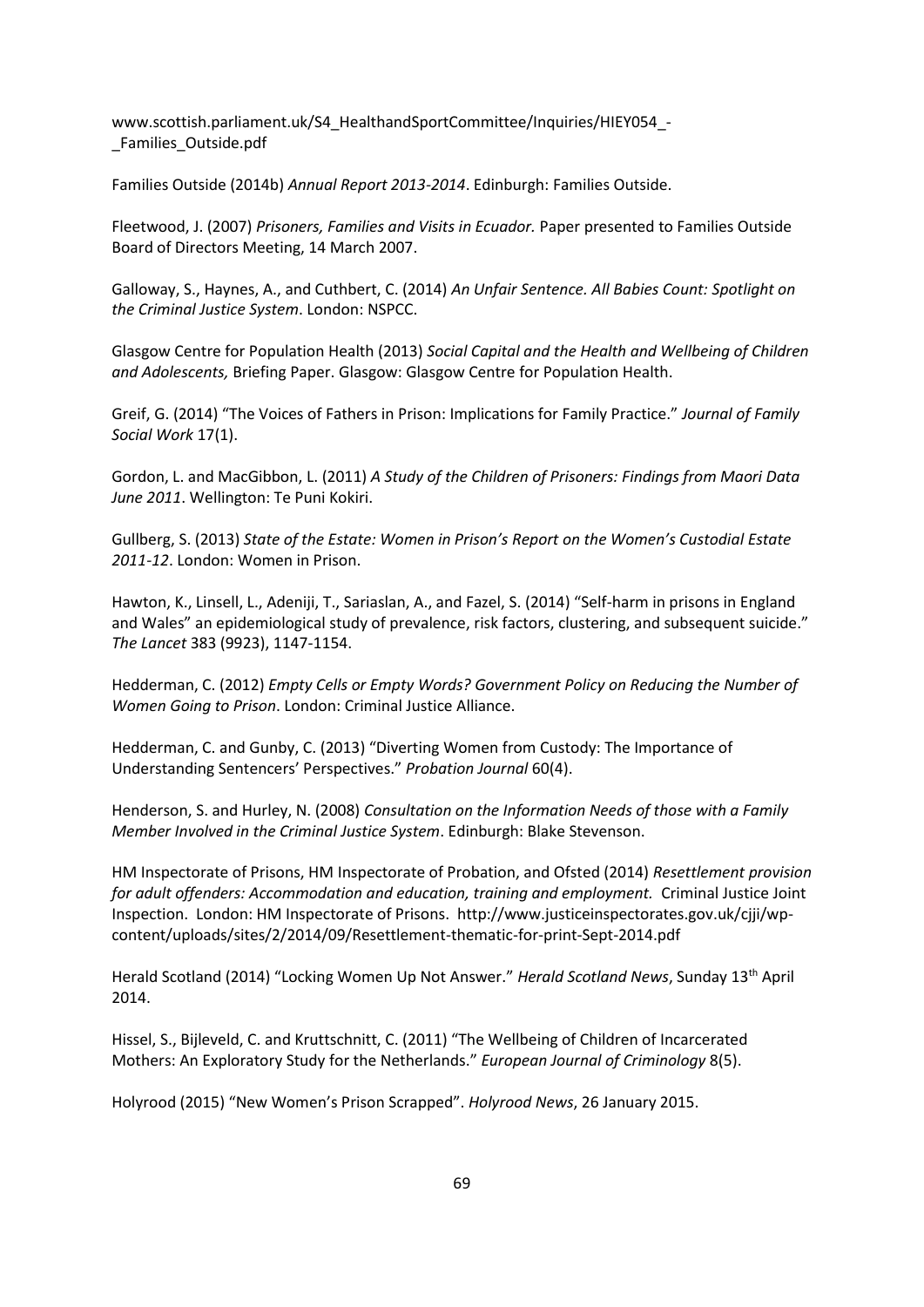Houchin, R. (2005) *Social Exclusion and Imprisonment in Scotland*. Glasgow: Glasgow Caledonian University.

Howard League for Penal Reform (2012) *Briefing for Peers ahead of Oral Questions in the Lords on the 10 July: "Number of Mothers Imprisoned with their Infants in England and Wales"*. London: The Howard League.

Howard League Scotland (2014) "Correspondence from Howard League Scotland to the Convener on the Commission on Women Offenders' Recommendations". *Howard League Scotland*, 18 June 2014.

Hutton, L. and Nugent, B. (2011) *Circle's families affected by imprisonment project: throughcare for female offenders. A report on outcomes in relation to the 3-year service evaluation*. Glasgow: The Robertson Trust.

Jardine, C. (2014) "The role of family ties in desistance from crime." *In Brief* 9. Edinburgh: Families Outside.

Jones, A., Gallagher, B., Manby, M., Robertson, O., Schützwohl, M., Berman, A., Hirschfield, A., Ayre, L., Urban, M., Sharratt, K., and Christmann, K. (2013) *Children of Prisoners: Interventions and mitigations to strengthen mental health* (the COPING study)*.* Huddersfield: University of Huddersfield.

Kalkan, G. and Smith, N. (2014) *Just Visiting: Experiences of Children Visiting Prisons.* Essex: Barnardo's

Keen-Downs, A., Caley, S. Beck, A. and Others (2007) *A Survey of Children and Family Related Services at Prisons in the South West of England*. London: Prison Advice and Care Trust.

Lewis, S., Bates, S. and Murray, J. (2008) *Children of Prisoners – Maintaining Family Ties*. London: Social Care Institute for Excellence.

Liddell, D. (2012) "Parental Drug and Alcohol Problems." *Scotland: The Best Place in the World to Bring up Children? A Collection of Essays about Parenting in Scotland*. Edinburgh: Parenting Across Scotland.

Light, R., and Campbell, B. (2006) "Prisoner's Families: Still Forgotten Victims?" *Journal of Social Welfare & Family Law* 28 (3-4).

Light, M., Grant, E., and Hopkins, K. (2013) *Gender Differences in Substance Misuse and Mental Health amongst Prisoners. Results from the Surveying Prisoner Crime Reduction (SPCR) Longitudinal Cohort Study of Prisoners.* London: Ministry of Justice.

Lösel, F., Pugh, G., Markson, L., Souza, K., and Lanskey, C. (2012) *Risk and Protective Factors in the Resettlement of Imprisoned Fathers with their Familie*s. Milton: Ormiston Children and Families Trust.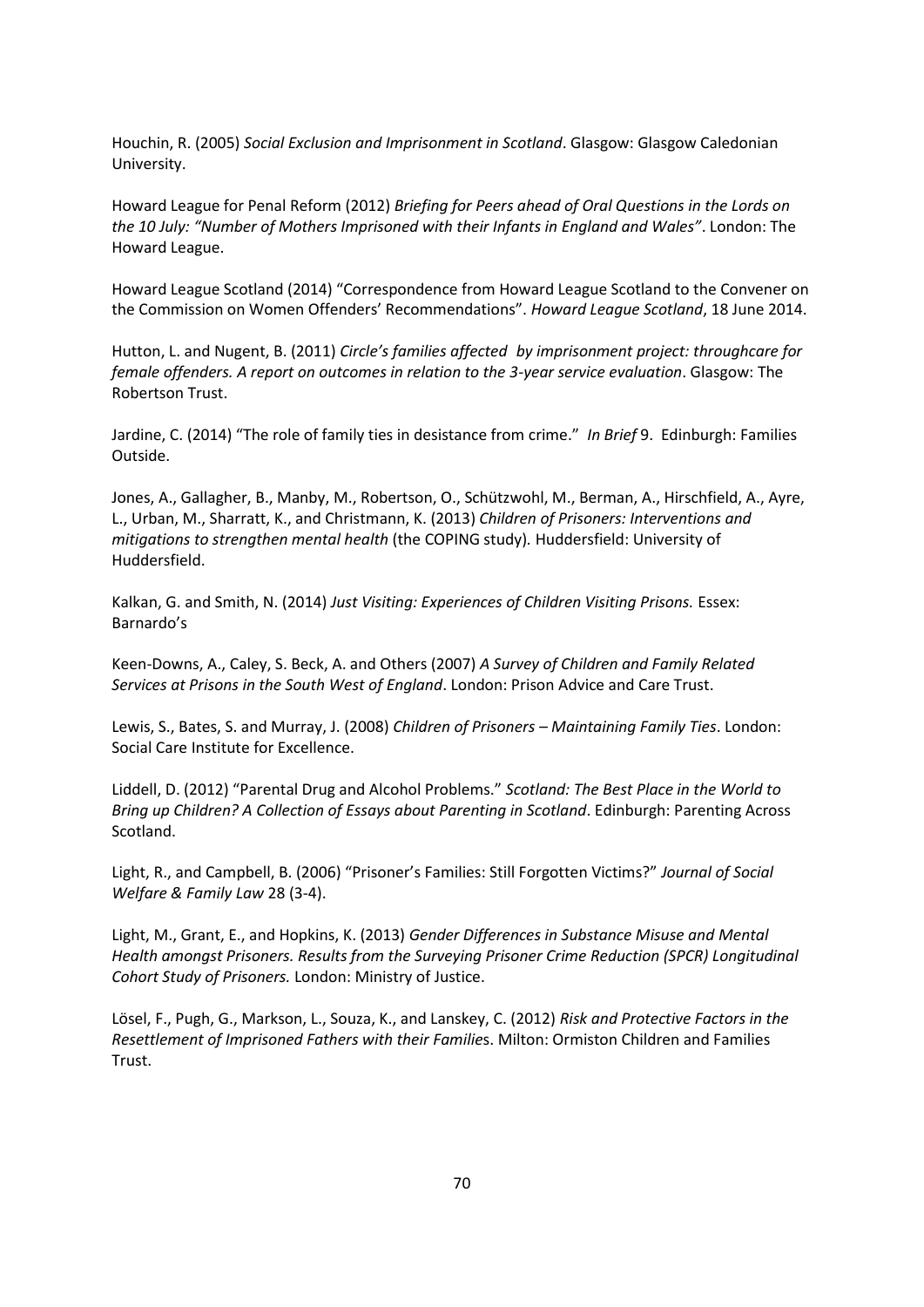Loucks, N. (2012a) "Prisons: Where DOESN'T the community come in?" *Prison Service Journal,*  November 2012, No. 204.

Loucks, N. (2012b) "Prison and Parenting". *Scotland: The Best Place in the World to Bring up Children? A Collection of Essays about Parenting in Scotland*. Edinburgh: Parenting Across Scotland.

Loucks, N. (2008) *Family Involvement in ICM Case Conferencing*. Edinburgh: Scottish Prison Service (unpublished).

Loucks, N. (2004) *"Prisons Without Bars": Needs, Support, and Good Practice for Work with Prisoners' Families*. Dundee and Edinburgh: Tayside Criminal Justice Partnership and Families Outside.

Loureiro, T. (2010) *Perspectives of Children and Young People with a Parent in Prison*. Edinburgh: Scotland's Commissioner for Families and Young People/Families Outside.

Loureiro, T, and Loucks, N. (2016a) "Child and Family Impact Assessments: Key achievements in Scotland". European Journal of Parental Imprisonment Spring 2016 (forthcoming).

Loureiro, T. and Loucks N. (2016b) "Child and Family Impact Assessments" (in progress).

Marion County Sheriff (Undated) *Keeping Children Safe at Time of Parental Address. A Practical Guide to a Law Enforcement Approach*. Salem: Marion County Sheriff.

Marryat, L. (2012) "Maternal Mental Health and Parenting". *Scotland: The Best Place in the World to Bring up Children? A Collection of Essays about Parenting in Scotland*. Edinburgh: Parenting Across Scotland.

Marshall, K. (2008) *Not Seen. Not Heard. Not Guilty. The Rights and Status of the Children of Prisoners in Scotland.* Edinburgh: Scotland's Commissioner for Children and Young People.

McAra, L and McVie, S. (2010) "Youth Crime and Justice: Key Messages from the Edinburgh Study of Youth Transitions and Crime." *Criminology and Criminal Justice* 10(2).

McKenna, K. (2014) "Scottish children don't need these government spies". *The Observer,* 23 February.

McMahon, L. (2012) "Women in Prison: Reducing Vulnerability." *Scotland: The Best Place in the World to Bring up Children? A Collection of Essays about Parenting in Scotland*. Edinburgh: Parenting Across Scotland.

Mills, A. and Codd, H. (2008) "Prisoners' Families and Offender Management: Mobilising Social Capital." *Probation Journal* 55(9).

Ministry of Justice and Department for Children, Schools and Families (2009) *Reducing Reoffending: Supporting Families, Creating Better Futures – A Framework for Improving the Local Delivery of Support for the Families of Offenders*. London: MoJ and DCSF.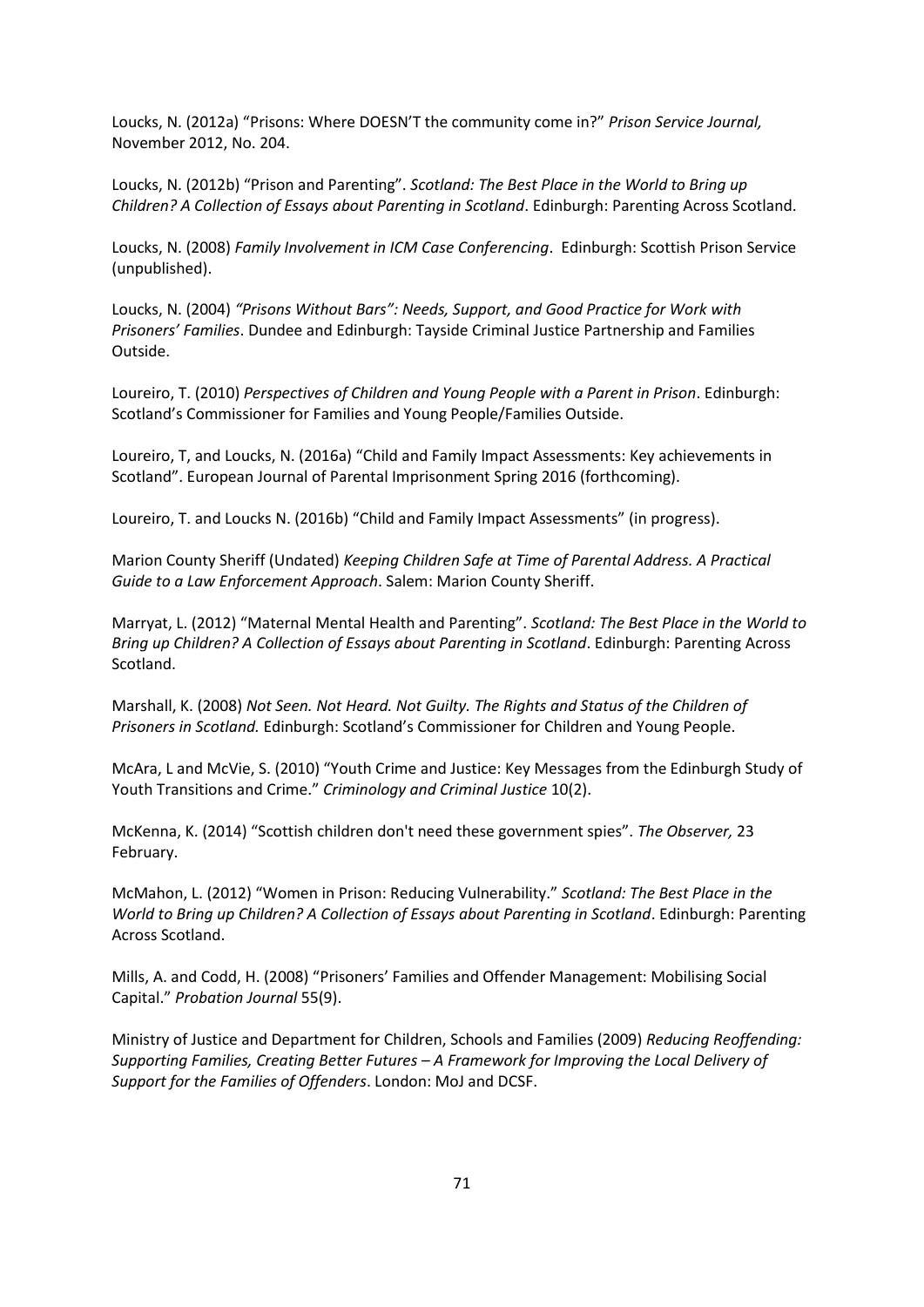Morgan, J., Leeson, C., Dillon, R., Wirgman, A., and Needham, M. (2013) "'A Hidden Group of Children': Support in Schools for Children who Experience Parental Imprisonment." *Children & Society*.

Mountney, K. (2012) *Parenting and Support*. Edinburgh: About Families.

Murray, J., Farrington, D., Sekol, I., and Olsen, R. (2009) "Effects of Parental Imprisonment on Child Antisocial Behaviour and Mental Health: A Systemic Review." *Campbell Systemic Reviews* 4.

Murray, J. (2007) "The Cycle of Punishment: Social Exclusion of Prisoners and their Children." *Criminology and Criminal Justice* 7(1).

Murray, J., Janson, C., and Farrington, D. (2007) "Crime in Adult Offspring of Prisoners: A Cross-National Comparison of Two longitudinal Samples". *Criminal Justice and Behaviour* 34(1).

Murray, J., Loeber, R., and Pardini, D. (2012) "Parental Involvement in the Criminal Justice System and the Development of Youth Theft, Marijuana Use, Depression and Poor Academic Performance". *Criminology* 50(1).

National Prisoner Healthcare Network (2014) *National Prisoner Healthcare Network: Mental Health Sub Group - Final Report*. Edinburgh: Healthcare Improvement Scotland.

NHS Lothian (2013) *Improving the Health and Wellbeing of Lothian's Children and Young People: Draft NHS Lothian strategy for children and young people 2013 – 2020.* Edinburgh: NHS Lothian. [http://www.healthyrespect.co.uk/NewsEvents/Events/Documents/Draft%20NHS%20Lothian%20str](http://www.healthyrespect.co.uk/NewsEvents/Events/Documents/Draft%20NHS%20Lothian%20strategy%20for%20Children%20and%20Young%20People%202013%20-%202020%20(1).pdf) [ategy%20for%20Children%20and%20Young%20People%202013%20-%202020%20\(1\).pdf](http://www.healthyrespect.co.uk/NewsEvents/Events/Documents/Draft%20NHS%20Lothian%20strategy%20for%20Children%20and%20Young%20People%202013%20-%202020%20(1).pdf)

Nolan, D. and Weaver, B. (2015) "Families of Prisoners: A Review of the Evidence." Glasgow: Centre for Youth & Criminal Justice, University of Strathclyde. http://www.cycj.org.uk/resource/families-ofprisoners-a-review-of-the-evidence/

NSPCC (2013) Compilation of calls to Childline provided by special request for Families Outside (unpublished).

Ortega, B. (2009) "The Impact of Arrest on Children and Families". Presentation at the Families Outside conference, *Step by Step: Key Stages for Families Affected by Imprisonment*. Stirling Management Centre, University of Stirling, 18 November 2009.

Pittalwala, I. (2014) Sesame Street Teaches Physicians a Lesson". *UCR Today*. http://ucrtoday.ucr.edu/24920.

Poso, T., Enroos, R. and Vierula, T. (2010) "Children Residing in Prison with their Parents: An Example of Institutional Invisibility." *The Prison Journal* 90(4).

Prison Advice and Care Trust (2011) *Protecting the Welfare of Children When a Parent is Imprisoned: A Report Highlighting Concerns that up to 6,000 Children a Year are being Forgotten by the System When their Mother is Sent to Prison.* London: Pact.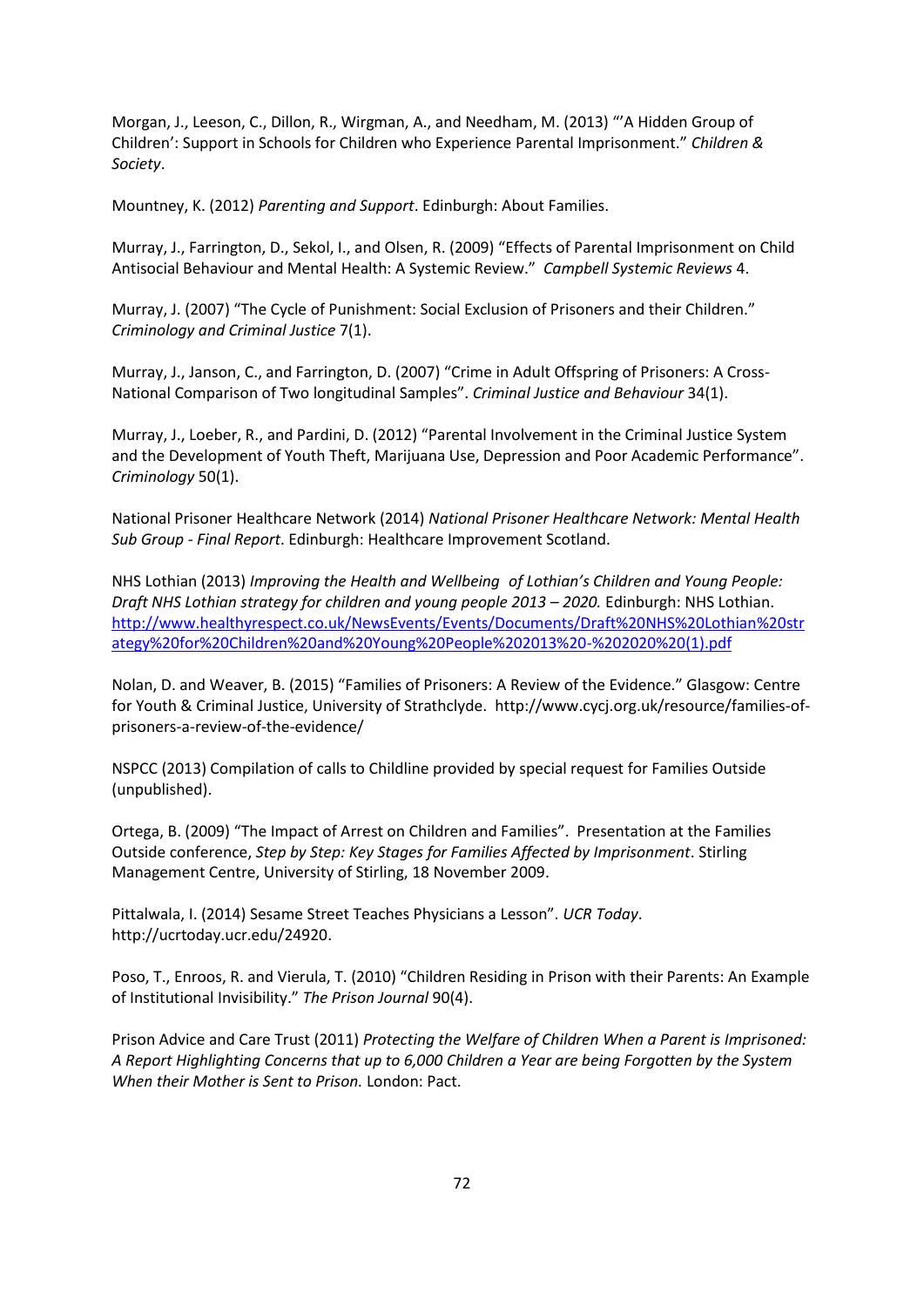Prison Reform Trust (2013) "Prison: The Facts"*. Bromley Briefings Summer 2013*. London: Prison Reform Trust.

Pugh, G. and Lanskey, C. (2011) "'Dads Inside and Out': A Study of Risk and Protective Factors in the Resettlement of Imprisoned Fathers with their Families". Conference Paper for *What's New in Research and Evaluation? Informing our Work with Prisoners and Offenders and their Families*. Institute of Criminology, University of Cambridge, 19 May 2011.

Quaker United Nations Office & Penal Reform International (2011) *Briefing on the UN Rules for the Treatment of Women Prisoners and Non-custodial Measures for Women Offenders (Bangkok Rules)*. Geneva and London: QUNO & PRI.

*R (HH) v Deputy Prosecutor of the Italian Republic, Genoa R, (PH) v Deputy Prosecutor of the Italian Republic, Genoa* (2012) UKSC 25.

Richardson, H. (2014) *Poor Parent-child Bonding "Hampers Learning".* BBC News, 21 March 2014. www.bbc.com/news/educaton-26667036

Roberts, S. (2012) *The Role of Schools in Supporting Families Affected by Imprisonment.* Edinburgh: Families Outside.

Roberts, S. (2015) *Report of In-Prison CPD Opportunity for Teachers*. Edinburgh: Families Outside. www.familiesoutside.org.uk/content/uploads/2015/02/Report-of-in-prison-CPD-sessions-forteachers-2014.pdf

Robertson, O. (2012) *Collateral Convicts: Children of Incarcerated Parents*. Geneva: QUNO.

Robertson, O. (2013) "Children of Prisoners: The Arrest Procedure." *Justice for Children of Prisoners, Special Edition Newsletter,* 3 of 4, 2013. Montrouge: Children of Prisoners Europe.

Robertson Trust (2013) *Good Practice in Working with Families Affected by* Imprisonment. Glasgow: The Robertson Trust.

Ronay, K. (2011) "The Visit: Observing Children's Experience of Visiting a Relative in Prison." *Infant Observation: International Journal of Infant Observation and Its Applications* 14(2).

Rosenberg, J. (2009) *Children Needs Dads too: Children with Fathers in Prison.* Geneva: Quaker United Nations Office.

*S v M* (2007) (2) SACR 539 (CC).

Sampson, R. and Laub, J. (1993) *Crime in the Making: Pathways and Turning Points through Life*. Cambridge, MA: Harvard University Press.

Savolainen, J. (2009) Work, Family and Criminal Desistance: Adult Social Bonds in a Nordic Welfare State. *British Journal of Criminology* 49, 285-304.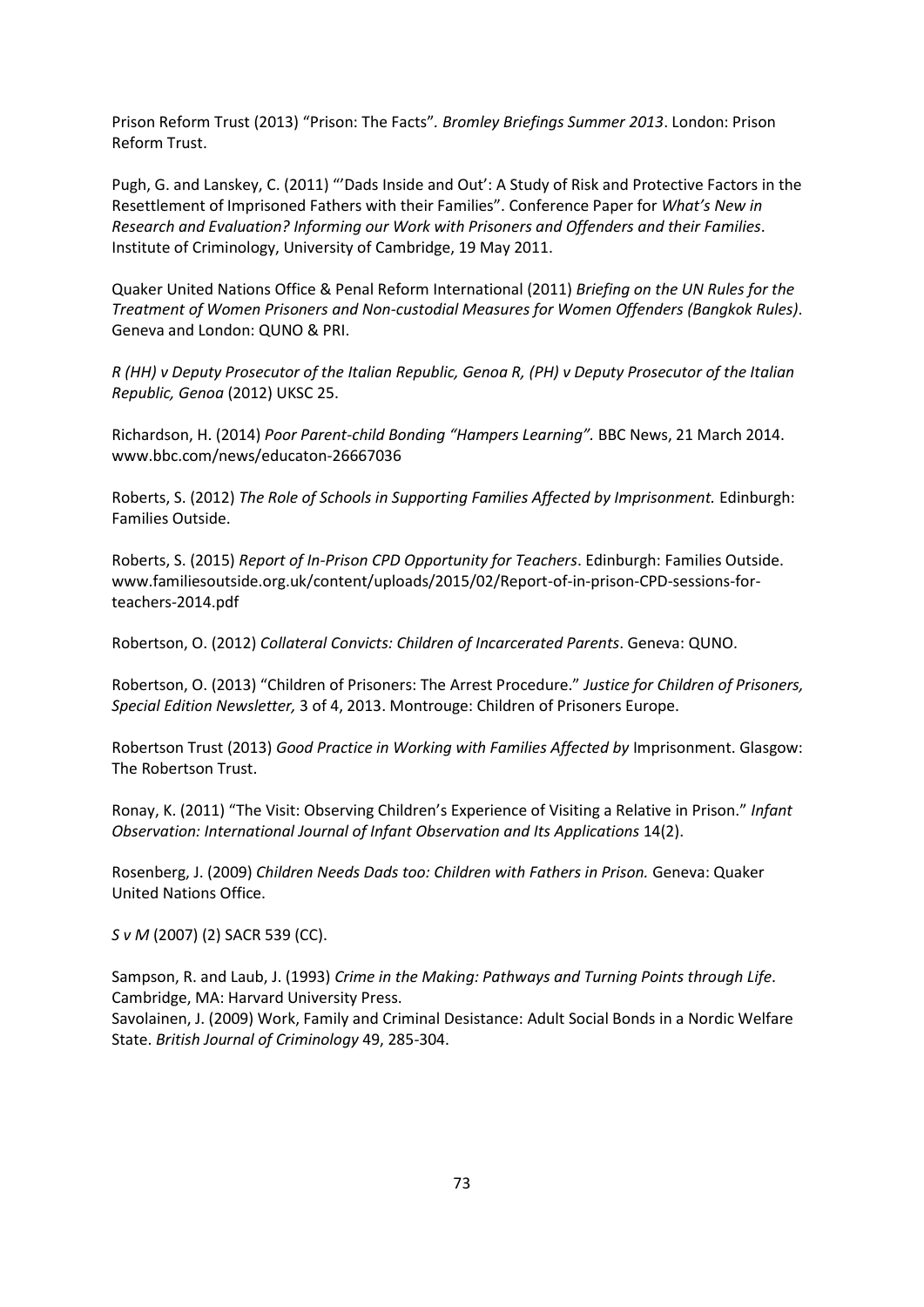Scharff-Smith, P. and Campbell, L. (Eds) (2011) *Children of Imprisoned Parents*. The Danish Institute for Human Rights, European Network for Children of Imprisoned Parents, University of Ulster and Bambinisenzasbarre.

Scotland's Commissioner for Children and Young People (2011) *Not Seen. Not Heard. Not Guilty. The Rights and Status of the Children of Prisoners in Scotland: Review 2011.* Edinburgh: Scotland's Commissioner for Children and Young People.

*The Scotsman* (2015) "Prison visitor centres to get £1.8m funding" *The Scotsman* 20 November 2015. http://www.scotsman.com/news/prison-visitor-centres-to-get-1-8m-funding-1-3954090.

Scottish Consortium for Crime and Criminal Justice (2010) "The Impact of Imprisonment on Families." *Children, Families, Young People and the Criminal Justice System.*  www.scccj.org.uk/index.php/scottish-crime-and-justice-faqs/children-families-young-people-andthe-criminal-justice-system/

Scottish Government (2012a) *A Guide to Getting it Right for Every Child*. Edinburgh: Scottish Government.

Scottish Government (2012b) Prison Statistics and Population Projections Scotland: 2011-12. www.Scotland.gov.uk/Publications/2012/06/6972

Scottish Government (2014) The Children and Young People (Scotland) Act. http://www.legislation.gov.uk/asp/2014/8/contents/enacted

Scottish Government (undated) *About the Act*. http://www.scotland.gov.uk/Topics/People/Young-People/legislation/proposed-bill

Scottish Government Justice Analytical Services (2012) Freedom of Information Request from Dr Chris Holligan, 26 January 2012.

Scottish Network for Families Affected by Drugs (2009) *Families and Recovery: The Views and Experiences of Families who are Affected by Drugs*. Glasgow: SNFAD.

Scottish Parliament (2009) *Equal Opportunities Commission 3rd Report: Female Offenders in the Criminal Justice System*. Edinburgh: Scottish Parliament.

Scottish Prison Service (2009) "Good Practice Guidelines for Working with Children and Families of Prisoners". Edinburgh: Scottish Prison Service, unpublished.

Scottish Prison Service (2011a) *Visitors Survey 2011*. Edinburgh: SPS.

Scottish Prison Service (2011b) *Scottish Prisoner Survey 2011*. Edinburgh: SPS.

Scottish Prison Service (2013a) *Scottish Prisoner Survey 2013*. Edinburgh: SPS.

Scottish Prison Service (2013b) *Female Offenders 2013.* Edinburgh: SPS.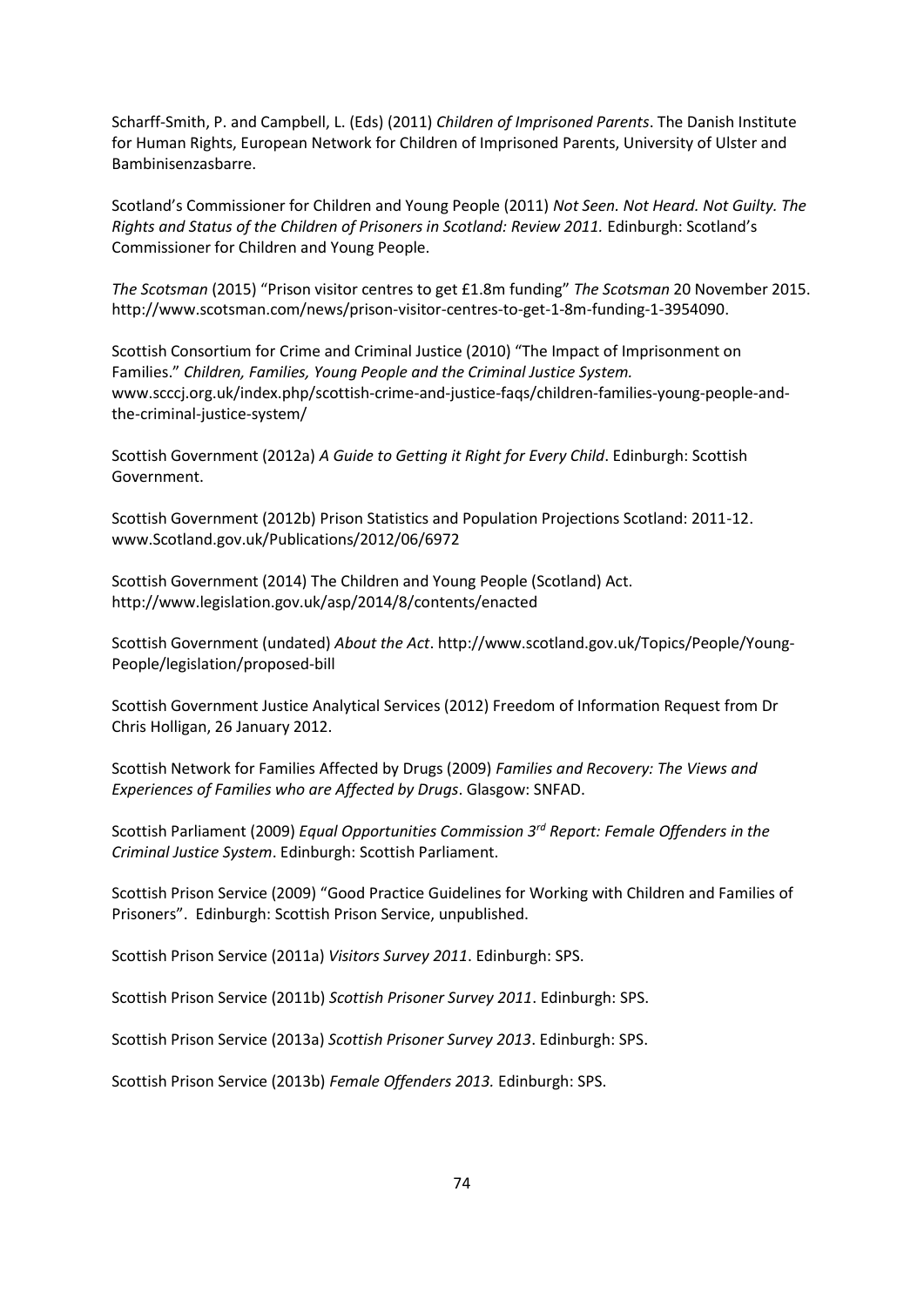Scottish Prison Service (2013c) Order to Notify Governors and Managers of the New Process for Children's Visits, 8 July 2013.

Scottish Prison Service (2013d) "Standards for Encouraging Family Contact". Edinburgh: Scottish Prison Service, http://www.sps.gov.uk/Corporate/Publications/Policies6.aspx.

Scottish Prison Service (Undated) *Policies*: *Child Protection Policy*. Edinburgh: SPS http://www.sps.gov.uk/Families/FrequentlyAskedQuestions/Families-Policies.aspx

Shamai, M. and Kochal, R. (2008) "'Motherhood Starts in Prison': The Experience of Motherhood Among Women in Prison." *Family Process* 47(3).

Sim, J. (1994) "Tougher than the Rest? Men in Prison." In T. Newburn and E. Stanko, (Eds), *Just Boys Doing Business? Men, Masculinities and Crime*. London: Routledge, 100-117.

Sinclair, A. (2012) "What Chance Scotland?" *Scotland: The Best Place in the World to Bring up Children? A Collection of Essays about Parenting in Scotland*. Edinburgh: Parenting Across Scotland.

Smith, R., Grimshaw, R., Romeo, R., and Knapp, M. (2007) *Poverty and Disadvantage among Prisoners' Families*. York: Joseph Rowntree Foundation.

Snyder, Z. (2009) "Keeping Families Together: The Importance of Maintaining Mother-Child Contact for Incarcerated Women". *Women and Criminal Justice* 19(1), 37 - 59.

Staggs, S. (2014) *Secondary Trauma: Why it's so Hard to get Help*. Psych Central http://blogs.psychcentral.com/after-trauma/2014/04/secondary-trauma-why-its-so-hard-to-gethelp/

*Stuart Gorrie v. Procurator Fiscal, Haddington* (2014).

Together Scotland (2012) *State of Children's Rights in Scotland 2012*. Edinburgh: Together Scotland.

Tombs, J. (2004) *A Unique Punishment: Sentencing and the Prison Population in Scotland.* Edinburgh: Scottish Consortium on Crime & Criminal Justice.

Tomkin, J. (2009) *Orphans of Justice. In Search of the Best Interests of the Child when a Parent is Imprisoned: A Legal Analysis*. Geneva: QUNO.

UK Supreme Court Blog (2012) *Case Comment: R (HH) v Deputy Prosecutor of the Italian Republic, Genoa R, (PH) v Deputy Prosecutor of the Italian Republic, Genoa*, 28 September 2012. [http://ukscblog.com/case-comment-r-hh-v-deputy-prosecutor-of-the-italian-republic-genoa-r-ph-v](http://ukscblog.com/case-comment-r-hh-v-deputy-prosecutor-of-the-italian-republic-genoa-r-ph-v-deputy-prosecutor-of-the-italian-republic-genoa/)[deputy-prosecutor-of-the-italian-republic-genoa/](http://ukscblog.com/case-comment-r-hh-v-deputy-prosecutor-of-the-italian-republic-genoa-r-ph-v-deputy-prosecutor-of-the-italian-republic-genoa/)

UK's Universal Periodic Review (2012) *The UK's Universal Periodic Review -Annex Document*, September 2012.